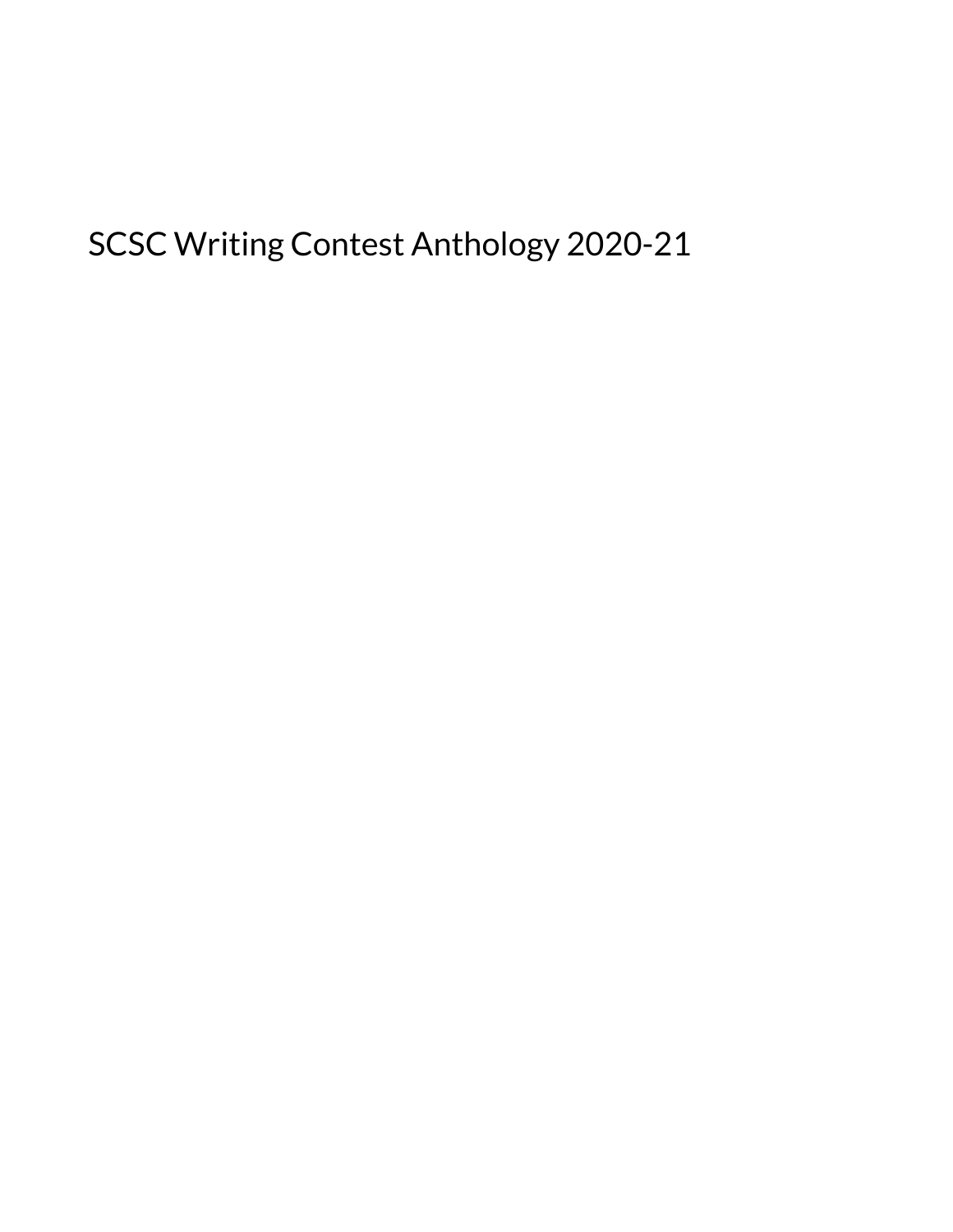SCSC Writing Contest 2020–21

Theme: Defining Moments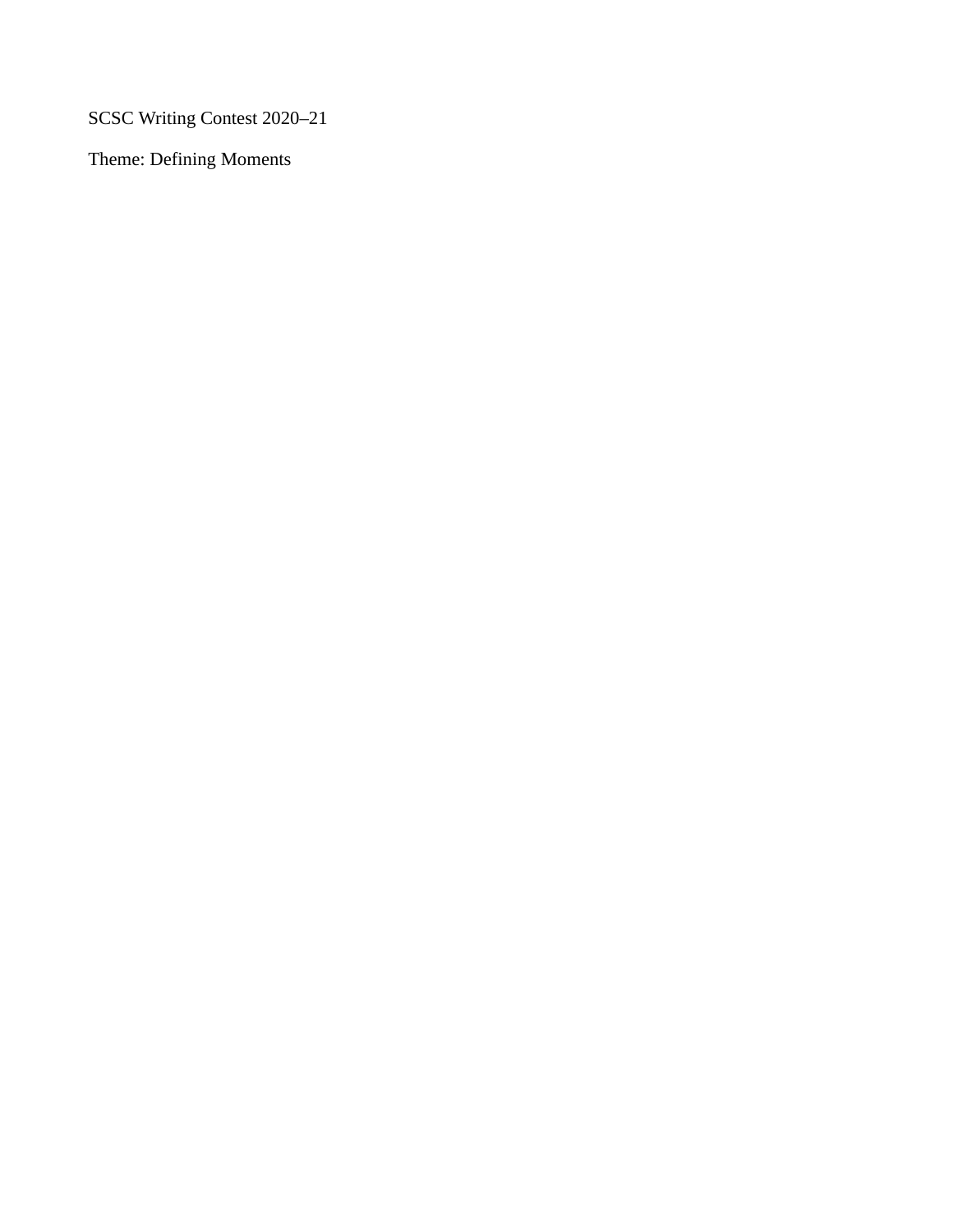*[SCSC Writing Contest Anthology 2020-21](https://mlpp.pressbooks.pub/scscwritingcontest2021) Copyright © by Original Authors. All Rights Reserved.*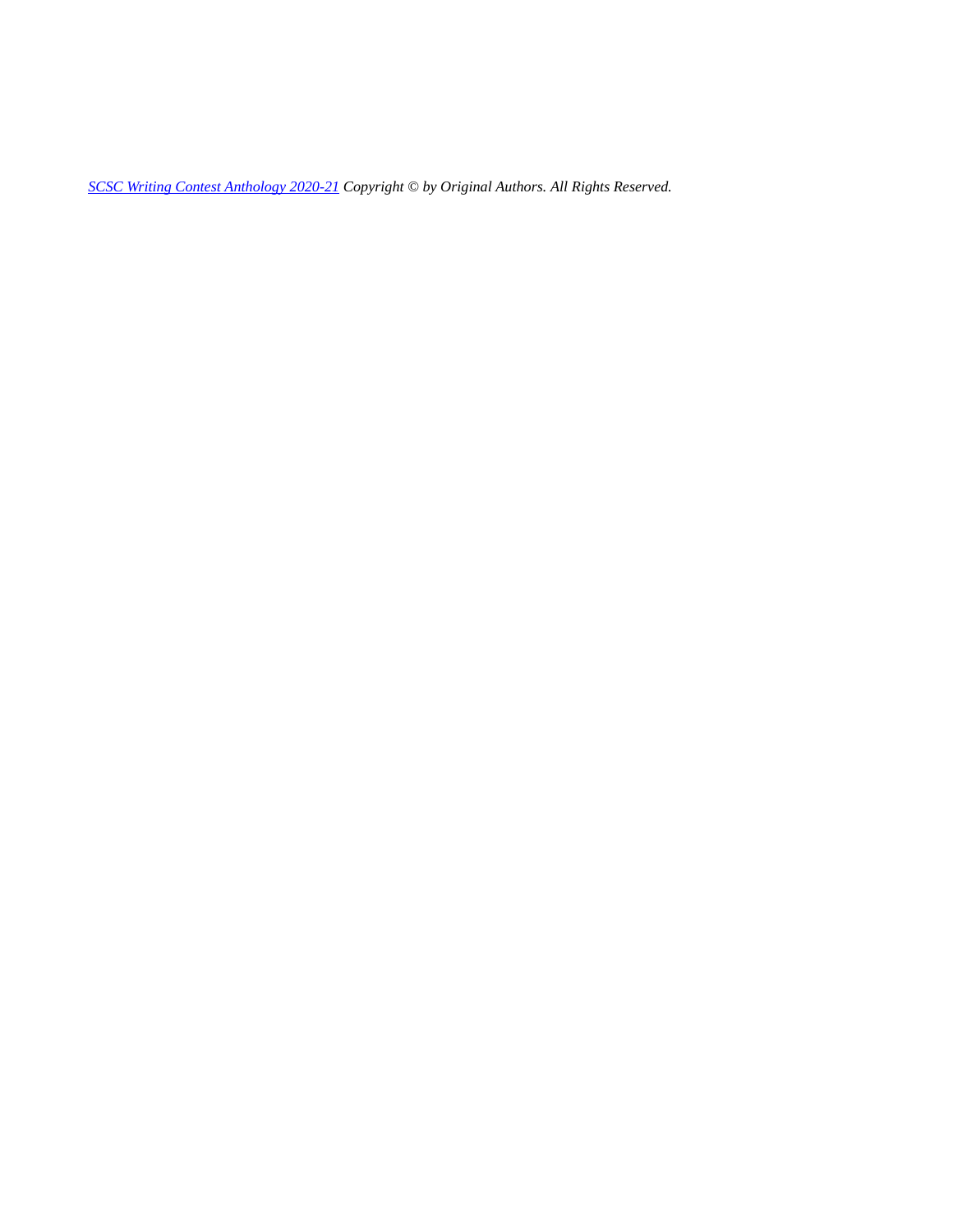#### **Dedication**

#### *Thank you to all those who worked with the SCSC Writing Contest and this anthology:*

*To the staff at South Central Service Cooperative who promoted the contest, gathered and catalogued submissions, served as judges and provided feedback to students, and designed the anthology layout.* 

*To the students and staff at Minnesota State University, Mankato education department who served as judges and provided feedback to students on their writing submissions.* 

*To the teachers, parents, friends and relatives who encouraged students to express themselves through writing.* 

*Finally, to the students who shared their work for this year's contest. We are most grateful.* 

*This activity is made possible in part by a grant from the Prairie Lakes Regional Arts Council from funds appropriated by the Minnesota State Legislature from its general fund. For more information, visit www.mnscsc.org/writing-contest*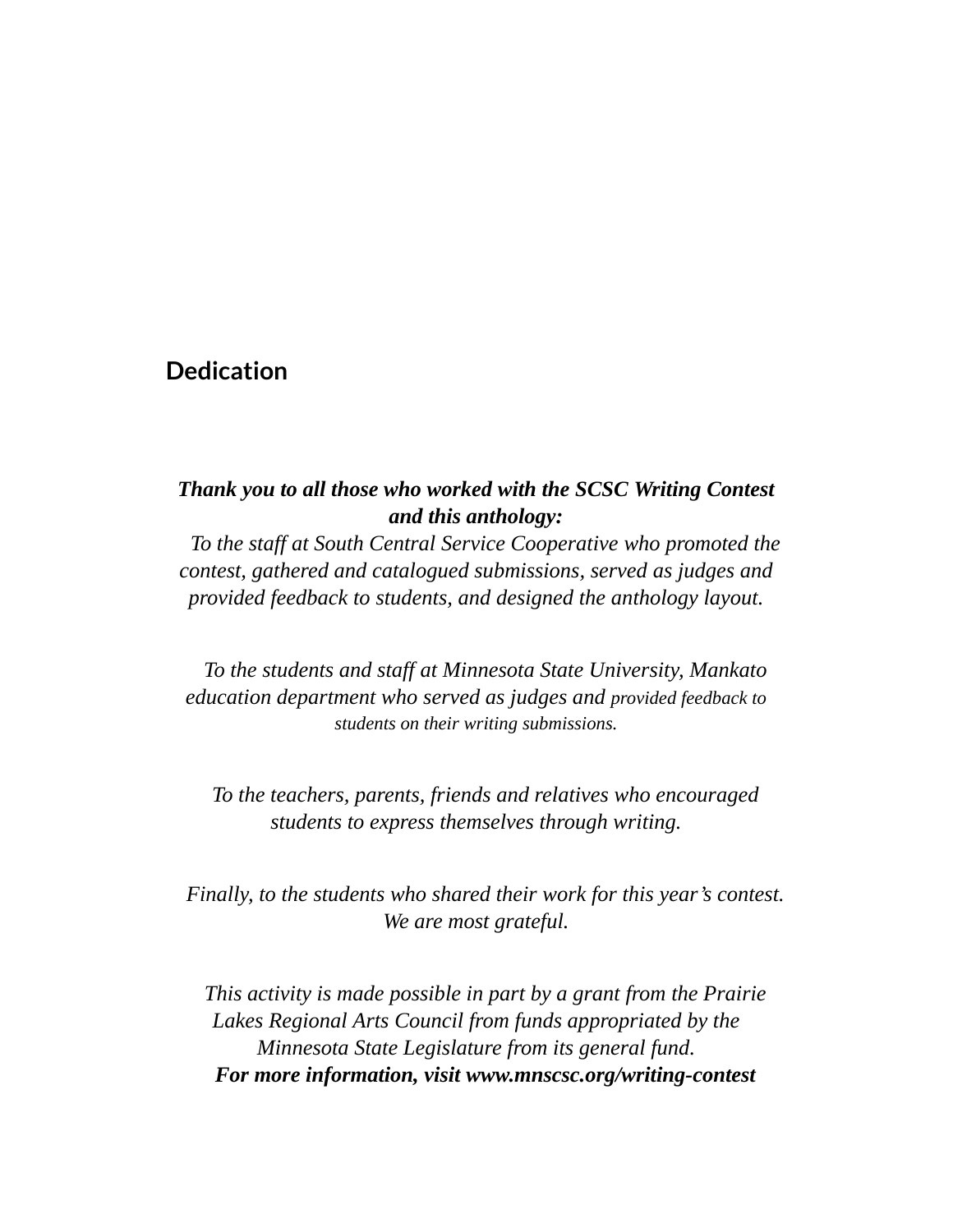## **Contents**

| <b>Introduction</b>            | $\mathbf{1}$   |
|--------------------------------|----------------|
| <b>Disclaimer</b>              | $\overline{2}$ |
| Poetry                         |                |
| <b>Butterflies and Fears</b>   | $\overline{4}$ |
| <b>By Emmett Alan Gaalswyk</b> |                |
| <b>Where I Live</b>            | 6              |
| <b>By Taryn Hecksel</b>        |                |
| <b>Come Sit with Me</b>        | $\overline{7}$ |
| <b>By Madeline Heuss</b>       |                |
| <b>One Word</b>                | 8              |
| <b>By Madeline Heuss</b>       |                |
| <b>Wings</b>                   | 9              |
| <b>By Madeline Heuss</b>       |                |
| <b>Morning</b>                 | 10             |
| <b>By Grace MacPherson</b>     |                |
| <b>The Epic Easter</b>         | 12             |
| <b>By Price MacPherson</b>     |                |
| <b>Victory from Death</b>      | 17             |
| <b>By Rose MacPherson</b>      |                |
| My Tree                        | 18             |
| <b>By Zoe Middleton</b>        |                |
| <b>The Artist</b>              | 19             |
| <b>By Martha Price</b>         |                |
| <b>Time</b>                    | 20             |
| <b>By Addie Ricke Young</b>    |                |
| <b>Peace Comes at Night</b>    | 21             |
| <b>By Andie Sanderson</b>      |                |
| <b>Moments</b>                 | 22             |
| <b>By Thomas Straka</b>        |                |
| <b>Anxiety</b>                 | 23             |
| <b>By Carly Wenninger</b>      |                |
| <b>My Little Sunflower</b>     | 24             |
| <b>By Carly Wenninger</b>      |                |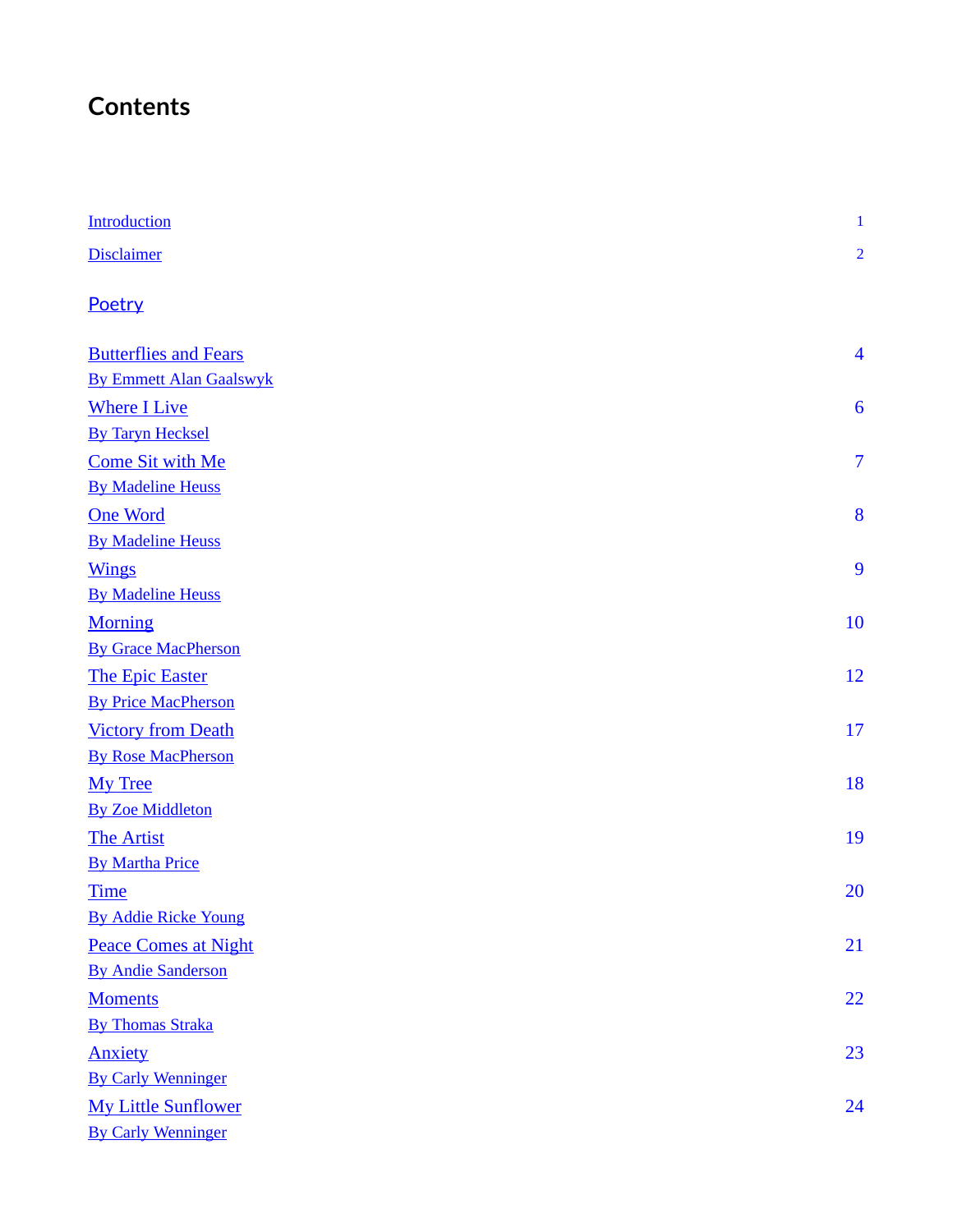## [Unspeakable Love](#page-32-0)

[By Carly Wenninger](#page-32-0) 

### **[Fiction](#page-33-0)**

| <b>The Travelers</b>                      | 27 |
|-------------------------------------------|----|
| <b>By Anden Brandt</b>                    |    |
| The Start of Freddy and Cali's Adventures | 30 |
| <b>By Aidric Calderon</b>                 |    |
| <b>My Not-So-Boring Day</b>               | 32 |
| <b>By Zariah DeBerry</b>                  |    |
| <b>A Dream Come True</b>                  | 35 |
| <b>By Jordyn Earl</b>                     |    |
| <b>Shoes</b>                              | 39 |
| <b>By Claire Elness</b>                   |    |
| <b>Gilbert and Harold's Adventure</b>     | 43 |
| <b>By Elliott Garry</b>                   |    |
| <b>Etapalli Going Eastward</b>            | 44 |
| <b>By Madeline Heuss</b>                  |    |
| <b>Taco Argument</b>                      | 46 |
| <b>By Marco Jakovich</b>                  |    |
| <b>Kyla's Sweet Sixteen</b>               | 47 |
| <b>By Kaedyn Judd</b>                     |    |
| <b>Willow</b>                             | 49 |
| <b>By Randi Krueger</b>                   |    |
| <b>A Hidden Talent</b>                    | 53 |
| <b>By Grace LaFrance</b>                  |    |
| <b>The Rider</b>                          | 57 |
| <b>By Grace MacPherson</b>                |    |
| <b>The Lost Children</b>                  | 60 |
| <b>By Joy MacPherson</b>                  |    |
| Lily                                      | 61 |
| By Ella J. Olson                          |    |
| <b>Coasting</b>                           | 65 |
| <b>By Lauren Oswald</b>                   |    |
| <b>The Hero</b>                           | 66 |
| <b>By Brynn Payne</b>                     |    |
| <b>Cliff's Edge</b>                       | 67 |
| <b>By Leila Pratt and Delaney Rosera</b>  |    |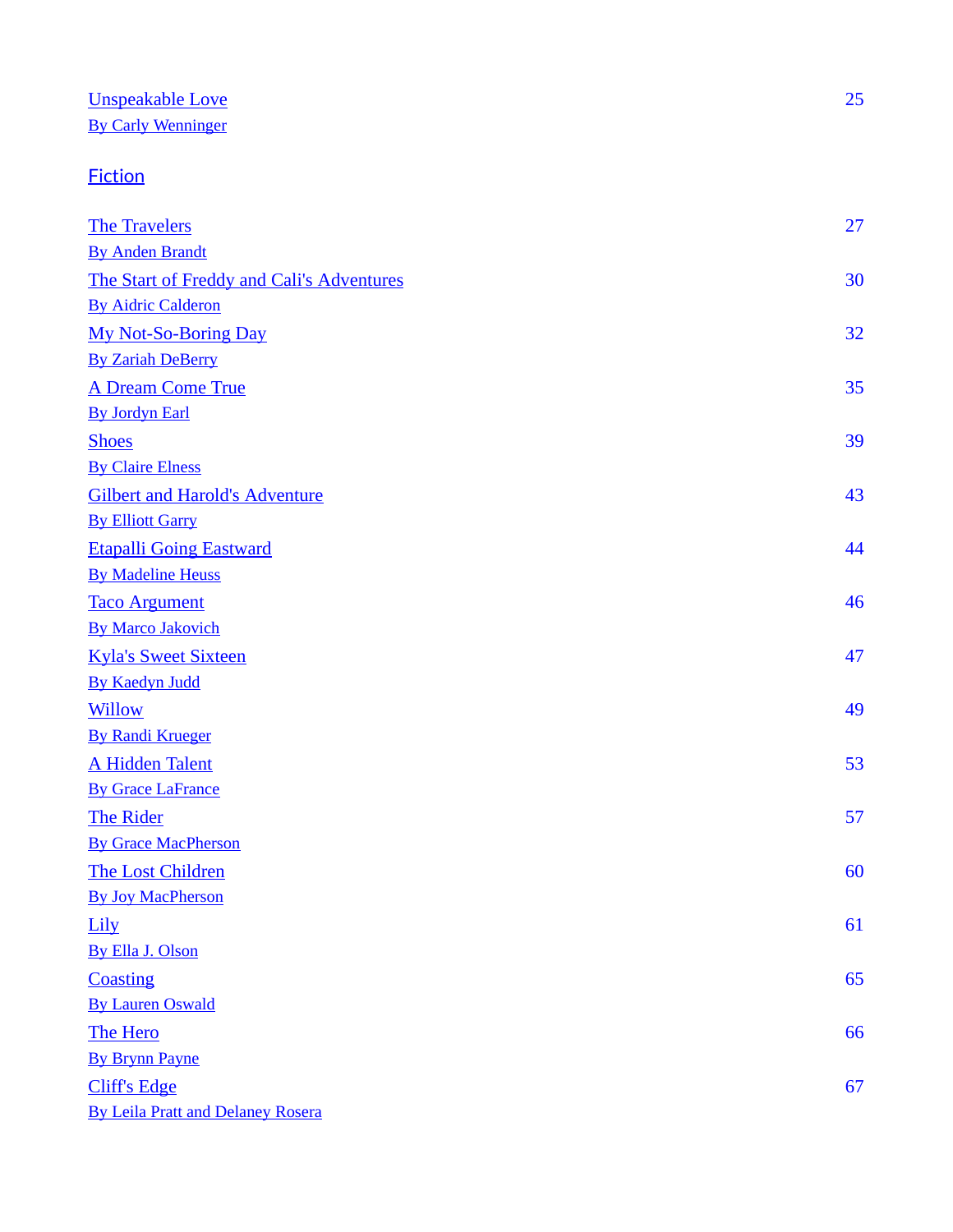| The Bench Under the Apple Tree                         | 69  |
|--------------------------------------------------------|-----|
| <b>By Leah Proehl</b>                                  |     |
| <b>Wendy's Blossoming and Blooming Confidence Feat</b> | 72  |
| <b>By Cami Schuh</b>                                   |     |
| <b>Her Story</b>                                       | 75  |
| <b>By Randi Selbrade</b>                               |     |
| The Joy of Reading                                     | 79  |
| <b>By Nityan Sharma</b>                                |     |
| <b>The Camp</b>                                        | 81  |
| <b>By Rohan Sharma</b>                                 |     |
| Redemption                                             | 84  |
| <b>By Rohan Sharma</b>                                 |     |
| <b>A Silent World</b>                                  | 86  |
| <b>By Angela Shwe</b>                                  |     |
| <b>The Crash</b>                                       | 90  |
| <b>By Annabelle Skurkay</b>                            |     |
| Jeff and Ed, The Crime Fighting Duo                    | 91  |
| <b>By Devin Vanryswyk</b>                              |     |
| <b>The Adventure Girls</b>                             | 93  |
| <b>By Amara Vanthavong</b>                             |     |
| Regina and the Community Changers Club                 | 96  |
| <b>By Sophia Williams</b>                              |     |
| <b>Teddy Bear</b>                                      | 99  |
| <b>By Sophia Williams</b>                              |     |
| Nonfiction                                             |     |
| <b>Four Words that Inspired America</b>                | 101 |
| <b>By Lila Adams</b>                                   |     |
| <b>Getting a Fun Dog</b>                               | 103 |
| <b>By Kameron Brink</b>                                |     |
| <b>Life's Defining Moments</b>                         | 106 |
| <b>By Claire Elness</b>                                |     |
| <b>My Most Defining Moment</b>                         | 109 |
| <b>By Elyzah Erickson</b>                              |     |
| <b>My Diabetes Story</b>                               | 110 |
| <b>By Emerson Garry</b>                                |     |
| <b>The Accidental Accident</b>                         | 112 |
| <b>Andree Jakovich</b>                                 |     |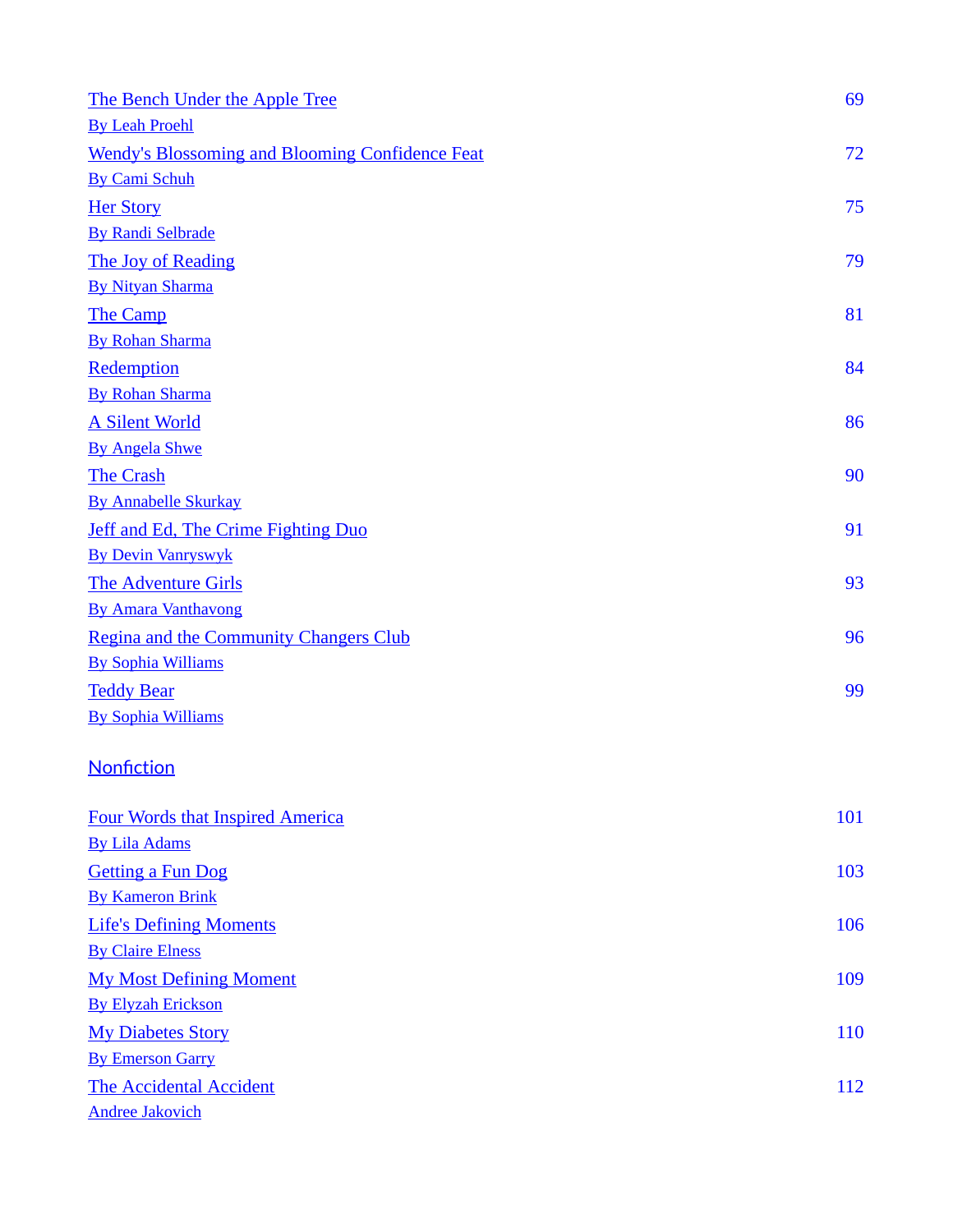| The Impossible Pet                     | 114 |
|----------------------------------------|-----|
| <b>By Marco Jakovich</b>               |     |
| When Life Does Not Go Right, Go Left   | 115 |
| <b>By Sasha Jakovich</b>               |     |
| <b>Muskeg and Me</b>                   | 117 |
| <b>By Helen Kliewer</b>                |     |
| <b>Glasses</b>                         | 118 |
| <b>By Gracie Larson</b>                |     |
| <b>Pathway to Grief</b>                | 119 |
| <b>By Greta Luskey</b>                 |     |
| <b>Defining Moments Today</b>          | 121 |
| <b>By Grace MacPherson</b>             |     |
| Camouflage                             | 122 |
| <b>By Elijah Mons</b>                  |     |
| <b>Getting a Puppy</b>                 | 123 |
| <b>By Charlie Nelson</b>               |     |
| <b>My First Deer</b>                   | 126 |
| <b>By Anna Nielsen</b>                 |     |
| <b>Hope to Life</b>                    | 129 |
| <b>By Freya Peterson</b>               |     |
| <b>The Fur Trade</b>                   | 130 |
| <b>By Leila Pratt</b>                  |     |
| The Pandemic and My Journey to Ireland | 131 |
| <b>By Amna Syeda</b>                   |     |
| <b>Swimming Changed My Life</b>        | 132 |
| <b>By Fatima Syeda</b>                 |     |
| <b>About the Authors</b>               | 133 |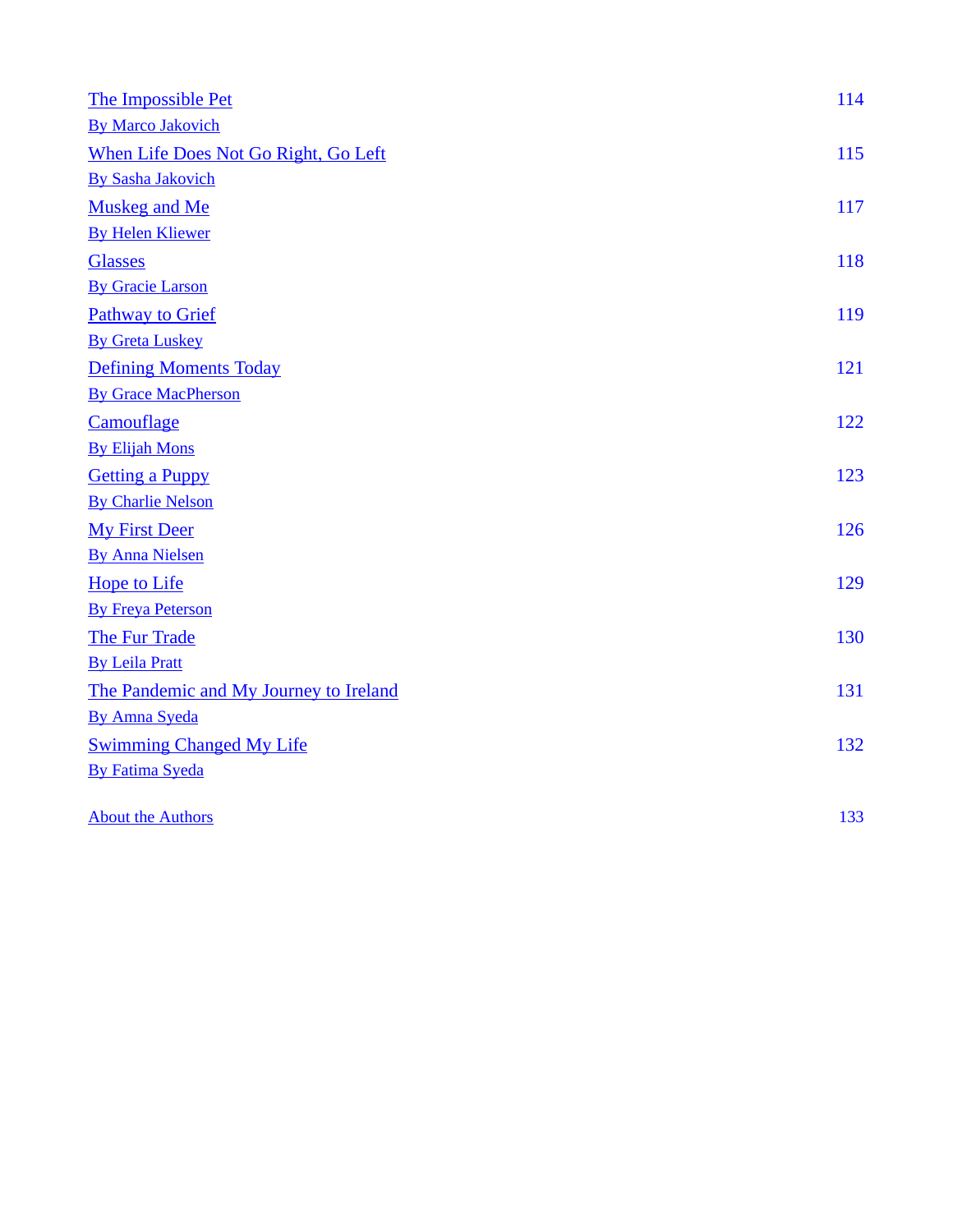<span id="page-8-0"></span>The SCSC Writing Contest provides students with an opportunity to express themselves through fiction, non-fiction and/or poetry. This contest was established to encourage the love of language and writing for all students and as a way to recognize the talented young writers in south central Minnesota. SCSC partners with Minnesota State University, Mankato on this project. Students in grades K–12 attending public, private or homeschools are eligible to enter. Up to three pieces per category and submissions in multiple categories are welcome.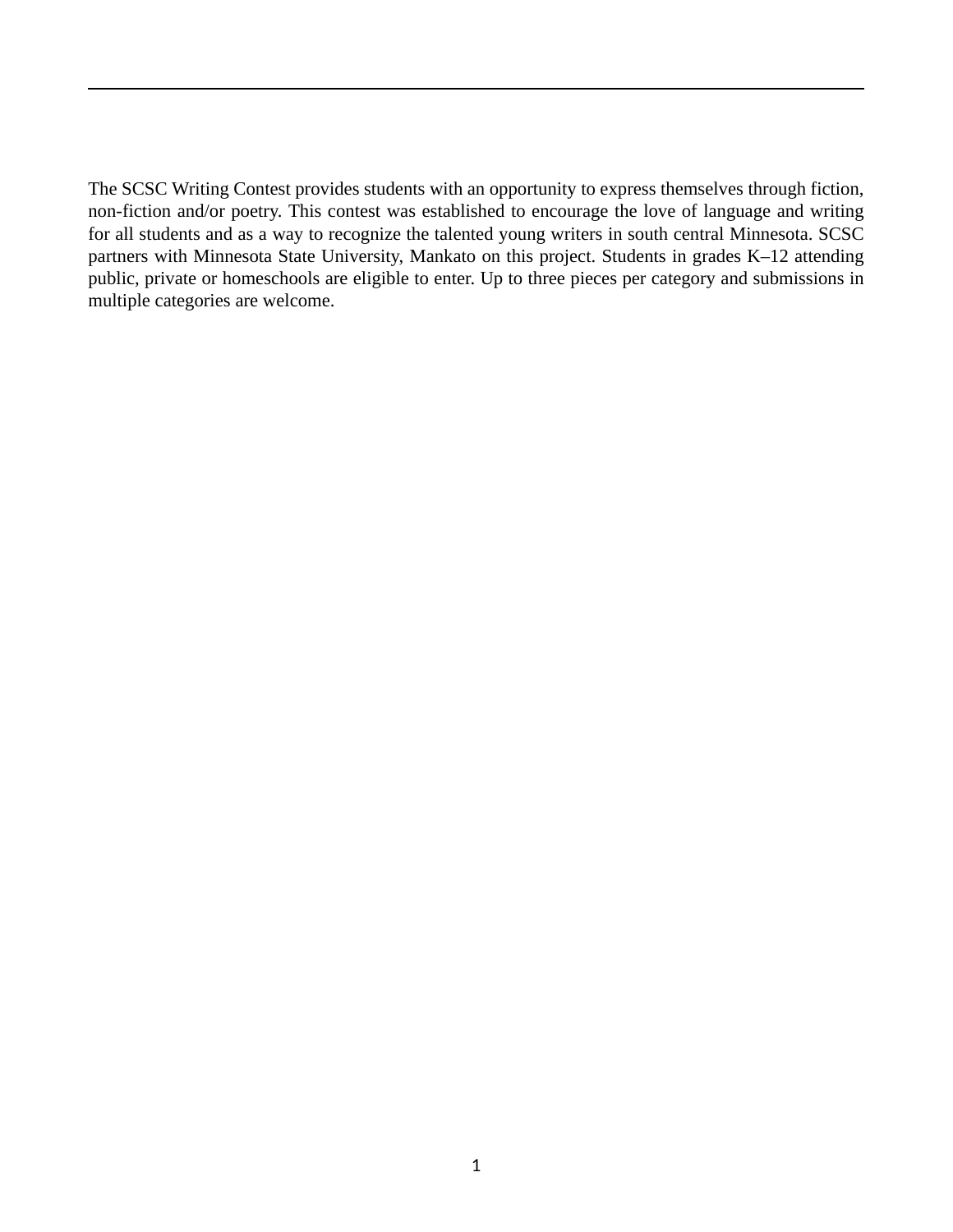### <span id="page-9-0"></span>**Disclaimer**

The views and opinions expressed are those of the authors and do not necessarily reflect the views and opinions of the sponsors. Some of the works may not be appropriate for a younger reading audience.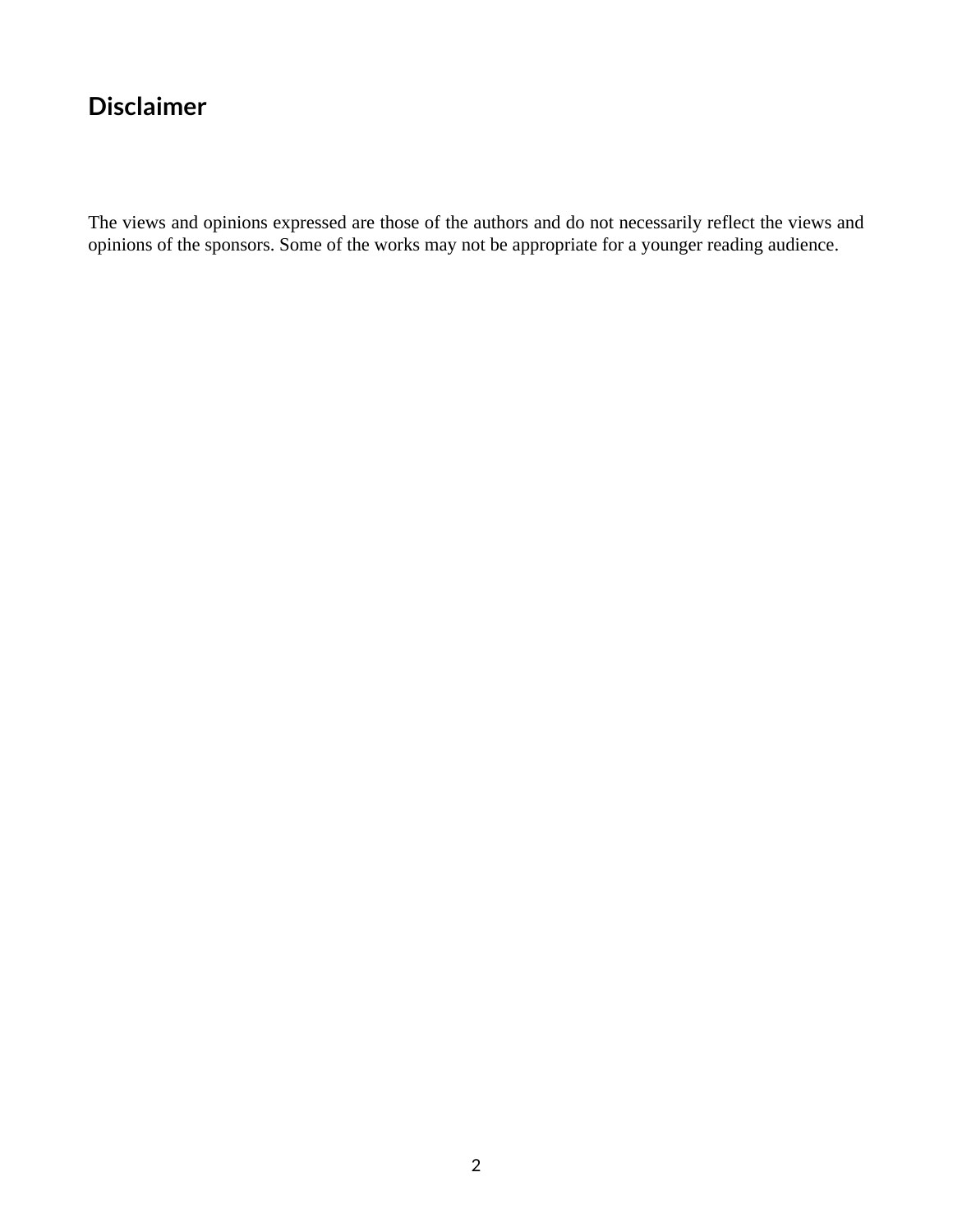# <span id="page-10-0"></span>**Poetry**

#### **Poetry:**

Arrangement of words in an artistic and purposeful manner that expresses the writer's thoughts and/or feelings about a subject of their choice using style and rhythm (ex: sonnets, haiku, free verse).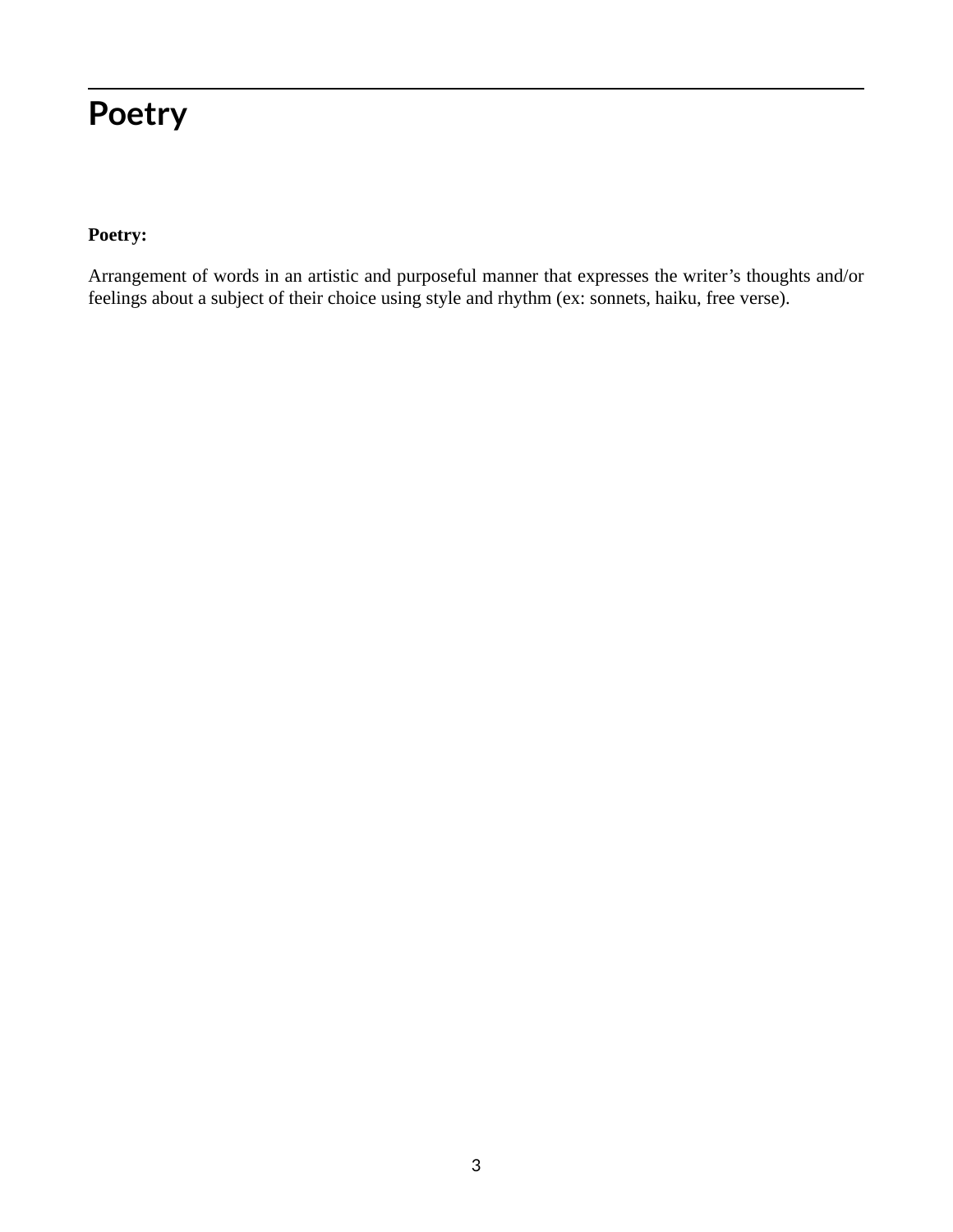### <span id="page-11-0"></span>**Butterflies and Fears**

By Emmett Alan Gaalswyk

I had a fear of butterflies, (I was young then, okay?) They looked very odd to me, So I always ran away. I did not like their colors, They looked poisonous, And that way they flapped their wings, They looked so villainous! Then one day my mom said, "We will go somewhere fun, It is filled with butterflies… Say, why are you so glum?" I said that it was nothing, I said that I felt fine, But way deep down inside, I wanted to decline! When we got there I was scared, Look at all these wings, I felt like I was going to die, With their poking and their stings! Then time went by, as it does, It was about a year or so after. We went to buy some new spring flowers, When my heart turned to a new chapter. I saw one there, all black and orange, And it did not look so bad. Nobody was panicking, Maybe I should be glad? I saw this pretty butterfly, Then it flew away from me. But patience, patience, patience, Was, of course, the key. So I waited for a while, And held out my small hand. And soon it crawled right over, Then, my heart did expand! It caused a change in my views, For butterflies big and small. My mom was so surprised, I let him land on me at all!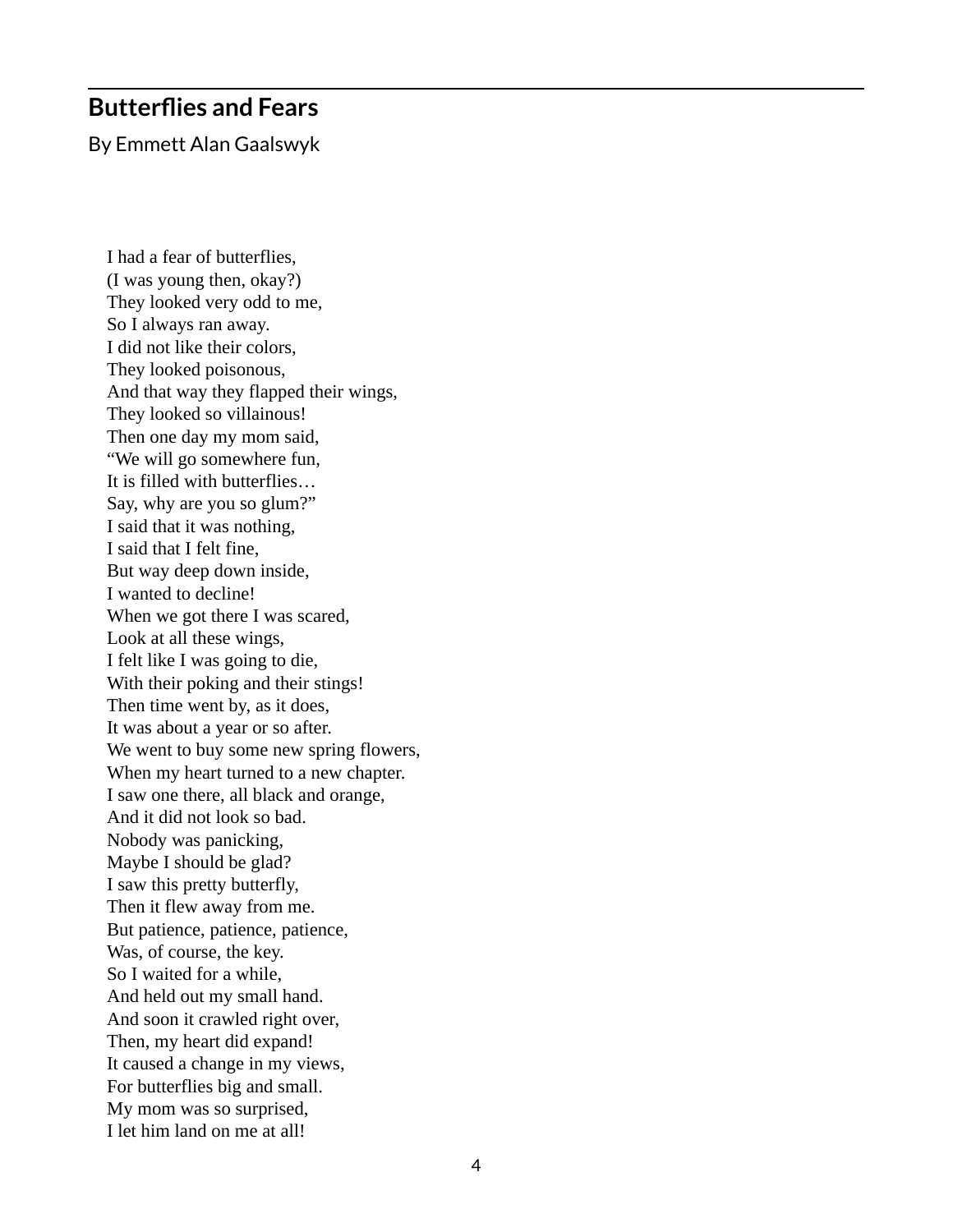I explained to her that day, I conquered one of my fears. She was so very proud of me, She even broke into tears! So, the moral of this story, Try and conquer your fears! You will be so very happy, For oh so many years! Now excuse me because I, Am going out to the trees. Why? Because I'm gonna conquer, My big ol' fear of bees!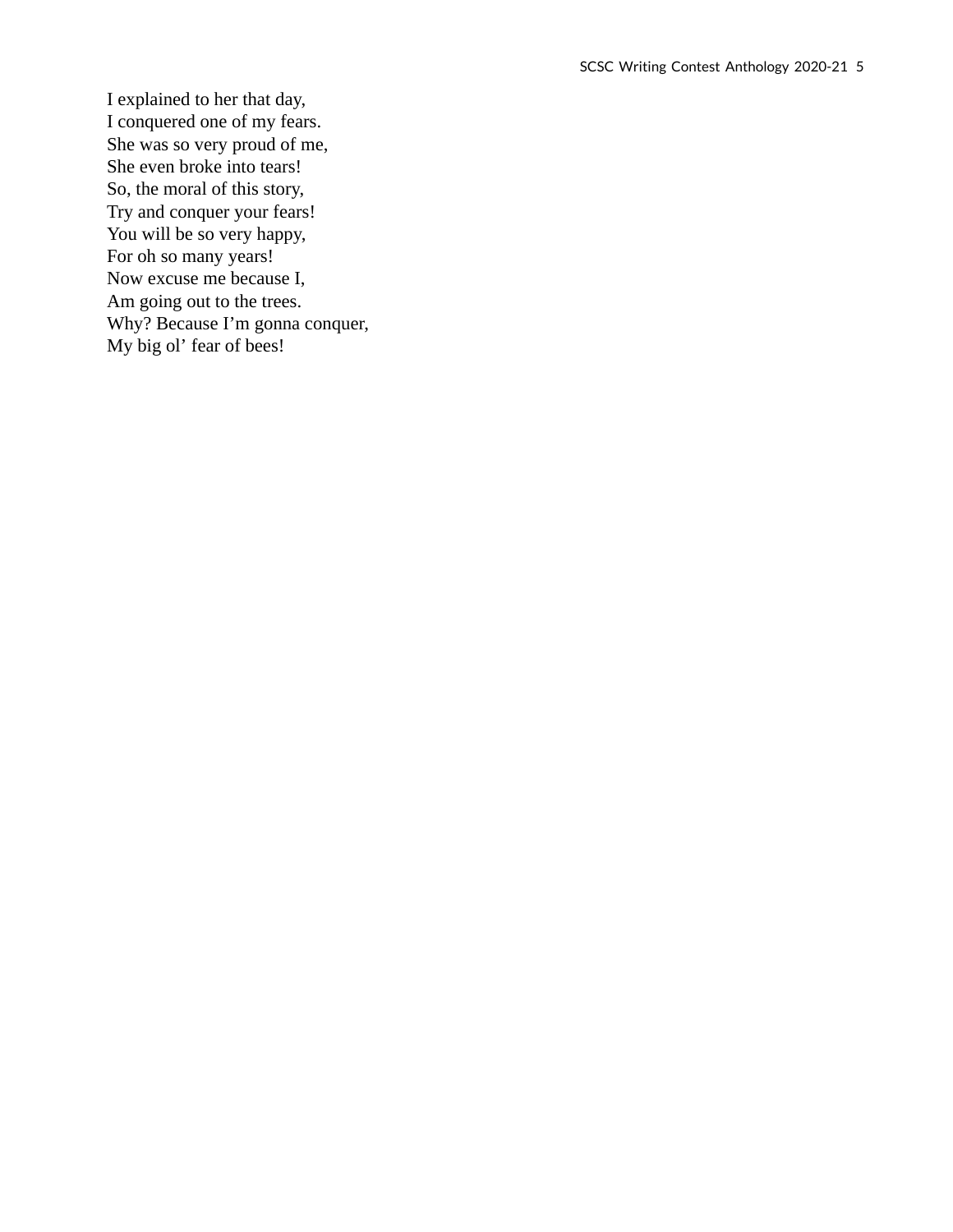### <span id="page-13-0"></span>**Where I Live**

By Taryn Hecksel

Where I live There's joy but fright Where I live There's happiness in sight Where I live There's gratefulness and sorrow Where I live There is a tomorrow Where I live I discover there are some people with no cover In this world of dreadfulness and night Some people put people a fight But they should always know There is a light The Light of Christ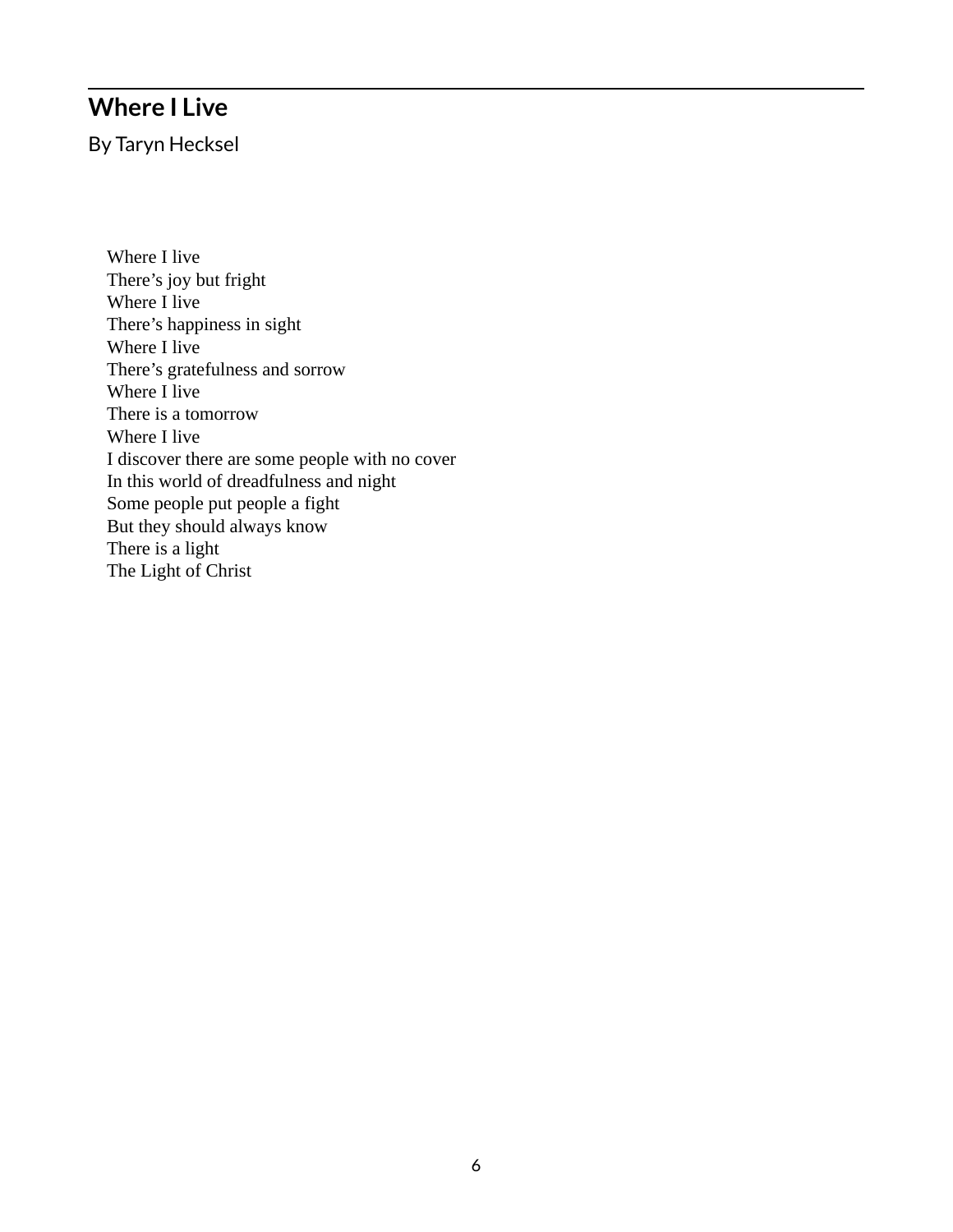### <span id="page-14-0"></span>**Come Sit with Me**

By Madeline Heuss

Come sit with me, under the stars And ponder never being far Come sit with me by fire warmth And remember what we are fighting for While sitting under the moon We will know we can't lose But wherever you are Come sit with me And while we are there Let's never leave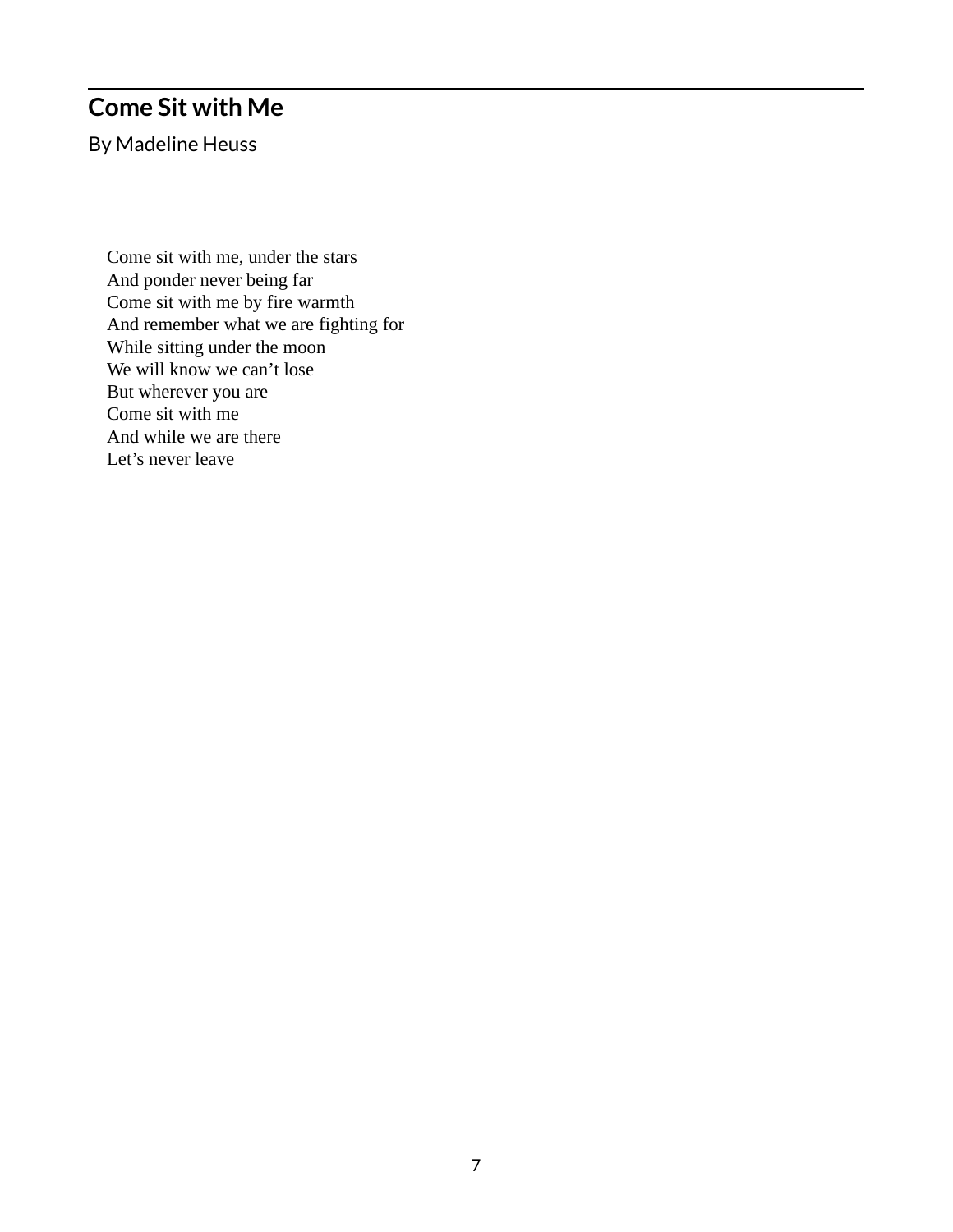### <span id="page-15-0"></span>**One Word**

By Madeline Heuss

Love A lifetime of happiness and hugs Beauty An image they never thought they would see Hey A simple way to light up their day Slut The first thing to make them cut Everything you say Could make or break someone's day They could finally be okay Or slowly fade away The scars inside don't always heal Because once something is broken, it will never look new You have to control what you say and do Because you never know what someone is going through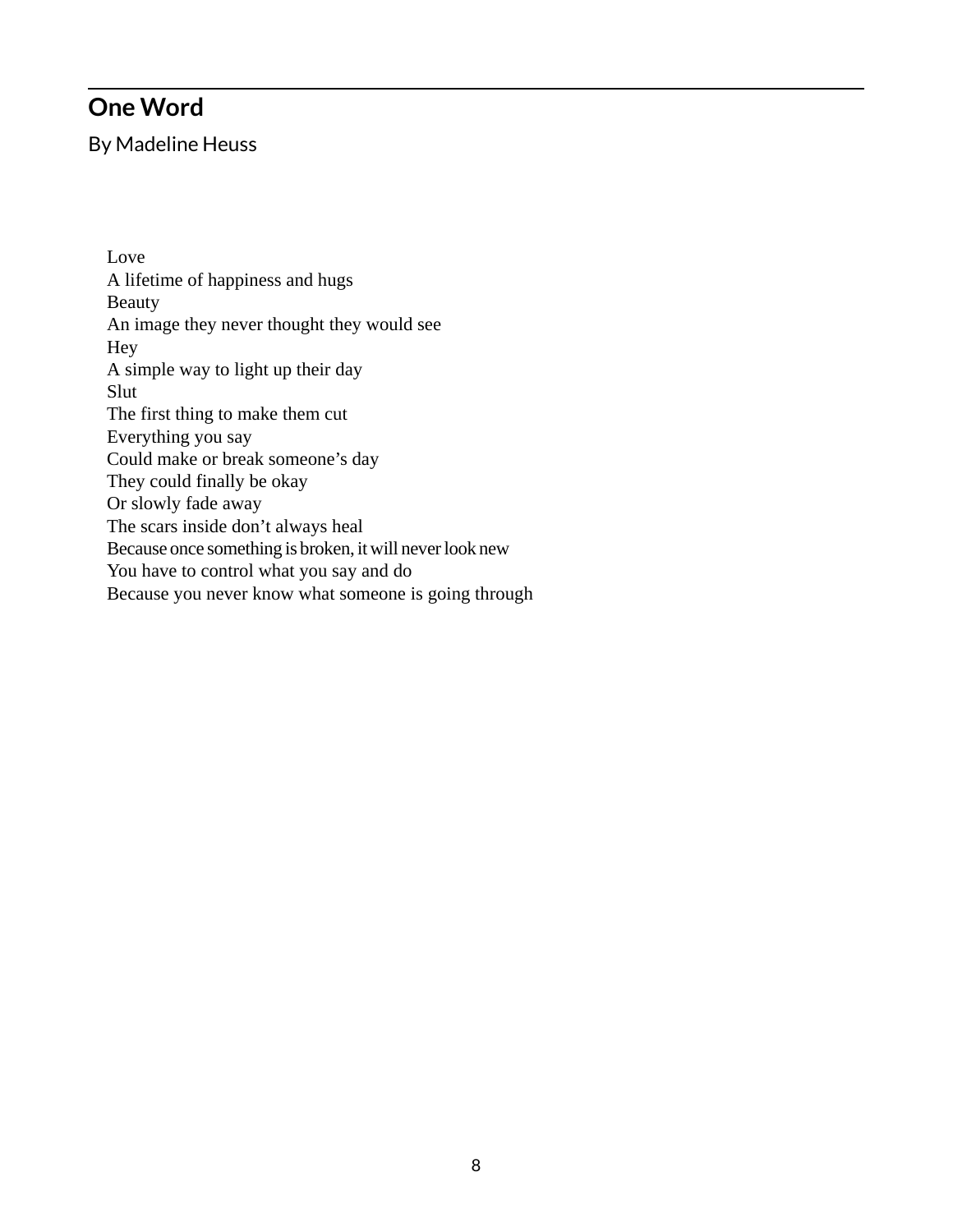### <span id="page-16-0"></span>**Wings**

By Madeline Heuss

Take a breath and leap Spread your wings Finally be free For when you soar You will worry no more Free yourself from all weight For nothing is worth that pain Soar over great mountains and seas Fully embrace the peace Perch upon the tallest trees And finally freely breathe Everything will be okay, While you soar over ocean grey So fly free, love, And watch us from above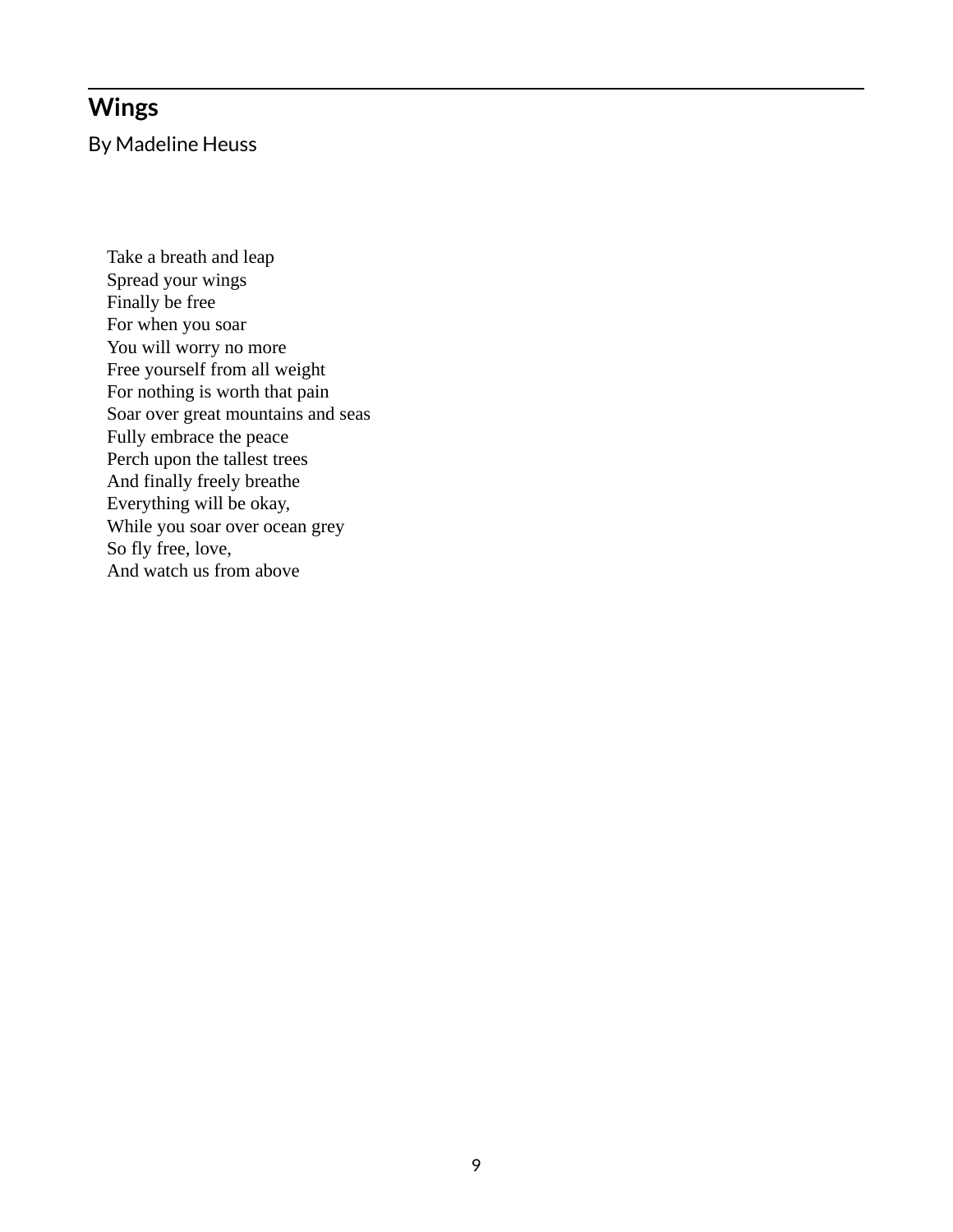#### <span id="page-17-0"></span>**Morning**

By Grace MacPherson

Early morning – All the world sleeping Except one woman – Noiselessly she slips through the garden, Thinking only of one thing. Birds' wings flutter Softly, close to her; But she does not hear them. She rushes forward And the tomb where they laid him is empty. She kneels, weeping; Her mind rushes back Three days ago When God died. He hung long on the cross, His body beaten, broken, bleeding, His spirit heavy with the guilt of the world; And he asked why God his father left him And no one knew what to say So they said nothing. But his enemies mocked him and Told him to come down If he was really God. He did not come down. He died there; And everything was over. The sky went dark Though it was still midday, And the moon was bloody when it rose. And they took down the body And sealed God in the ground Forever. Now the tomb is open – She breathes quickly, wondering: Maybe forever is not forever? But no… She saw him dead. She cleaned his body. God is dead. Someone behind her –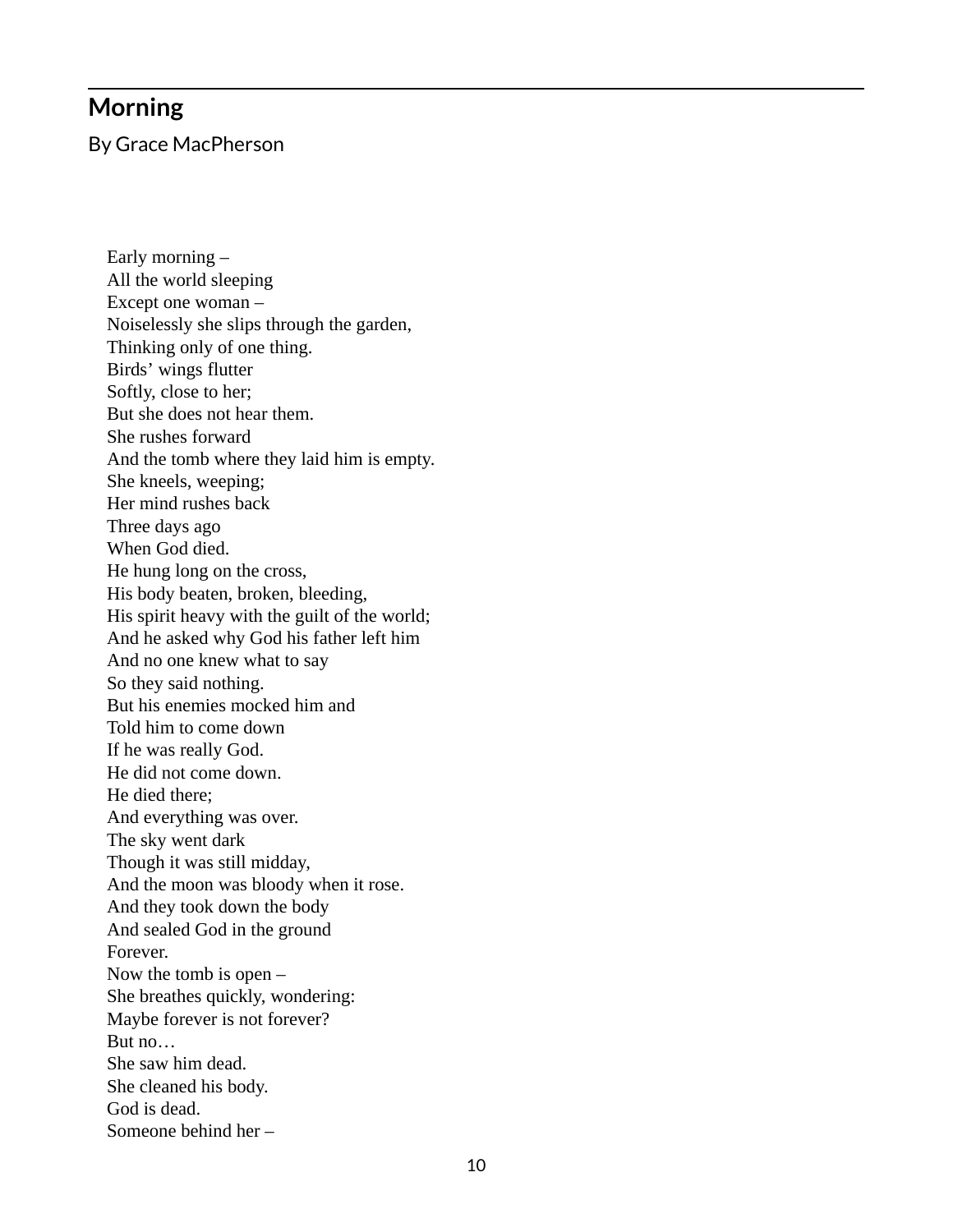She turns quickly. It is only the gardener. She sighs, shoulders slump in disappointment, Asking where they have put him, Where they have moved the dead body of God. He says her name: "Mary!" And she knows that God is not dead – It was for her he died; It is for her he lives again – For her, and for the whole world. And it changes everything forever Because by his blood we are spotless in his eyes. And because he died and rose again We too shall rise! If we believe that he died for us, That God died and yet lives.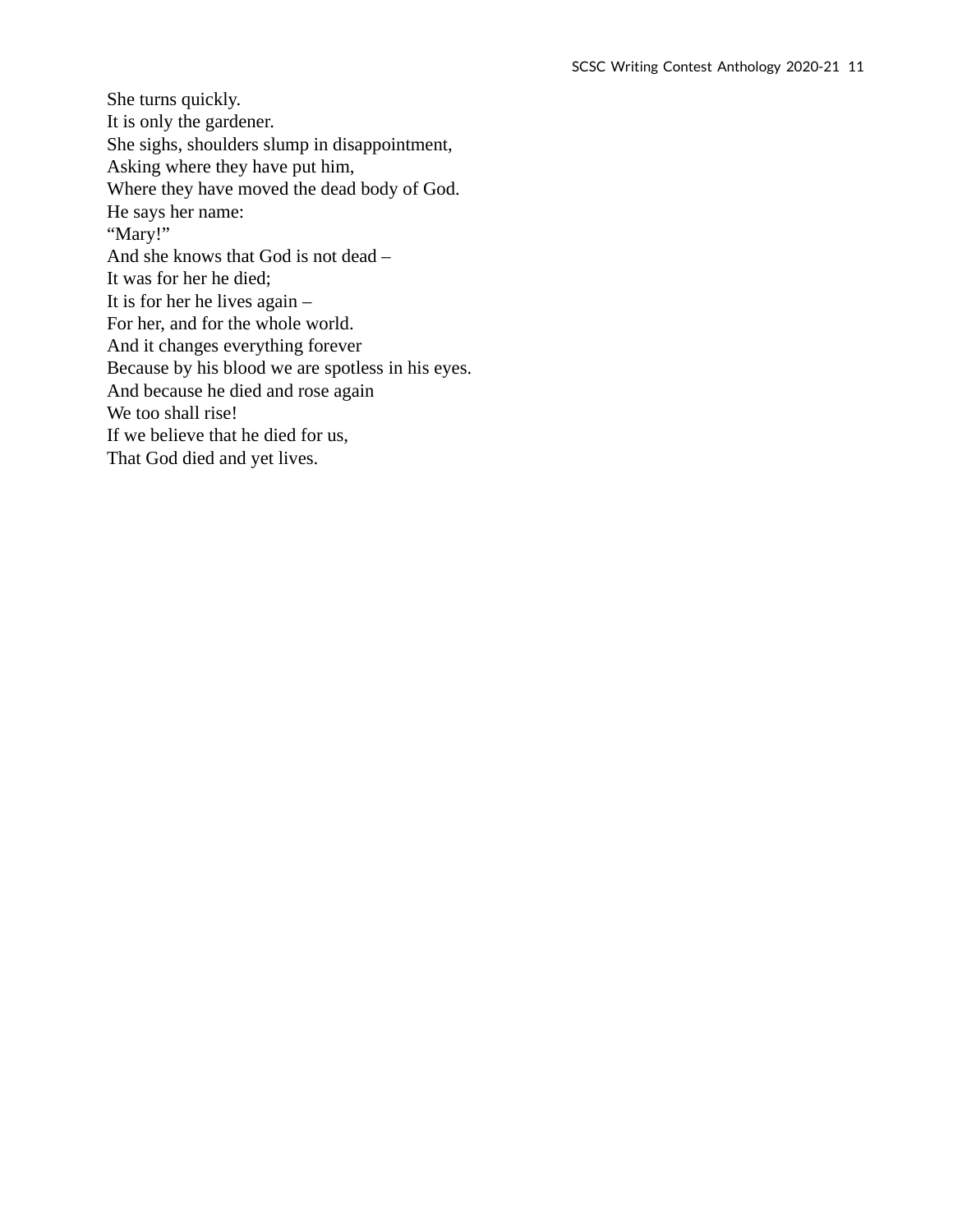#### <span id="page-19-0"></span>**The Epic Easter**

By Price MacPherson

Part One: Betrayal Spoke chief priests who sought to kill Jesus: "Let's ask Iscariot to help us." "Out of the people's sight so there will not be a riot," Said the one of the Twelve named Judas Iscariot. "Jesus of Nazareth I will give to you For thirty pieces of silver from you." On the first day of the Unleavened Bread The Twelve came to Jesus and wondering, said: "Where today do you want us to meet? Where the Passover meal shall we eat?" He gave them directions as to where, And they readied the Passover there. But while they were eating, Jesus gave a bad greeting: "One of you will betray Me, One who eateth here with Me." John asked, "Lord is it I?" And another, "Or I?" "Tis to whom I give bread." He gave Judas the bread. "What you'll do, quickly do." Into night, Judas flew. Jesus broke more bread, And he prayed and said: "Take and eat this, My body it is." He took the cup and said: "Drink of this also my friends: My precious blood it is Shed for the remission of sins." After the supper being eaten Jesus washed the disciples' feet, and Simon Peter said: "You shall not wash me!" Jesus said: "Then you have no part with me." "Not only my feet, but my head, then!" "But only feet need washing, after bathing." When they had sung a hymn in the house's light They departed toward Mount of Olives that night. "Lord, I shall go with you through every cross and trial,"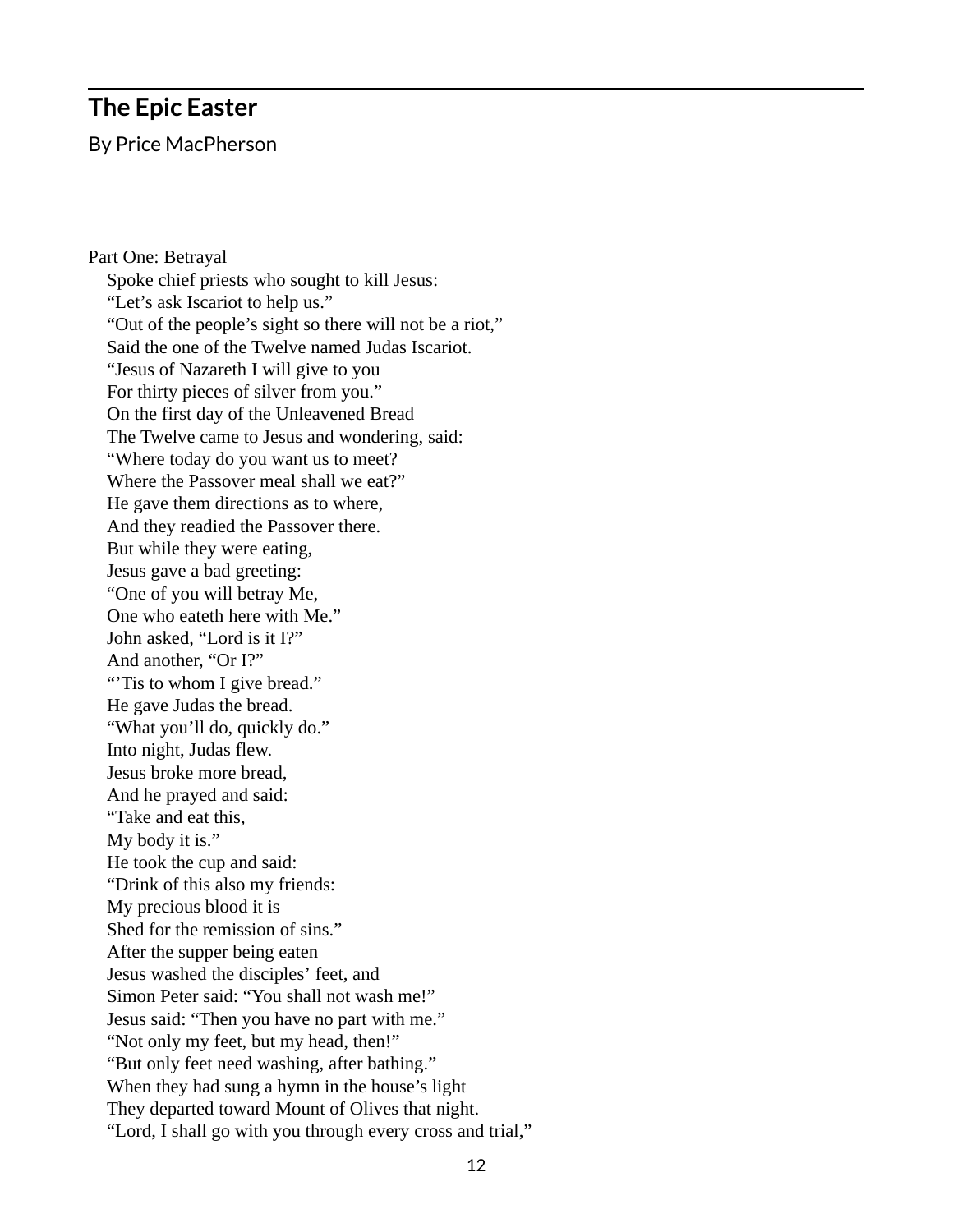Said Peter, when Jesus predicted his denial: "I say you shall deny me thrice Before the rooster will crow twice." Jesus said to the disciples, "Sit here, While I go and pray over there." But He took both Peter and John And James a little farther on. "My soul is troubled, The pain is doubled." Said Jesus in distress, For truly He felt this: His soul was drawn toward death, Yes, e'en the point of death. "Stay here and watch with me," Said Jesus to the three. Then He fell on His face and prayed: "Father, let this cup be laid Not on Me, but still, It'll go as Your will." He found the disciples to be sleeping, Not as He had told them to be keeping Watch for his betrayer, Who'd be coming later. "Get up now!" he said, They rose if from bed. Then He prayed again And returned again. While they slept like in bed; "Don't be sleeping!" He said. One final time he prayed While fallen asleep they laid. "Get up now, the time is come! And my betrayer has come!" Judas betrayed Him with a kiss And Jesus was amazed at this. A large crowd of chief priests came with clubs and with swords, The disciples asked, "Should we fight back with our swords?" Jesus replied no, With the chief priests He goes. The disciples full of dread Far away from Him fled. He was led by a chief priest And marched to the high priest. And when asked by the high priest, He affirmed He was the Christ. He said he really was the Son, And not just any, but God's Son.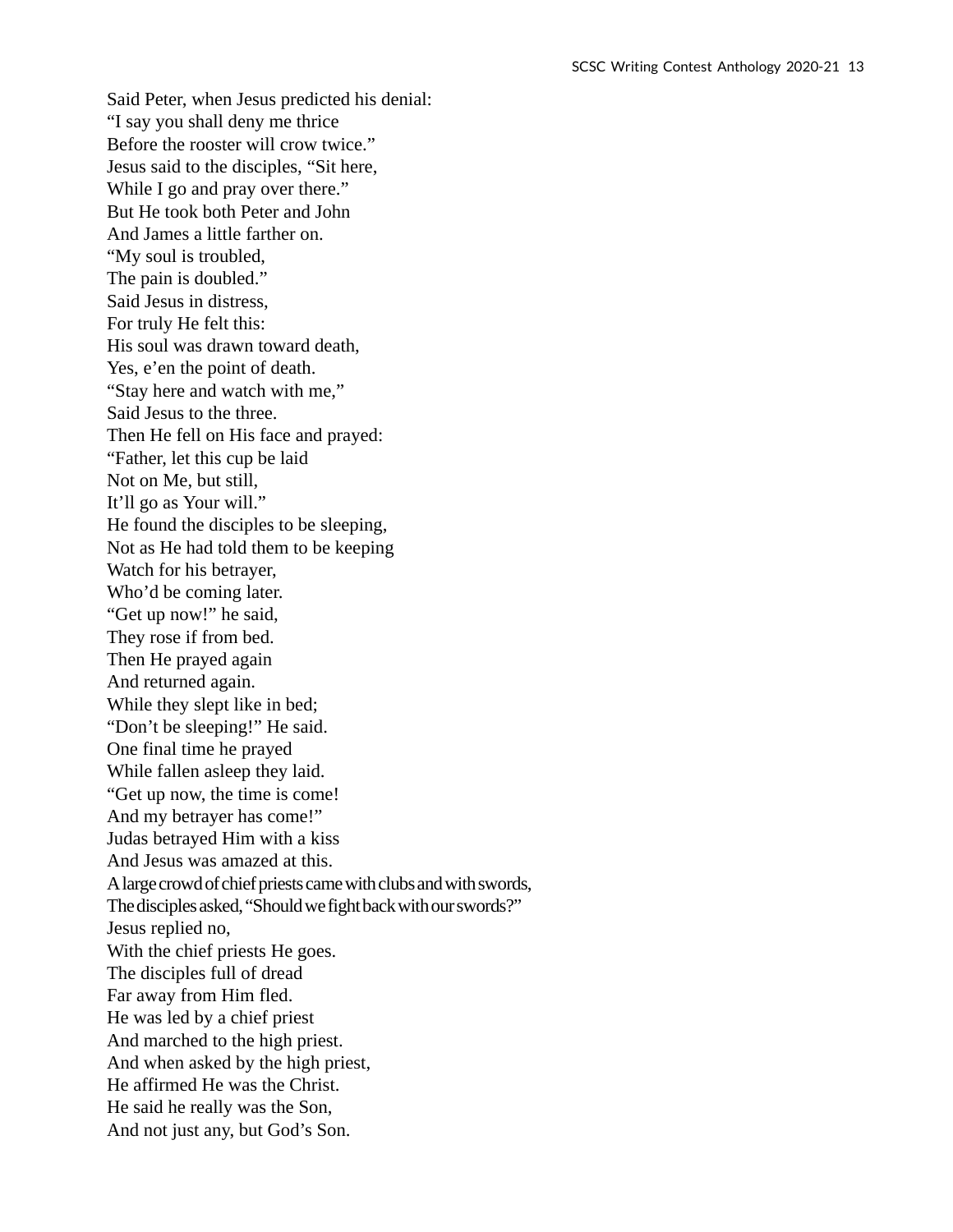But He said that later on The Son would leave and be gone. Sitting at the Right Hand in Power, Among the clouds of Heaven with Power. "Blasphemy this is!" screeched the high priest. "You have heard what He has said, oh you chief priests!" "He is deserving of death!" they replied. "Prophesy who struck you, Christ!" they cried. And with their palms they slapped Him, And they spat on Him and beat Him.

Part Two: Crucifixion

As Peter warmed himself by the fire, Said a girl who also was by the fire: "You were also with Jesus of Galilee, For your speech is that of a Galilean." "I do not know the man," he said. "But you were with him," one more said. "I do not know of whom you speak!" "But just like him you now do speak." "Of what you say I do not know!" And then a rooster gave a crow. Then Peter remembered the word That earlier had said his Lord: "I say you shall deny me thrice Before the rooster will crow twice." And then Peter went out and wept, Bitterly down his face tears swept. Jesus was given to Pilate The people said unto Pilate: "Release to us Barabbas!" "Release to you Barabbas? "But then what shall I do with Jesus? "No evil has been done by Jesus!" "Crucify Him! Crucify Him!" "Crucify Him? Crucify Him? But whatever evil has He done?" "Oh, just crucify Him and be done!" So He was delivered to be crucified, As the people had wanted him crucified. Jesus is mocked with a crown of thorns As the women of Zion weep and mourn. Then He was led to be crucified, To hang on a cross until He died. He got too tired to carry His cross, So Simon of Cyrene then carried His cross. Reaching the place of the skull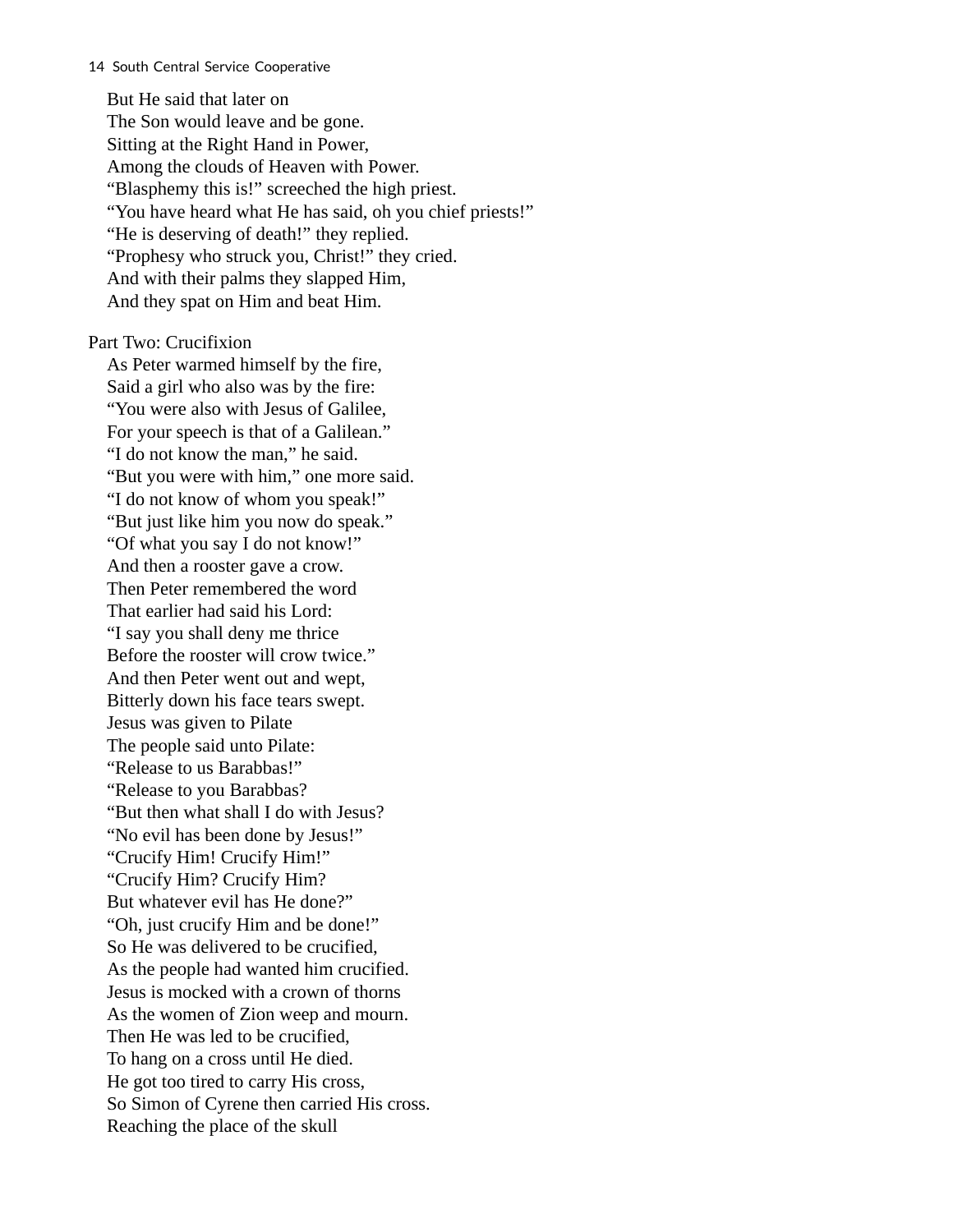They gave him sour wine with gall. On the cross Him they did fix. And they divided His garments. When Pilate put up a sign that read: THIS IS JESUS THE KING OF THE JEWS Then many chief priests argued and said: "Write: He said He was the King of the Jews." "What just now I have written," Said Pilate, "I have written. On Jesus' either side there lay A criminal who had come to pay. Said the one on his right: "Why with all your might, If the Christ you are Can you not save our And your very own life? Or shall we die in this strife, And right here hangeth dead?" But the other one said: "Justly we are here, But He who hangeth here, He has done nothing wrong, Yet still he hangeth long. Lord remember me when You come Into Heaven's holy kingdom." "Most assuredly I say to you, In Paradise with Me you'll be, too." From the sixth hour 'Til the ninth hour Darkness fell around the land. Jesus spoke to John and said: "Your Mother, brother." "Your son, mother," He spoke to his mother Who now was John's mother Jesus asked for a drink, And they gave Him a drink. And when He had finished He said, "It is finished. "Father into Your hands I commend My spirit!" And bowing His head, He gave up His spirit.

Part Three: Resurrection Now early in the morning At the sun's early dawning A number of women Came seeking His tomb, and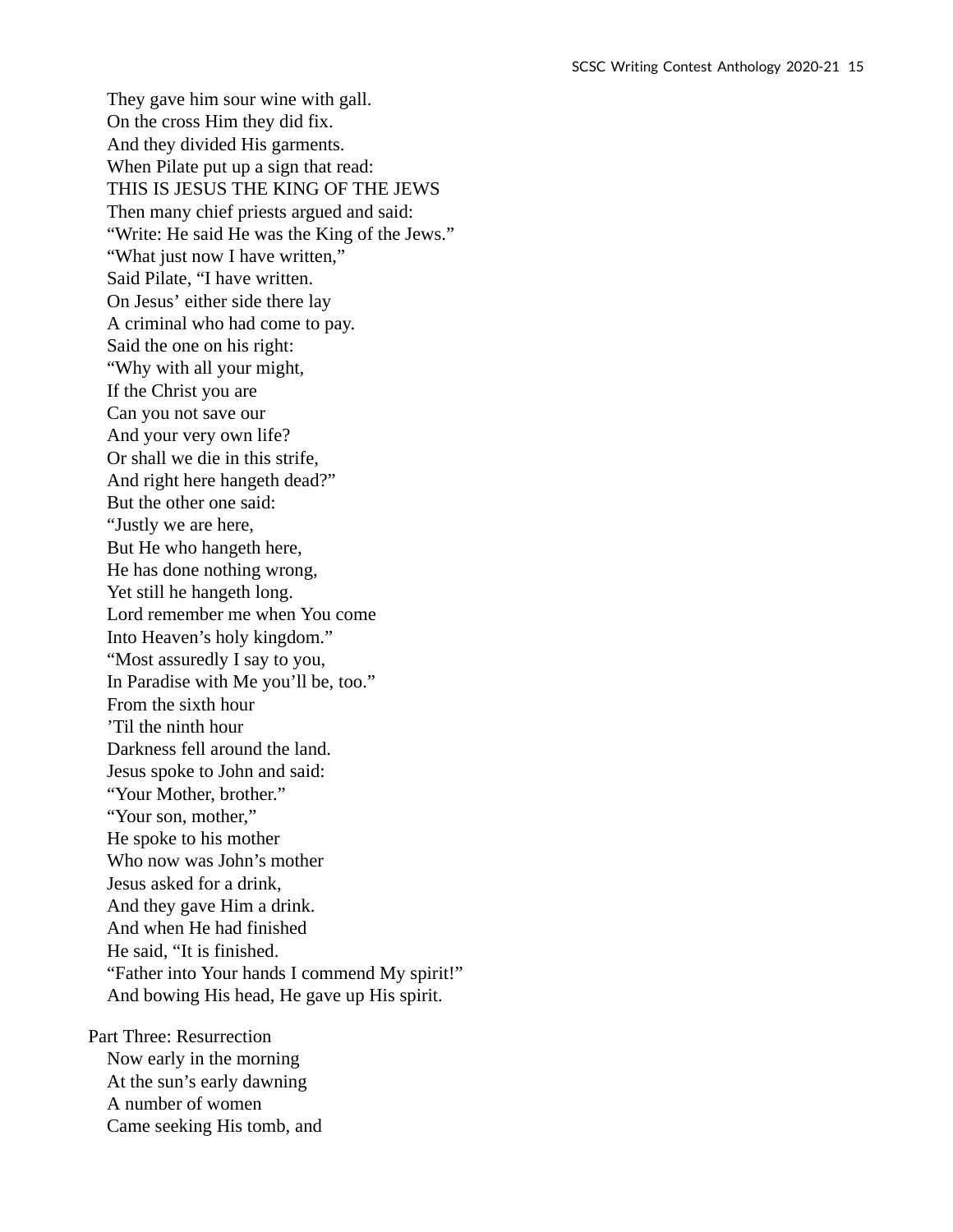They opened their eyes From startling surprise. Each of them let out a moan For rolled away was the stone! They went in and they found No Jesus on the ground! But appeared two shining men, And afraid they were, then. But as they bowed their faces to the earth. The two young men proclaimed aloud with mirth: "Why do you seek the living among the dead? "He goes into Galilee as He once said. "For He is not here but He is risen!" But Mary Magdalene came there; when She saw her Lord was gone She didn't know where He'd gone. Now as she cried Jesus stood by. He said, "Why are you weeping? And who are you seeking?" She thought He was the gardener, And fighting her tears harder, Said, "They have taken my Lord. Oh do you know where, oh Lord?" Jesus answered, "Mary." "Rabboni!" said Mary. "Please do not now cling to Me, Say to the brothers of Me: 'I go to my Father, I go to your Father; I go to my God, I go to your God.' Mary told the disciples: "I truly have seen the Lord!" And she told the disciples what had been said by the Lord.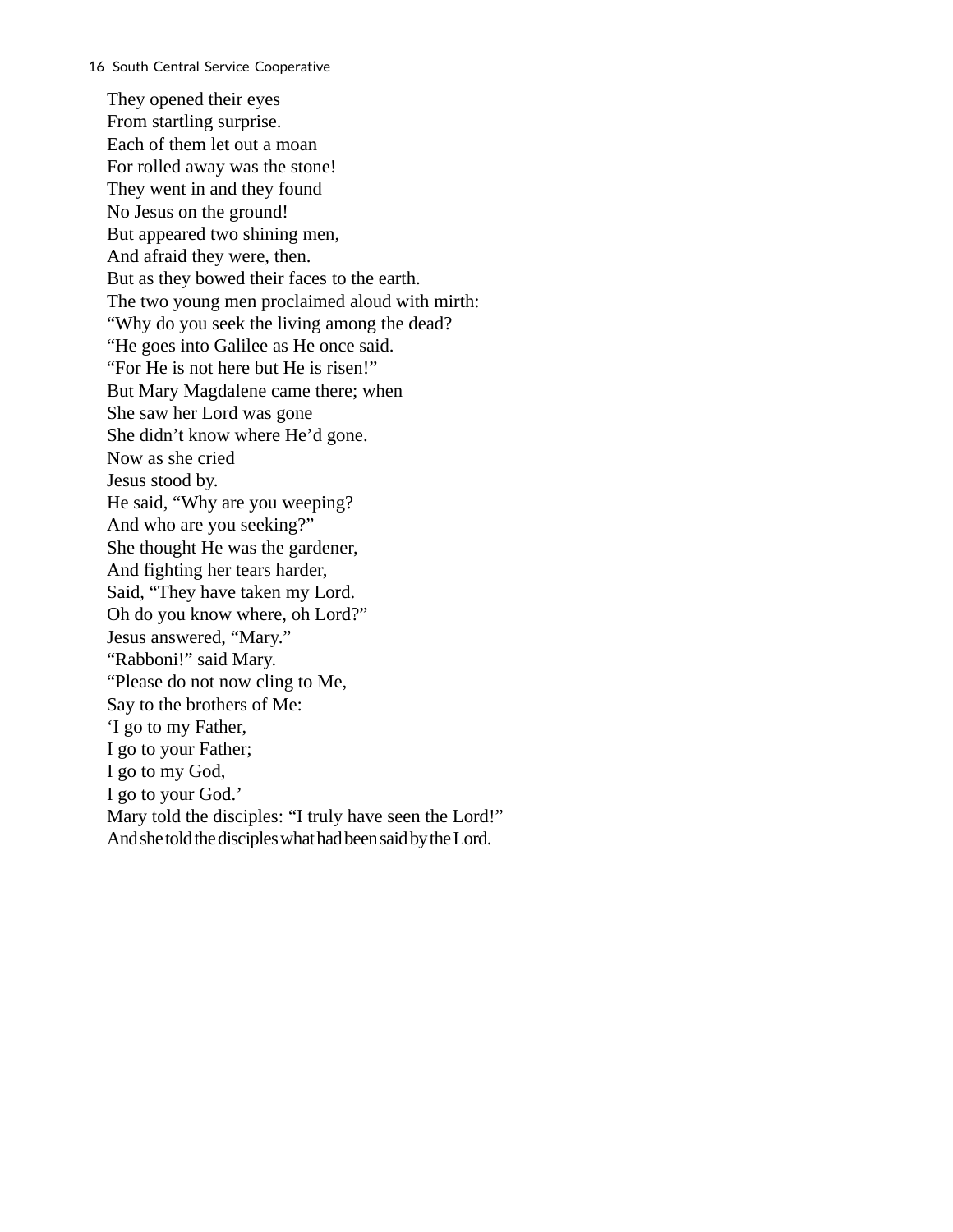## <span id="page-24-0"></span>**Victory from Death**

By Rose MacPherson

The morning still was early, Ere the sun began to rise. Mary stands outside the tomb. She stands there and she cries. Nights ago, her Savior died, Paid for all sins and her own. He is Son of God Most High, And of His death she groaned. She turned aside and saw a man, "For whom do you look?" He asked. He looked familiar, but then again, She thought He was the gardener. He said unto her, "Mary." Then it was Jesus, she knew, She said to Him, "Rabboni," Which means 'master' in Hebrew. Mary wept no more that day, For He had brought them victory: Victory from death.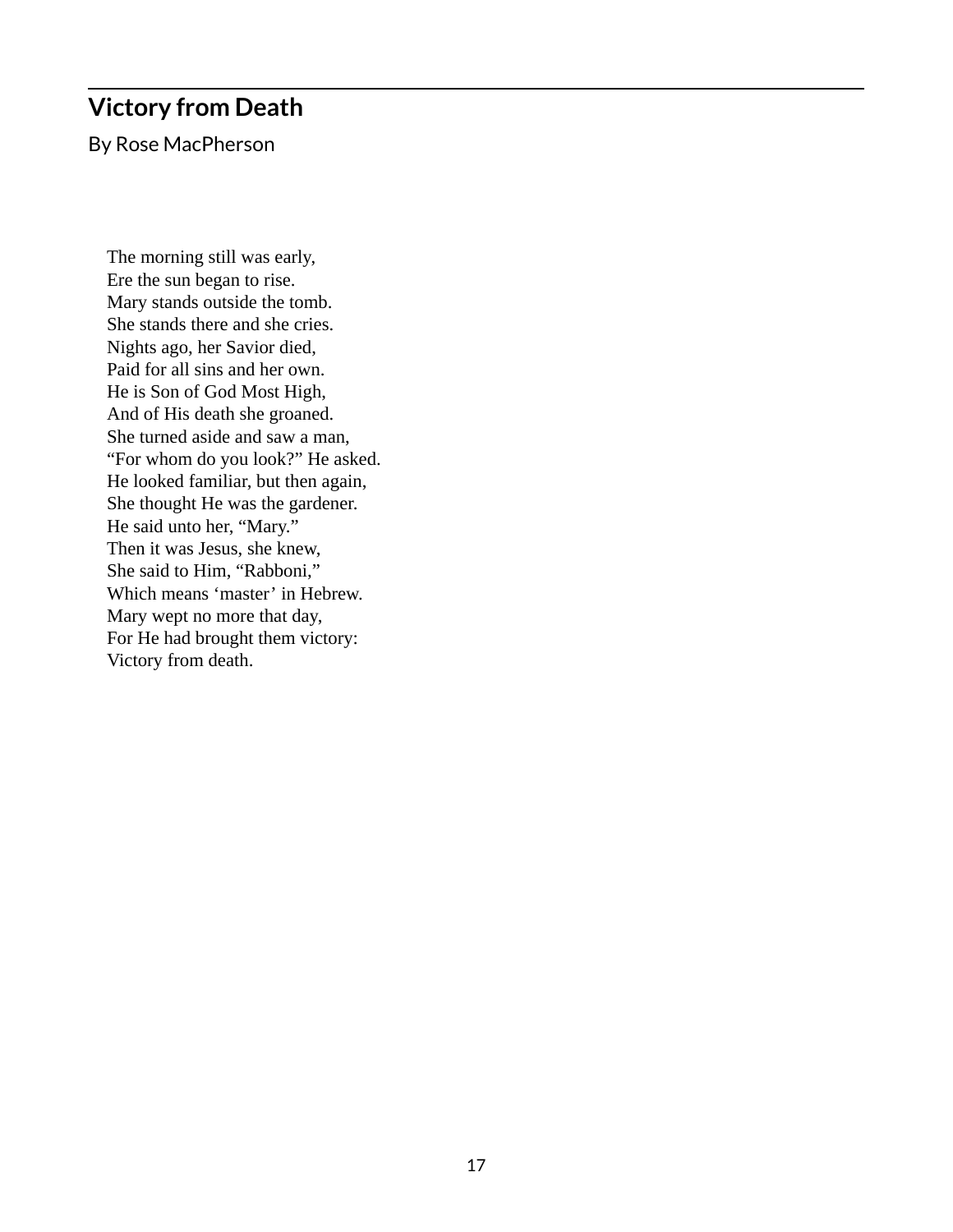# <span id="page-25-0"></span>**My Tree**

By Zoe Middleton

In the summer It's WAY funner Climbing my tree When there's no bees Higher and higher I can hear my dad say I'm on fire When its winter It's like a sister But in the spring I'll sing Why Blooms The flowers seem like brides Waiting for their grooms When I venture farther into the year A flowery bed awaits me I jump in without fear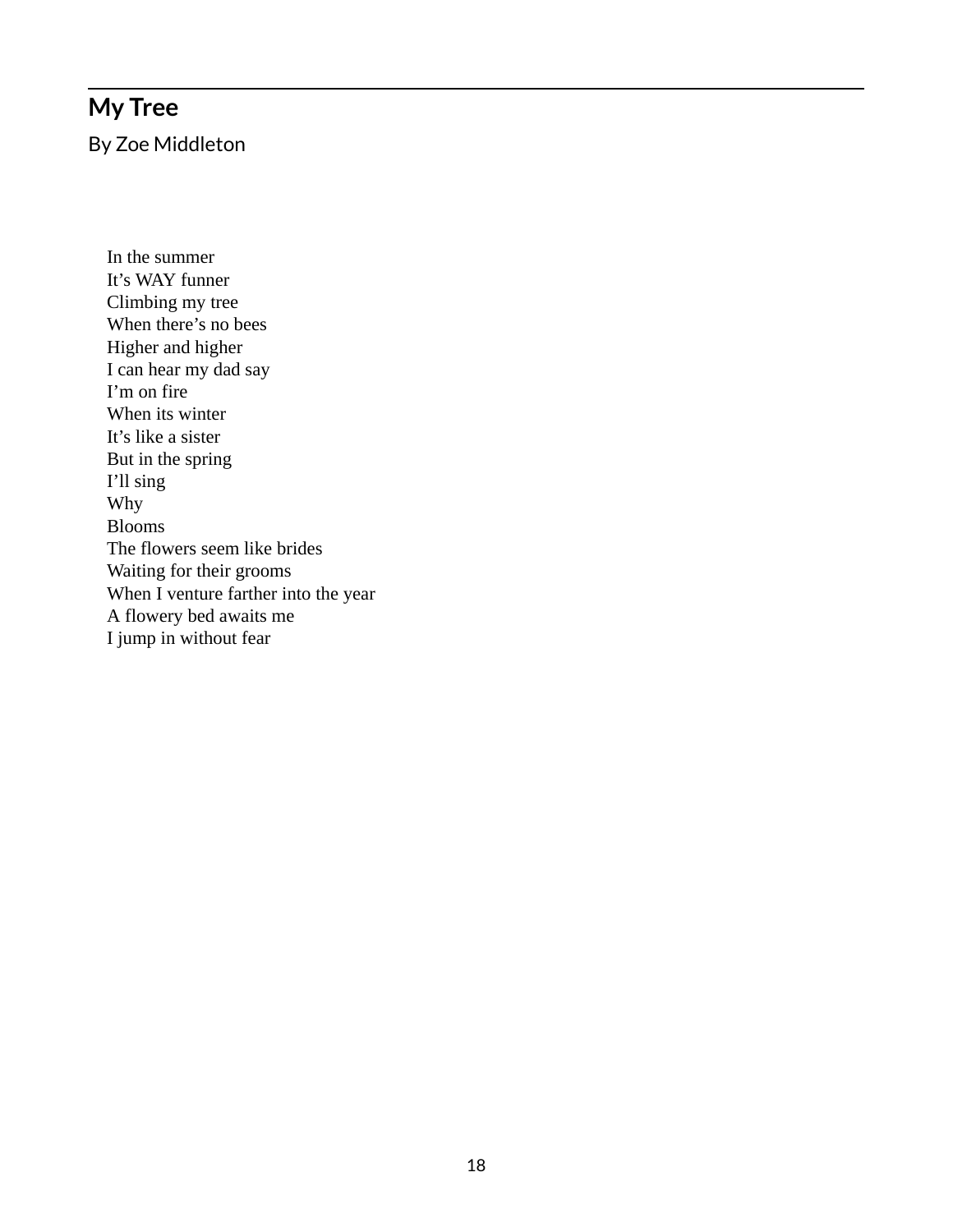### <span id="page-26-0"></span>**The Artist**

By Martha Price

The many wonderful colors, All appearing with their might. A lush breeze flows through the grass and leaves the day out of sight. Like paint on a canvas Blended with a brush, Only a skilled artist Could create a world so lush. Only when the sun sets Is this natural beauty a sight. When the moon rises the Sol falls And the earth loses its light. The colors show through clouds Creating peace in the sky. Many wonderful colors washing around the artist Catching the human eye. If only the painter could copy A feeling of calm and peace. He can only depict a beautiful sunset, The time when animals begin to sleep.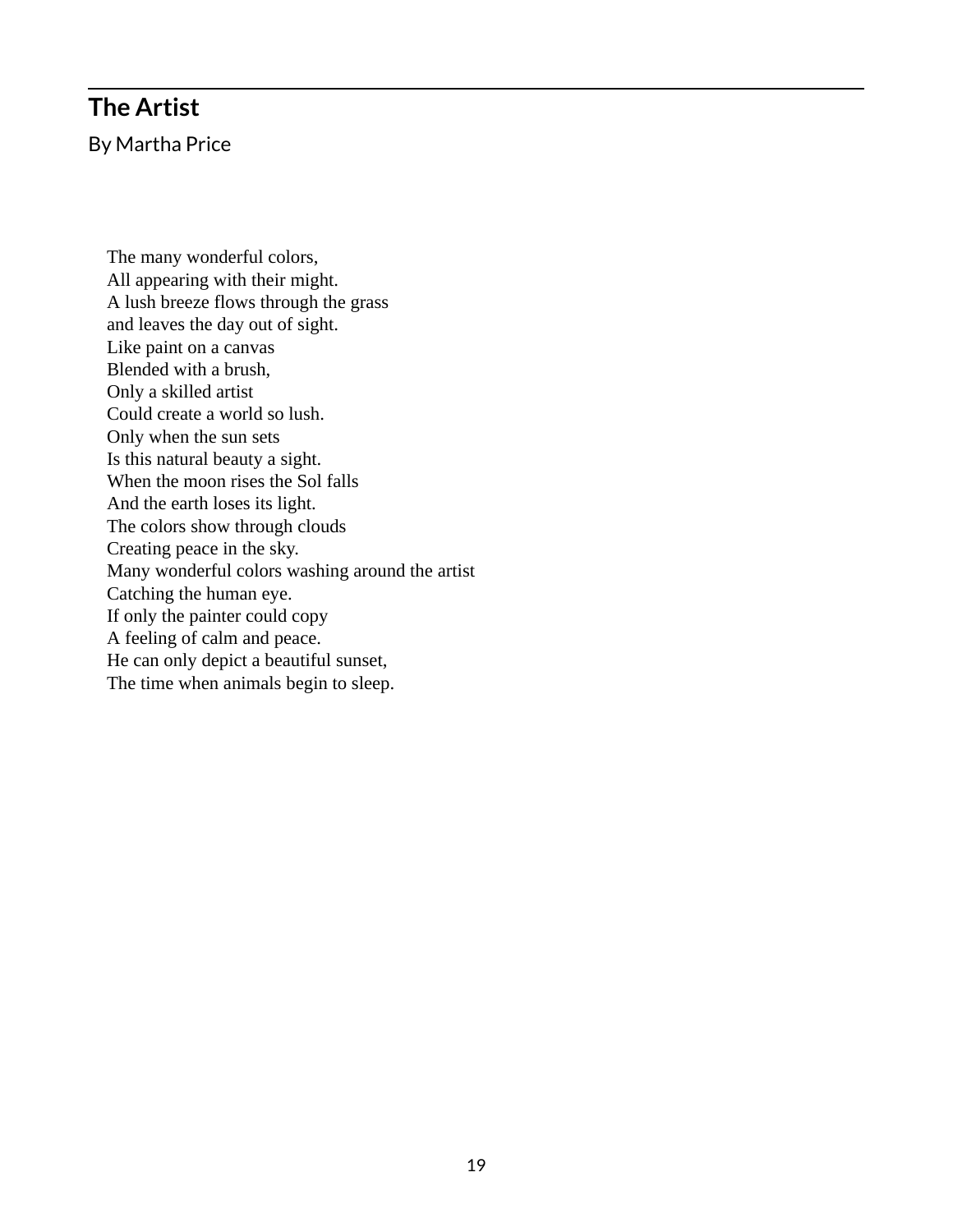### <span id="page-27-0"></span>**Time**

By Addie Ricke Young

I sit down and realize, I won't always be there. Comfy all curled up, in my gray chair. Life can be short, life can be long. Life can be a never-ending blues song. All people die, it's part of the human race. We can't expect to always be in the same place. This is the unstoppable force called time. We won't always hear the wind chimes chime. We won't always hear this poem rhyme. We won't always have a spare nickel or dime. The days drag on, while the years fly by. We can't stop this cycle, no matter how hard we try. But, we can stop ourselves and reminisce. Stop and enjoy every warm mother's kiss. Imagine what is yet to come, and stop yourself from feeling glum. Time is precious, but you will not regret it if you take this time, To boost you in this forever long climb. This, is the best use of time.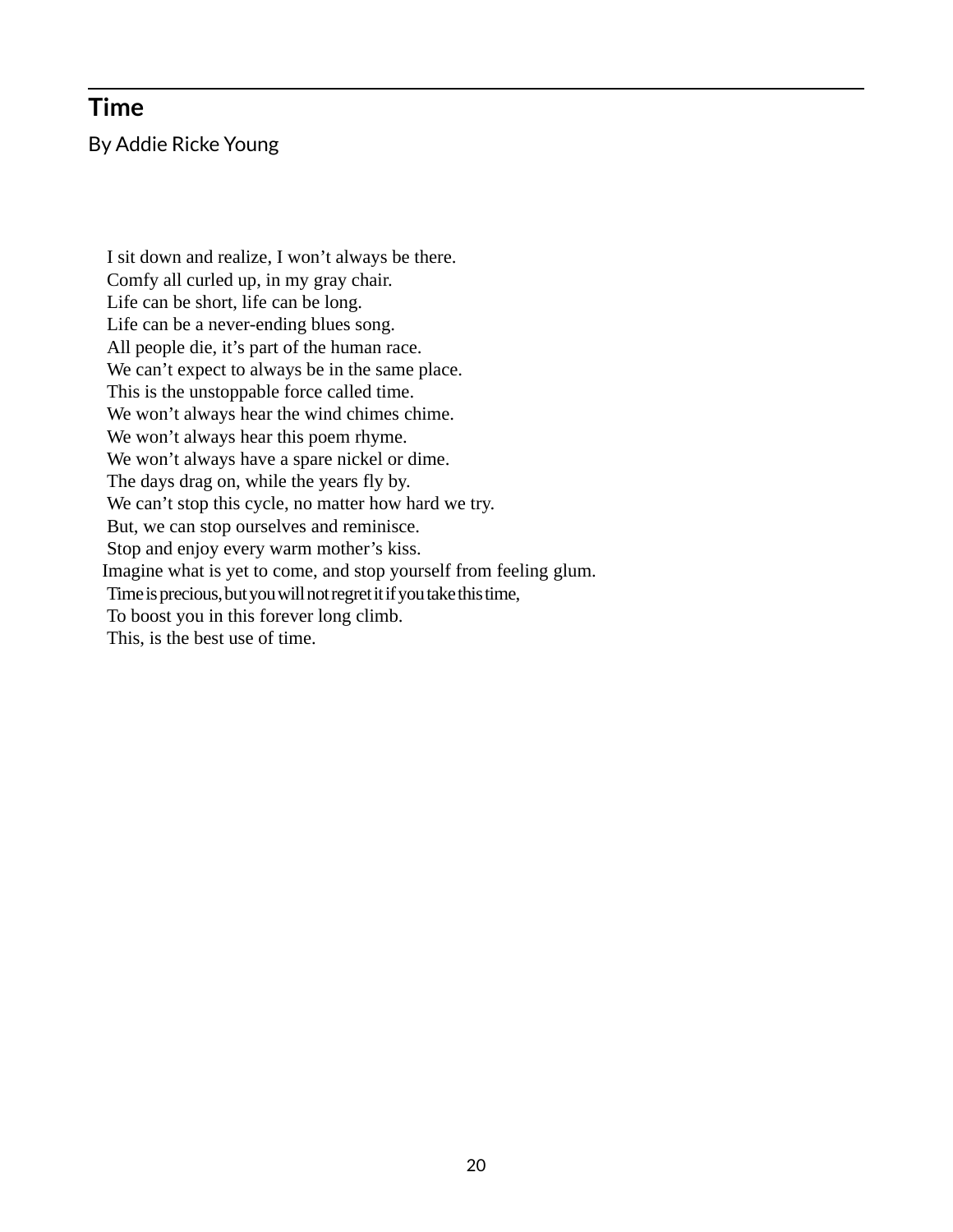### <span id="page-28-0"></span>**Peace Comes at Night**

By Andie Sanderson

Driving home and I got the news School is canceled, it gave me the blues Wish I could push days faster But, the only things moving are my shoes I should be screaming into a pillow And I'm hoping that I'm dreaming In a daze, I keep moving Trying to reach a word to describe This feeling But. I. Can't. Wake up. Breathe. School. Sleep A never-ending cycle that I wish I could get beneath Trying. Pushing. Perseverance. Every day is the same Why make your bed when nobody's coming? Read. Read. Reading. The thing I once loved, now I've stopped doing Dream. Dream, they say but how can you dream When you don't have enough space? When will this change? Will my life ever be the same? Our new normal is being home every day And I wish it would change! Questions all in my head. It is like my feet are lead, The way I stay in one place Trying to, trying to Handle this with grace Peace. Peace comes at night.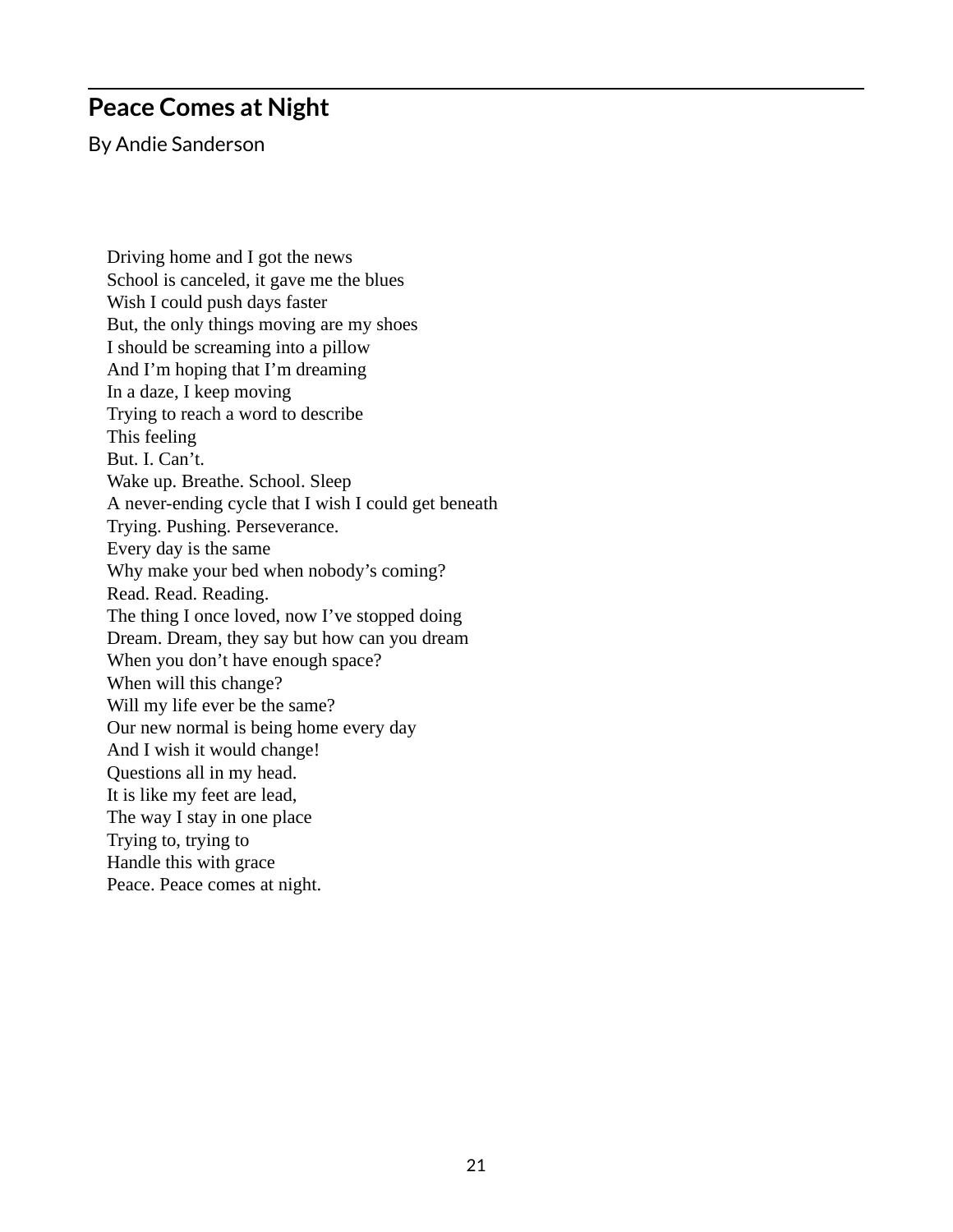### <span id="page-29-0"></span>**Moments**

By Thomas Straka

Moments are time. All day every day They shine. Time to make way. What are moments? They can be theirs or yours. They are the movements of the hours. They can be happy or sad They can be jealous They can be angry or mad. Moments are serious.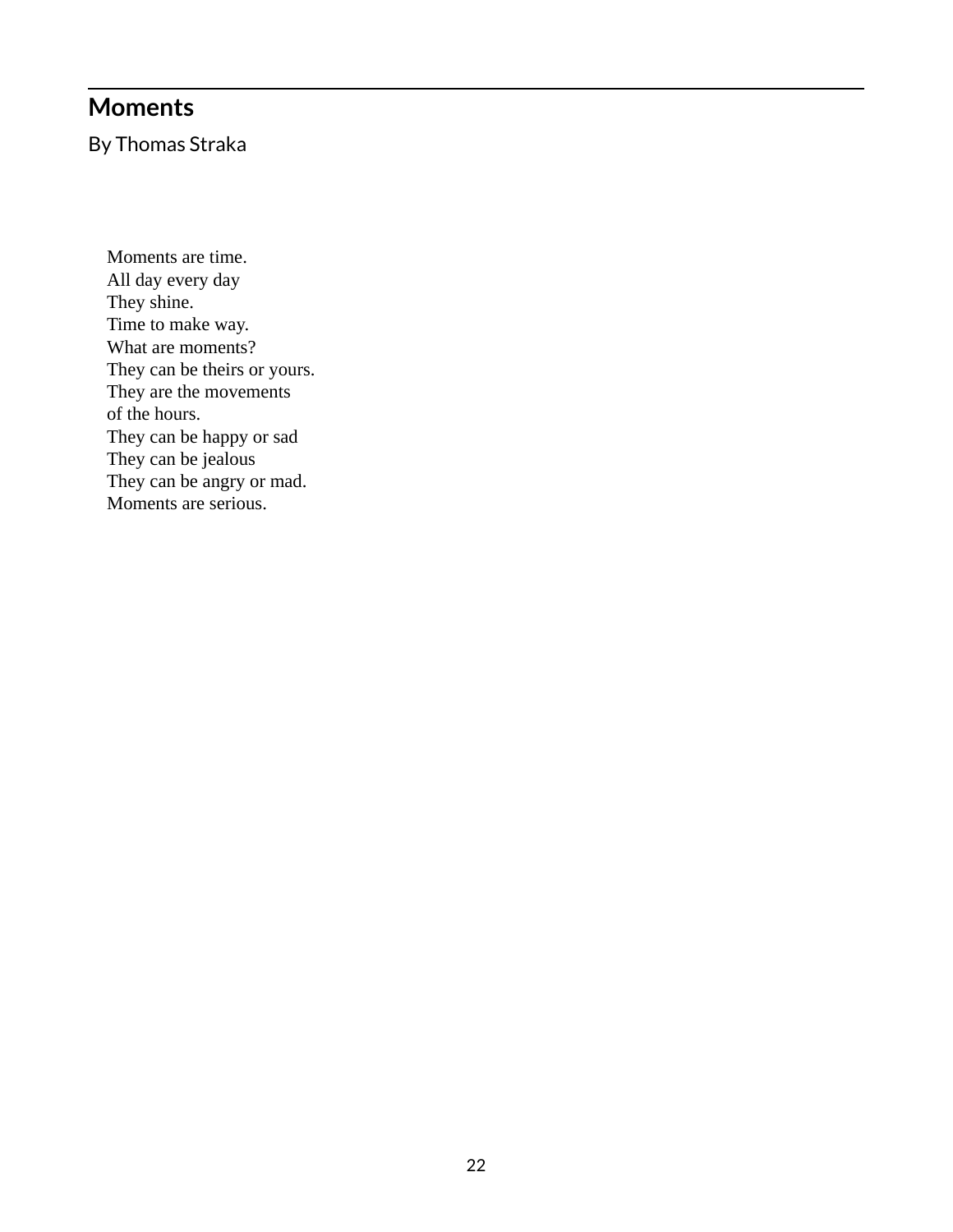## <span id="page-30-0"></span>**Anxiety**

By Carly Wenninger

My heart filled with sorrow Wishing there was no tomorrow My eyes filling with burning tears All my worries and fears My throat choking up Unable to breathe I start to shake From the words "You can't escape."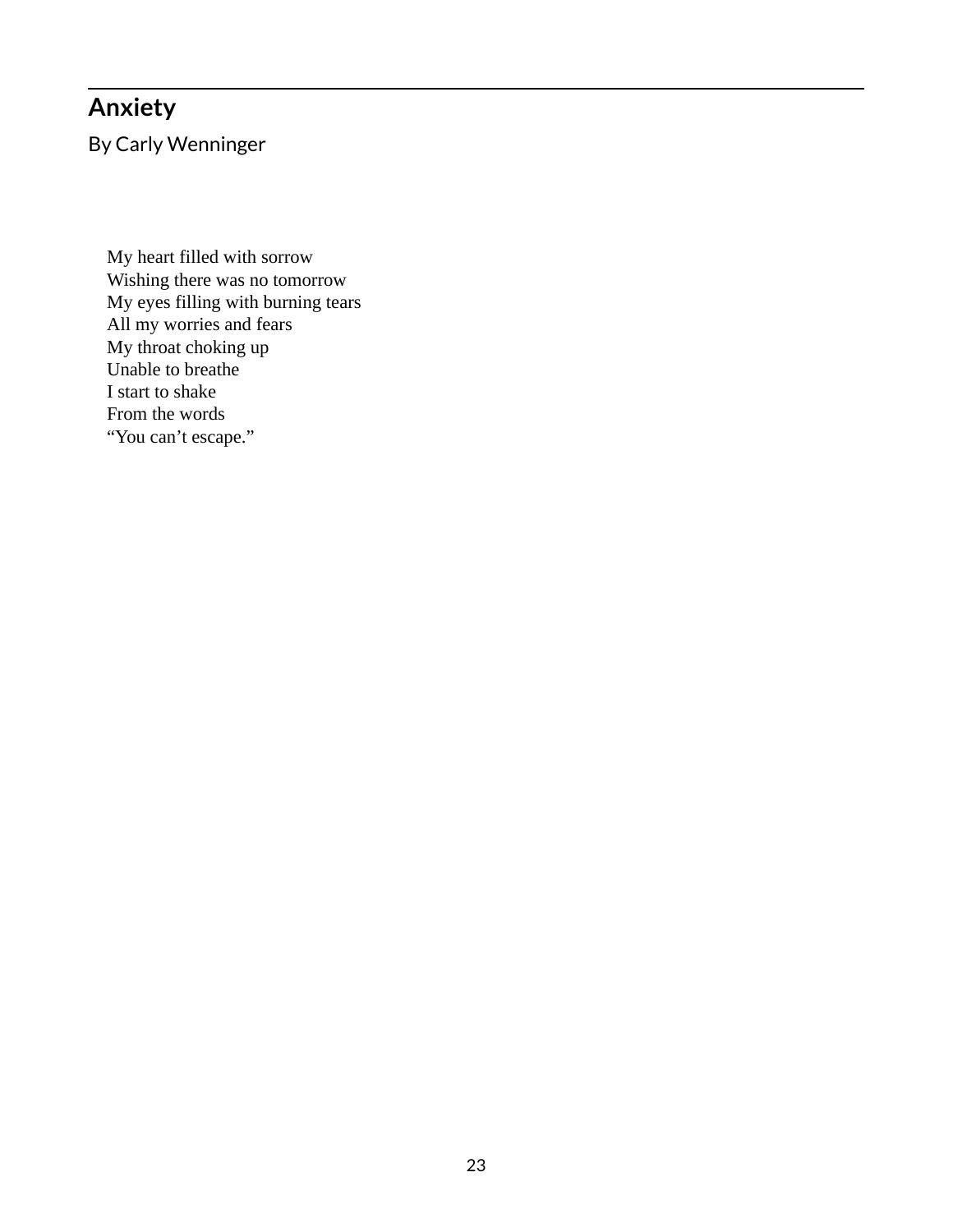### <span id="page-31-0"></span>**My Little Sunflower**

By Carly Wenninger

You said I was your flower. My hair was gold as a sunflower You would braid it all pretty, take care of me As I grew old, you forgot to water me But I just reminded you over and over again Then, you got a new flower A rose, red hair in braids. As my hair grew darker and darker, You forgot to water me more and more You took me away from my sun You stopped watering me. Now I'm a shriveled up sunflower When you try and braid my hair I break.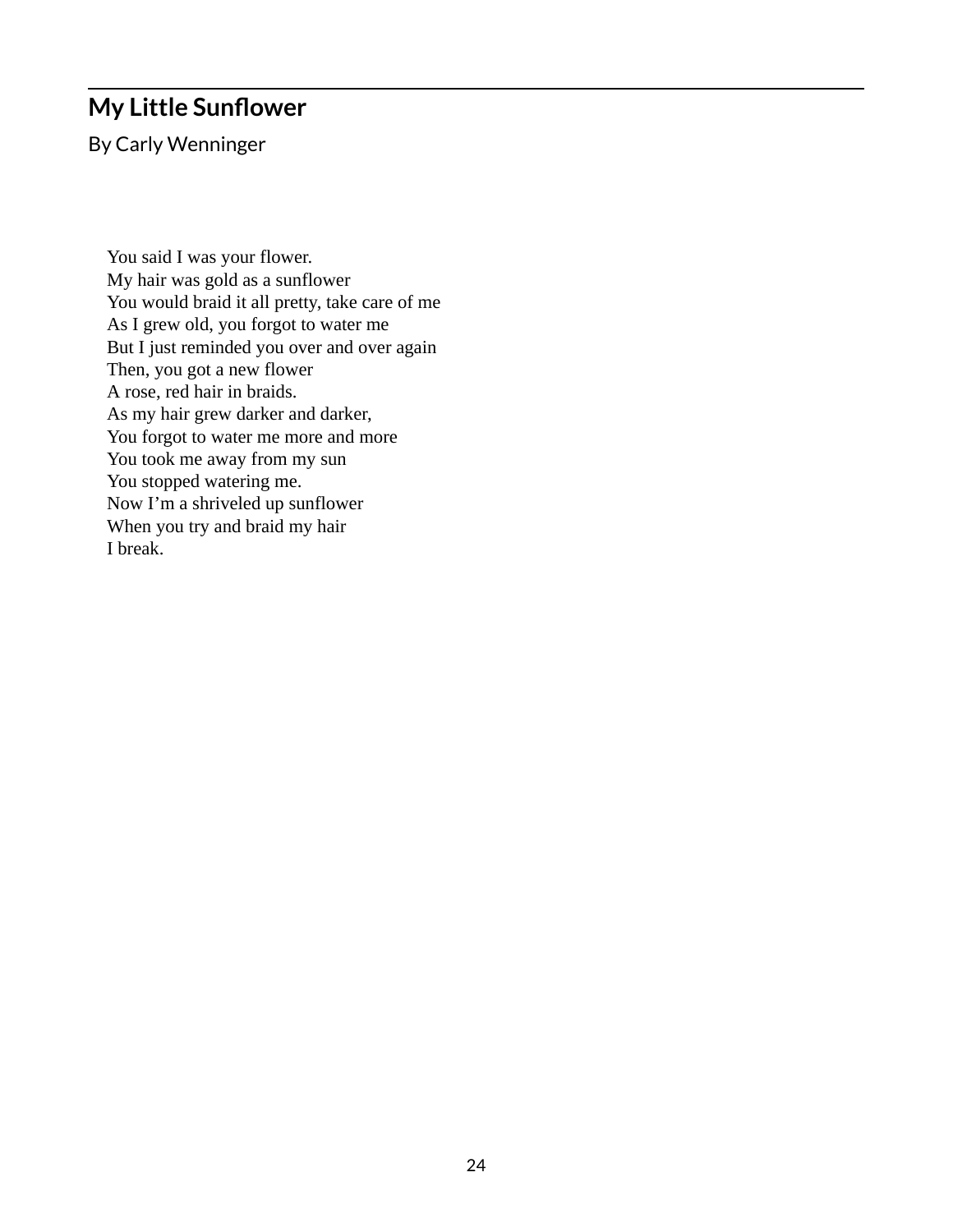## <span id="page-32-0"></span>**Unspeakable Love**

By Carly Wenninger

Love is so desiring The love in my heart is backfiring A kiss from you Would be a dream come true I confess to you But you go to someone new You left me heartbroken Now this Love shall be Unspoken.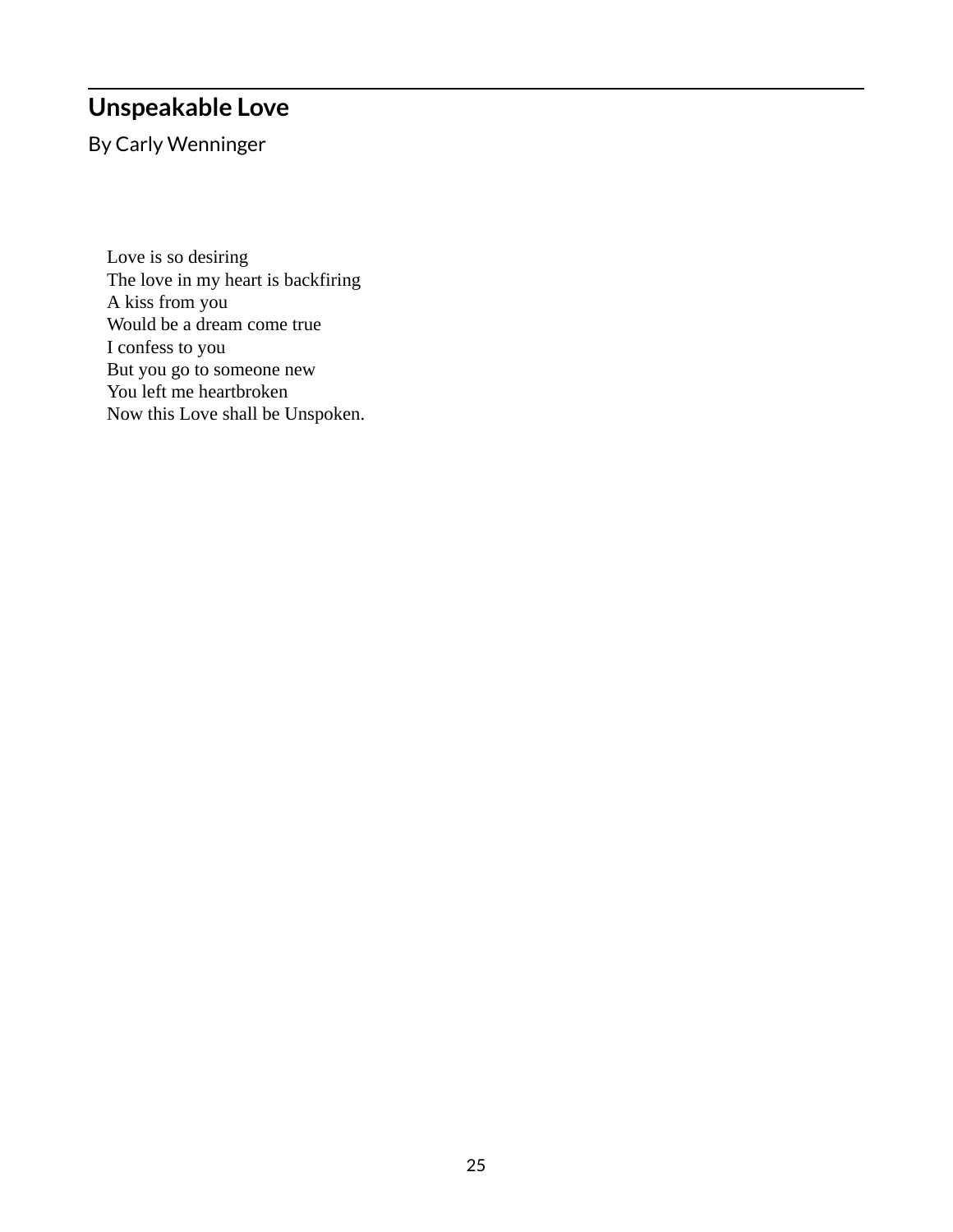# <span id="page-33-0"></span>**Fiction**

#### **Fiction (Imaginary/Fantasy):**

Stories that describe imaginary events and people that entertain the reader with realistic details, involving characters who experience a conflict (ex: historical fiction, realistic fiction, fantasy, science fiction, mystery).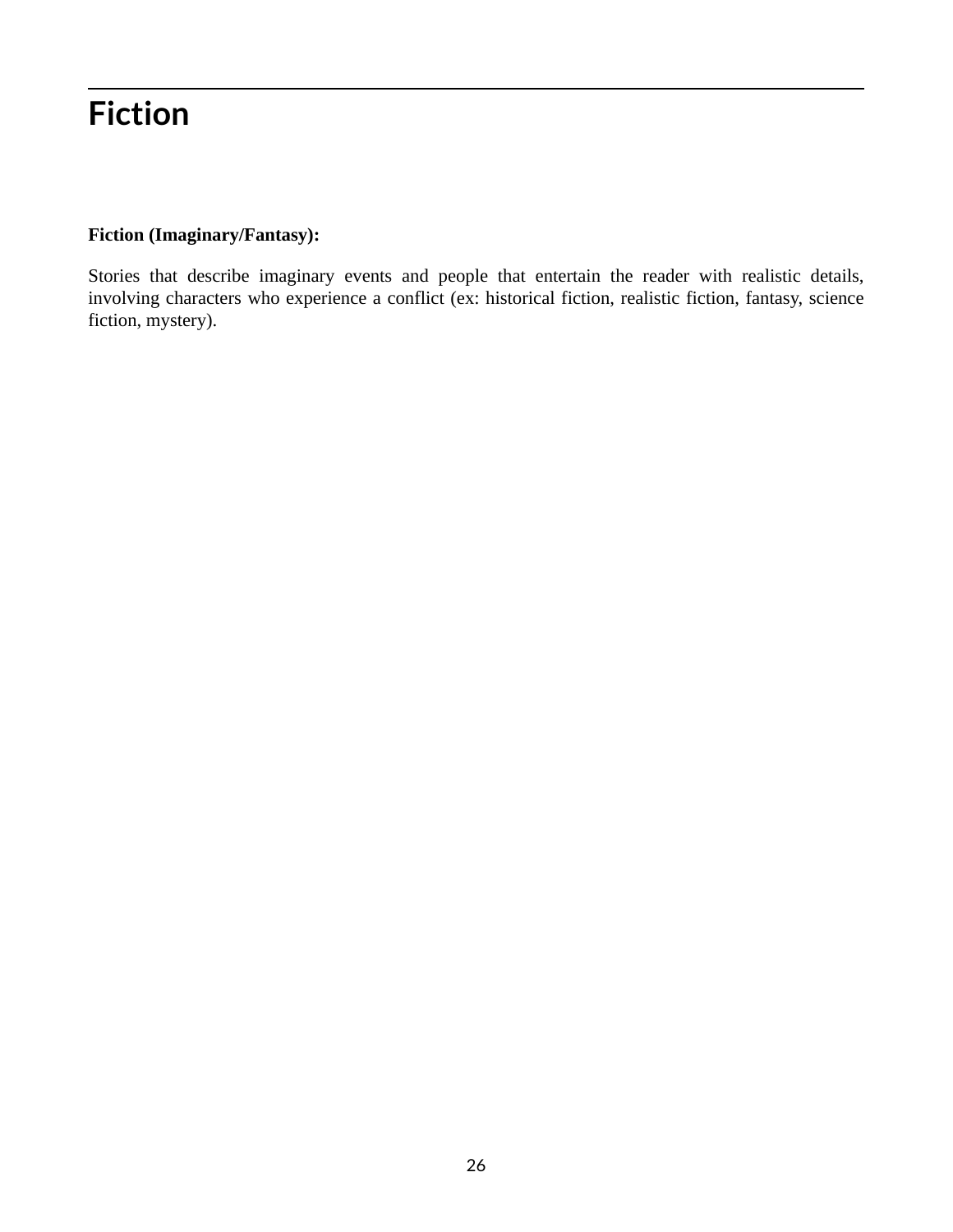### <span id="page-34-0"></span>**The Travelers**

By Anden Brandt

It all started in a science lab in Washington D.C with two of the most well-known scientists in the world. They have lived in Washington D.C their whole lives. They have built many contraptions together such as a submarine, a flying car, a plane, a helicopter and many other things. They even built their very own robot named Captain DT35! Their names are Sarah and Josh, and they do everything together. They are best friends which is why they work in the same lab. To be more specific of what they do for a living, they are like engineers and they build stuff.

It's a Monday morning and they are at Jungle, Inc as usual. Last week, they had just started building a machine that shrinks something or makes something bigger.

"If I had to make something bigger, I would make myself bigger because I'm kind of short," Josh said, a little embarrassed.

Suddenly Captain DT35 burst into the room in sort of a panic, "So, how does it work?"

"Did you ever learn how to knock?" Sarah shouted angrily at Captain DT35.

"Well, you should know considering you built me," exclaimed Captain DT35 with a smirk on his screen.

"Whatever," Sarah scoffed, rolling her eyes. "It works by getting an item that you want to resize and then putting that item in the machine," she continued. "Then you select how big or small you want it and then press the green button."

"Cool, can I try it?" Captain DT35 said excitedly.

"No, sorry, it's not done yet," answered Josh. "But you can be the first one to try it when it is done!" "Ok, cool!" Captain DT35 said happily as he walked away. "Bye."

"Alright, it's been a long day, I think I'm going to go home," Sarah exclaimed as she yawned.

"Ok, I will finish putting in these last few parts from this shipment then I will too," said Josh.

"Ok, bye!" said Sarah with a smile as she walked out the door. "I'll see you tomorrow." Sarah got in her car and drove off into the darkness.

Meanwhile Josh yawned as he finished putting the last pieces in the machine. The moon shined bright in the night sky as he thought to himself, "It's so quiet  $I -$ "

"Boo!" Captain DT35 shouted as he jumped out of a supply closet.

"AHHHHHHHHHHHHHHHHHH!" Josh screamed in surprise. "Jeez you scared me…hey, what are you doing here anyways?" Josh said looking puzzled. "I thought Sarah was supposed to take you home."

"She must have forgotten," said Captain DT35. "She looked pretty tired when she left."

"Yeah, she did. I guess I will take you home then," Josh said as they walked out the door and got into Josh's car.

The next day Josh got out of bed excited to finish the grow and shrinking machine. "This machine could change the world!" he thought to himself as he got dressed. Josh brushed his teeth, took a shower, ate breakfast and woke up Captain DT35 before getting in his car and driving to work. He got a call from Sarah.

"Hello?" Josh said.

"Hi Josh!" Sarah said happily.

"What's up?" asked Josh.

"My car broke down. Can you pick me up?" Sarah asked.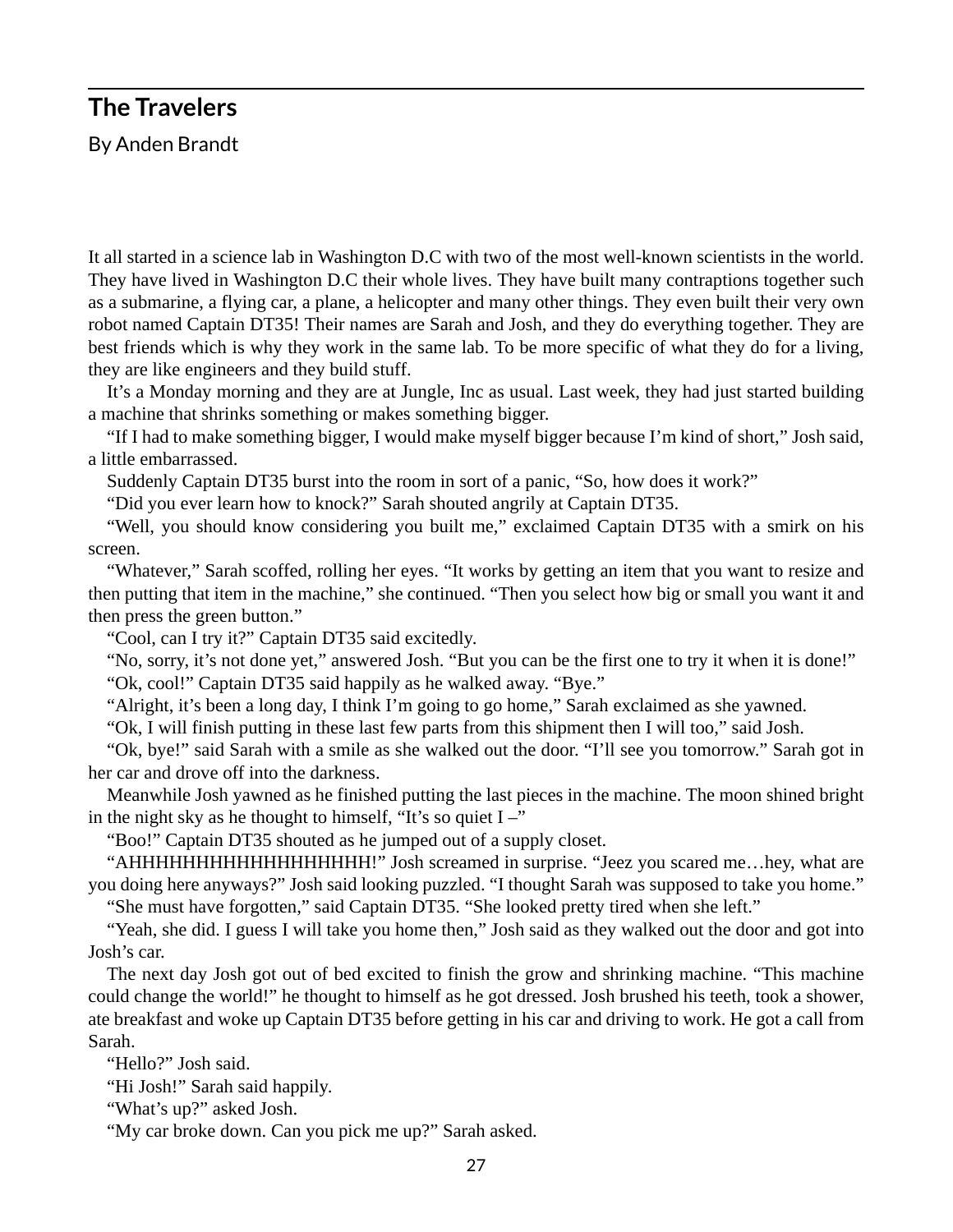"Yeah, sure! I'll be there in ten minutes," said Josh.

"Ok, thanks! Bye!" Sarah said.

"Bye!" Said Josh.

When Josh got to Sarah's house, he honked the horn a few times to signal that he was there.

"I'm coming!" Sarah yelled as she opened the door. She opened the car door, plopped her stuff down and got in.

"What happened to your car?" asked Josh.

"It won't start." Sarah complained.

"Oh, by the way you forgot to bring Captain DT35 home last night," Josh reminded Sarah as they drove to work.

"Oh, I did? I must have been too tired to remember," Sarah said, looking a little confused.

"Yeah, I had to spend a night at this weirdo's house," Captain DT35 snapped.

"Oh please, it was just one night," sneered Josh.

"Whatever," sighed Captain DT35.

When they got to Jungle, Inc. they walked into the lab and got to work. After hours of work, they finally finished the machine.

"Is it done yet?" gushed Captain DT35.

"Yes, it is!" shouted Josh in excitement.

"YAY!" yelled Captain DT35 eager to resize himself. He got inside the machine and pushed the green button. 3…2…1! The machine started running but when the smoke cleared, they saw that Captain DT35 was not there.

"Where did he go?" stuttered Josh.

"I'm going to try it now," blurted Sarah.

"I'll come with you," stuttered Josh.

They pushed the button and the machine started rumbling and filling the room with smoke. When the smoke cleared, they were in a whole other dimension.

"Where are we?" gasped Sarah.

They looked around to try and figure out where in the world they were. That is, until they saw a massive dinosaur!

"Oh my gosh! It's a dinosaur!" yelled Sarah.

"Wait, are you guys thinking what I'm thinking?" Josh asked Sarah and Captain DT35.

"We just invented time travel!" the three said simultaneously.

"We have to tell everybody!" Sarah babbled.

"Sarah, that's the last thing we would want to do," insisted Josh.

"We would make a ton of money if we did!" gushed Sarah.

"That's true, but if we told everyone I can almost guarantee you that someone will try to rob us," exclaimed Josh. "So, let's just keep it a secret between you, Captain DT35 and me, ok?" asked Josh. "This is going to be good."

The next day at work Sarah approached Josh and sat down next to him while he ate his lunch. "I have been thinking about all the different things we could change in the world! We could go and save Abe Lincoln, we could save John F. Kennedy, and even my favorite two rappers Juice WRLD or XXXTentacion!"

"We could do that, but it would take a lot of planning and equipment," exclaimed Josh.

At that moment their boss came into the room and told them that they got a report about a hidden treasure and that they need to go and get it ASAP!

"Uh, sure where is it?" the three of them asked.

"You have to go back in time," said their boss.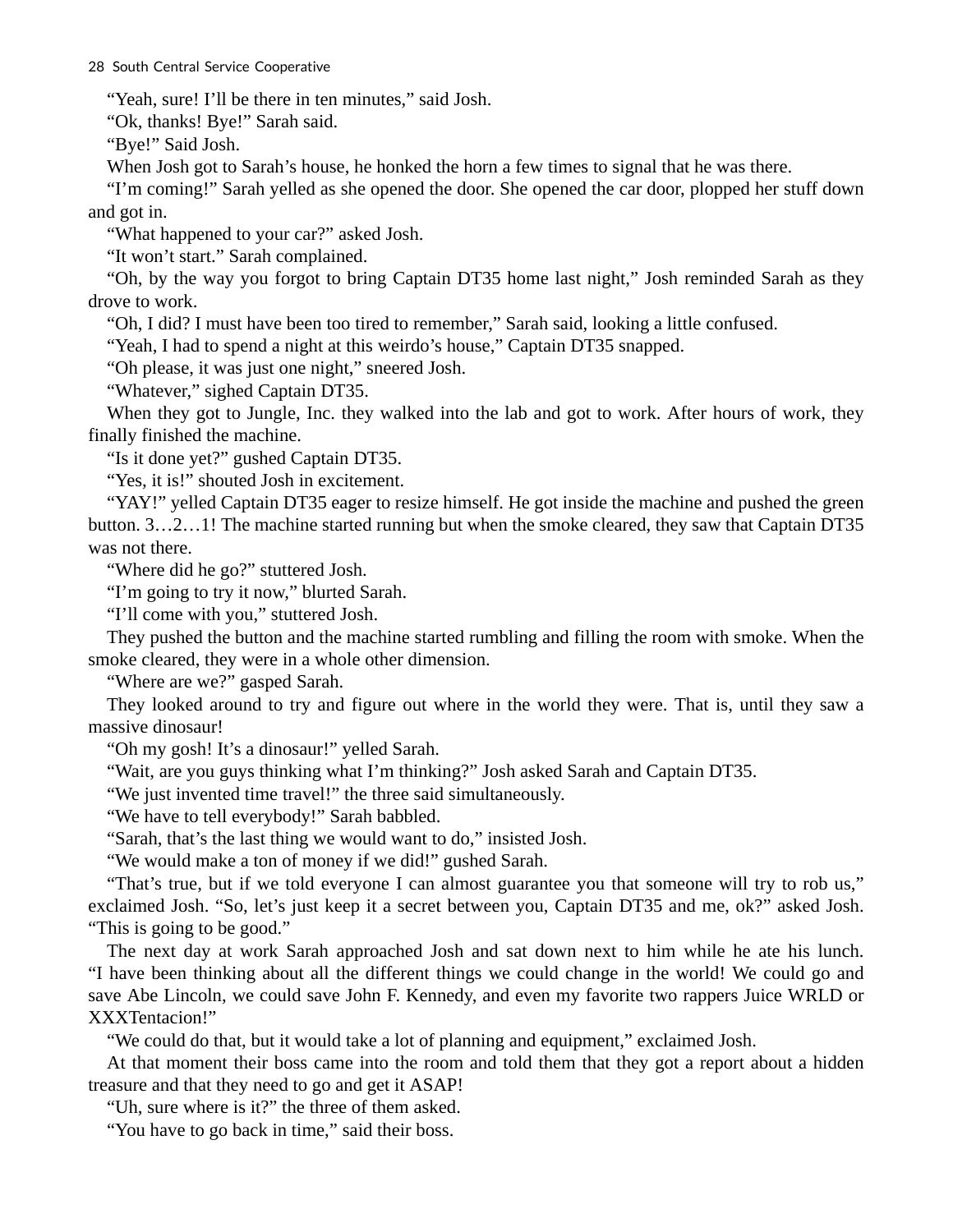"Ok, wait how do you know about our time machine?" Josh rebuked.

"Oh, Captain DT35 told me about it," exclaimed their boss.

"Captain, I told you not to tell anyone!" yelled Sarah.

"I'm sorry I just got really excited about it and I just had to tell someone!" blurted Captain DT35.

"Well, next time don't, ok?" said Sarah.

"Alright let's go find this treasure!" said Josh excitedly.

When they traveled there, they called their boss and asked him where the treasure was.

"It's in a hidden temple," said their boss. There will be a dragon guarding it so be careful."

"Ok we are on it!" exclaimed Josh.

Seven hours later Josh said, "Reporting back to Jungle, Inc."

"I think we found it!" Sarah yelled. "Wow, that's a big temple! It reminds me of the Indiana Jones series."

"Yeah, it does," said Josh. "But we need to get moving."

When the three got to the top of the staircase they stared at the treasure in amazement.

"Wow, it's so… shiny!" Sarah gasped as her jaw dropped to the floor.

"Let's hurry up and get it because we don't have much time!" Josh said eagerly.

As they approached the treasure, they heard a loud rumbling noise.

"What was that?!" Sarah stuttered.

"I don't know but it can't be anything good!" yelled Josh.

Suddenly a humongous dragon fell from through the roof.

"Oh my gosh!" Sarah screamed. "Run!"

"No!" Josh yelled. "We came for the treasure and that's what we are going to get! Captain, use your net gun!"

"I'm on it!"

Captain DT35 shot his grapple gun at the dragon and it got it pinned to the ground. They quickly grabbed the treasure and started running. The dragon got out of the net and started chasing them. It was breathing fire and catching up to them, but they got to the time machine just in time.

"We got the treasure boss," panted Josh.

"Perfect!" said their boss. "I'll keep this safe."

"Just a reminder, we are never going back there ever again," exclaimed Sarah. "It was complete chaos!"

"All that matters is that we have the treasure and that it is safe," exclaimed their boss.

At that moment they heard a rumbling noise followed by a roar coming from the time machine.

"Oh no." the four said simultaneously

To be continued…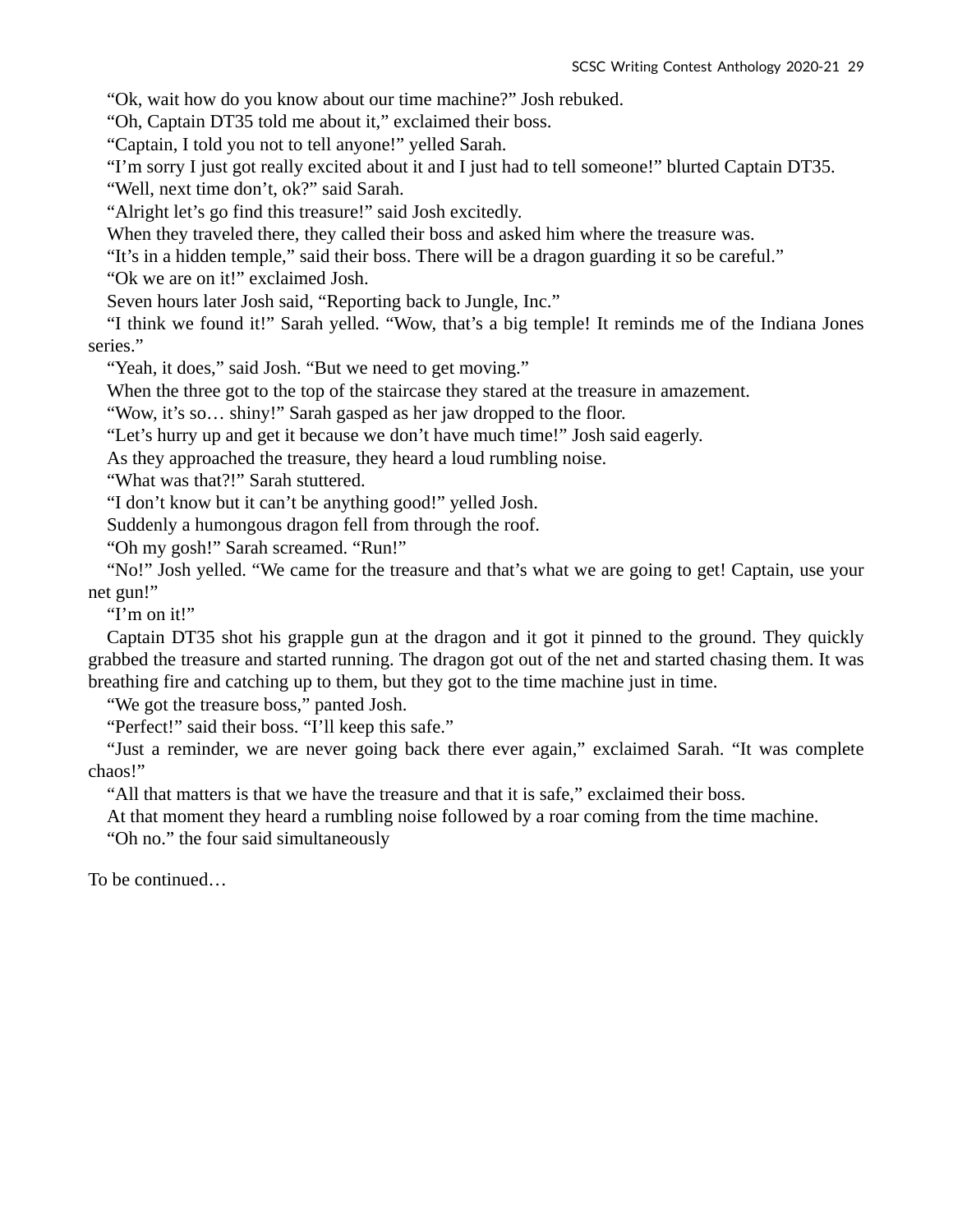## **The Start of Freddy and Cali's Adventures**

By Aidric Calderon

It all started by the ocean. There was a small village located on an island off the coast of the Bahamas. There was a lot of ocean-lined beach at this village. There were also two dogs, Cali and Freddy. Freddy was a German shepherd and Cali was a Doberman. They did not know each other yet.

Cali was at the ocean swimming and she noticed these random square waves in the water, but she didn't think anything of it. Cali also noticed this other dog running.

"Hi," she yelped.

The other dog, whose name was Freddy, replied to Cali, "Hi, we should probably get out of here." "Why?" Cali asked.

"Oh, you know those square waves out there?'' the dog mentioned.

"Yeah," Cali exclaimed, wondering what this other dog was thinking.

"Well, those are signs of a tsunami!"

"What?!" Cali screamed as they ran away from the water.

They heard a rumbling sound right behind them! They saw a little golf cart and Cali ran even faster to get to it. She got in and then picked up Freddy.

"Floor it!" he yelled.

The golf cart did a wheelie and Cali almost fell off! They made it past Miami but they noticed that the golf cart was on low fuel, so they got out and ran all the way to Georgia where they were safe. Well, they thought…

One year later, Cali and Freddy were still best buds and they thought alike. They were low on money and they were looking around for jobs to do, so they went to the beach. There were two slots open for lifeguard training. They completed the training, got hired and they started out as casual lifeguards getting paid \$14 per hour.

About two weeks later they got promotions. Now they taught little puppies how to swim. They had a group of four mixed golden retrievers and Siberian huskies. Everyone in the city thought they were really cute. So, they were really lucky to have that group of puppies. They worked hard with them teaching the four puppies to be strong swimmers at the beach.

On the last day of swimming lessons, Freddy and Cali took the puppies to the fair in Moonlight City. They were in line for the Zero Gravity ride. It was really crowded and loud because of all the screaming. The reason it was so crowded was because there was a discount on tickets and an exciting new ride.

"Can we go to the hot dog stand? I promise I'll get you a box of pizza rolls," said Cali.

''No", Freddy said, "We're almost there."

Five minutes later they made it to the ride and got on. The ride's nails were loose and then it slipped off and they started rolling away! Everyone was screaming but then Cali had an idea. She unbuckled herself and tore off the seat belt and tied it onto the ride. She let go of the seat belt and it caught onto a little metal anchor in the ground. The ride stopped moving! Cali saved the day! The puppies and everyone on the ride were safe!

Two days later the fair was over, and fall was soon to come. Freddy and Cali were just sitting down eating fried butter on a stick watching the news. Someone got the recording of the security cameras at the fair and they saw what Cali did. They announced on the news that they are going to deliver \$3 million to her as a reward for saving the puppies and everyone on the Zero Gravity ride. Cali was so excited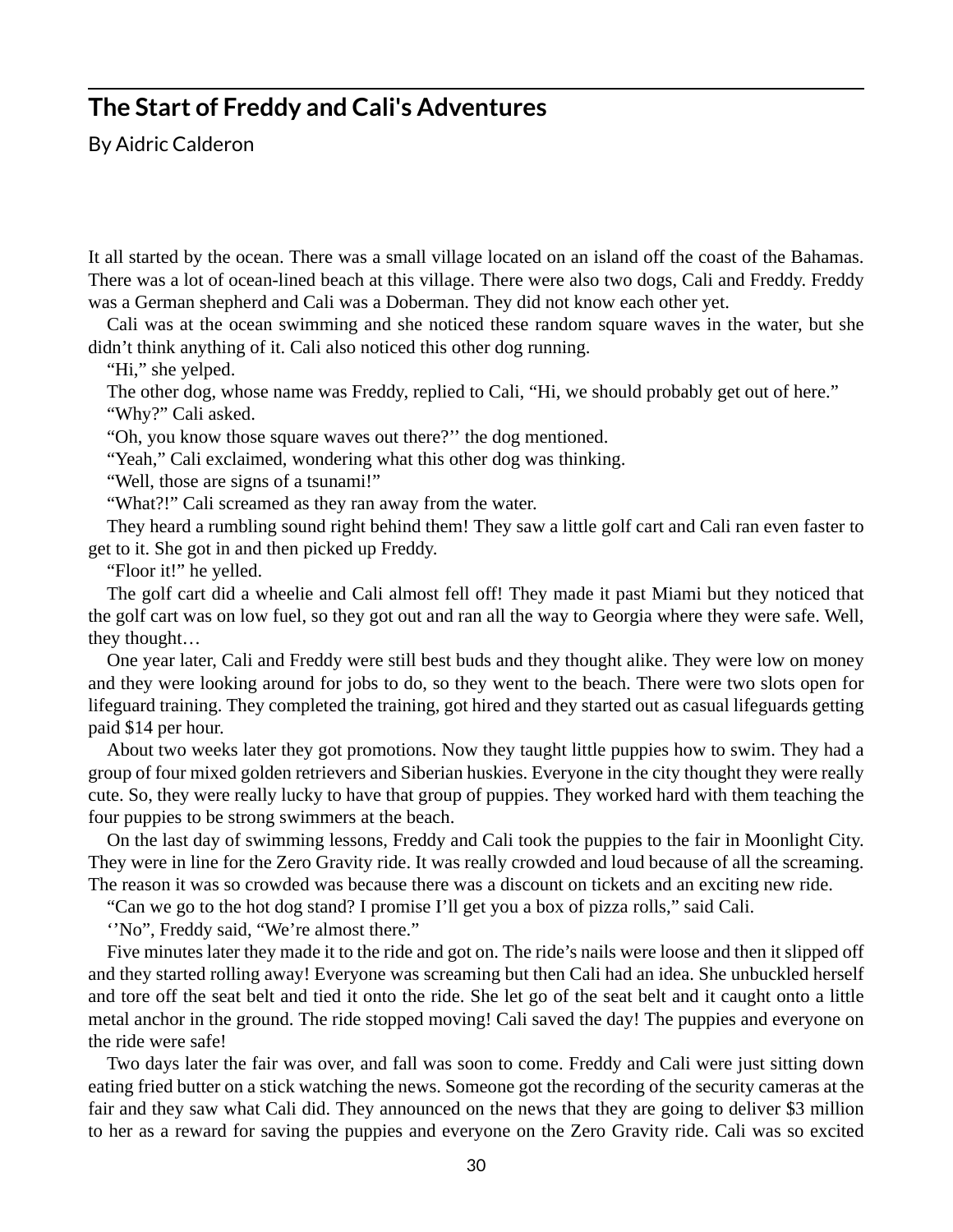and told Freddy she would share the reward money with him. They decided to do something to help the people in Moonlight City.

"You know what we need in this town that we don't already have?" asked Cali.

"No, not really," Freddy replied.

"A big pool!'' Cali said.

Freddy thought, "Oh no, that's going to cost a fortune!"

Cali donated \$2.5 million to the Moonlight City Council and they built a pool right next to Moonlight Dog Elementary School. It was free to get in so a lot of times at gym class they would go over to the pool and most of the dogs had now learned to swim. At this same time, the climate was changing, and the entire Arctic and North and South poles were beginning to melt. The news started reporting that the coastal waters in Florida and California were rising by about two feet per minute! They started gathering supplies to build a raft.

They had the blueprint for a pretty good boat but there weren't enough seats for that many dogs. They found an abandoned speed boat and took two motors and four seats from the boat. They attached these parts onto the raft. Next, they chopped down a couple palm trees for firewood to cook with. Then they saw a mountain and decided to drive their golf cart over to it to get some rock. They used the rock and the palm tree wood to make fishing poles and paddles.

They noticed that the water was starting to rise right next to them! They got on their raft and started floating away. They waited for the water to get about 10 feet high before starting the two motors. They saw a little yellow glowing fish that they thought was really cute. They caught it with their fishing net to save the little fish. They had a little aquarium on the raft and put the yellow glowing fish inside to keep him safe after filling it with water. Freddy and Cali saw several dogs swimming around in front of their raft. The dogs swam toward their raft and climbed on with their help. They realized that they still didn't have enough seats, so they started looking around the water and saw another abandoned yacht with eight seats.

They tied the yacht to the back of their raft. Then they caught some fish with the other dogs' help and cooked them for dinner. They went fishing using nets and caught a bunch of shrimp, which they saved for later. Suddenly there was a huge hurricane right behind them!

"What should we do?" Cali yelled to Freddy.

"Let's figure out how to drain all this water out of the atmosphere," Freddy explained as he looked over at Cali. "How are we gonna do that?" Freddie asked.

Cali noticed a garden hose slowly drifting away. "Hey, over there is a garden hose!" Cali screamed as she pointed to it. She then grabbed it and pulled it into the boat. The water kept getting higher and higher and they could see the edge of the atmosphere! Then Freddy had an idea, so he grabbed the hose, put part of it in the water and put the other side into the atmosphere. It was draining really fast, and they saw the top of One World Trade Center in New York while they took off on their makeshift boat in Florida!

They decided to go down all the way to the streets so they could find food and other things they needed. They went to a hotel and decided to stay there so they opened the door and water went everywhere but it dried up pretty quickly. They wondered why the water had dried up so fast. They waited one whole day to actually sleep in there, so they slept on the towels from the boat that night. Then they just started living in the hotel. But then, they realized, oh no! A drought!

To be continued…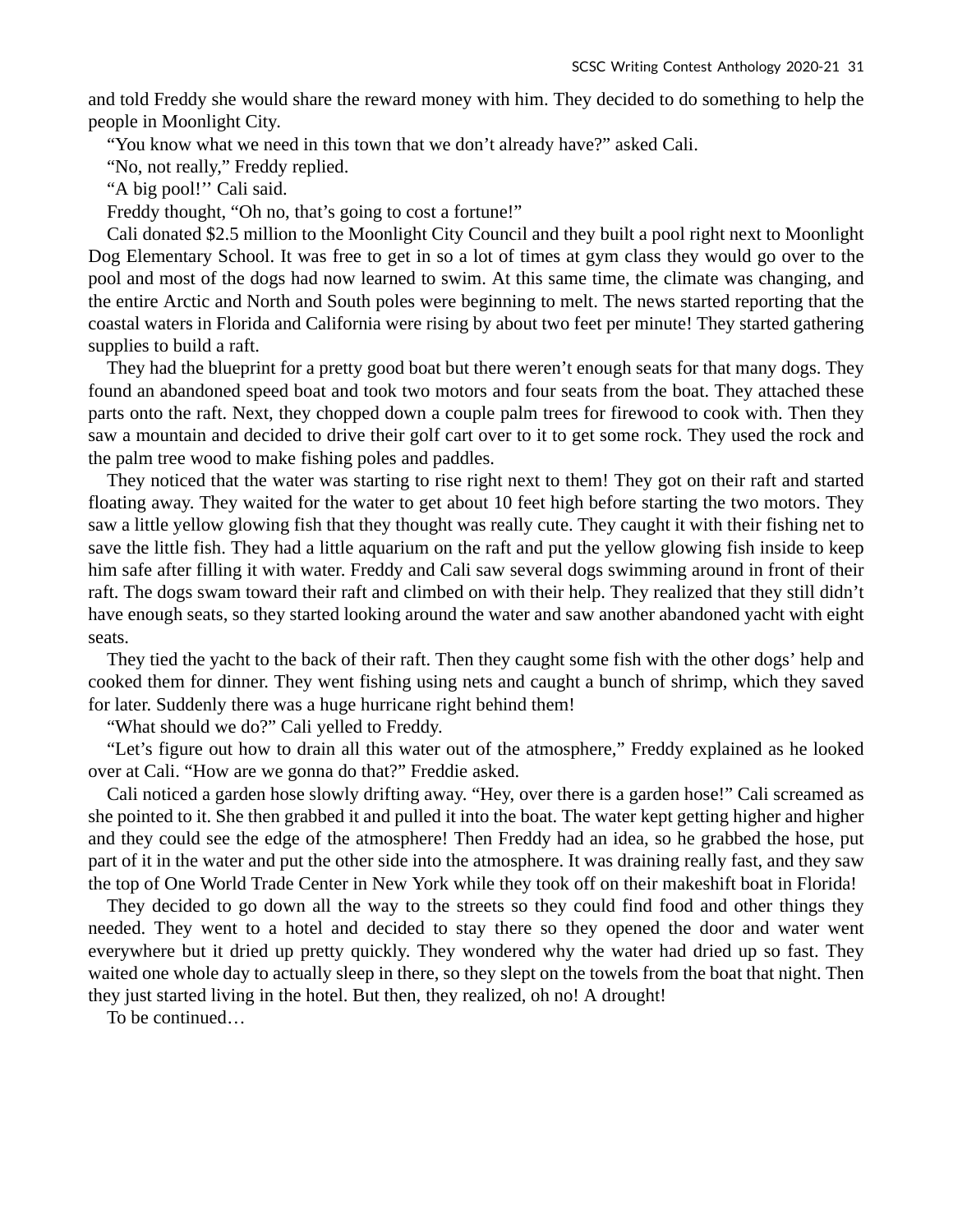#### **My Not-So-Boring Day**

By Zariah DeBerry

I grab my backpack as the bus pulls up to my stop. I walk down the steps. Today was pretty boring. We didn't learn anything new or interesting in any of my classes. I wish my life was more exciting. I walk up my driveway to my front steps and am about to open my front screen door when something shiny catches my eye. I look around but there is no one else around, no cars are driving around either.

The shiny thing catches my eye again. I walk down my steps and set my backpack down on the walkway. I spy the shiny thing in the grass under my front yard birch tree. I walk over to it and bend down to get a better look. What is that? It's reflecting the sun too much for me to get a good look at it. I nudge the thing with my toe and the light from the sun stops bouncing off of it. It's a crystal of some kind.

The crystal is a bright, beautiful blue color. I've never seen one like this. It is light in shade and cut into the shape of an octagon. I wonder what kind of gem this is. I know that gems don't grow naturally cut like that so someone must have cut it. What is this thing even doing in my front yard anyway? It shouldn't even be here. I reach down and pick up the gem. It's bottom and top are flat and smooth. It's pretty light but has a nice weight to it.

The gem starts glowing! Why is it glowing?! I'm tempted to drop it but something inside me tells me not to. I clutch the gem in my hand. I can still see the bright blue light through the cracks in my fingers. I feel the ground under me start to shift. It can't be an earthquake. Minnesota doesn't get earthquakes. I try to fight my growing panic. I have just enough time to look down and scream as a blue swirling portal opens up under my feet. I start to plummet into a swirling blue and white chasm. I scream as my heart shoots into my throat and my stomach starts to do cartwheels.

One of my fears is falling from heights. Combine that with my bad depth perception and you have me, panicking, screaming and falling into a blue and white mass of nothingness. I bite my lip to keep from screaming more as my mask falls off my face and floats away. There's no gravity in here.

I glance down and spot another swirling blue portal. I shoot through the second portal. I can hear wind whistling in my ears as I fall. I start screaming again and I squeeze my eyes shut. If I'm going to die, I'd rather not have my eyes open for it. Granted I'm also way too young to die. I wait for the impact of the ground and my death, but nothing ever comes.

By all accounts I should be dead. I open my eyes and look to see the grass. I glance at my arms to see that I'm surrounded in blue light. What? Why am I glowing? I look at the hand still holding the crystal. The crystal's bright blue light is still glowing through my hand. It must be magic if it's keeping me in the air like this. Wait, no, that's crazy! Magic doesn't exist, even if I want it to, more than almost anything. But on the other hand, I just fell through a weird portal thing, fell through the sky, and am now floating. Maybe magic does exist. Maybe it's just kept hidden from non-magicals, like in Harry Potter. Maybe the crystal I'm holding is a magic artifact.

The glow from the crystal goes dim and I'm falling again. This time I only fall for five seconds before I hit the grassy ground roughly. I groan and roll over onto my back. I lay staring at the sky for a minute letting the pain ebb away from my body. When the pain is gone, I sit up and check myself over for bruises, cuts and broken bones. Huh, I'm okay. That's good. That's very good and lucky.

Where am I anyway? I stand up and brush myself off. I frown at the absence of my winter coat. Maybe the portal threw it off like it did with my mask. I stare at the now not glowing blue crystal in my hand.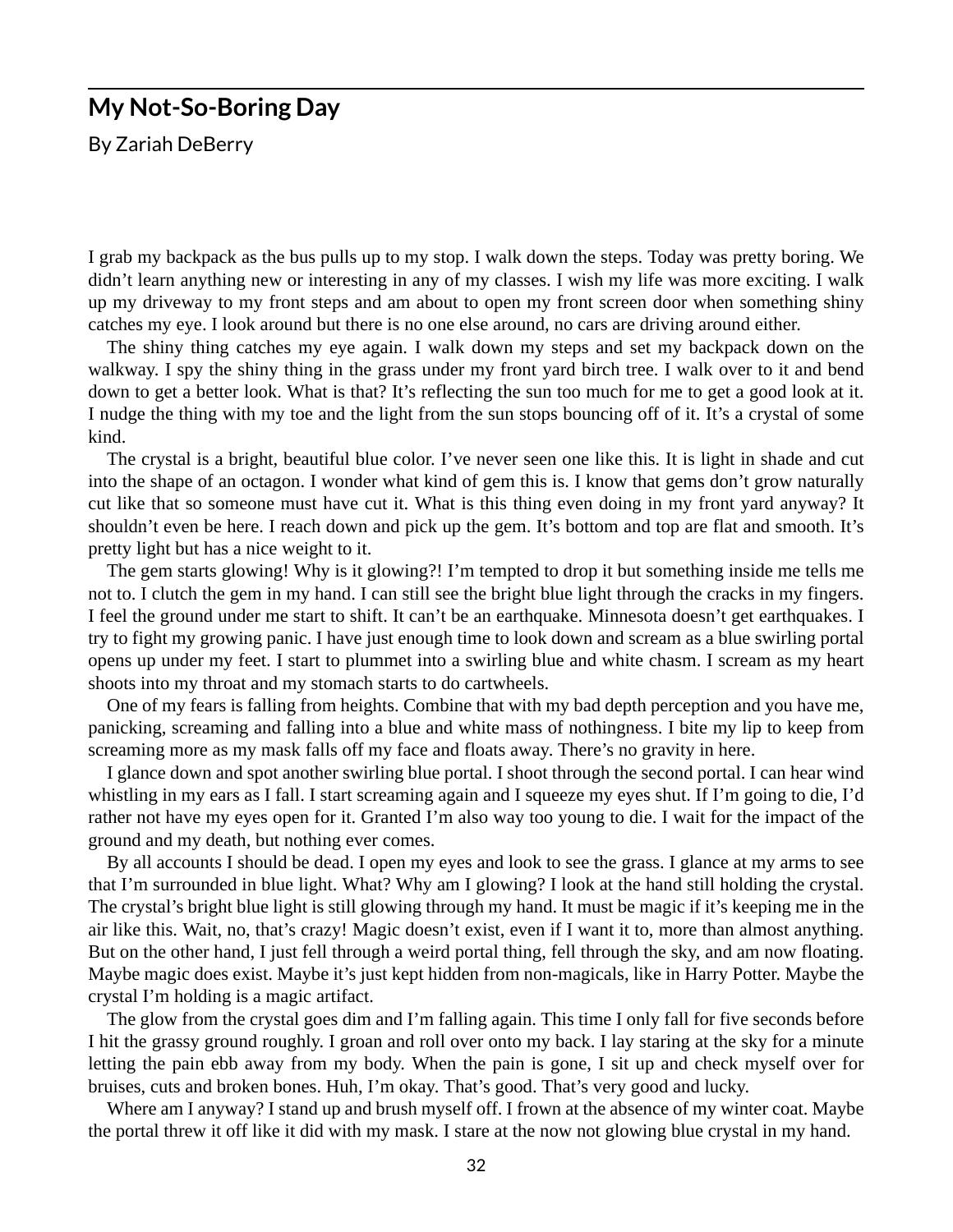"Where did you take me?" I ask the crystal. This is ridiculous. I shouldn't be talking to an inanimate object. It's not like it's going to answer me. If it did, I'd probably have a heart attack.

The sounds of the birds singing and chirping to each other finally register in my ears. That's good. If it was dead silent, I'd probably go crazy. I hate it when it's too quiet. I tend to freak out if there's no noise around.

Let's see where I am though. It might give me an idea of how to get home before my family freaks out. I look around and what I see takes my breath away. I'm standing in the middle of a large clearing in a forest. The trees are large and look like they'd belong in a fantasy forest in a movie. The leaves in the trees are green but they ombre down to other colors the farther they get from the branch. Sprouting from the ground at the bottom of the trees are large, glowing, pink, purple and blue crystals.

I hear a screech overhead and look up in time to see a large, golden eagle fly over my head. What in the heck is going on?! I can't be in some magical forest. They don't exist in my world. Unless…

"Did you send me to another dimension?" I ask the crystal. Of course, I don't get a response. Other dimensions don't exist, do they?

I look around again. This place is beautiful. I wonder what kinds of magical creatures live here. It looks like this place would be inhabited by fairies, but it is another dimension so anything and everything could live here. I can't be here! I have to go home! I love that this place is magical, but I don't belong here. I should be careful around anyone I meet because of "stranger danger," but whoever I meet could help me find my way home.

I start walking. I walk into the tree line and feel my skin tingle as I walk past a cluster of crystals. It wasn't a bad tingle though. It was more of a good tingle, like when you get excited goosebumps.

I continue to look around as I walk. The trees are very tall here. I step over a log and almost jump out of my skin when I hear a twig snap. I glance down and see that I stepped on the twig. Phew! Nothing dangerous is coming. I keep walking but stop when I hear the bushes to my left start to shake. I freeze and my heart starts to beat faster as I try to hold down my panic and not scream or start running. What is it? Please don't be a bear or a moose or a pack of wolves. Please don't be something dangerous. Please don't be something dangerous. Please don't be something dangerous.

My hand tightens around the gem and I ready myself into a stance to run if I need to. The bushes rustle again and out of them steps a woman. The woman is as tall as my mom with pale skin, violet eyes and black shoulder length hair with purple ends. She's wearing brown hiking boots, black pants and a white shirt with wavy, loose-fitting sleeves. A black cloak with a golden clasp is hanging from her shoulders. Attached to her belt is a 12-inch wooden stick with a five-pointed star and the initials K.P. carved into the handle. She has a satchel slung over her shoulder. The woman looks at me and tilts her head to the side, a puzzled look crossing her face.

"Hi," I say. She doesn't look very dangerous or mean for that matter. She has soft, kind-looking facial features. The woman raises an eyebrow at me. Maybe she speaks a different language.

"You are not from here, are you young one?" asks the woman. She has a thin British accent. Our styles of clothing are drastically different. Hers are old fashioned and fantasy-esk and mine are modern and casual.

"No. No, I am not," I say. I have a feeling lying to her wouldn't work anyway. She has very inquisitive eyes.

"What is your name?" asks the woman.

"Zariah. Zariah DeBerry. Who are you?" I ask.

"I am Kaisa Persevel, but you may call me Kaisa," says the woman.

"Okay, Kaisa. It's nice to meet you," I say holding out my hand. Kaisa reaches forward and grabs my hand and shakes it. Her hand is soft and gentle, but she has a firm grip.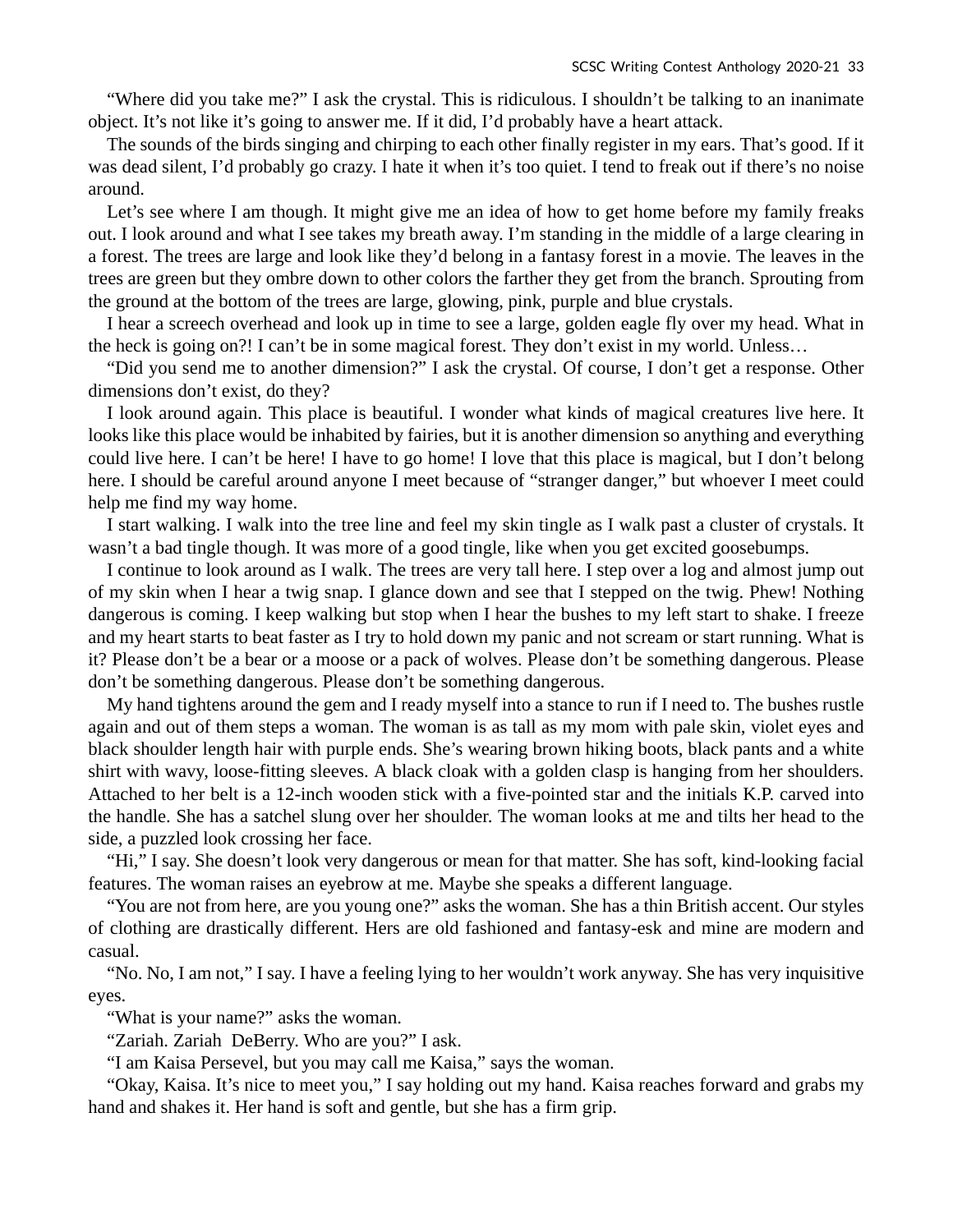"Now tell me Zariah, what are you doing here? You are clearly not from this world based on your clothes alone. Why are you here?" asks Kaisa.

"Truthfully, I picked up this crystal, it started glowing, and I fell through a portal. I thought I was going to die because I was falling through the sky. Then I realized I was floating. I fell, then started walking, and met you," I say holding up the crystal for Kaisa to see.

Kaisa twirls her left pointer finger and the gem floats over to her hand. Oh my gosh! She's a witch! "You're a witch! That was cool!" I say.

Kaisa raises an eyebrow at me.

"Sorry, magic doesn't really exist in my world. It's just stories where I come from. We have books, movies and TV shows about magic, witches, wizards and magical creatures. People can't do magic where I come from and most people don't even think it's real," I say.

"What are movies and TV shows?" asks Kaisa.

"They're forms of entertainment. But that was cool," I say. Magic exists in this world, that has got to be the coolest thing ever!

"Oh well, thank you. This crystal that brought you here is radiating a very large amount of light magic. It is definitely powerful enough to send you to another dimension. But magical objects only send people to other dimensions if they are actively being used by that person or if that person has some magical destiny connected to them in some way. The magic will send you to somewhere you should be or are needed. You clearly don't know what you're doing so I'd say you have some kind of magical destiny," says Kaisa.

"I have a magical destiny! That is so so cool!" I say excitedly. I can't believe I have a magical destiny. I could be the chosen one like Harry Potter. I wonder if I'll have to sacrifice myself like he did to defeat an evil person.

Kaisa chuckles at my excitement and hands the crystal back to me. "I'd keep that crystal close, you'll most likely need it," says Kaisa.

"Wait, if I have a magical destiny shouldn't I learn some magic. Will you teach me magic?" I ask.

"Well, I don't see why not. I could use an apprentice. You can help me out around my home doing various tasks and I'll teach you magic. Does that sound good?" asks Kaisa, holding out a hand.

"That sounds awesome!" I say, shaking her hand.

"Follow me Zariah," says Kaisa, gesturing to me before beginning to walk away.

"Okay," I say. I begin to follow Kaisa through the enchanted forest towards my magical destiny…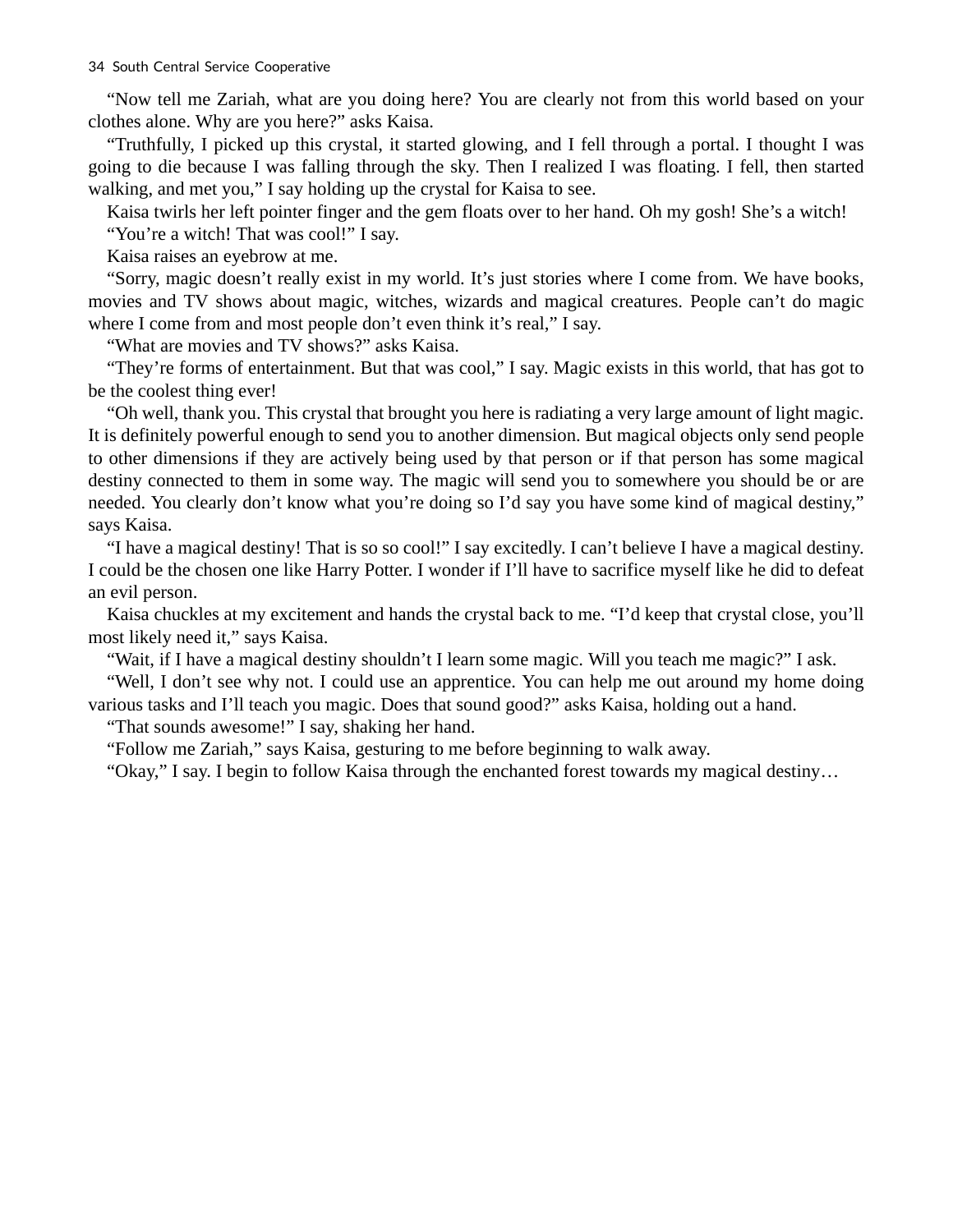### **A Dream Come True**

By Jordyn Earl

These are the days that changed Mariah's life forever. Mariah always dreamt of having superpowers ever since she saw her first superhero movie. Mariah is from Sanibel Island, Florida and lives alone. Her parents died in a car crash, and no one knows who hit them, but they taught her everything, so she wanted to live on her own. She is very independent, kind, caring and funny! She cherishes her friends deeply and cares for them when they need it. Now she's a normal 15-year-old girl and in ninth grade.

Then one day something huge happened. Mariah had just woken up after dreaming about her favorite superhero, Magnetina. It was the weekend and she had planned to hang out with her friends at the boardwalk. She got dressed, brushed her teeth, grabbed her purse and phone, and dashed out of her house. She arrived at the boardwalk and met her friends. Mariah then realized that she had left her money back at her house.

"Ugh!" Mariah cried.

"What is it?" asked her best friend Kayla.

"I left my money at home! I wish I could fly. That would be way faster than walking!"

Just as Mariah said that she began to fly! Heads started turning her way and her friends were shocked. Mariah also looked shocked. Her jaw dropped.

"Oh my gosh! I'm flying!" Mariah yelled.

Even more people started staring at her. Her other friends, Jess and Ariana, also stared at her. People whipped out their phones and began taking pictures and videos! Mariah didn't want to be "The Next Big Thing," so instead of waiting, she flew down to her friends and grabbed them. One friend was on her back and she was holding the other two friends by their hands.

"We have to get out of here!" Mariah whined. Ten minutes later they arrived at Mariah's house and they talked and hung out.

"Don't you want to be famous?" Kayla asked.

"No, because…" Mariah stopped to think.

"See, you don't even know why!" Ariana teased.

"No! I know exactly why!" Mariah squealed.

"Well then tell us!" Jess added.

"Alright. I don't like having cameras on me 24/7! Oh, and all the interviews!" Mariah said.

"C'mon you can't turn something that big down!" Kayla said.

"Alright, but I won't have any time left to hang out with you guys," Mariah said in a sly voice.

"Oh no, you should stay. We totally understand how it might feel. Now please stay!" all of her friends pleaded.

"Ha, ha that's what I thought! Maybe I should give myself a disguise though," Mariah slyly added. "What kind of a disguise, Mariah?" Kayla asked.

"Like…" Mariah had to think once again.

"You always have to think about something before you say it!" Ariana fumed in an annoyed voice.

"Stop it! I have an idea. I was thinking like a crazy rainbow wig, like what clowns wear! And then one of the glasses that are connected to a fake nose, big bushy eyebrows and a big bushy mustache!" Mariah and all her friends burst into laughter.

"Are you serious?" Kayla laughed.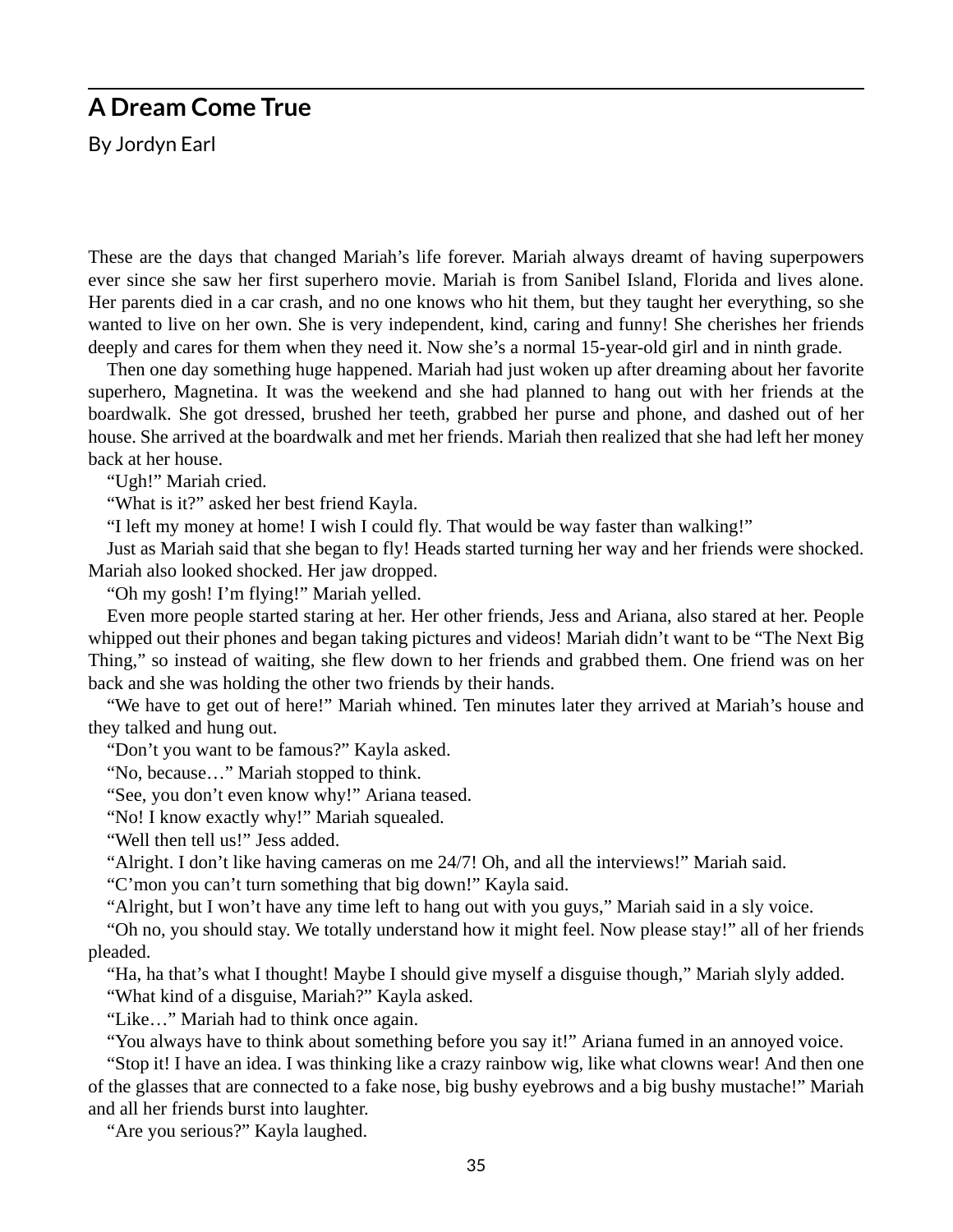"Yes, and that's the worst part!" Mariah started crying because she was laughing so hard.

Little did Mariah know that she had every single power.

Mariah's best friend, Kayla was 16 years old, so she drove Mariah and her other friends to the store to buy the disguise. Luckily Halloween was around the corner so there were tons of items Mariah could use to use for her disguise. They walked into the store and went to where the costumes were.

"I wish I could just be invisible." Mariah murmured. Once again, Mariah did as she wished and turned invisible.

"Mariah? Where are you?" her friends asked.

"I'm invisible!" Mariah said in a shocked voice.

"Well, now we don't have to buy you any disguises! Bummer," Kayla said with her back slouched.

"Yeah," Jess said, frowning.

The next day Mariah woke up at 6:15 a.m. She got dressed, made breakfast and brushed her teeth after eating. She decided to practice and see if she had every power imaginable. It turns out she did. Mariah decided to call her friends on a Snapchat group call. Mariah explained everything.

"No way, Mariah!" Kayla screeched.

"I know, right?!" Mariah said excitedly.

"I have an idea! Mariah and Kayla will love it!" Jess said happily after everyone calmed down. "What is it, Jess?" All three of the girls asked.

"Since Mariah and Kayla have always wanted to be twins, they can be!" Jess said very excitedly.

"Yay!" Mariah and Kayla screeched. Then Mariah transformed into a clone of Kayla.

"Oh my gosh, you look just like me!" Kayla screamed.

"I know!" Mariah squealed

The girls met up at the boardwalk once again and talked about what to do. Mariah came up with the idea to make Kayla look like Mariah and that Mariah would stay as Kayla and that they could basically switch lives for a day!

"Oh my gosh, that's an amazing idea!" Kayla yelled.

Mariah turned Kayla into a clone of herself and stayed as a clone of Kayla. The girls had school the next day but of course they stayed at their own houses. They also kept their own personal belongings like their phones, wallets, etc.

The next day the girls had school and were very nervous to go to school. They swapped schedule papers and walked around school quietly so they wouldn't draw any attention to themselves. They both eventually found their way to each other's first class. Neither of them could talk without stuttering.

"Psssst. Kayla!" said one of Kayla's other friends that Mariah didn't know. Mariah just decided to ignore the girl, but she wouldn't stop trying to get her attention.

"Lilyana, please stop trying to whisper to Kayla. You want to learn, don't you, Miss Johnson?" Ms. Wilson warned.

"Ye-ye-yes ma'am," Mariah said nervously.

"Are you feeling alright, Kayla? You never stutter. Why don't you go down to the office and rest. You are my star student," said the teacher, Ms. Wilson.

Mariah walked down to the office slowly. She tiptoed down the stairs and didn't talk at all. The nurse wasn't there so she just walked to one of the cots. A few minutes later the nurse arrived. She had dark brown hair and green eyes. She was wearing a jean jacket and a black and white striped shirt. She had black leggings and light-yellow slippers.

"How can I help you, Kayla?" asked the nurse.

"Th-the teacher s-s-sent me," Mariah said nervously.

"Oh my! I can already see why! You never stutter!" The nurse cried, shocked. The nurse took Mariah's temperature, gave her a glass of water and let her rest. A while later Kayla walked in!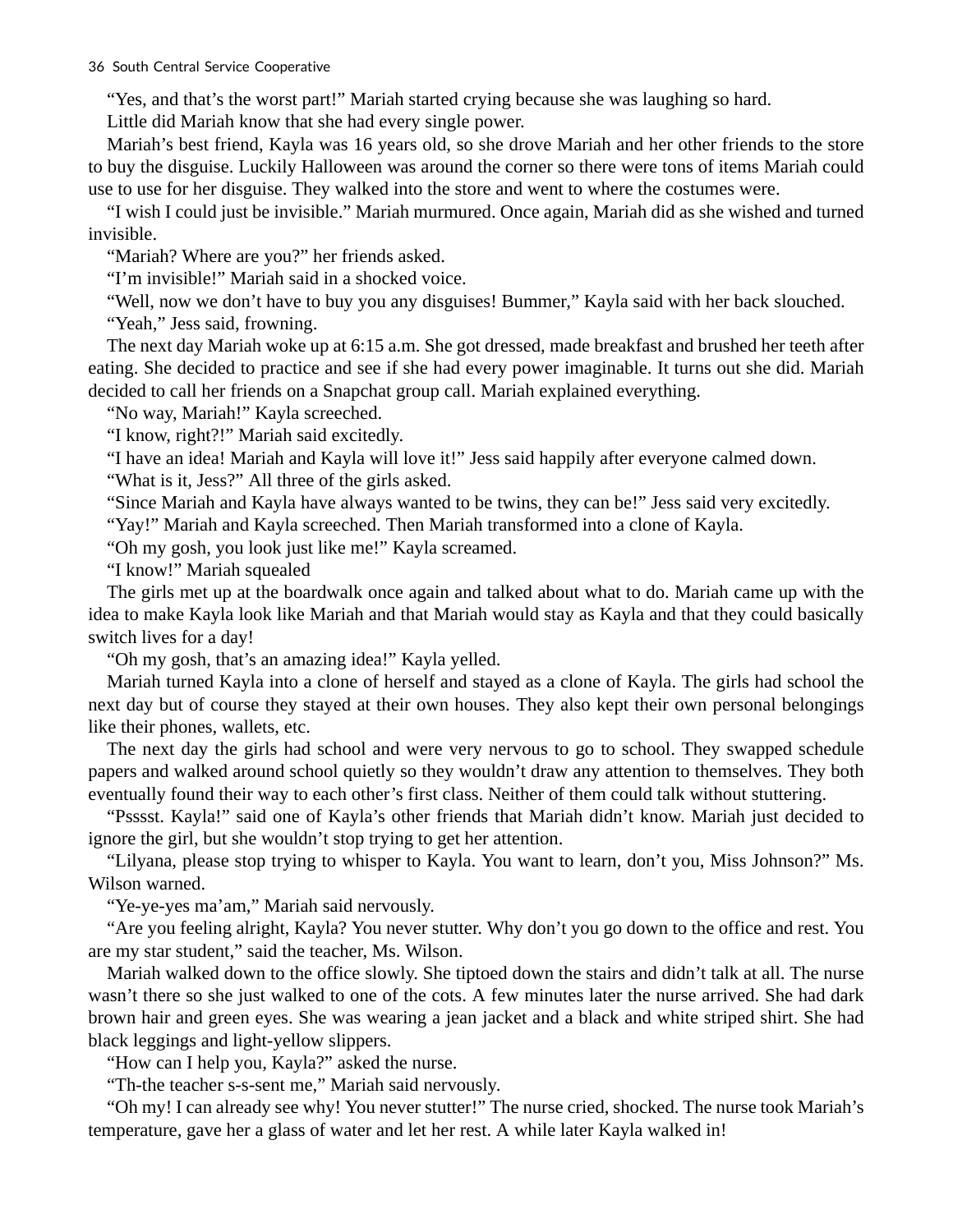"Hey Mariah! Erm, I mean h-h-hey Mariah," Mariah called while winking at Kayla.

"Hey Kaylam," Kayla said with her hands over her stomach. Both girls fell asleep on their cots. Eventually both the girls woke up to a bell ringing. They had just slept through the whole school day. Then Ms. Wilson walked in the room.

"How are you doing, Kayla? And Mariah of course!" Ms. Wilson asked.

"We're doing better. Way better," Kayla said.

"You girls should get rest once you get home," Ms. Wilson suggested. Once the girls got all their stuff from their lockers they met at the back of the school and changed back to their normal selves again.

"What a day that was! I was nervous all day!" Mariah stated.

"Yeah, I got a stomachache right when I entered the building!" Kayla added. As soon as the girls finished talking, Mariah's phone buzzed. She got a text from Ariana.

The text read, "Hey! Where are you and Kayla? Jess and I are at the front of the school waiting! Hurry up!"

"We better get going. Jess and Ariana are waiting at the front," Mariah suggested.

"Alright, I'm pooped though. We should have a sleepover!" Kayla also suggested.

"Ooh, yeah! We can have pizza, soda, candy and watch movies! I have the perfect movie!" Mariah added.

"Ha, ha. That sounds good. What movie though?" Kayla questioned.

"Magnetina vs. Tyrannosaurus Titan!" Mariah squealed.

"Of course that's it. Why should I even have asked?" Kayla laughed.

The girls walked to the front of the school together and met up with Jess and Ariana. They explained their idea of having a sleepover and Jess and Ariana were excited to be included. The girls decided to have it at Kayla's house since she had a 70-inch TV. A few hours after packing, the girls we're ready to go. Kayla was the only one with a driver's license since she was a grade above them, so she picked them all up. They stopped at the store and picked up treats. Once the girls arrived, they grabbed their bags and each claimed a spot to relax at.

"I'm so excited to watch the movie!" Mariah stated excitedly.

"Yeah, it's only like your 50th time watching it!" Kayla giggled.

Mariah sighed and laughed. "Y'know, I don't think I'm ever going to switch places with you again, Kayla. Your friend wouldn't stop trying to whisper to me!" Mariah blurted randomly during the movie.

"Shhhhh!" all of her friends spat.

For the rest of the night the girls talked and chatted.

"I think all these powers of mine will only be used for the greater good. Or just for fun. Probably never anything huge like switching spots with Kayla for a day!" Mariah announced.

"Agreed," Kayla responded.

"What should we do now? I am bored. I feel like we have done everything imaginable!" Ariana complained.

"Wait. I just got the best idea ever!" Mariah yelled.

"What? Usually all of your superpower ideas end up being a mess!" the rest of the group questioned.

"If I have every power imaginable then I can make you guys have some powers, then if you have powers, we can be superheroes!" Mariah screeched. All the girls started squealing. Mariah gave Kayla laser eyes and zero gravity power, Jess had freeze ray hands and flying powers, and Ariana had super strength and super jump!

The girls had taken sewing lessons a few years ago so they made superhero suits. Kayla's was blue and green striped with a mask that covered her whole face, Jess had a pink and light-yellow suit with a flower hair bow and a pink and yellow mask that only covered her eyes, Ariana had a black and purple suit with a hood that had cat ears since she loved cats, and last but definitely not least was Mariah.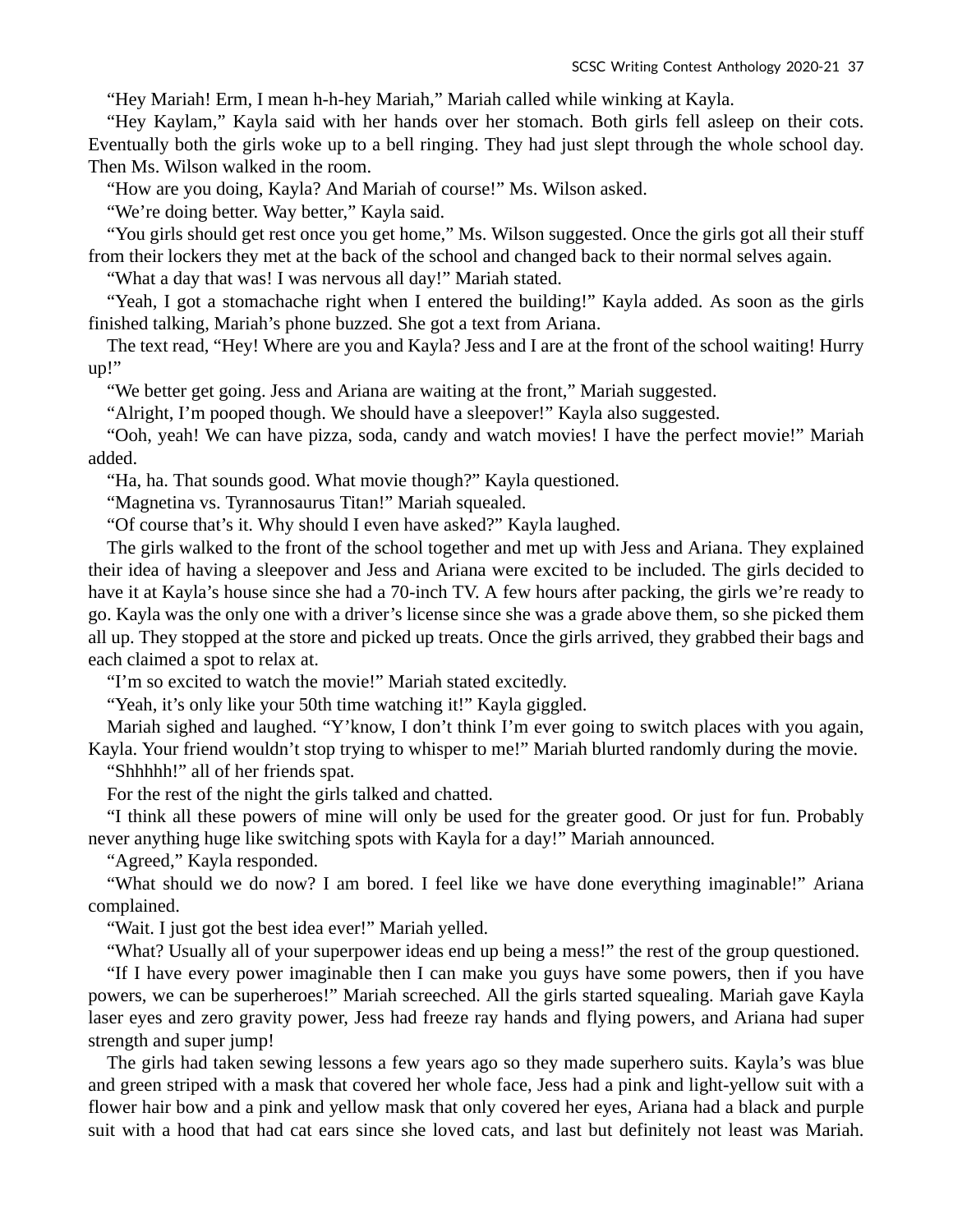She had a suit that was all black with a grey belt and a black and grey striped mask with fancy black glasses. She had a whole bunch of items on her belt like a grappling hook, a bubblegum pack with super sticky gum so she could chew it and throw it at the enemy so they would stick to something. She had a teleportation button and finally a glitter bomb. When you threw it, it exploded with glitter which made it hard to see though it is not harmful. The girls were ready to kick some butt.

The girls stared off into the distance, silently. Until someone broke the silence.

"There it is, our first client," Mariah slyly stated as she stood up.

"What are you talking about?" The girls asked.

"You'll see if you follow me," Mariah said quietly.

The girls followed Mariah and she led them to a roaring chocolate monster! Mariah threw a glitter bomb, Ariana picked up the monster and Jess froze it! He eventually broke free and began roaring loudly and angrily. The monster jumped up and over a building running away. The girls all chased him. Then Mariah had an idea.

"Guys, I have an idea! Since he's a chocolate monster we could try to lead him into a huge bowl of boiling water! Then he will melt!" Mariah whispered so the chocolate monster wouldn't hear.

"Perfect idea!" the rest of the group whispered back. There was a pasta restaurant and there was a huge bowl of fake pasta above it, so the girls took out the fake pasta and filled the bowl with burning hot water. The girls then began taunting the monster and eventually he started running over to them. The girls had a big rope so they could make him trip into the water. He tripped over the rope as planned and fell into the burning water. He began to melt and the water turned brown. The girls defeated him! Everyone around them began to cheer.

The girls continued to be superheroes and help others. They made people smile and even movies were made about them! And nobody knows their identities except them. There are countless villains they have fought like Marshmallow Man, Sneakers, Guitaria, Darci Drummer, Tyrone Teleporter, and many, many more. Too many to say.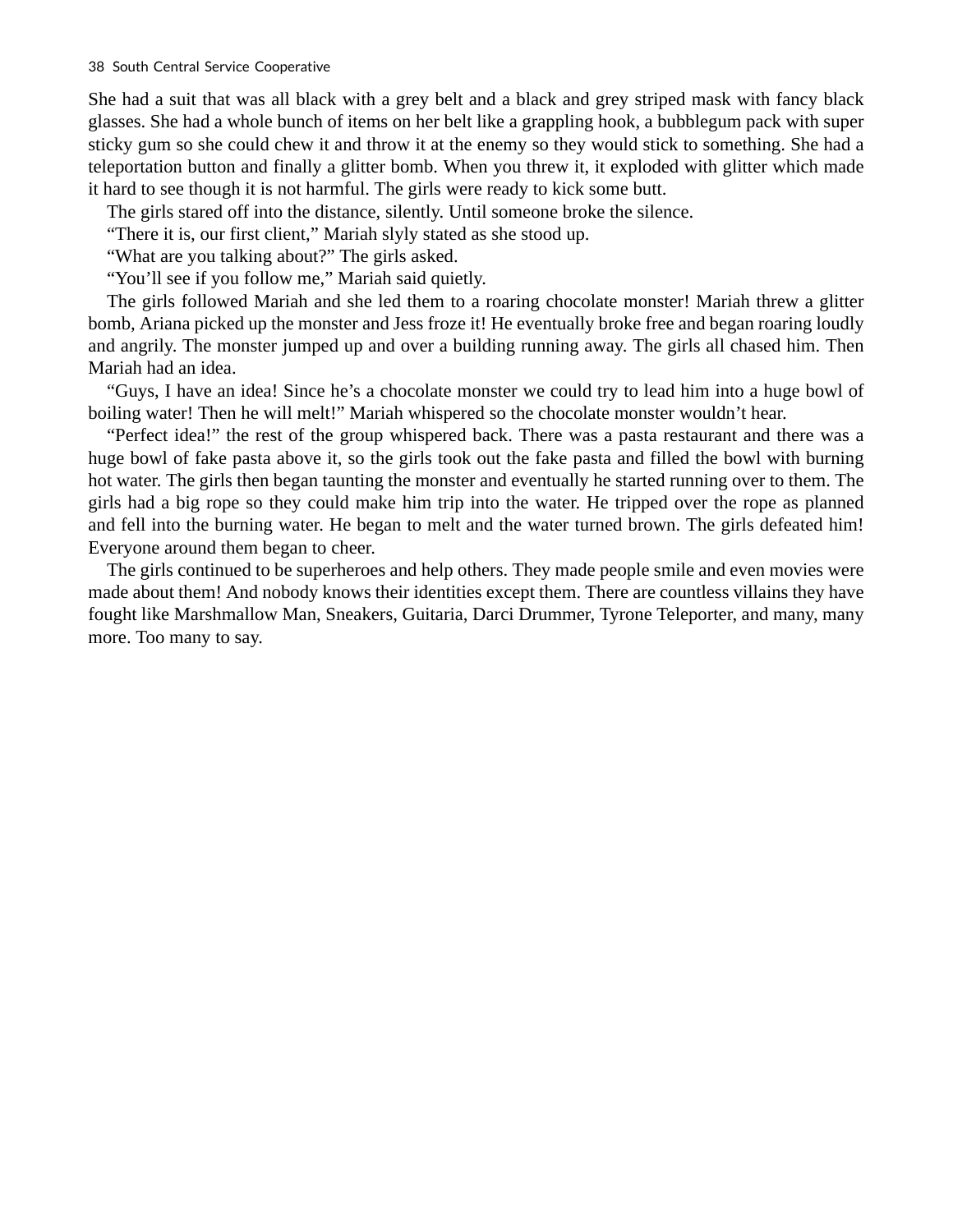#### **Shoes**

By Claire Elness

Eleven-year-old Kristin Miller was not excited for school to start. She had moved over the summer. Since she was going into sixth grade, she had to start middle school. Scary.

She sat in the back of the car, staring out the window as her mom drove her siblings and her to go back-to-school shopping. It was raining. Pouring, really. At least it matched her mood. Her older sister Maya was going on and on about how exciting high school would be and how tenth grade would be "the best year ever." Yeah, right. Kristin would give anything to live with her parents together. But no. They got divorced right at the end of last year and now she only got to see her dad every other weekend. Meanwhile, Evan, her little brother, was reading off all the signs they passed, obviously excited for second grade.

"How about you, Kris? Are you excited for middle school?" her mother asked, as if middle school was a good thing.

"Eh," she shrugged, not moving her gaze from out the window. She bit her fingernails, like she always did when she thought about school and other terrifying things.

"Of course you're excited, Kristy," Maya butted in, using Kristin's dumb pet name. "When I was in sixth grade, I made a bunch of friends, and so will you!"

Oh, Kristin had plenty of friends. At her old school. And they would get to go to scary middle school together, and she bet it would even be fun for them. But no. Maya wouldn't understand. She had a gazillion friends and would have no problem making more. She was pretty and popular, and she excelled at every class and sport she did.

"Oh yeah, I'm excited," she lied, tired of Maya's excited oblivious-ness and her mom's worry. "I was just thinking about last year's first day of school."

Kristin would much rather read a good book any time than go to school. Sure, her classes weren't super hard, but that was exactly the problem. She needed a challenge. That's what her teacher had said last year. Kristin, why can't you be more like Maya? is what the teacher had definitely been thinking. Well, she was used to that.

About twenty minutes later, they got to the mall. They went into Target and got all their supplies. Maya also convinced Mom to get her some clothes. Clothes, clothes, clothes. Maya was always thinking about clothes. Kristin had no idea how she managed to fit them all in her dresser. Kristin, however, did not like clothes shopping. Nothing ever looked as good on her as it did on Maya, who could wear a burlap sack and still look flawless. Maya was always wearing the trendiest clothes, but somehow made it look natural and not contrived. Kristin could never pull that off. Heck, she only ever knew what was "cool" at a given time based off of Maya's tastes.

Kristin looked down at her worn-out jeans and navy-blue Mickey Mouse shirt, and her old pink Crocs, then at Maya's black turtleneck and white denim skirt, and shrunk a little. She knew what was coming next before Maya even said it.

"Mom, can we get Kristy some fresh clothes, too? She's been wearing the same things since like third grade."

Please say no, please say no, please say no!

"Sure, I don't see why not. Kris? You want some new clothes?"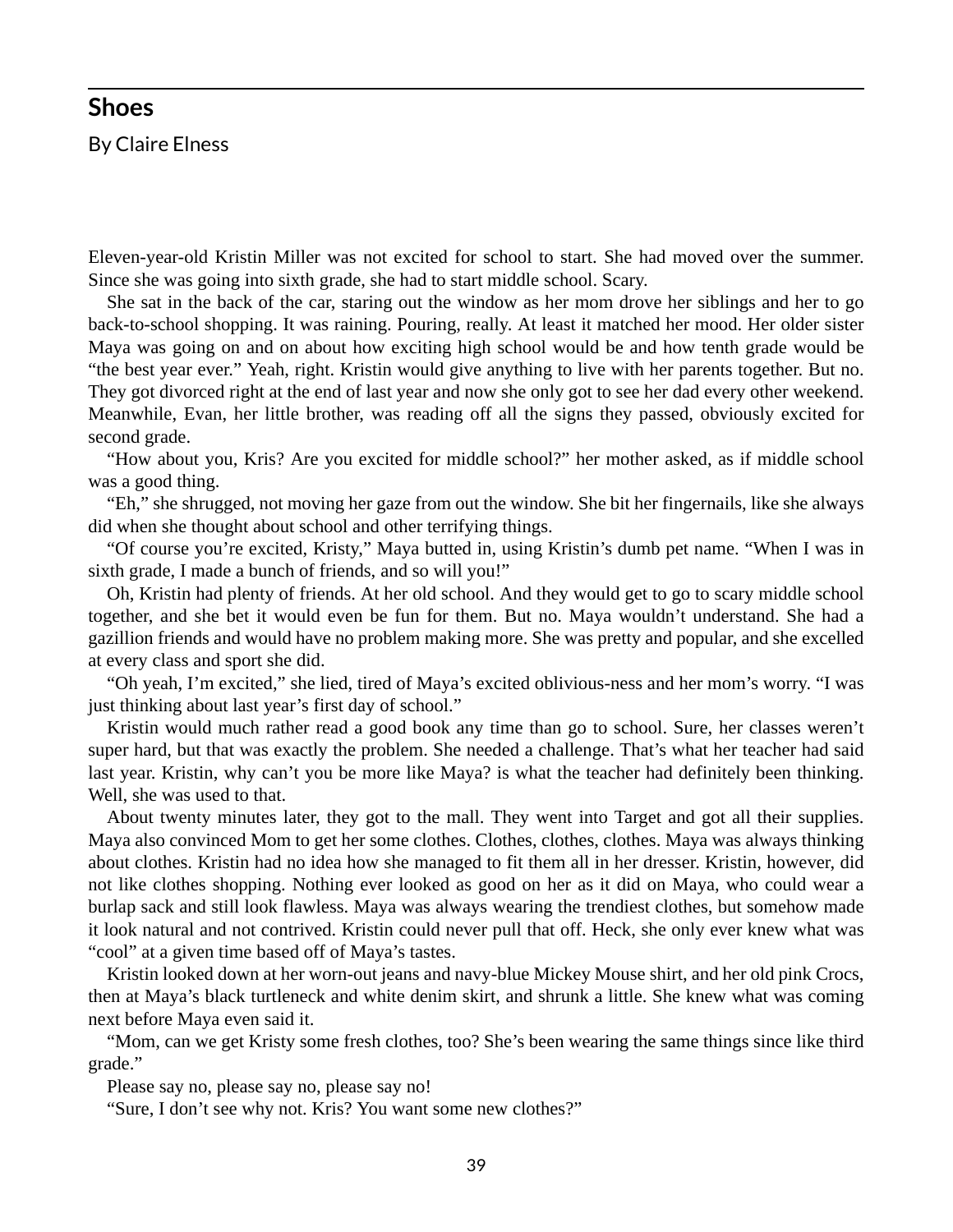No, as a matter of fact, I do not. "Um, sure Mom. That would be great," Kristin said, preparing herself for becoming Maya's personal fashion show.

Maya squealed and grabbed Kristin's arm. "How 'bout we meet you at the entrance in an hour, and you can take Evan?"

Their mom nodded, "Come on Evan. Don't you want to get some more grown-up second-grader things?"

As Maya dragged her along, Kristin wondered at how the two sisters could be blood-related but be such polar opposites. Kristin had shoulder-length curly dark brown hair and blue eyes, and Maya had wavy blond hair that stretched halfway down her back, and pretty brown eyes, too. Maya was average height with the perfect body. Kristin was tall and gangly, and she was almost the same height as Maya, regardless of the fact that Maya was 15, and four years older.

"Ooh, I'm going to find you the perfect clothes, Kristy! You're going to look so good!"

Kristin sighed, accepting her fate. There was nothing to be done when Maya got excited like this than to let her dress you up and get it over with.

Maya's ideal day was one spent shopping, swimming and talking with friends, which was basically all she'd done that summer. Kristin had spent all summer reading "Harry Potter" in their hammock, pretending to watch Evan as he played in the pool or on the trampoline, or both. On rainy days she'd spent all day watching movies in the attic. Her personal favorites were Star Wars.

As they walked through the store, Maya was talking a mile a minute about the things she'd be getting Kristin. They finally got to the clothes, and Kristin stood a little straighter when she realized that they were in the "juniors" section, not the "kids" section. Maya walked around feeling different options and grabbing anything that she approved of.

Kristin daydreamed about books. She loved books. Especially "Harry Potter." She'd hardly put them down all summer and had reread them once already since the first time and was in the middle of them again. Her dad had watched the movies with her. She got to watch one each time they visited. They'd already watched the whole series. She smiled, thinking about her dad. He had dark hair just like Kristin, and brown eyes like Maya. Evan looked exactly like pictures of their dad when he was little.

"Kristin Miller!" Maya shouted, shaking Kristin from her daydream. "Try these on, dear." She handed Kristin a large pile of clothes, and Kristin had trouble seeing with the mountain in front of her. She walked into the dressing room and tried every piece on, walking out for Maya each time. Maya ended up picking a few outfits for her, but there was only one outfit that Kristin really liked. This was the first time Kristin had ever actually found something she liked while shopping for clothes. She caught up to Maya as she started walking through the aisles, heading to the checkouts.

"Wait," Kristin said, "What about shoes?"

"Shoes? I suppose we can pick some out," Maya replied, stopping so abruptly that Kristin walked into her.

They went over to the shoes and Maya started trying things on. Kristin didn't like anything Maya suggested, but she kept looking anyway. And then she saw them. A beautiful pair of shoes that were very familiar. She picked up the black Converse. They had gold and silver hearts on them and were the same ones she'd worn when she had started kindergarten. She'd been so scared because she didn't have any friends, but her parents had assured her that everything would be okay and bought her these shoes to help her feel more excited.

"I want these," Kristin announced, and Maya looked up from the boots she was trying on.

"Ooh, those are pretty cute," she said, and walked over to find Kristin's size. "Here," she said, holding a box with size 6 in it.

Kristin tried them on and immediately knew they were the ones. They were so comfortable, and she never wanted to take them off. "I'll wear them out of the store," she said.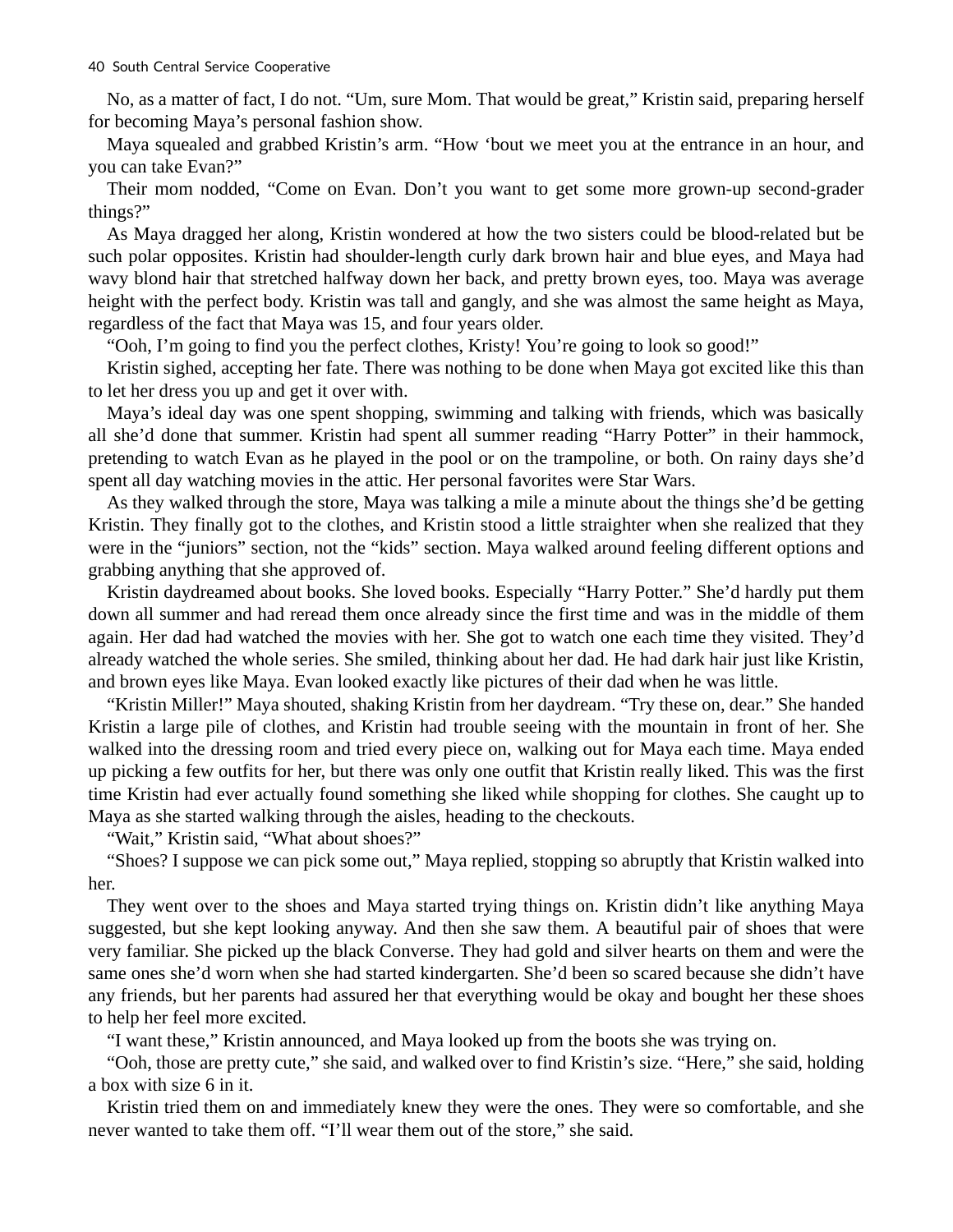"Hang on, Kristy," Maya said, changing out of the boots she had half-on as Kristin started to walk out of the aisle. Maya picked up the boots and caught up to her. Kristin smiled as she went towards the entrance of the store.

"Excited, are we?" Maya asked, grinning when Kristin turned her face away. "Well, no need to defend yourself," Maya said, grabbing her hand.

The thing was, Kristin somehow was excited now. Maybe Maya's bubbly personality was rubbing off on her, or maybe it was the shoes. Or both. But she wasn't as scared of middle school anymore. Maybe she'd even make some new friends! She hoped they'd share her love of pizza.

When they got to the doors, Kristin heard her mom before she saw her. She was on the phone, probably with Kristin's dad. "No, of course not. Why? Well, Maya's super excited, and so is Evan, but Kris is still being sulky. I don't know how to make her realize that she has to get used to this. She doesn't want to go to school at all."

As she heard this, Kristin shrunk down a little. Was that what people thought of her? A burden? Sulky, like her mom had said? She thought about it and realized that she had been kind of angsty over the summer and ever since her parents got divorced. She looked up at Maya, her happy mood disappearing.

"Am I annoying, Maya?" she asked, as Maya put her arms around her for a hug.

"Of course not. And you're not a burden either so don't ask. Mom's just having a hard time taking care of the three of us by herself. You're a happy and easy-going girl with a love of books. Lots of people love you, Kristin." Maya smiled at her.

Kristin sniffled and dried her eyes off with her sleeve. Maybe Maya was right. Maybe not, but either way, she decided to stop being sulky. She would try as hard as she could to make everyone's life as easy as possible.

"Hey, stop wiping your face with your shirt. You'll ruin it!" Maya said, with a playful wink.

Kristin smiled, suddenly grateful for her sister's ridiculously happy personality. They walked over to their mom, Kristin clinging to Maya's hand the whole time.

"Hi Mom," Maya said, as she hung up the phone and looked over to them.

"Hey Maya, Kris," their mom responded, looking at the two of them. Kristin was pleased that she had noticed.

"Mom, do you like my shoes?"

"Hmm, oh, yeah. Those are cute!" She obviously didn't remember them, but that was okay. Kindergarten was a long time ago, since she was a grown-up sixth-grader now.

"I remember those shoes, you know," Maya whispered to Kristin. "I was starting third grade and thought it was so unfair that Mom and Dad went out of their way to get you fancy new shoes when all I got was an ice cream cone when we were shopping. But then Mom explained how you were having a hard time, and that I should be supportive or whatever. I mostly made myself happy by telling myself that I was a big kid, and you were just a little kindergartener."

Kristin giggled. She remembered shopping for the shoes almost as vividly as Maya's combination of complaining that she didn't get an extra pair of shoes and bragging about starting third grade and being an old pro at the whole "school" thing.

"Woah Kristin, I love your shoes," Evan said, finally looking away from the notebook he was holding. There was an optical illusion on it, and he was pretty mesmerized by it.

"Thanks, Evan."

A week later, Kristin opened the door of the car, looking up at the huge building in front of her. It said, "Seattle East Middle School" above the huge front doors. This is it, she thought, and she couldn't help but look down at her beautiful new shoes. She remembered what her sister had told her; to think of good things about herself. Every time she did, it made her more confident. She had won the spelling bee last year. That was a good thing! Remembering the happiness of that night got rid of some of the anxious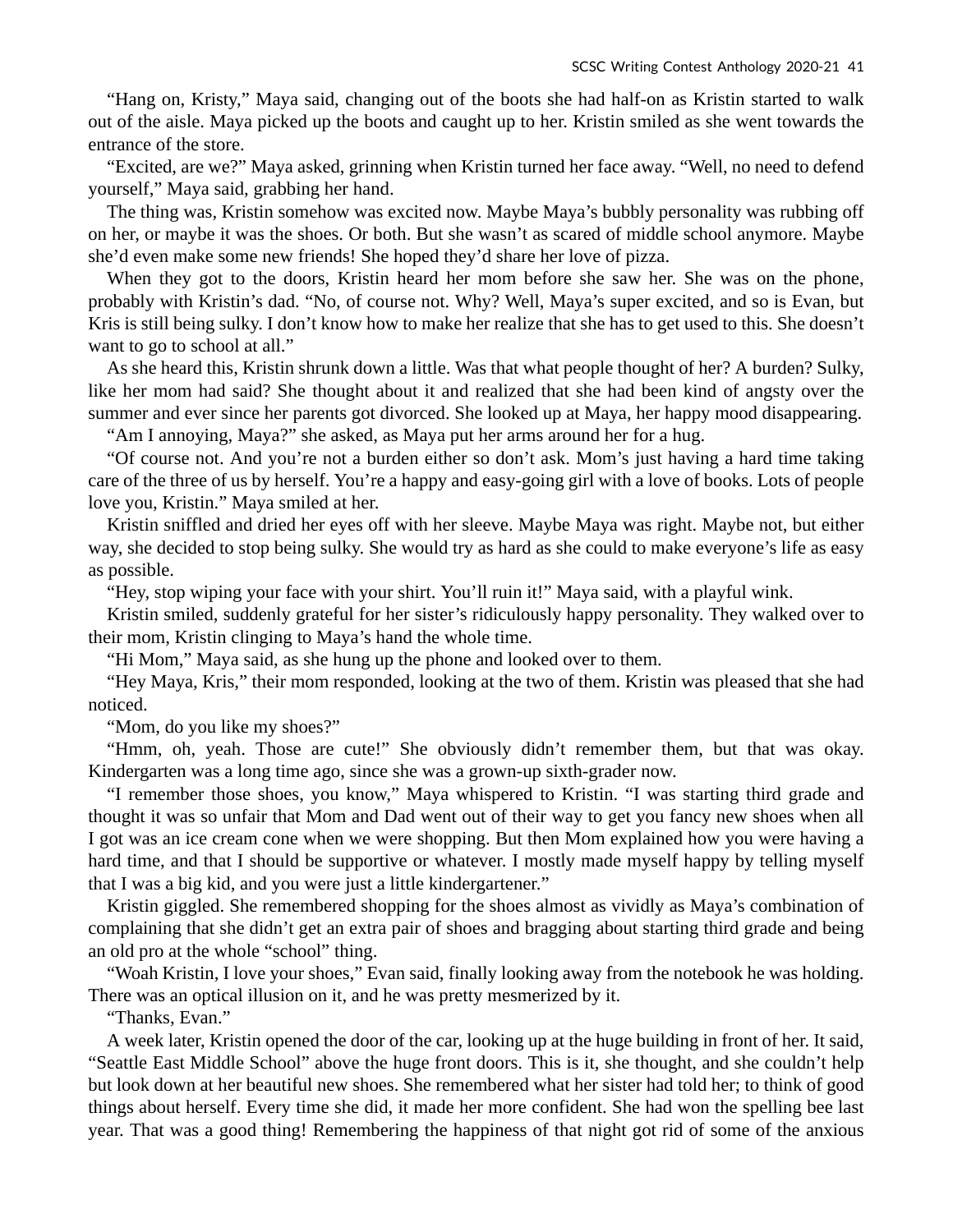butterflies in her stomach. No, not butterflies. Maybe they were moths. Butterflies usually are a positive thing, and moths are annoying. But she'd never heard anyone mention moths in their tummy. Hmmm.

"Bye Kris. Have a great first day," her mom said, interrupting her mental debate.

Kristin smiled. She was determined to make today better than great.

"Yeah, Kristin. Enjoy sixth grade," Evan said, not looking up, but mesmerized by his notebook once again.

Maya opened up the passenger window and said, "Remember your shoes, Kristy." It was a bizarre thing to say, but It made Kristin smile even bigger.

"Thanks," she said.

Maya smiled, too and said, "Bye Kristy. Today will be great. I can feel it."

Kristin smiled. "Bye Mom, bye Evan, bye Maya. Second grade will be epic, Evan. Enjoy high school, Maya." She waved as they closed the car doors and headed towards the entrance.

There were lots of people around her, luckily all looking equally as nervous as Kristin. Kristin smiled as she walked, and right before she walked through the doors, she could've sworn she heard a yell, "Nice shoes!"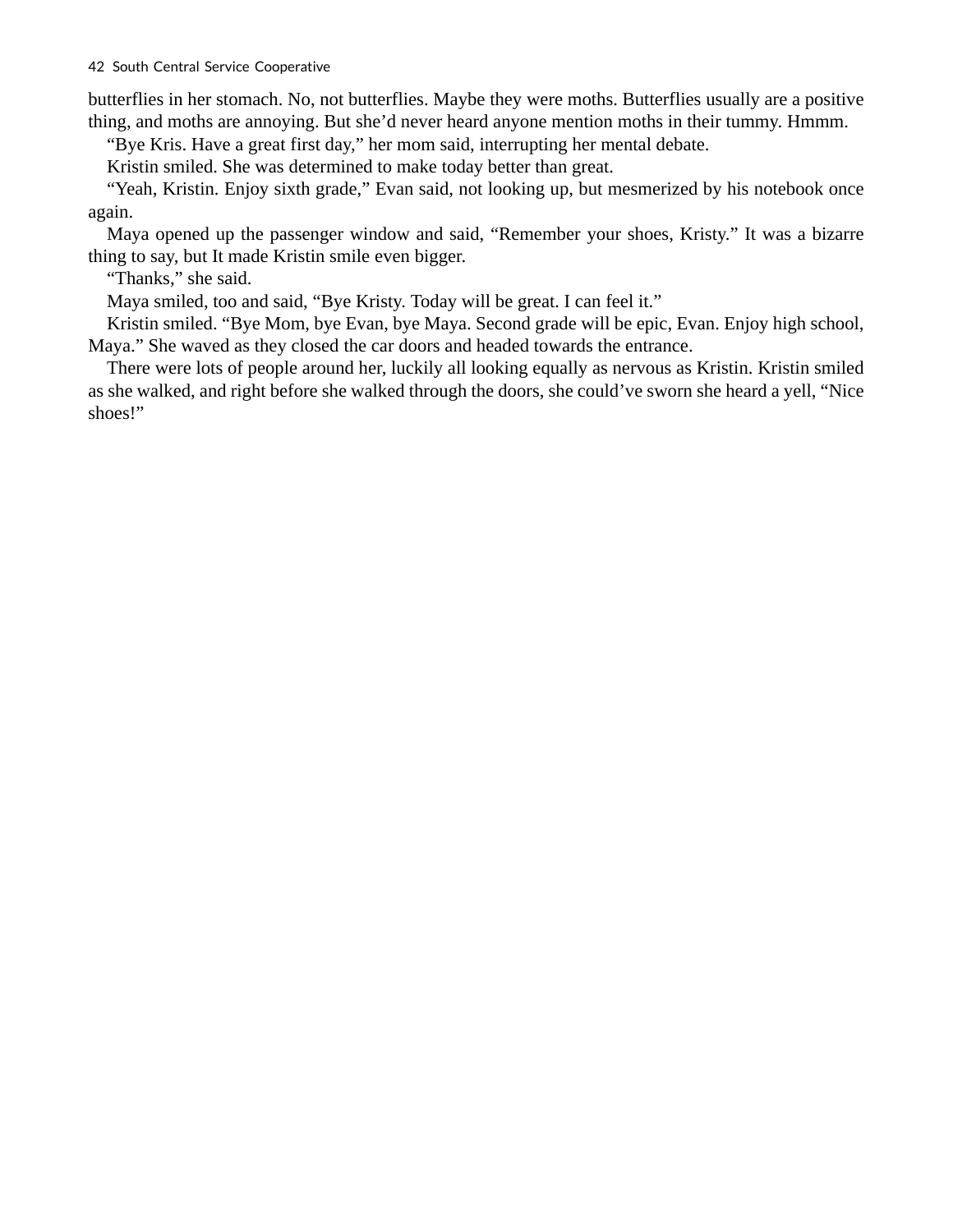### **Gilbert and Harold's Adventure**

By Elliott Garry

"Hello, my name is Gilbert and yes I am a robot. Humans, this is what I need you to do; watch the video to the end it will help you survive."

"Here we go everyone, liftoff whoo!"

"Oh Karen, stop eating all the robo food. Hey, I wish they also made robo cat food. Right Karen?" "Oh yes, it's unfair because Bobby is a dog."

"Wait, Karen, look! It's Cotyland."

"A welcome sign," said Bobby.

"Gilbert, I thought you said it was scary."

"Yeah," said Karen. "Cotton candy really."

"Wait until you see the creatures,'' said Gilbert.

"They are scary. I lost my invention there."

"Ohh! So scary cotton candy," said Karen and Bobby.

"Well, let's go," said Bobby. "Wait I need the camera controller."

At Cotyland Gilbert talked about the climate and how things worked around there. They walked until they saw a big structure that appeared to be an abandoned castle made of cotton candy with cotton spiders all around.

"On second thought maybe they are scary," said Bobby.

When they went inside, they walked through massive pillars and stopped when they saw the King of Cotyland, a massive cotton spider they fought bravely until Gilbert passed out. They ran to the ship to head to the robo hospital on earth.

After watching that, Harold took the camera and headed out to space. But when he got there, he realized he needed a weapon. So, he got a cotton candy stick and started fighting. Suddenly his friends came and defeated the monsters. Then they all connected with Gilbert.

When they got back to Earth everyone loved them and they all went on to travel to space many more times, but none were as exciting as the one in Cotyland.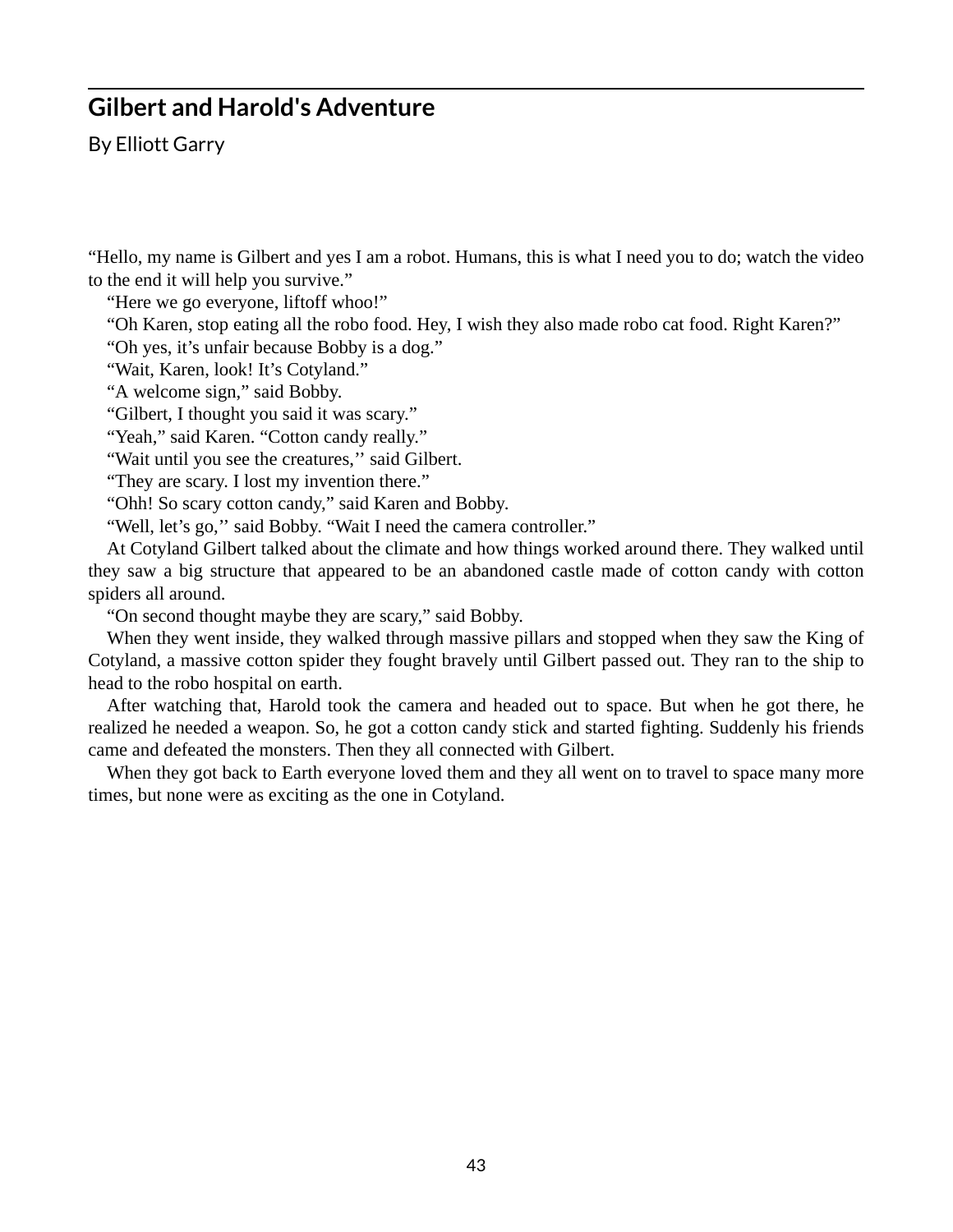### **Etapalli Going Eastward**

By Madeline Heuss

Sometimes you have to take a leap of faith so you can finally feel fulfilled. In a world of negativity, the only thing stopping you from achieving your dream is the negativity holding your ankles like anchors. You can't keep continuously dragging them, so maybe you will follow my lead.

As I run, I can hear the alarms start to go off back in the facility. I push myself to run even faster and watch as the cliff comes into my view. I hear the doors start to open and doubt starts to cloud my judgement. What happens if I don't make it? I can't think about that now. I'm so close. I watch as the cliff is merely feet away and then jump, for the first time, I spread my wings. My beautiful tawny-brown wings.

As I hurdle off the cliff towards the great ocean below, they catch the wind and carry me up into the air. My long, dark brown hair carrying in the wind while I soar eastward. Away from the labs, the cells and needles. Away from all my problems and towards a new life. A life where I can have a job, friends, family and most importantly, freedom.

I hear the dozen people running out of the labs and screaming my name. "Etapalli! Get back here! You won't survive out there. We will find you!"

I don't listen as I let the sunbeams, streaming through the clouds, hit my pale skin and I rise even further into the wispy the clouds. Once I break through the clouds I laugh as I enjoy the feeling of my soaked clothes and wet hair. My white tank top is dripping, and my pale jean shorts have become blue. I embrace freedom for the first time and listen to the rising and falling of my wings. This is the first time I have ever been able to use them, other than wreaking havoc in the labs.

Admiring my new-found strength, I move even further away. I know I have to be quick. I can't risk being caught and my small portions won't hold me over for too long. I sink through the clouds after about half an hour, knowing that I need to find a place to get food. I smile as I get soaked again and scour the land below, searching for a town to stop at.

Not even five minutes later I spot a small town and hope that they have some means of getting food. I let myself free fall for a while, embracing the feeling, and drop down far enough away as to not be seen by anyone. With that, I set off towards the town.

Years of being experimented on and tricked have taught me to be wary of people. You never truly know who someone is, at least until they poke you with a needle without your consent. Then you know exactly who they are.

As I approach the town, I finger the wallet I had taken from one of the lab workers. My bird genetics are lifesaving sometimes. I walk on a sidewalk towards a gas station, relieved to see only one person inside. I walk through the door with the bell chiming and walk over to a section with sandwiches. I grab three of them and walk over to grab a bottle of water. I walk up to the cash register and pick up some protein bars and 5-hour Energy drinks for the journey.

I notice that the teenage boy has a backpack sitting behind him while he rings up my items. I look in the wallet I had taken and see an unexpected amount of money. I could probably buy a cruise ticket with that amount of money, which I soon notice is true. There is a little note tucked into the wallet with notes on a cruise to Hawaii and a flight to Japan. It looks like that lab worker was planning to go on a nice vacation.

I look at the boy and ask, "How much would it take for you to give me that backpack?"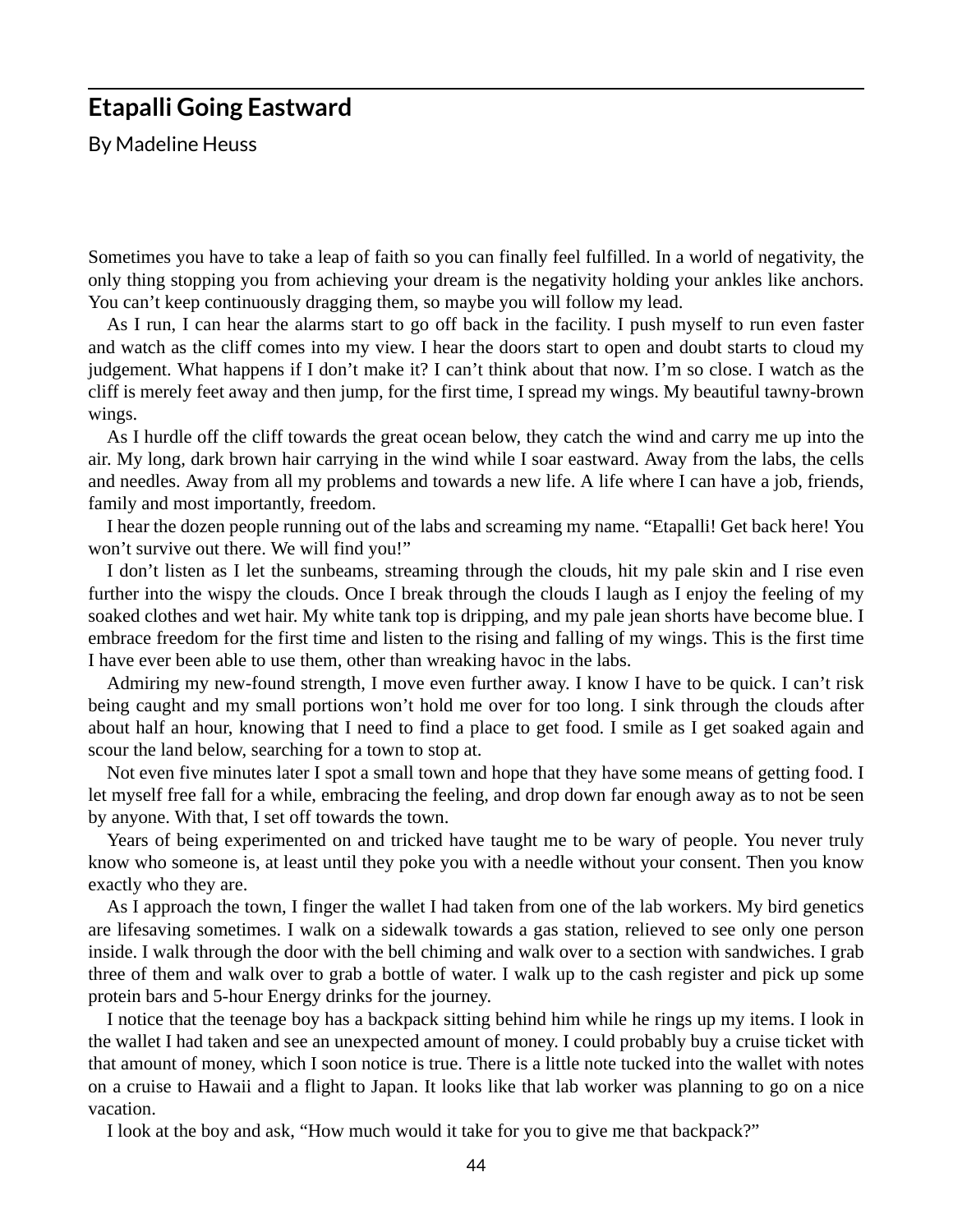The boy looked confused and looked behind him. He shrugged and said, "Forty dollars so I can get a new one."

I nod and grab out \$45, wanting to give him an extra \$5 for his troubles. I quickly grab some more food and drinks for the flight. I wait there while he checks out my items. Feeling a little self-conscious by all the food I'm buying I chew on my lip and look at him. He doesn't seem to mind at all though.

Once I have paid for the food, I fill my new bag with everything and, saying thank you, walk out of the gas station. The boy nods in acknowledgement and then sits on a chair while scrolling through his phone. I exit the gas station and find a table by a tree next to the library. I sit down and eat my sandwiches contemplating my next move. I think back to the notes in the worker's wallet. After finishing my food and feeling energized again, I quickly walk into the library.

The librarian looks up in surprise and I walk up to her.

"Are there any computers I could use quickly?"

"Of course there are," she said cheerfully. "Just to the right!"

Smiling, I thank her, and walk over to the computers. Someone up above must be looking out for me because the last user forgot to sign out. I do a quick search and capture the route into my head. I log out of the computer and wave to the librarian as I leave. I'm assuming she doesn't see many people working in this town as she waves back sadly. I take a drink of water, place it back into my bag and start running with a mission. I spread my wings, making sure no one is looking, and take off into the air.

I'm not sure if l was made to be a savior or a weapon. If I'm meant to be an angel or a devil, but I'm sure of one thing. I'm not what they make me. Everything I do is my choice. As I head to my new life, I feel content knowing that every decision will be my own.

I rise into the air with a determined look and speed forward on my adventure. I'm not sure what challenges I will face on the way but at the moment, look out Japan because here I come.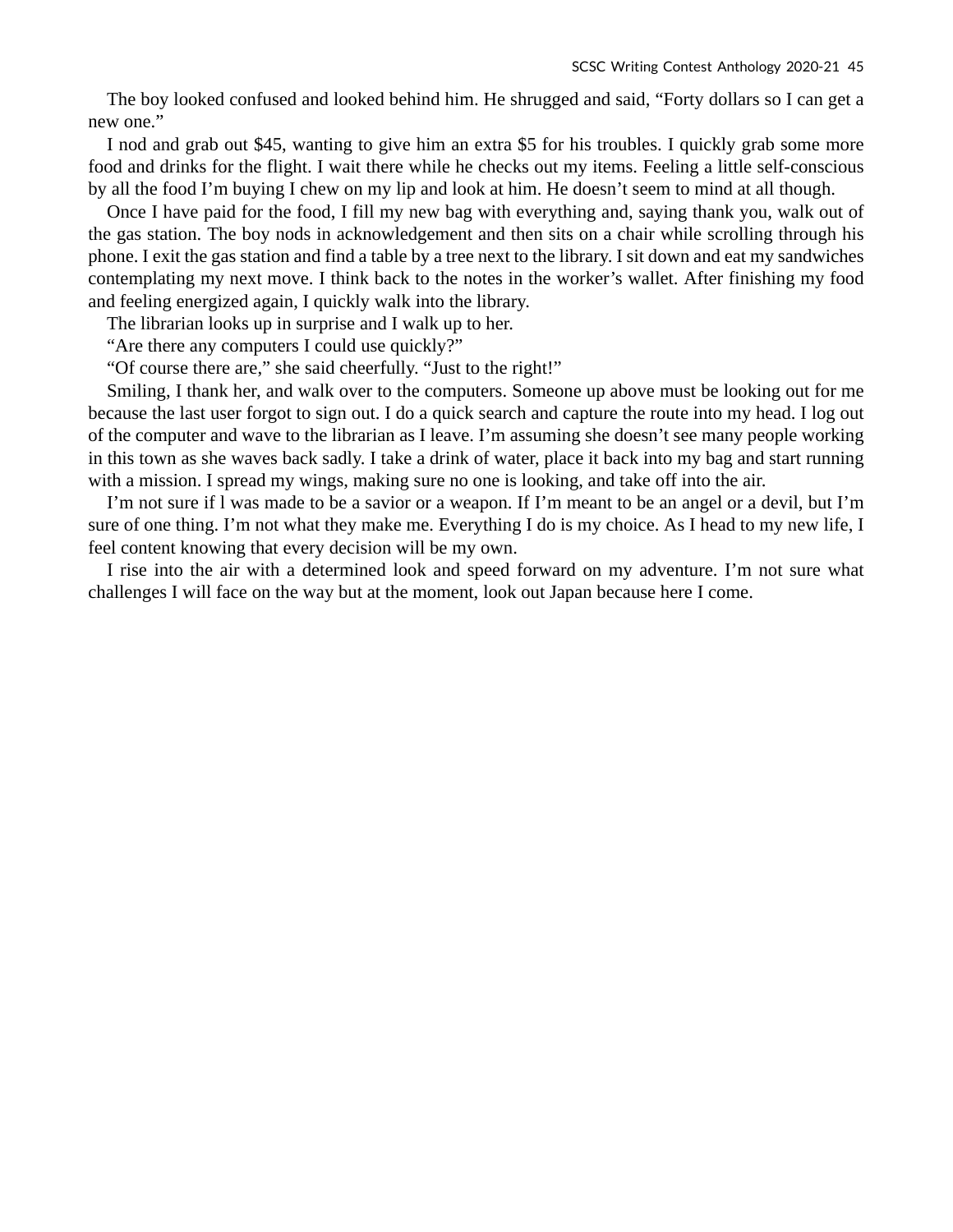## **Taco Argument**

By Marco Jakovich

It started one day when I was with my sister, Sasha, and we got into an argument. I wanted to order a soft shell taco at Taco John's, and Sasha wanted a hard shell taco. We only had enough money to get one.

I said to Sasha that we should get a soft shell taco because it tastes better. She said the opposite. Then she said that a hard shell taco does not spill as much meat, cheese and lettuce. I told her that was not correct because you can wrap up a soft shell taco. I said that a soft shell is not stiff like a hard shell so it should be better. She did not agree with me. Then she lied and said that she was allergic to flour, but she knew that I knew that she was not allergic to anything.

Then I suggested we have a Taco Bravo because it has both hard shell and soft shell. Sasha said no. I asked her why not? She said no again. I asked if she wanted anything other than a hard shell taco. She said nothing. I thought that she was stubborn.

I gave up and said, "Fine, we can have a hard shell taco but with no mild sauce."

She said no again because she had a fixed mindset. I really hated mild sauce, and she loved it.

I said, "How about I choose what to get and next time you choose."

She said she wanted to choose first. She also said to hurry up because she was starving. I said ok.

I ordered a hard shell taco with mild sauce. We waited and waited for what seemed like hours. It was so long that I thought I saw the sun go down and come back up again. Finally, we got our food. She wanted to have the first bite. I let her. We ate a really good taco other than the shell and the sauce.

To conclude, it is okay to lose arguments sometimes!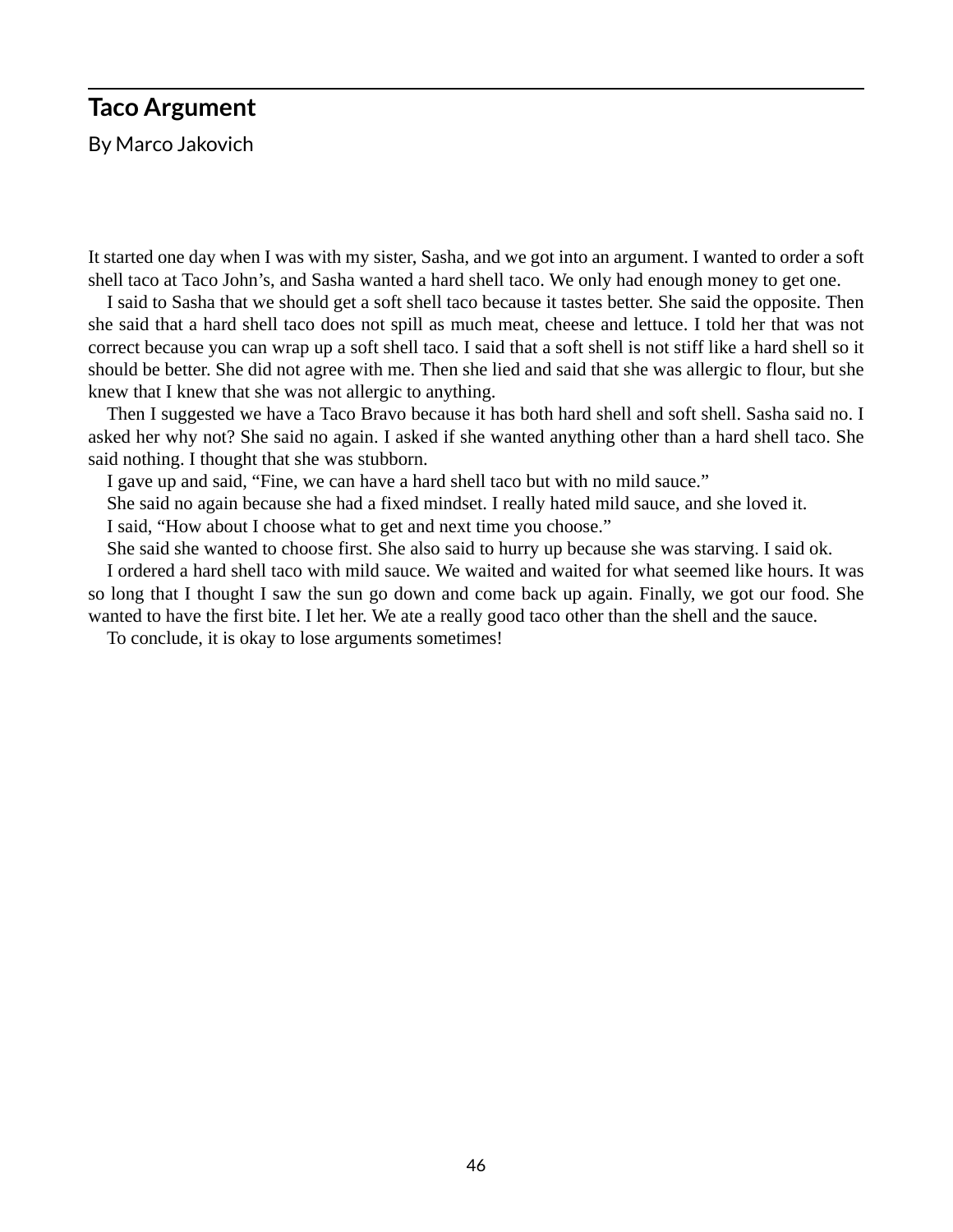#### **Kyla's Sweet Sixteen**

By Kaedyn Judd

Kyla Smith lives in Mesa, Arizona and goes to Westwood High School. She has two siblings named Bryce and Presley. Bryce is in college, Kyla is in tenth grade and Presley is in second grade. They have three dogs and a cat. They grew up about 20 minutes outside of Mesa. They live in a white condominium and have an inground pool in their backyard.

One day, on February 20, Kyla was at school when she got called down to the office. The lady at the front desk told Kyla that her mother wanted to talk to her. Kyla was nervous because she didn't know what her mom was going to say. She picked up the phone and her mom, Angie, told her she had good news for her. Her younger sister had stayed home today since it was her birthday. She could hear Presley jumping up and down excitedly in the back. Her mom said that her friend, Maddy Peterson, would be coming to visit her in the month of April. Kyla didn't believe her mom when she told her this. She hadn't seen Maddy for almost a year now. Maddy was her best friend from elementary school.

They met in first grade, in Mrs. Langer's class. They became best friends after that and got very close with each other. After the summer of seventh grade, Maddy had found out that she would be moving to Florida. Maddy was excited for this new opportunity but was also devastated to leave her best friend. Maddy's family was moving since her dad accepted a new job in Tampa, Florida. They wouldn't be able to see each other every day now. This made both girls sad since they grew up together and have lots of good memories with each other.

Knowing that Maddy would be moving, they both wanted to make the time they had together fun. Maddy would be leaving on September 7 so they had a little bit less than a month to hangout before they wouldn't be able to see each other for a while. The girls didn't want to think about it too much, but rather go and have a blast the last couple weeks of summer.

Kyla and Maddy went on many adventures during the last couple of weeks before Maddy would take off and start a new beginning. They did everything they possibly could think of doing. They went surfing, water skiing, swimming, to an outdoor movie, had picnics, hiked, went to fairs and enjoyed the rides together, had campfires, and checked many more activities off their bucket list.

Their time together was coming to an end and they knew they would have to say their goodbyes in a couple days. They had many sleepovers over that summer and loved making brownies in the kitchen at 2 a.m.

The day had come when Maddy was all packed up and ready to move to Florida. They both had spent the morning together and talked about all the fun times they had together since they became best friends. They both wrote each other a handwritten note and printed off lots of pictures to look back at. After hugging each other goodbye and Maddy's family driving off, Kyla was sad to see her best friend leaving her. She had to make new friends now.

Over the next couple of years, it wasn't easy at first, but Kyla was able to develop new friendships and bond with other people. She still texted Maddy everyday asking her how life was in Florida and how her day went. Now that Angie had told Kyla she would be seeing Maddy again, she was so excited! This was an opportunity to reunite with her best friend and see her again.

Maddy also has a sister in second grade just like Presley, so their family booked a flight to Missouri to come visit for a couple weeks since Presley's and Kyla's birthdays are close together. After Kyla heard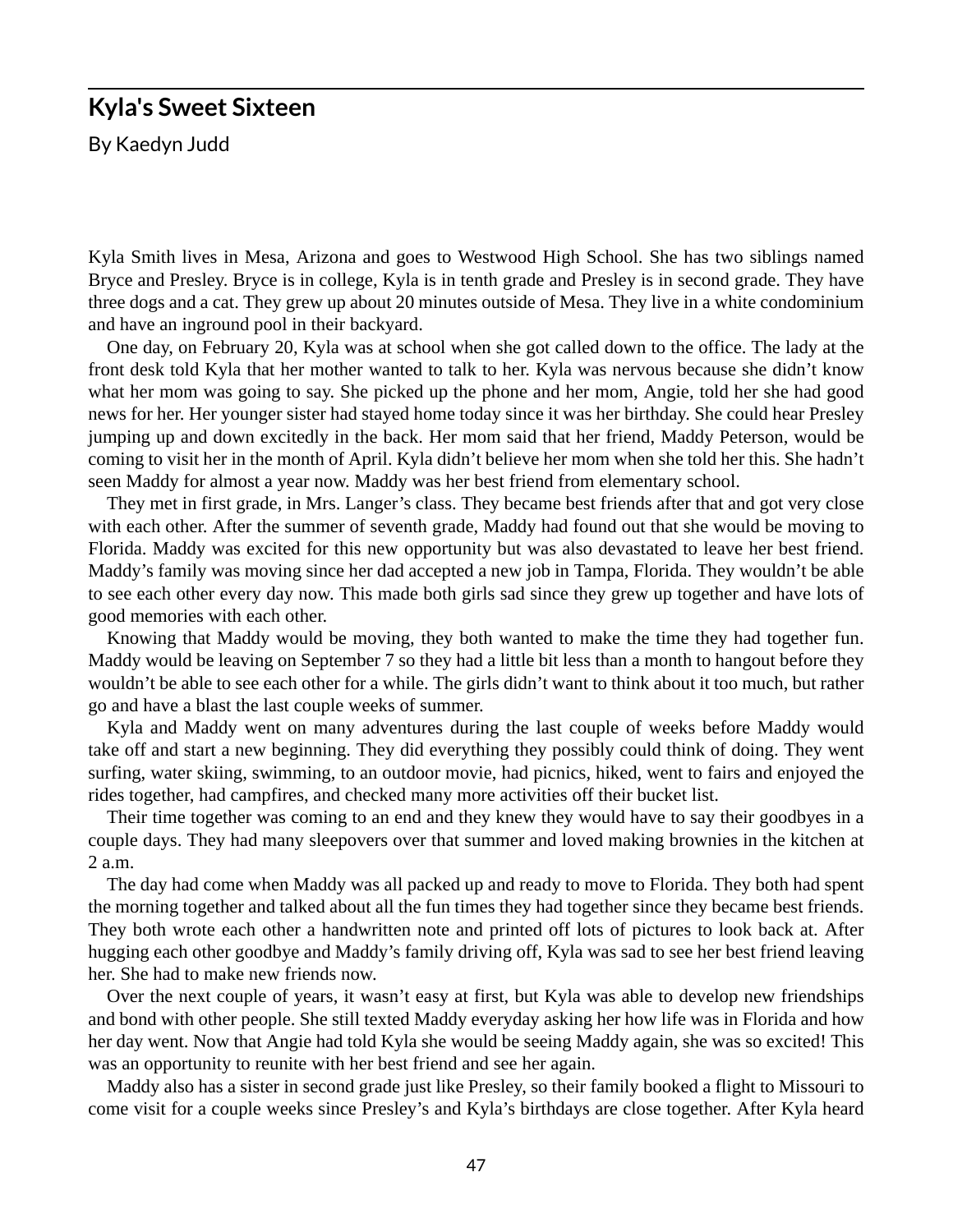this news, she was so happy. For the rest of the school day she was very antsy and couldn't wait to see Maddy soon.

Weeks passed, and the Peterson family would be arriving in three days. Kyla and Presley, and the rest of their family, were very excited for them to come back to their hometown Mesa, Arizona.

Slowly time had passed, and it was now April 4. The Petersons would be arriving anytime now. Their car pulled up the driveway and Kyla and Presley ran out the door to meet them. They hugged each other and jumped up and down. The families sat down inside and talked for a while. They ordered pizza for supper from their favorite pizza place in town.

After supper, the Petersons settled into the Smith's house where they would be staying for the next two weeks. Maddy was hanging out in Kyla's room and getting all caught up on what she had missed when she was gone. They talked for a while until it came to mind that they wanted to have a party for Kyla since her birthday was coming up soon. Kyla's birthday was on April 15 and she would be turning 16. Maddy thought it would be a fun idea to have a party to celebrate the special occasion. The girls didn't know exactly what they wanted to do.

Whether it was going to a movie, bowling, swimming or to an escape room. They were considering each option and trying to decide which one to choose. After talking about it for a while, Maddy and Kyla decided on having a pool party at the Smith's house. Kyla's birthday was on a Thursday, so they planned on having it Friday, April 16. The girls had a lot of work to do to figure out all the details and it was getting late, so they went to bed and were going to talk about it in the morning.

The next morning the girls had waffles and fruit for breakfast. Now they had to get to work and start planning the rest of the party. They had told both their parents last night about the idea to make sure they would be okay with it and they all agreed. The girls decided that they would invite around 15 to 20 people since they wanted it to be a special time. The guests would arrive at 2:30 p.m. on Friday afternoon. They would decorate the pool area and have a snow cone bar where the guests would be able to make their very own snow cones. They would have a DJ to play awesome music and make the party that much better. Lots of snacks and drinks would be included and they would have tacos for supper. After swimming for a while, they could roast s'mores over the campfire and chat. Kyla and Maddy were thrilled for this occasion.

They invited their friends and told them all about the party. Kyla and Maddy went shopping to buy all the decorations and everything they needed to make this party one to remember. It was the night before Kyla's birthday, and everything was prepared for the party the next day. Everybody was very excited and could not wait for the day to arrive.

The next day the girls woke up bright and early to get the last details put in place. They enjoyed bacon and eggs made by Kyla's dad who was a very good cook and always made delicious food. The girls got dressed and ready for the day. The time was coming closer until the guests arrived. The snacks and drinks were set out. The pool was opened and ready to go in. Streamers and banners were hung up.

The guests started to arrive as it was around 2:30 p.m. Everybody arrived with smiles on their faces and wished Kyla a happy birthday as they walked in the door. When everybody was there, they headed out to the back. Music was playing loudly, the sun was beating down on the sparkling pool water, and everybody was laughing and having a good time on this perfect summer day.

After swimming for a long time, Kyla opened her presents. She was grateful for everything she received. It was now time to eat ice cream cake which is everybody's favorite part. The cake had writing on it in blue frosting "Happy 16th Birthday Kyla!" The cake was detailed with floral designs. After eating cake, they played outdoor games until it grew dark.

Then they all sat by the campfire and roasted some marshmallows to make s'mores. People were starting to leave, and the party was coming to an end. She thanked everyone for coming to celebrate with her. Kyla had the best birthday ever and she would always remember this day.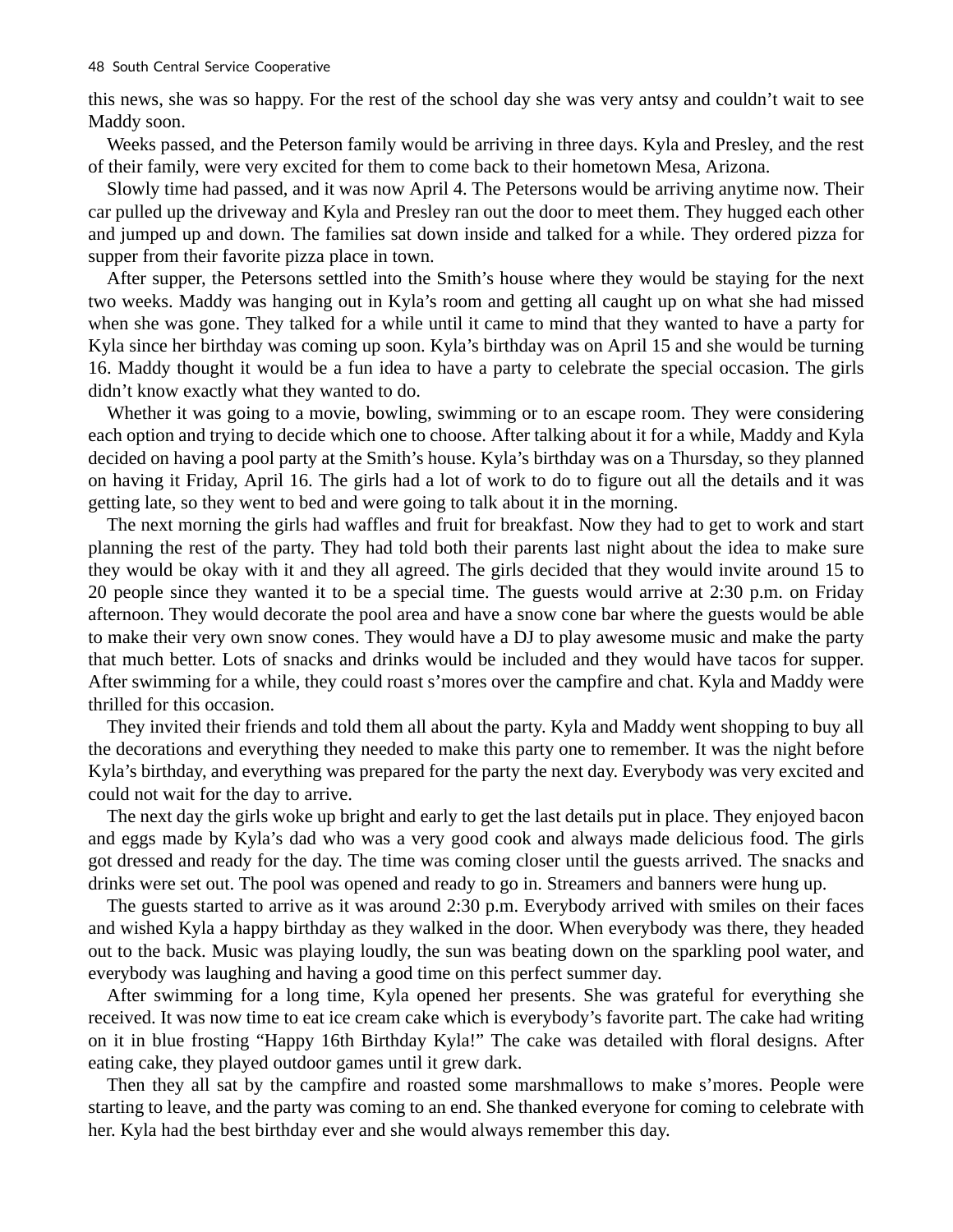#### **Willow**

By Randi Krueger

Hi, my name is Willow and I have a brother named Ray and a sister named Sky. I am the oldest child in our family. We have our parents and our grandma. My grandpa sadly passed away four years ago. The crazy thing about our family is that my mother is human and my father is a merman, so they got three half-blood mermaids when they decided to have children. As a half-blood mermaid I can dry off and get legs. When I get in water again, my legs form into a tail and I can breathe underwater. It's the same for my siblings, except our hair and tail colors are different. My hair is about to my knees and is a turquoise color, while both Ray and Sky have dark blue hair.

Our lives are run by a strange government that sorts us by the color of our hair. Blondes are wealthy, proper, wear fancy dresses, hold fans and are always so polite. The blondes' jobs are making clothes and providing delectable foods. If they are talented enough, they can make jewelry or art.

The people with brown hair aren't as fancy and are definitely not as polite as the blondes, at least that's what I have heard. They believe in this weird thing that includes women doing all the housework, while the men's jobs are building furniture and farming. The farming includes meat and all crops imaginable. This is only possible since the government can regulate the weather.

Then there are the black haired; they are the best at fighting! I read a book about their techniques. They were so amazing! Anyway, they make the best weapons, like swords, knives, bows and lots more! I would love to learn how to shoot a bow and arrow, it looks like so much fun!

Then there are all the half-bloods. We all live together to protect each other. It's not allowed but if the other territories could get to us we would all be kidnapped and sold. Merpeople's jobs are to find seafood and seashells, the centaurs write books about astrology and planets, the satyrs can usually get rare plants for medicines, and there is this half-blood bull man that makes a lot of bakery stuff. I don't have the specifics on what the others do. All these things get transported on a boat tram, so each territory gets its own amount of goods from the others, but they too have to provide their share.

I forgot to mention that each tram stop has lots of guards to make sure that the goods arrive safely but most importantly that no one gets on or off the tram. The tram is the only way to get to the other territories and it is strictly forbidden that anyone rides it. This life is really unfair, for example if a child in the blonde community ends up with brown hair, well, that's the end for them, same if you get caught riding the tram or in someone else's territory. I guess if they wanted to spare you they could, but if the government found out you would all be killed.

You're probably wondering why I didn't mention the red-haired territory, well it doesn't exist anymore, they rebelled against the government. The government killed lots of them, though some got away and now call themselves pirates. I've heard that they live in boats and rescue the children that are supposed to be killed. I've never met one but I think I'd like to one day.

"Willow! We have to go," said Ray, he was being impatient about us having to look for shells.

"OK!" I say jumping in the water, it only took a few seconds for my shiny turquoise tail to form.

Ray was already ahead of me. When I caught up he said, ''I'II race you."

Before I could say anything, he took off! All I could see was his shiny green tail ahead of me. Then I saw this weird looking wall type thing that seemed to move. I didn't know what that was, but Ray didn't even seem to see it?

"Stop, Ray! Slow down!" I yelled but it was too late. He had already run into it.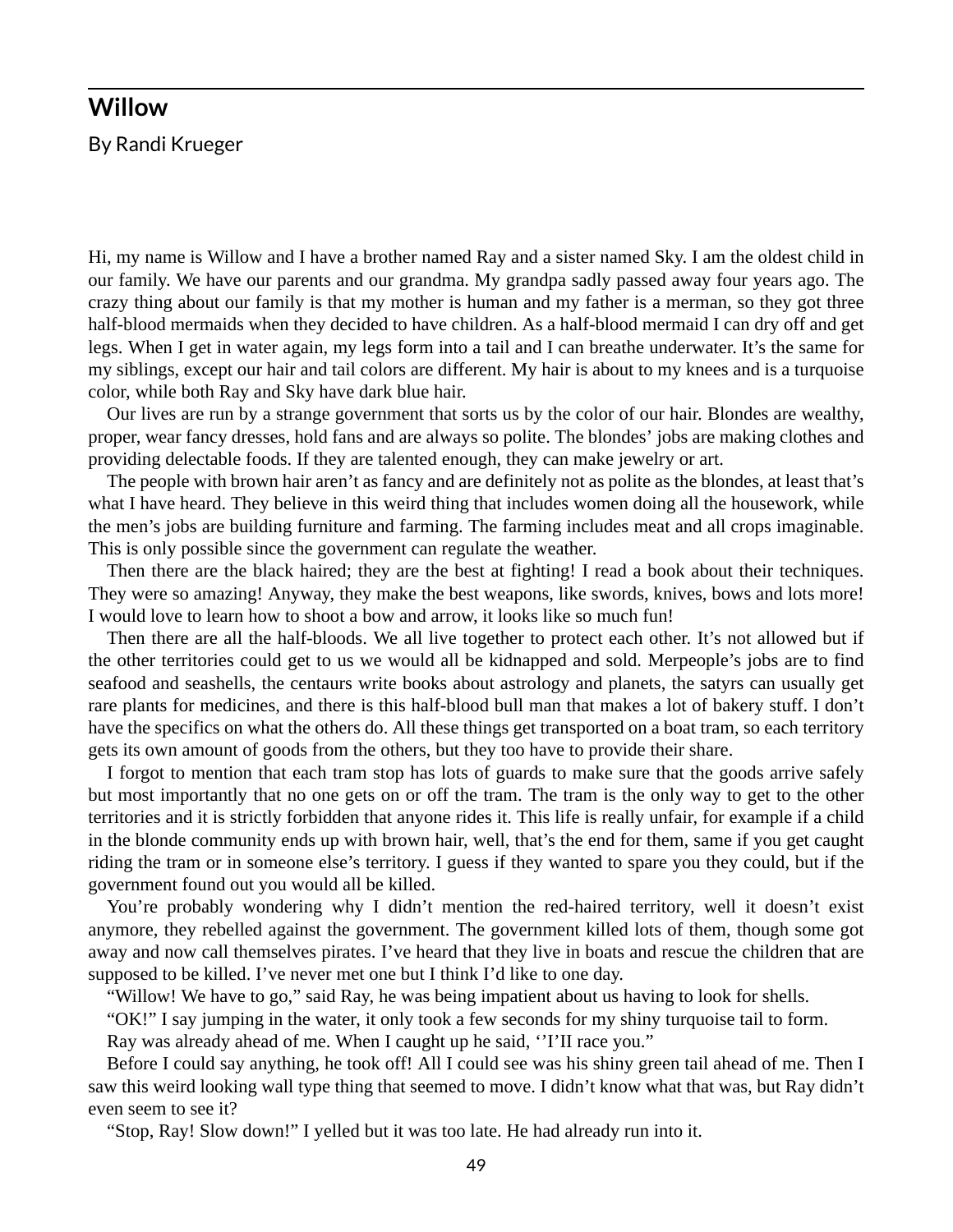"Will, help me! I'm stuck!" he yelled.

As I was swimming towards the wall it started moving upward and I panicked. I swam as fast as I could, but it wouldn't stop. By the time I got there the net was out of the water. " I can't just leave him!" I thought. "I need to get him out!" So, I jumped. I jumped so high that I could finally grab onto the thing holding Ray.

It all happened so fast. One second I was hanging on for dear life, the next I was thrown onto a hard floor tangled in this weird substance. All I could see was people trying to get to us until I heard someone say, "Back up, what did you catch?"

They all listened, they all backed off and I saw the one that spoke. He was really tall and looked powerful, he had on a large trench coat and had several swords on his belt, but the thing that stood out most was his red hair.

"You're a pirate," I said nervously, but did not even realize I had spoken.

"Yes, I am, and you two must be half-bloods," he said. "Great, that will be about 4 million in my pocket once I sell you."

"You can't sell us!" I yell while standing up. I look to Ray who is still trying to comprehend what's happening.

"Why not? I need the money and you two seem like the perfect opportunity to get it," he says as he grabs my wrist and drags me to the bottom of the floating device. He throws me into a box shaped thing with bars, locks the door and leaves.

A few seconds later my brother gets dragged down here as well except that he is put in a farther away box. As I contemplate what to do, someone comes down and slides food under the door. It's been a while since I have had food, so without thinking I eat all of it.

After a few minutes I start to feel dizzy. I have never felt this way, it feels like the world is spinning. Then just darkness. I wake up to a bird screaming in my ear. "Shoo!" The bird flew away.

Then I check my surroundings, it looks like I am chained to a low bridge in my human form. Ray is next to me. I reach out and shake him. "Hey Ray, get up we have to go now, we have to try to get out of here. Buddy, get up, the pirates are gone we have to go now!"

After a few seconds he stirs. "Will, we really need to get out of here," he says sleepily before he realizes that I actually mean it. "But how are we supposed to do that?" he asks.

"Well, first we need to get out of these chains," I say while messing with them. "They didn't put them on too tight so I can just slip them off," I say as I slip the chains off my wrists.

Ray grumps, "Well lucky for you, my hands are bigger!"

I remember reading about how black-haired picked locks to get into things. After I read that I was so obsessed that I bought my own lock picking set and carry it with me all the time. "I remember!" I say as I fish the kit out of my pocket.

"That sure would have been useful in that floaty thing," Ray said annoyed as I picked at his lock.

"One done finally," I say as I move to the other lock. As I am working, I feel Ray flinch.

"I'm not really the type to rush a person, but that red head is rowing his way over here!"

As I pick up the pace on the lock I hear the tram. "Ray, listen to me. When I am done with this lock you and I are going to jump on the tram."

"What?" he yells.

"You have to listen to me, it's our only way out. We can hide on until we get to our territory. I know it's dangerous but it's the only way!"

"OK, but pick up the pace, the pirate can now see that you've escaped and is now running towards us!" Right as he says this, the lock bursts and the tram goes by.

"Jump!" I yell as we both jump onto the tram. It was moving faster than expected. We find a place to hide and figure the next stop is ours. As we are just sitting there Ray starts going through things.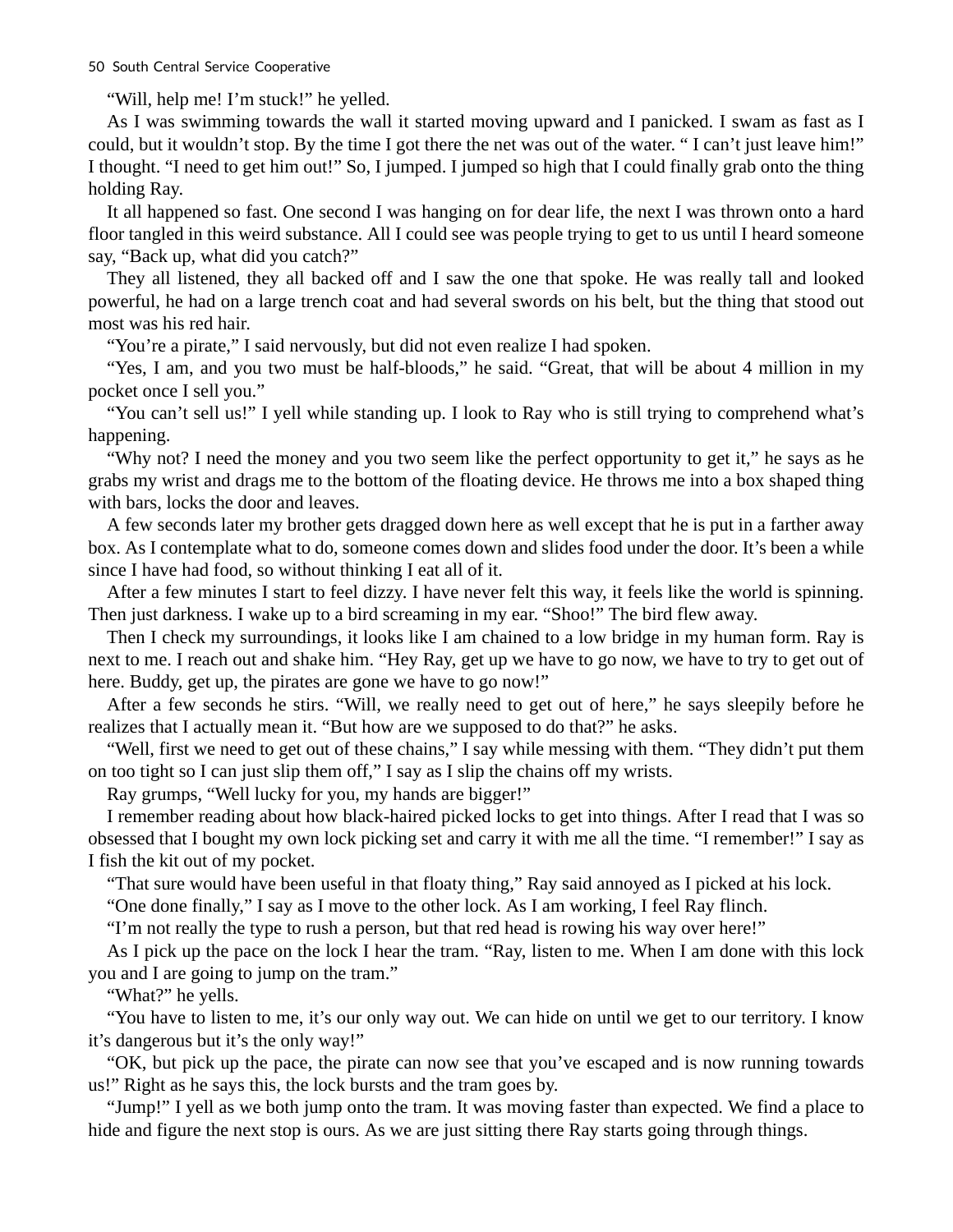"Hey look, it's one of my favorite fruits!" he yells as he holds up a watermelon. "I'm going to take it home so I can eat it!" he says excitedly.

"As long as you're going to carry it, there's no way you can make me lug a whole watermelon home," I say as we see our stop. We had both made a plan to run to the woods and meet up there, that way hopefully the guards wouldn't see us.

As soon as the tram stopped, we bolted. I don't know about Ray, but I accidentally ran through the guards open break room. It turns out we were wrong, this was the brown-haired territory, and when I tell you I ran through that break room and made eye contact with one of the workers I knew that this was not going to be easy. I was running and they were chasing.

I met up with Ray in the woods, he was still holding that watermelon, "We need to get out here," I said out of breath. "And you should ditch the watermelon."

"No way. I haven't eaten one of these in months. If I go, the watermelon will too!" he said stubbornly. "There they are. Get them!" I hear someone yell.

Ray and I both decide to dash into the community hall. It was packed in there, and our bright-colored hair isn't easy to hide. The surprising part was when everyone decided to scream and run out room. I don't know where they went but that was a dead giveaway. Ray and I started running in the halls that seemed like a maze that lasted forever, and soon they caught up to us. We started running faster but Ray was falling behind but he was still carrying that dumb watermelon.

"Drop the watermelon!" I yell at him so he would hopefully not get caught.

"No!" he yells, "I want to eat it." He tries to pick up his pace but ends up falling behind again.

"Drop the dumb melon. If we get back home, I swear I will get you another!" I yell,

hopefully convincing him that he does not need the watermelon.

"Fine," he yells back tossing the watermelon behind him, slipping up a few guys.

He caught up to me laughing, but that stopped as soon as we realized that we were cornered. These people were not as rough as the pirates, they wouldn't pull your hair or randomly poke you, and they wouldn't threaten you if you sat on the floor and refused to move. They would just pick you up and carry you to their so-called "interrogation room."

When we were put in there we just told them the story acting sorry the whole time in hopes that they wouldn't kill us. They all seemed really nice and even though they put us in a so called "cell," they would always talk to us about being a half-blood. They told us that they agreed with the pirates about killing people and how unfair this whole world was. I actually made a really good friend there. He is a carpenter, and usually comes to talk to us every day after work. His name was Adam.

One early morning I woke up to Adam shaking me. Ray was already awake. "Hurry and get up we have to go, I think I found a safe way out of here, it's a long walk but then you can go home."

"Ok," I mumble as I slowly get up. As we walked, I asked about how we were going to get home.

"When I was little, I ran far away from my house after I found out about what the government was doing. I stumbled across the ocean that seems to attach to all the other territories. So, I built a boat, and I think we can get you two home with it," he replied.

"You know we could have just swum, right?" I asked. I didn't even know about the ocean connecting all the territories, but I guess it makes sense.

When we got to the boat, Adam got in but Ray and I just stood there staring at it.

"So, the floaty thing is called a boat." Ray said and then got in.

I on the other hand, wanted to swim so I just dove into the water. It felt so free, I had missed swimming. When I came to the surface Adam looked surprised. My ears changed and I now have a tail but I thought he knew about that. "I'm just going to swim along," I said. "Which way are we going?"

Adam could only point north. A few hours later we finally made it.

"Are you going to be ok by yourself?" I asked Adam.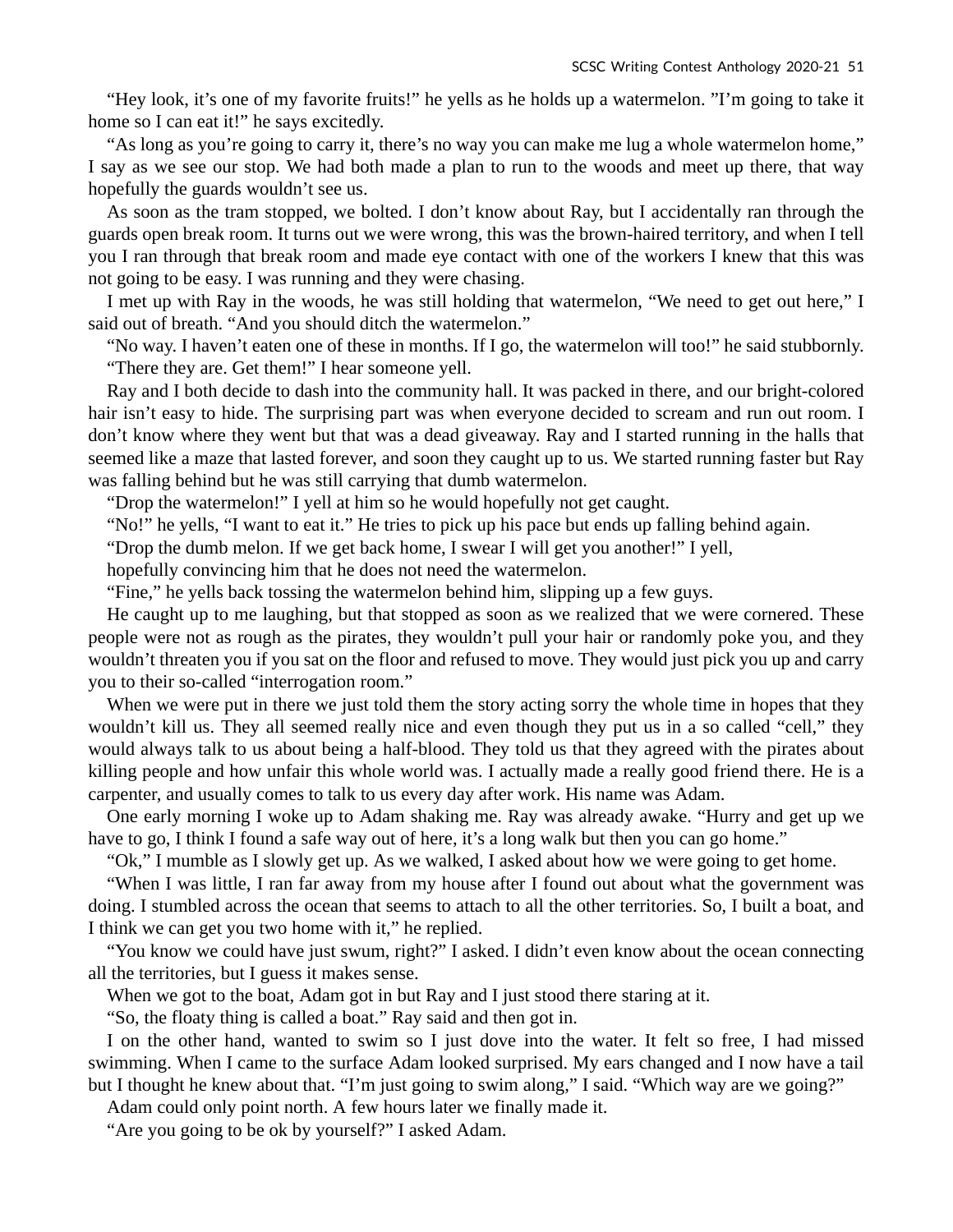"Yes, it's not that far back, plus I like the ocean," he said and then he turned serious. "I will see you again, right?"

"I don't know. Hey, maybe we could send letters to each other on the tram!" I replied.

"Good idea, let's do that. I better get going before it gets dark, but it was nice meeting you and I know we will see each other again. We will have to send letters to the other groups about taking over the government but when we do I'II see you two again! Well, bye," he said and we waved.

As soon as we got home, we told our parents everything. Then I had to tell them about the watermelon and how we now have to buy one for Ray.

Four years later we had taken over the government and everything was fair, and it all started by getting kidnapped by pirates.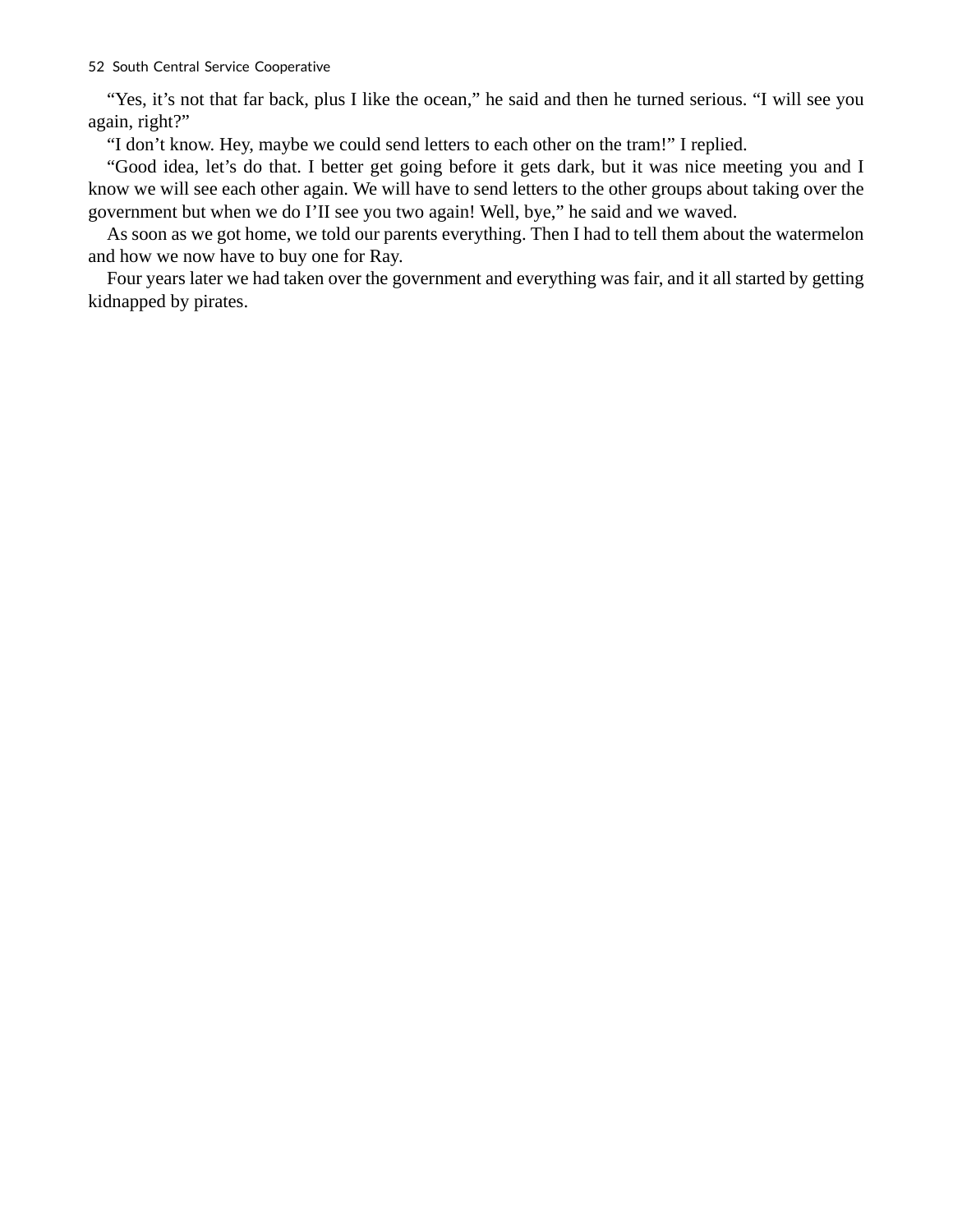### **A Hidden Talent**

By Grace LaFrance

xas Longhorns to victory. He was a designated hitter and could hit the ball harder than anyone. He never wanted to retire from baseball. However, when he was diagnosed with stage 1 pancreatic cancer, he had no choice. He spent the last five years of his life spending as much time with family as possible.

Now, as Dominic Chapman threw the baseball to his best friend, Kyle Anderson, he remembered his Uncle Henry. He loved baseball because of his uncle who taught him everything he knew. Uncle Henry would always say, "Dominic, one day you're going to be better than me." Dominic used to always wish that he could be as good as his Uncle Henry. Now, however, he wanted nothing to do with being a baseball star. He felt that he was replacing his uncle in a way. His Uncle Henry was a baseball star, and Dominic has the skills to become one. They even look alike. They both have the same dark hair and blue eyes. Everyone tells Dominic that he is just a smaller version of his uncle.

"Good throw," said Kyle. He caught the ball and threw it back to Dominic.

Kyle Anderson was Dominic's best friend. They did almost everything together, including baseball. They are both 14 years old and play for their school's eighth-grade baseball team. Kyle was easily their best pitcher. Their coach, Coach Murry, wanted Kyle to play with their ninth-grade team. Kyle, however, requested to stay on the eighth-grade team. He said that he liked playing with the eighth graders better. However, Dominic knew that he only stayed on the eighth-grade team because of him.

During practices, Dominic does not try to do anything better than a seventh-grade level. His family does not know this. They just think that Coach Murry does not realize talent when he sees it. Kyle is the only person who knows that Dominic does not use his full potential at practice. Since Dominic does not do well during practice, he does not get played during games. Only occasionally does Dominic get in a game to play. He wants his Uncle Henry to always be remembered as the baseball star of the family. Dominic does not want to take that title away from him.

Kyle always tells Dominic that he could be playing with the tenth graders if he showed Coach Murry his skills. Dominic always replied, "Henry was playing with the ninth graders in eighth grade, not the tenth graders." The conversation always ended there.

It was the eighth-grade baseball team's second practice of the baseball season. Everyone was trying their hardest to impress Coach Murry. Everyone except Dominic.

"Dominic, go hit," said Coach Murry. "Kyle, you pitch." Dominic and Kyle headed onto the field.

"You can hit this ball," Kyle whispered to Dominic. "You can show them all what you've kept hidden. I'm not saying you have to hit it but think about it."

Dominic already knew what he was going to do. He was going to miss it. But he knew that Kyle was only trying to help. "I'll think about it," replied Dominic.

Dominic walked over to home plate and positioned himself while Kyle walked over to the pitcher's mound. Kyle pitched the ball. As the ball was coming toward him, Dominic knew that he could make a good play on this ball. His instincts told him to hit it, but he purposely missed it. Dominic looked over at Coach Murry, trying to look apologetic. Coach Murry ran a hand through his hair.

"Kyle, nice pitch," he said. "Alright everyone, bring it here." Everyone huddled around Coach Murry as he ended practice.

As everyone started walking towards the dugouts to grab their water bottles, Coach Murry motioned for Dominic to stay behind. "Dominic," he said. "A word."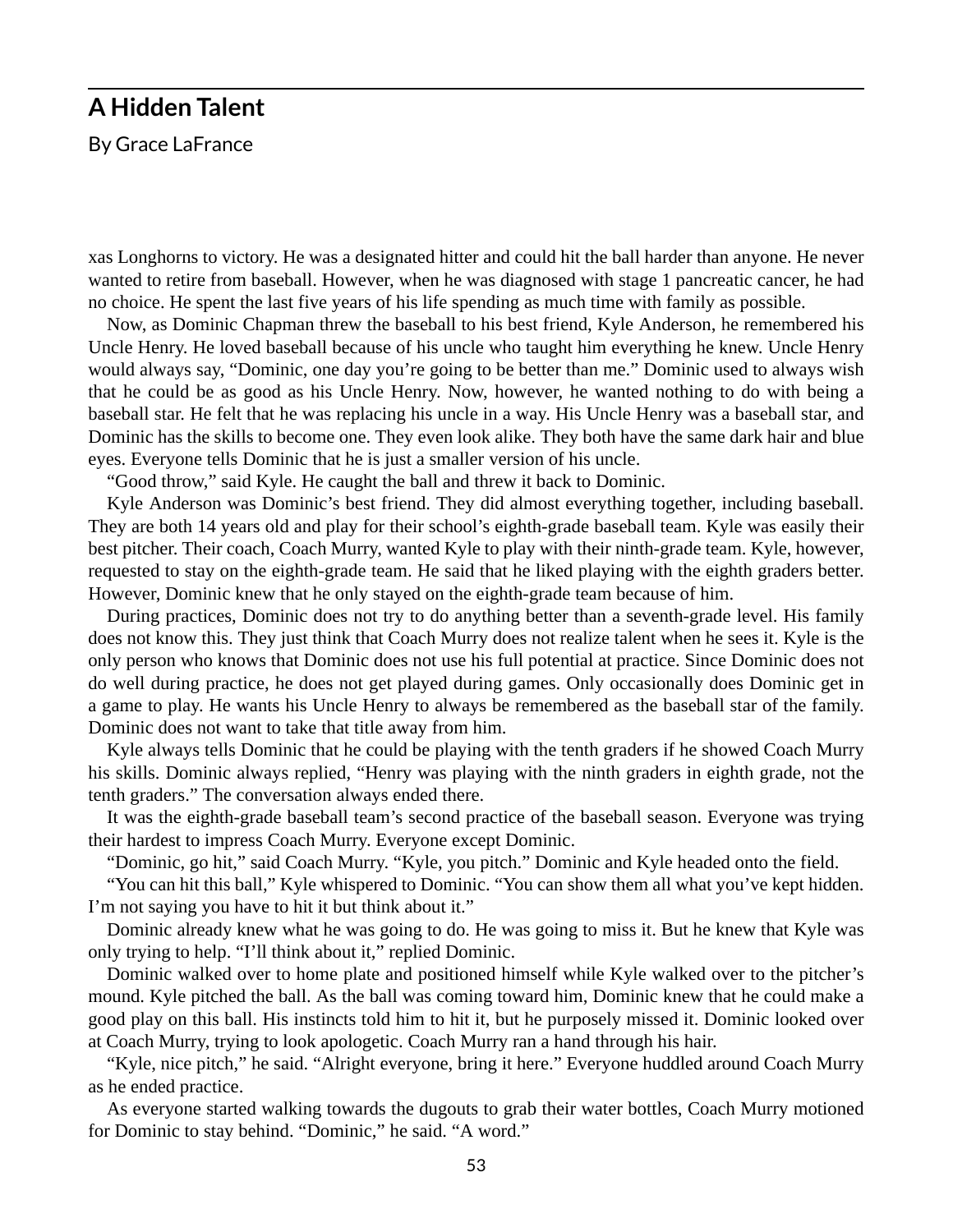Dominic looked at his coach. "Yes Coach," said Dominic.

"You confuse me," said Coach Murry. "I see so much potential in you, but you fail to present it."

Dominic looked at the ground. He knew that Coach Murry had been thinking about this for a long time. It was only a matter of time before he said something. "I know," replied Dominic. "My uncle was good and I'm not."

Coach Murry took a deep breath. "That's not what I meant," said Coach Murry. "You go up to bat when you already know that you're going to miss. I just don't think that you're trying as hard as you can."

Dominic was afraid he would say this. "I'll try harder," replied Dominic.

Coach Murry smiled at him.

Dominic looked at the ball in Kyle's hand. It was a nice day for practice, and everyone was working hard. Even Dominic was working harder than he normally did. He decided that to keep his act going, he would have to hit the ball at least once. Today, he planned to hit the ball, but he would hit it foul. As he stood at home plate, he looked over his shoulder at Coach Murry. His coach nodded at him, and he looked back at Kyle.

Kyle pitched the ball. Dominic instinctively swung the bat. He was halfway through the swing when he realized that he was supposed to hit it foul. He purposely turned his shoulders at the last second. The ball flew almost 430 feet, then landed out. Kyle looked at Dominic, shocked. Dominic had not told him that he was planning to hit it.

Coach Murry rushed over to Dominic. "Dominic, that was amazing," he started. "If you hit that straight, it would've been a home run!"

Dominic looked at his shoes. He was not planning to hit it that far. "It was a lucky hit," he replied.

Coach Murry looked completely surprised. "Dominic, that was a great hit," said Coach Murry. Kyle and the rest of the team ran over. Kyle still looked shocked. The rest of the team was ecstatic. "Okay everyone, let's end practice," said Coach Murry. "Everyone knows that we have a tournament in Houston this weekend. We have one more practice tomorrow, and then it's time to show everyone what we've got."

As Kyle and Dominic walked home that day, Dominic explained how Coach Murry had told him to try harder. "So that's why you hit the ball," confirmed Kyle.

Dominic nodded. "I wasn't planning to hit it that far," Dominic said.

Kyle kicked a rock in front of him. "It was a fastball," Kyle said.

Dominic looked at Kyle. "What?"

Kyle readjusted his backpack on his shoulders. "I pitched you a fastball," Kyle said. "Most people aren't able to hit my fastballs, but you can. You can make some of the best plays with them. That says something about you."

Dominic thought about this. Maybe Kyle was right. Maybe he could be playing with the tenth graders if he showed Coach Murry his skills. They started walking up Kyle's long driveway. "I'll race you up the rest of the driveway," Dominic said with a smile.

"You're on," replied Kyle. Both boys started sprinting up the driveway.

There were three days until the tournament in Houston. Coach Murry just ended their last practice of the week. "Dominic," Coach Murry said.

Dominic walked over to Coach Murry.

"Talk to me," said Coach Murry. "You didn't hit a single ball today. Don't tell me that you were trying your hardest. I know you weren't. When you were batting, it was almost like you were avoiding the bait. When you hit the ball yesterday, your form was perfect up until you turned your shoulders. You were using your instincts up until the last second. You didn't use your instincts once today. You were avoiding them. Why?"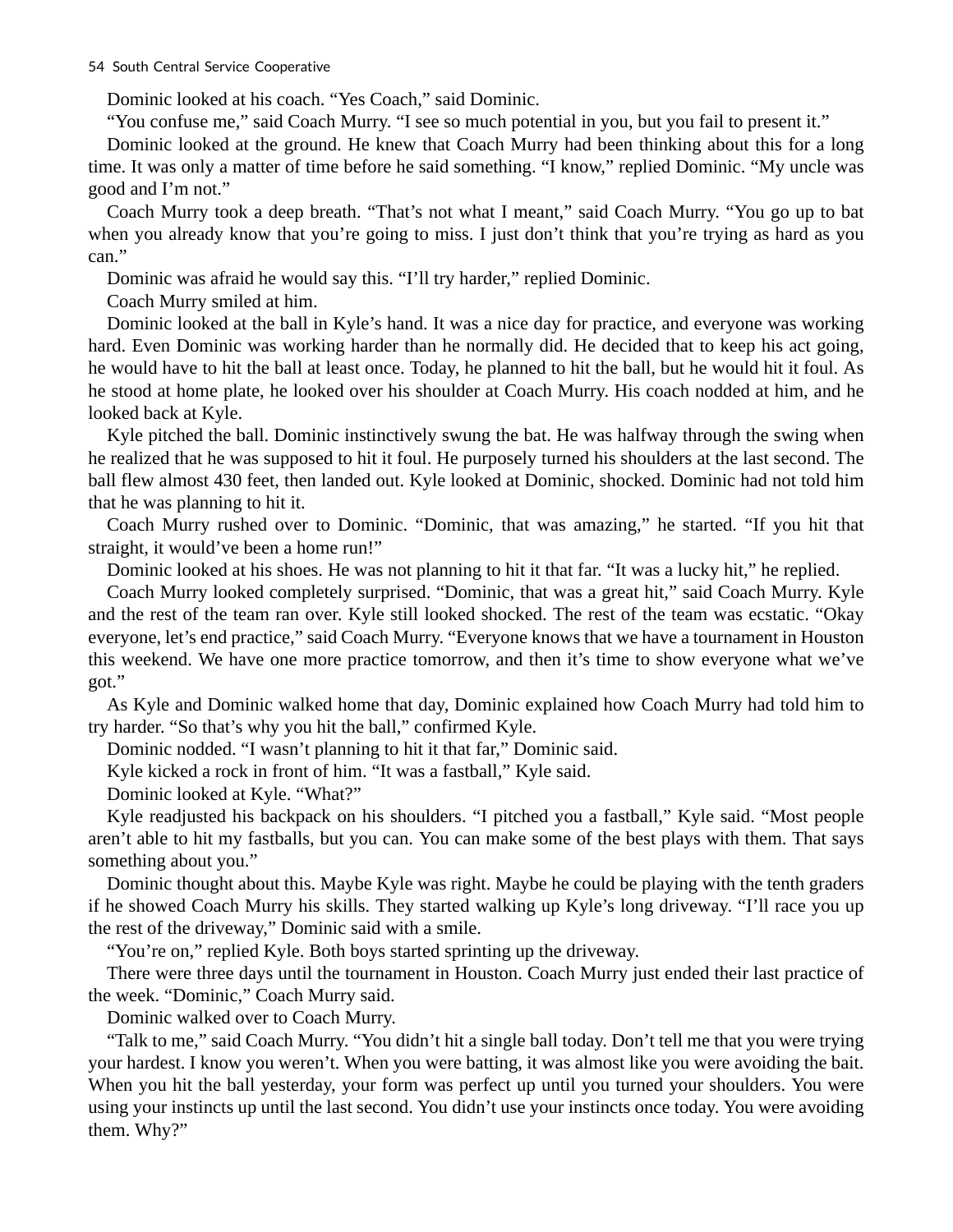Dominic was utterly surprised. He had never been confronted like this before. He did not know what to say.

"Henry was one of the best baseball players I've ever seen," Coach Murry said.

Dominic was confused. Why would Coach Murry mention his uncle? "Fan of his?" asked Dominic.

Coach Murry pulled out a photo from his pocket. He handed it to Dominic. It was a team photo of the Texas Longhorns the day that Henry Chapman led them to victory. There were six players standing in the back, and five players kneeling in the front. "I played with him," replied Coach Murry. "That's him there." He pointed to a player in the front row. He looked very much like Dominic and had a big smile on his face. "That's me," he pointed out a tall, scrawny player in the back.

"I can tell that you have instinct," Coach Murry continued. "I've been a coach for a long time. I can tell by that one hit you had yesterday, that you have potential. It's up to you to use it."

Dominic looked at his coach. He did not know what else to say. Coach Murry looked over his shoulder. Kyle was standing on the sidewalk. He was waiting for Dominic to walk home with him and looked bored out of his mind.

"I think Kyle needs some company," said Coach Murry. "I want you to keep that." He pointed at the picture.

"Thank you," said Dominic.

It was the day of the tournament. They had won against every team they played so far. Dominic was in the dugout; he had not played once today. His McMullen Bears uniform was still clean and fresh. The championship game would be the McMullen Bears against the Denton Eagles.

"Alright, this is just another game," Coach Murry told his players. "If you play like you have been, you'll do just fine. We're hitting first, so Adam, you'll be starting us off."

Adam stepped out onto the field. Dominic could see that Adam was nervous. The first ball was pitched. Adam swung. He missed by an inch. That was one of the fastest pitches Dominic had ever seen. It was even comparable to Kyle's.

"It's okay, Adam," said Coach Murry. "You got this one. Just focus on the ball." Adam nodded.

The second ball was pitched. Adam swung, but the ball didn't hit the bat. The ball made contact with his hand. Adam yelped and dropped the bat. He knelt down and held his injured hand. Coach Murry hurried onto the field.

"Do you think he'll be okay," Kyle asked Dominic. Judging by the speed of the ball, Dominic did not think so.

"I don't know," he replied.

Coach Murry walked into the dugout. He faced his team. "Adam's not going to be able to play," he told them.

"Who's going to bat then," they all asked at the same time.

Coach Murry looked around the room. Dominic knew he was the only option he had. "Dominic will," he said.

Dominic walked out of the dugout. He would be first up to bat. Coach Murry grabbed his arm as he walked by. "Dominic," he said. "I should've told you this earlier, but you need to know this. Henry always talked about you. He had so much faith in you. He always hoped that you would follow in his footsteps."

Dominic looked at his coach. "They'll forget about him," he said. "He won't be remembered as the baseball star of the family anymore. I will."

His coach looked at him. "You could never replace your uncle," Coach Murry said. "No one could do that. Your uncle would've wanted you to do your best. He'd be proud that he had a chance to teach you before he passed. You'll be carrying on his legacy. His memory will be carried with you. Whenever someone thinks of you, they'll think of him."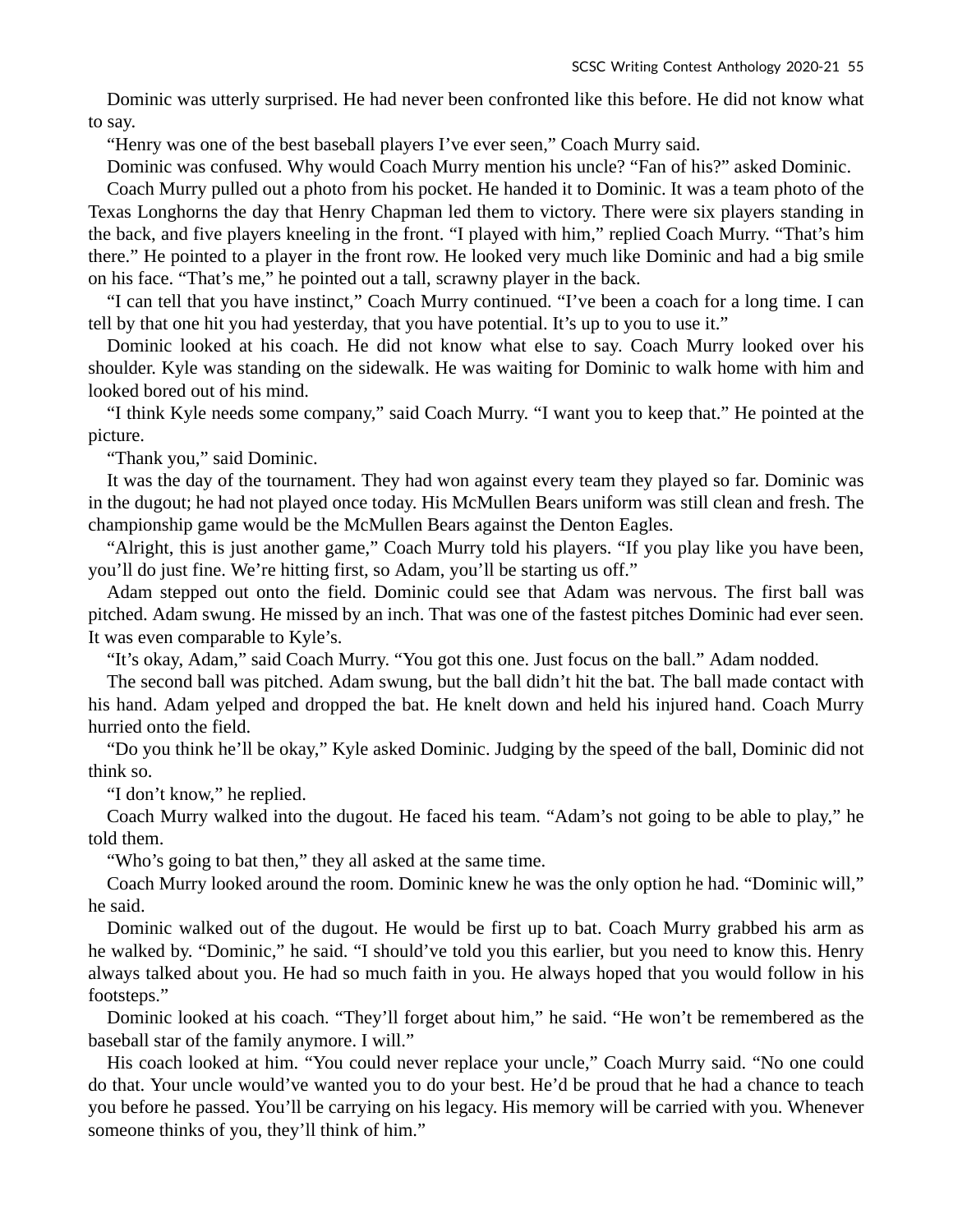Dominic thought of this as he walked to home plate. He positioned himself, ready to bat. He realized that Coach Murry was right. He would be letting his uncle down if he threw this game. He needed to make his uncle proud and do his best. The pitch was thrown. Dominic swung with all his might, focusing on the ball.

Smack! The ball flew through the air. It landed 460 feet from Dominic. It was a home run! The crowd jumped and screamed. The score was one to nothing.

As the game proceeded, the score stayed close. Dominic felt that his uncle was with him throughout the whole game. Every time he batted, he remembered how much faith his uncle had in him. The final score was eight to seven. The McMullen Bears had won. By the end of the game, Dominic had four home runs with seven runs batted in. He had shown his talent.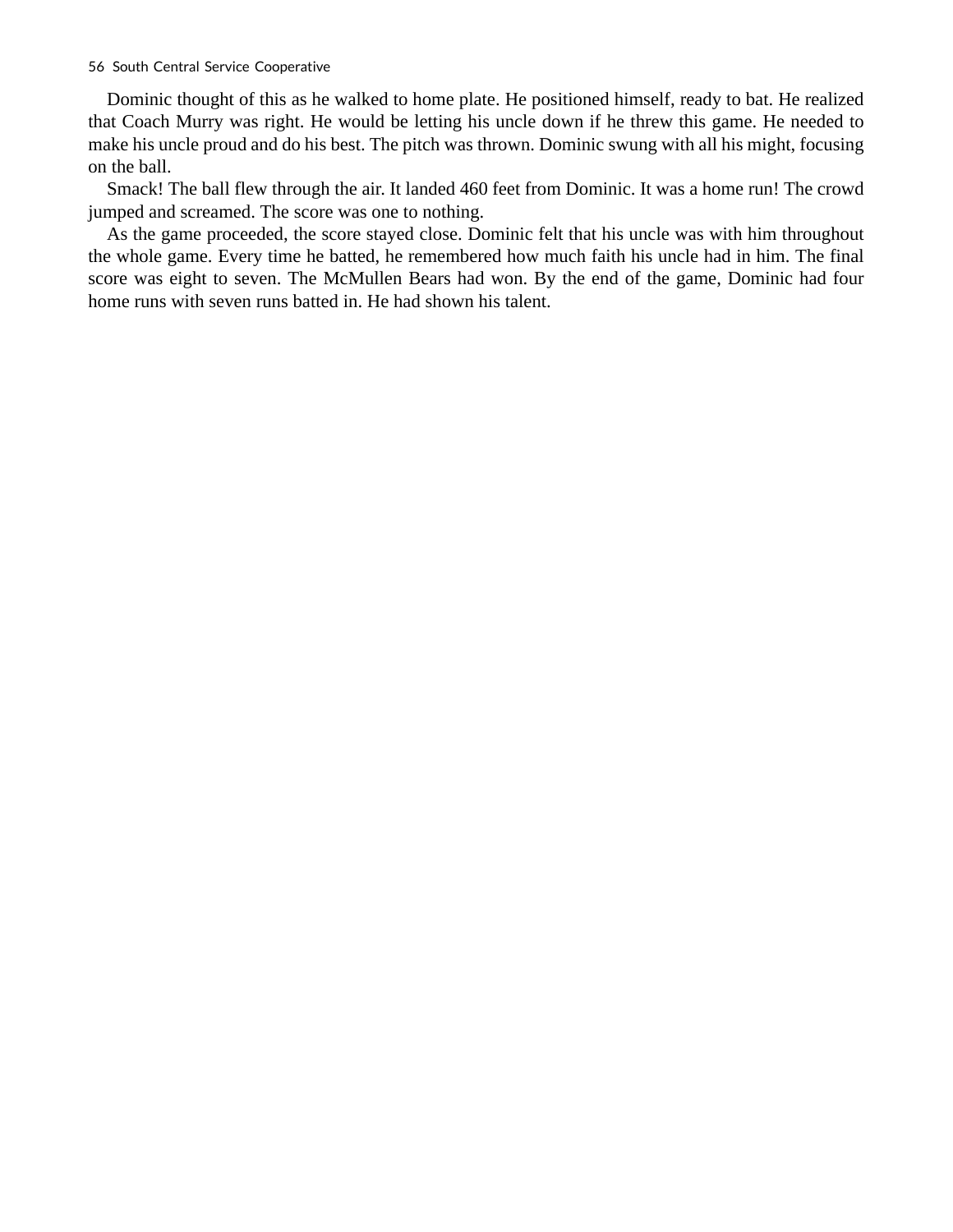# **The Rider**  By Grace MacPherson

The day was sunny and warm, the perfect wedding day, Ivanna thought. Standing next to Lotar, she looked around at the assembly of people waiting to watch their marriage. She stole a glance at Lotar, the man she was about to marry. He seemed calm, his face relaxed and his tunic immaculate. Ivanna nervously brushed the skirt of her dress. She wished she were as calm, as certain as he.

She sighed slightly as the rector began the opening words of the wedding ceremony. Two years ago, she never would have expected she would one day be standing here with Lotar. She had told Tastron she would marry him, but he had died in the war – the war that had been raging in their country for nearly a thousand years. It had taken a long time to heal from that, but she had finally accepted that Tastron wasn't coming back. Through patience and much effort, Lotar had finally won her affection. She didn't love him the way she had loved Tastron, but maybe it would be enough.

Her eyes unfocused as she looked at the hills that lay blurry on the horizon. Was it just her imagination, or was there a small black spot there, a rider swiftly approaching the village? She squinted. Yes, something was there. But she wasn't sure what.

Ivanna shook her head to clear it as Lotar reached out and took her hands. His hands were very nice hands she thought, not sweaty or clammy or dry like some people's. She gathered the courage to look up, to look into his eyes. They were happy and hopeful, and his lips lifted into a smile. She gave him a small smile in return.

The rector, a slight, elderly man with a wispy beard, cleared his throat. "Ivanna Kira Everin, do – "

"I'm sorry." It took Ivanna a moment to realize the words had come from her own mouth. When this realization had come, she took a deep breath and repeated them. "I'm sorry. I can't."

The rector blinked at her. He had performed more than a few wedding ceremonies, but this had never happened before. "You can't what?"

Ivanna turned to Lotar, and her next sentence came out painfully. "I'm sorry. I can't marry you."

Wordlessly, Lotar dropped her hands. He stared at her for several moments, and when he spoke, it was so softly that at first she wasn't quite sure if she hadn't imagined it. "Why not?"

"I…" Ivanna swallowed hard, forcing down the burning in her throat. "I don't love you. I'm sorry, Lotar. I wish I could love you... but I can't. Not the way I should. I thought maybe I would be able to, but I'm not. I don't… I don't want to sacrifice your happiness for mine. But, neither of us will be happy in a marriage without love."

Lotar stared at his hands. "It won't be a marriage without love," he whispered. "I love you, Ivanna."

"I know," she said foolishly. "I'm sorry. I wish I didn't have to do this. But I can't marry you. I would only break your heart because I gave my heart to Tastron, and I don't know how to take it back."

A few yards behind the back row of the audience, a man slid off his horse. Ivanna didn't notice him, but if she had, she would have known he was the rider that she had seen in the hills. With mingled interest and bewilderment, he surveyed the scene in front of him.

Ivanna continued, "I know he's dead now. And I know I'm released from my betrothal to him because of that. But I love him still, and I can't promise to love you forever as long as I do."

"I understand," Lotar said quietly. His voice and face were very calm. "I release you from our engagement."

Even though he was outwardly calm, he was aching inside. He had always known that she did not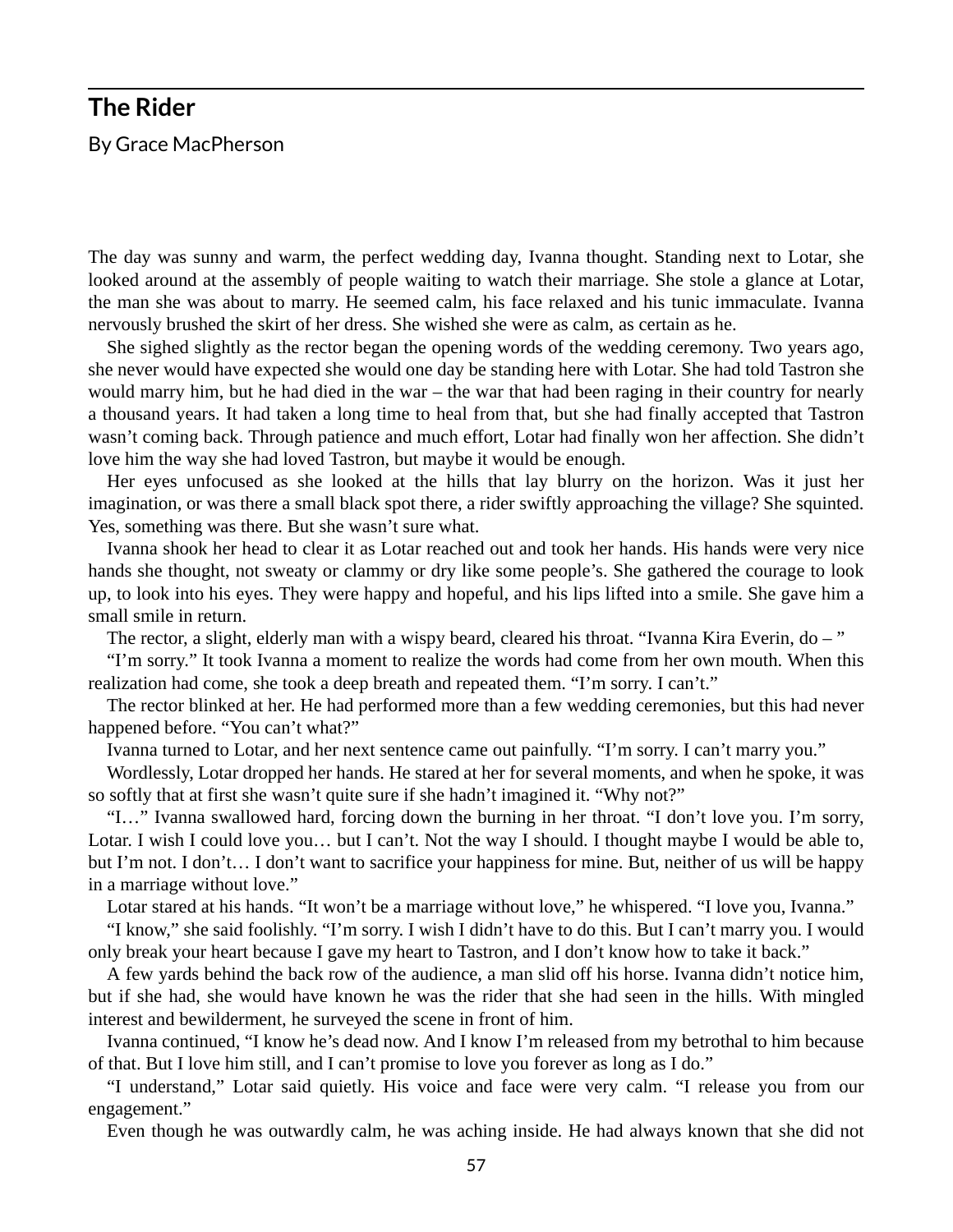love him. But she tolerated him, and he thought that sometimes she enjoyed his company. And he knew beyond a shadow of a doubt that he loved her and would do anything to make her love him. But now… she stood here in front of their entire community, telling him she did not love him, had never loved him, never would love him. And he loved her enough to be willing to let her go.

Ivanna choked up a little and had to pause for a moment before she could speak again. "I'm sorry. I wouldn't do this if there were another way. And…" She buried her face in her hands, unable to go on. "Ivanna."

Her head jerked up from her hands. She would have known that voice anywhere. "Tastron?"

"Yes." Walking towards her, between the crowded rows of chairs, was the rider she had seen before the wedding had begun. Before she had not recognized him, but now she did. It was Tastron. He reached her, and she fell into his arms, holding him tightly. His embrace was the opposite, very gentle and very tender.

And then, suddenly, everything around them burst into motion. The people were all talking, some excited, most simply shocked. Lotar's father was on his feet, shouting and waving his arm in Ivanna's direction. Tastron's mother was sobbing, pressing her way through the crowd to her son's side. Ivanna's father, Teise was standing on his chair, holding up his arms for silence. Slowly, the crowd quieted, and Teise spoke in a loud, clear voice.

"I think what we ought to do first of all is thank God that Tastron has returned to us alive. My daughter was not the only one in this village who loved him deeply. He has many friends among us, as well as his family, and he was like a son to me."

The assembly murmured in agreement, and they clasped hands with the people around them, bowing their heads as Teise again spoke, his voice still clear, but now hushed and reverent.

"Father, we thank You that You have taken the sting out of death for all who call upon Your name. And we thank You for today restoring to us Tastron Herave. We know Your ways are beyond our understanding, and when we thought You had called him to You, we believed You had a reason. But we thank You that You have allowed him to stay with us a little longer. Grant that he may use his life wisely and follow Your will. Amen."

Amen. The word echoed through the crowd, and Ivanna whispered it with an overflowing heart and overflowing eyes. Tastron squeezed her hand tightly, and she blinked away her tears and lifted her head.

Teise cleared his throat. "And now we are left with the question of what to do next." He glanced at Tastron.

Tastron inclined his head questioningly in return. "I still have your permission to…"

Teise nodded. "Of course."

Tastron turned to Ivanna. "Do you… do still want to marry me?"

Her lips twisted into a wry smile. "Did you not hear a word of what I said a few minutes ago?"

"I'll confess, I was so glad to see you again that I missed much of what you were saying."

The glimmer in his eyes told her he was only teasing, and she laughed. "Do you need me to say it again?"

"It's hard to pass up a second confession of undying love. But unfortunately, it would mean delaying the wedding."

Her hand went to her mouth as a delighted laugh escaped her lips. "You mean... right now?"

"I don't see why not." Tastron glanced at the rector. "If you don't mind?"

The rector shook his head with evident exasperation at the antics of young people these days. "If you want to get married, you'll have to do it now. I'm not interrupting my afternoon nap for another wedding ceremony."

Tastron shrugged at Ivanna. "Looks like it's now or never."

Her face broke into a smile. "Then let's do it now." She squeezed his hands as the rector once again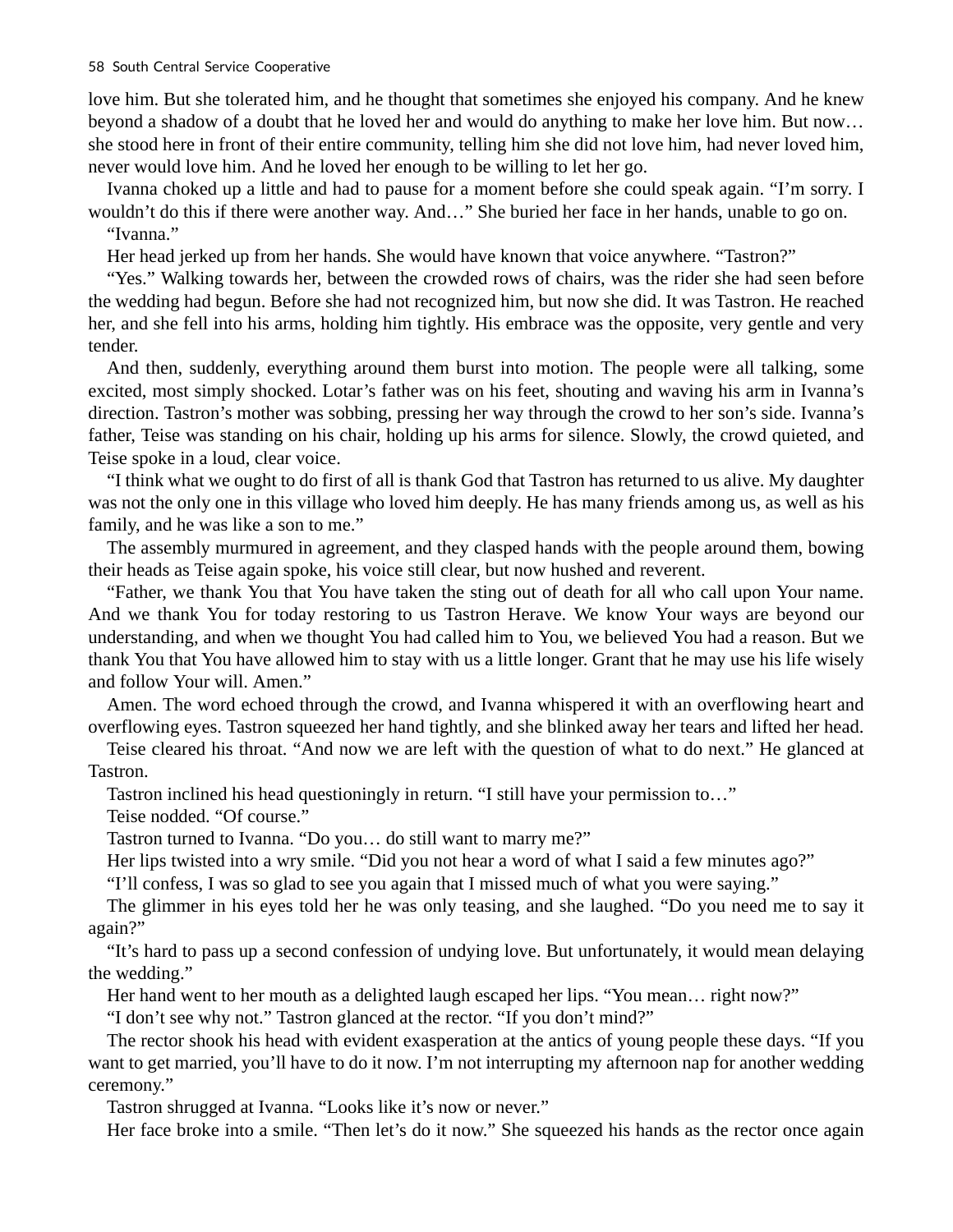began the opening words of the wedding ceremony. And she knew that this time, there would be no interruptions.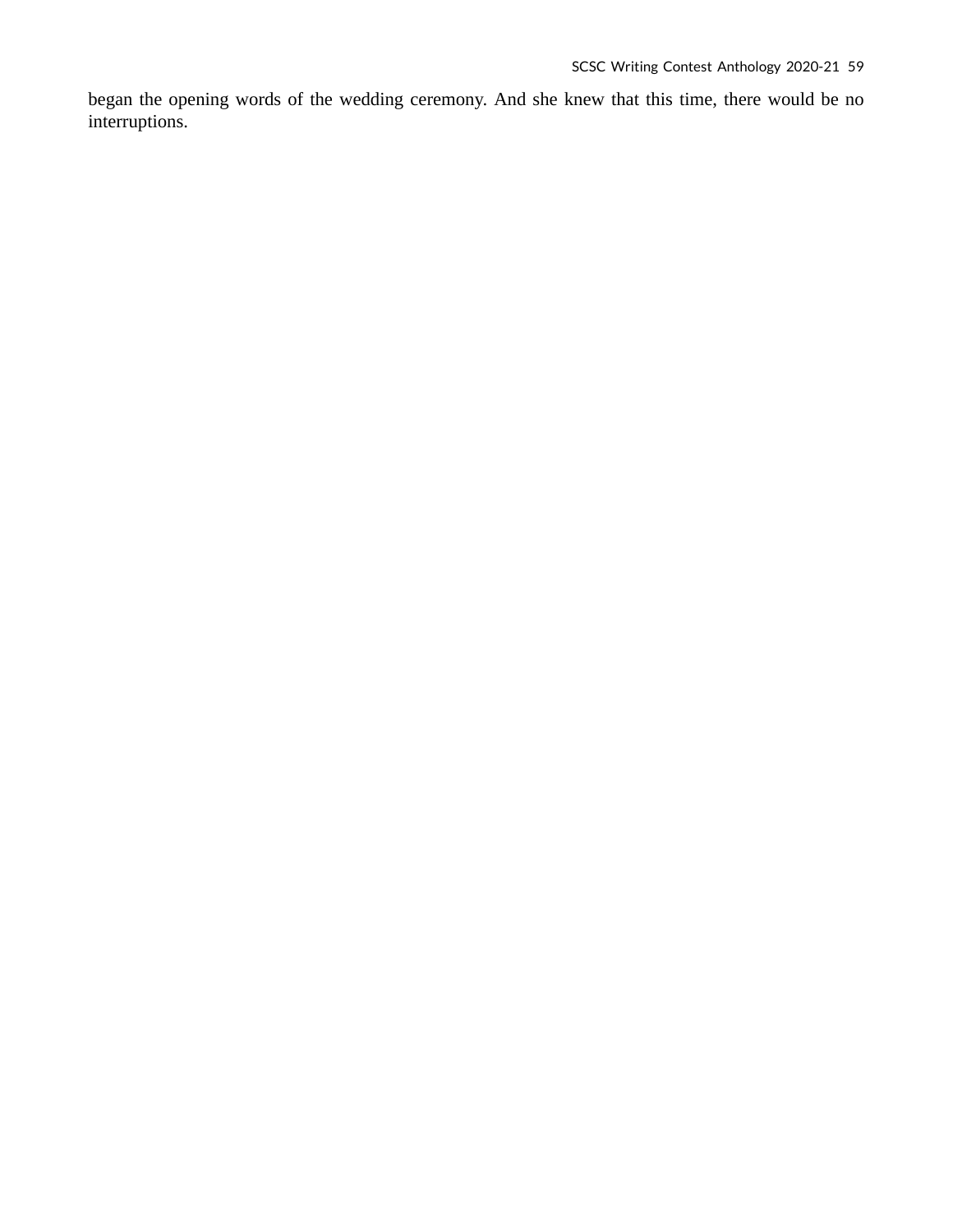### **The Lost Children**

By Joy MacPherson

There were four kids playing tag in their front yard. The youngest was John, then Anna, then Peter, then Marie. They were all siblings. Anna was "it" and she chased Marie into the woods. The other kids followed. Soon, they looked around the forest and realized they were lost!

They felt worried and scared, but they were glad they had each other. They were getting hungry, and they didn't know how to get home. Nobody had food, but Marie had a rope.

Peter said that they should look for berries in the bushes. Anna said that Peter had a good idea and started to hunt for berries. Soon, the siblings heard a whooshing noise. John thought the sound might be a creek and started running toward it.

The other kids followed him and discovered the noise was a waterfall. They were thirsty. Anna suggested they drink from the water, so they squatted down. The river was going by fast, and the sand under John's feet slipped. He fell in and cried for help!

The water was washing him down-stream. Marie handed her rope to Peter quickly. Peter tossed the rope to his brother, and John caught the rope, but his hands ached from holding it tight. Marie swam in and held his hand to get him out. Anna looked worried but cheered for joy as Marie rescued John. Marie and John climbed out of the water, dripping wet. Peter asked John if he was okay. John was breathing loudly, but said he was alright.

Just then, all of the children turned as they heard their parents calling as they looked for the children who had disappeared. Marie shouted back that they needed help! The parents heard her voice and came down to the river to help. John, Anna, Peter, and Marie raced toward their parents and hugged them. Then the kids told their parents about the adventure they had. They walked home slowly, holding hands, remembering to never again run into the woods without telling their parents.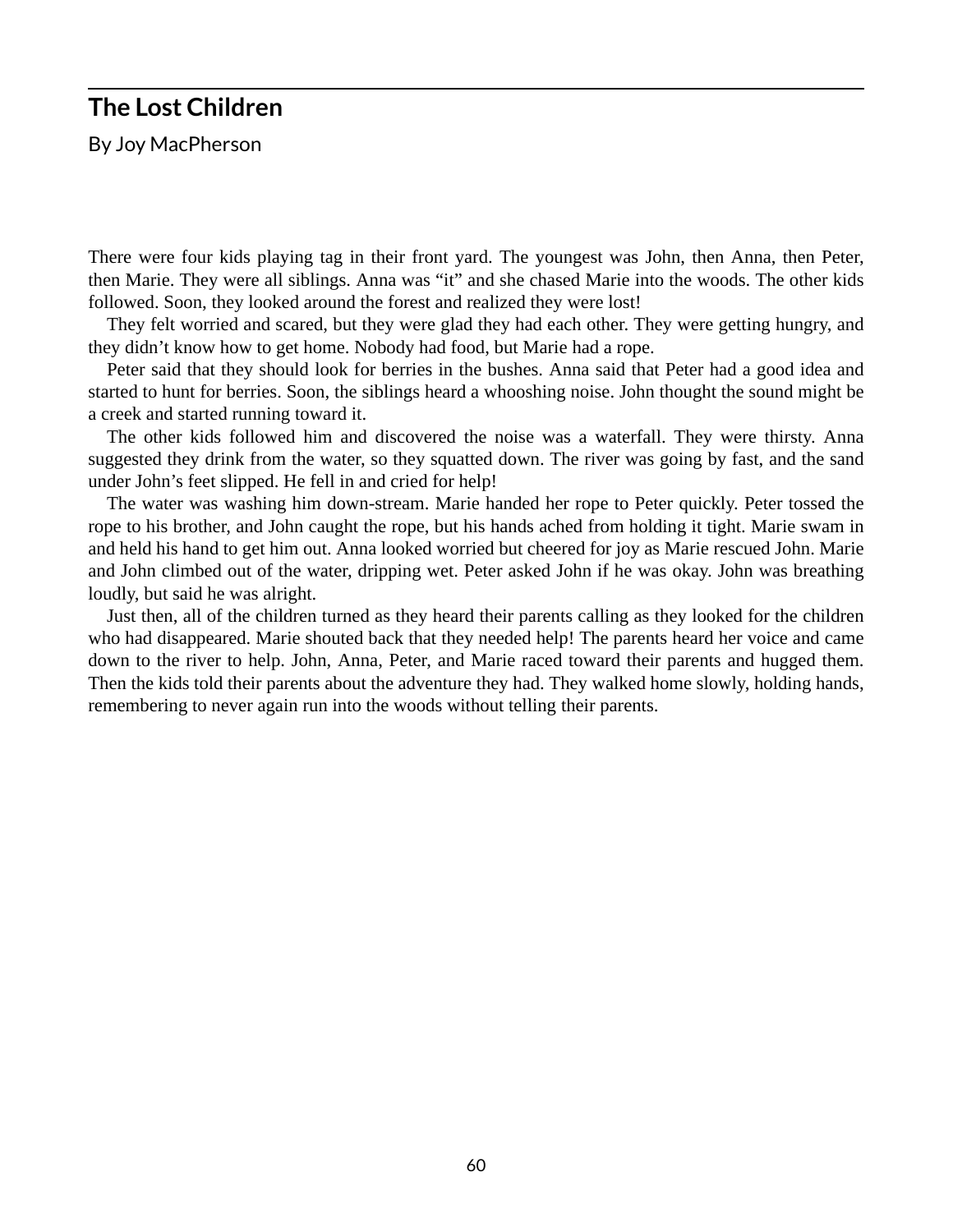# **Lily**  By Ella J. Olson

Long ago, there was a human kingdom. Their pride and joy was their princess, Princess Lily. One day she vanished. The kingdom blamed her disappearance on their neighbors, the creatures of the forbidden forest. War broke out and both sides had hatred towards each other. But, one boy, one girl and one creature changed the realm's history…

There was a boy in a small human village on the border of the forest. He was only 12, but his imagination was big. His dirt brown hair matched his emerald-green eyes. Freckles were dotted along his face and his clothes were tattered but still good. His name was Paxton. He had read books on the forest and was enchanted by the forbidden plains that edged his little town.

One night, while his whole village slept, Paxton awoke to a strange noise that came from his living room. He thought it was just his parents having a conversation, but when there was a crash, Paxton's heart skipped a beat. He grabbed his stuffed bear and crept down the stairs. He watched in horror as a strange creature slashed its claws along his father's face. Paxton then realized what was happening, his village was being raided. He had heard of this happening to border towns, but he never thought it could happen to his home. Another creature was going through their belongings. The creatures had a wolf-like tail and ears.

Paxton ran up the stairs but tripped and let out a yelp. He continued up the stairs and hid in his closet. He heard his door creak open and saw claws scratched against the ground.

"I smell you little boy. You either come out of hiding or I'll find you myself," the creature said.

Paxton just scooted farther back until the doors of his closet were slashed into splinters. The creature grabbed him and began to drag him back downstairs. Paxton broke free and jumped out the nearest window. The glass shattered and Paxton met the dirt. He grabbed his arm, which had a large cut on it from the broken glass. He looked up and saw his entire village being torn apart. Paxton turned to his side and spotted the forest, an escape from this. He darted towards the woods and began to run farther and farther in. He ran until his legs ached and felt like jelly.

Paxton spotted a cave and laid down against the rocky wall. He took off his shirt and wrapped a strip of fabric around his bleeding arm. As the light from the moon shone above him and streamed into the cave, Paxton's eyes grew heavy, and he drifted off into a deep sleep.

The morning sun rose and warmed Paxton from the cold cave he slept in. He had only muddy pants and a thin tank top to keep him warm. As his eyes fluttered open, he saw the silhouette of a person. Their face was hidden by a hood and a scarf, only their light olive eyes were visible. The thing was, this person held a knife at Paxton's throat.

"Who are you and why are you in this forest?" they asked.

"M-my name is Paxton, and I came here as an escape from my village's raid!" Paxton blubbered nervously.

The person withdrew their knife and slid it in its holder in their belt. They stood up and peeked their head out of the cave, looking at the sky. "Ok kid, there is one thing you need to know about this place, never wander alone or you'll become dinner. I can get you to an elf village so you can have a safer place to stay," the person said. They helped Paxton up, took off their cloak, and wrapped it around Paxton. With their hand on their dagger, the person helped Paxton to the village.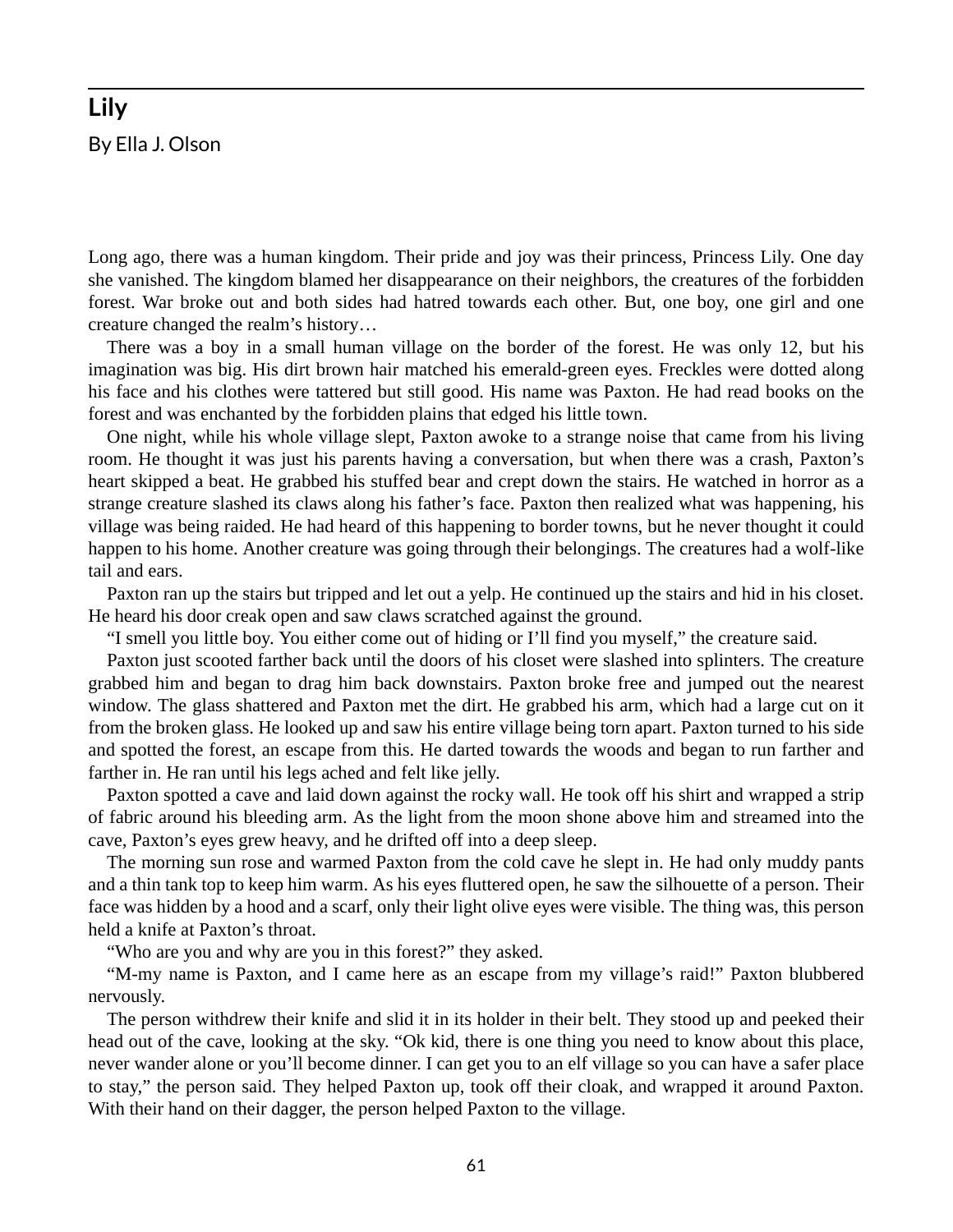"May I ask why you're helping me? I've heard stories that the creatures of this forest were ruthless and merciless," Paxton said.

"Well, I'm no creature, I wasn't even born here," the person said, pulling off their hood and revealing their face. Wheat brown hair fell out of the hood and rolled down to their hips and a scarred up yet beautiful girl now stood in front of Paxton. He saw something dangling from her neck, a small golden chain with the royal crest carved into its charm.

"You're Princess Lily, but you were announced dead four years ago!" Paxton said.

"Dead? Is that what my parents thought had come of me? I've just been stuck here as a prisoner," Lily said.

"Prisoner, but then where is your – " Paxton began, but was cut off by a shake in the ground.

"Lily!" a loud voice bellowed.

From the trees out walked a boy, maybe 19, with pure white hair, deep black eyes and pale blue skin. Black feathered wings stuck out behind him and were open wide.

"Keeper…" Paxton mumbled.

Lily drew her knife and the two began bickering. The creature raised his hand and slapped Lily to the ground. His attention then darted to Paxton. Paxton was frozen with fear as the creature ran up to him, tackled him and glared at Paxton with a fire in his eyes. Just as the creature raised his claws, a girl appeared over them and kicked the creature off Paxton.

"Jinx, no. Leave the kid alone," the girl said.

"Well, if you hadn't run away Lily, I wouldn't have to. Now, return home and I won't hurt your new friend," Jinx said.

Lily put away her knife and helped Paxton up.

"Um, aren't you taking me to the elf village?" Paxton asked.

"Oh, little boy, you aren't going to the elf village," Jinx said in a creepy tone. Jinx dashed towards him, scooped Paxton out of Lily's grasp, and flew away. They landed in a cave that was on the side of a mountain, high above the valley and Paxton was thrown into a cell. The bars rose and had officially locked him up. Jinx gave him a creepy glare and flew out of the cave.

A few moments later, he returned with Lily and threw her to the ground. "Watch the boy while I hunt. If you free him, you will be thrown into the cell with him," Jinx said.

He opened his wings and flew off, leaving Lily and Paxton. Paxton could see through the bars that Lily's hands were bleeding from being thrown against the rough stone floor. Lily grabbed a piece of bandage from a small chest and wrapped it around her hands.

"Lily, was it? What's going to happen to me?" Paxton asked.

"If you're lucky, you'll just be a slave of Jinx with me. He may look like a threat, but he's just a weakling who scares people into doing whatever his heart desires," Lily said.

"So, how long have you been here? As a prisoner?" Paxton asked.

"Four years, maybe shortly after I disappeared. Jinx and I were friends, but something snapped in him one day and he enslaved me," Lily said.

"Well, did you ever do anything harsh to him?" Paxton asked.

Lily's eyes went blank, she had zoned out. She shook her head and grabbed a pillow and blanket. Lily slid them through the bars and gave Paxton a sympathetic smile.

"Paxton, there are some problems that just can't be fixed. Make yourself a little bed and I'll see you soon. I'm going to try to find something to break those bars," Lily said.

She equipped herself with her knife and jumped out of the cave. Paxton could hear her yelling with joy as she slid down. He curled himself into a ball and sniffed. Soon enough, tears rolled down his cheeks and his body shook. What would become of me? A slave or that creature's next meal? But Paxton then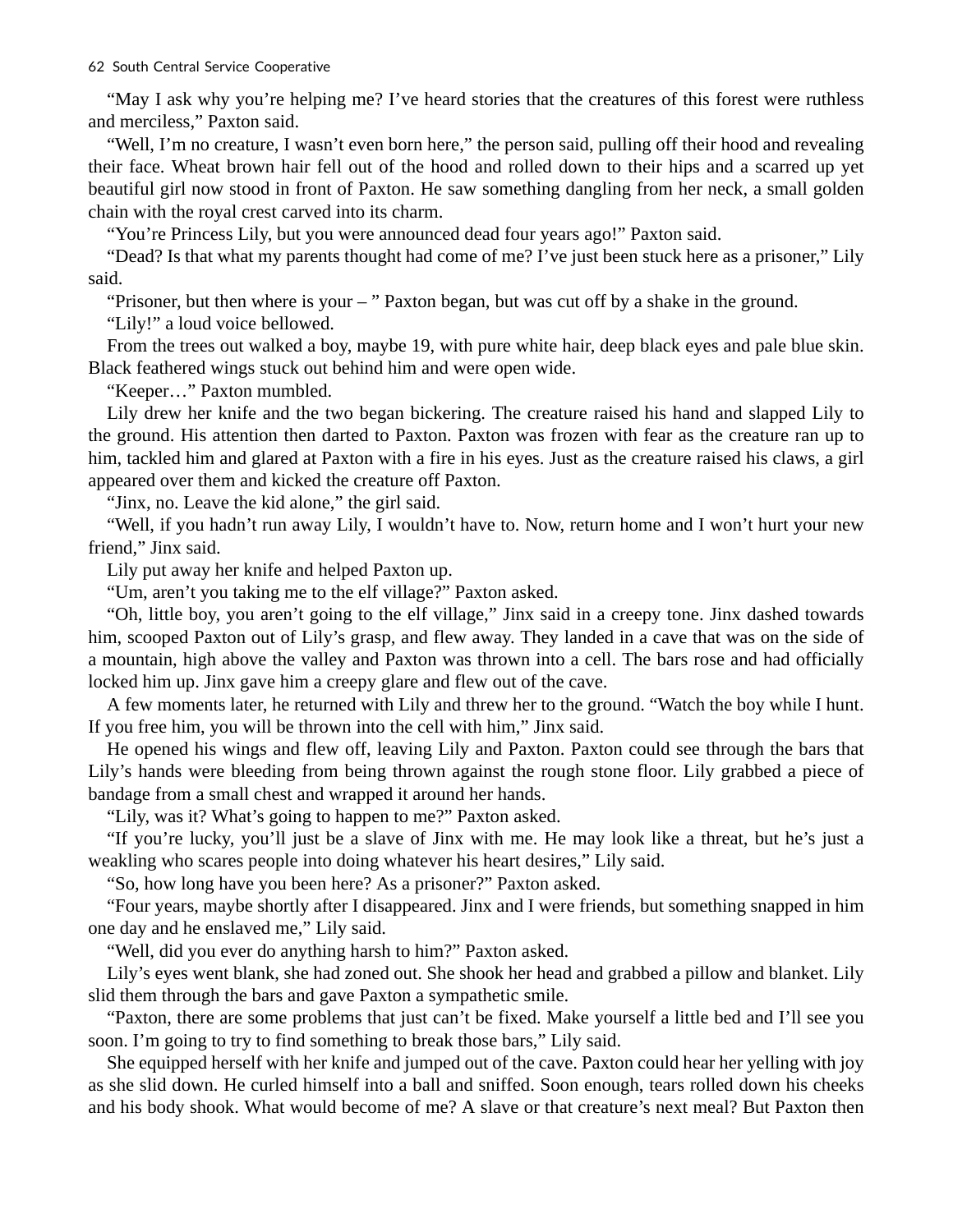remembered his mother and father, and if they were still alive, they'd most likely never see their son ever again.

Days turned to weeks and weeks stretched to months. Paxton was still a prisoner of Jinx, but his bond with Lily grew. While Jinx was away doing God knows what, he and Lily would have little chats and Lily would tell him about the creatures she'd encountered on her little runaway adventures. At night, when Jinx returned, he and Lily would argue, and Paxton would close his eyes and hold back tears as Lily hit the ground. He wanted to get out of there, to get Lily out of there. But why wouldn't Jinx let them leave? Two humans don't really serve a purpose to him since he is a strong creature. Paxton decided he'd find out. One night, while Lily and Jinx were doing their daily fight, Paxton yelled, "Why do you keep us here? We serve you no purpose, so why keep us as your prisoners?"

Jinx glared at him and began to walk towards him. Lily was staring at Paxton and shaking her head at him rapidly, but Paxton kept talking. "Answer me you beast!" he yelled.

That angered Jinx, a lot. He ripped the cell bars apart and grabbed Paxton up by his shirt collar. He dragged him over and dangled him over the exit of the cave. It was a lot farther drop then Paxton thought.

"I keep you here because no other creatures believe I'm threatening. I thought that keeping you and Lily as prisoners was enough, but maybe killing one of you will prove that I'm not weak," Jinx said with a craze in his eyes.

Paxton began to feel Jinx's grip loosen on his shirt and just like that, Paxton was falling to his death. "No!" Lily yelled and jumped after him.

She caught up to him and wrapped her arms around him. Paxton could see Jinx at the top, frozen from his actions. He spread his wings and dove after Lily and Paxton. Just as they were about to hit the ground, Jinx caught them. Paxton had his eyes open wide after that near death experience. He looked over and saw Lily wiping blood from her mouth and Jinx regaining his balance. They had all been changed after that event. Paxton felt that regret wasn't the only thing that motivated Jinx into saving them. There was a sheer look of relief on Jinx's face when he saw that Lily was safe.

"Thanks," Lily muttered.

Jinx cleared his throat but didn't speak. Paxton knew it now, Jinx only saved them because Lily had jumped after him.

"Um, sorry kid. I just…got angry," Jinx said.

"It's ok," Paxton said.

Lily brushed herself off and glared at Jinx. "That was too far Jinx. Just get us back up to the cave and leave me alone for the night," Lily said. She walked away and started to the foot of the mountain.

Paxton looked at Jinx with a sincere smile. "I know why you saved us, thank you," Paxton said.

"I highly doubt that you know why I did what I did. Like I said, I just need you two alive so I can kill you later," Jinx said. He grabbed Paxton and Lily, flew them to the cave, and Lily stormed off to her room. Jinx sighed and returned to his. Oddly, he didn't put Paxton back in his cell, but wrapped a vine around his left ankle and just kept him locked to the ground. Paxton sighed and began to fall asleep.

As the days passed, Jinx began to lighten up a bit. Since their little incident, Lily had been colder towards Jinx and Jinx was nicer towards Paxton, since he did almost kill him. Paxton watched as Jinx would hopelessly look at Lily and sigh to himself sadly. Paxton could see that Jinx had feelings for Lily and was too afraid to show it. Paxton thought that he should know what happened between the two that made them this way. So one day, while Lily was out, Paxton looked at Jinx sitting on the edge of the cave and took a deep breath. "If you don't mind me asking, what happened between you two that made you like this?" Paxton asked.

"She did something to upset me and we fought. I said that she'd be dead without me, but she shot back that if she hadn't trapped the attackers, they'd both be dead. She said she saved me, and I never like when people helped me. I lost my temper and locked her away. For the past four years, we've hated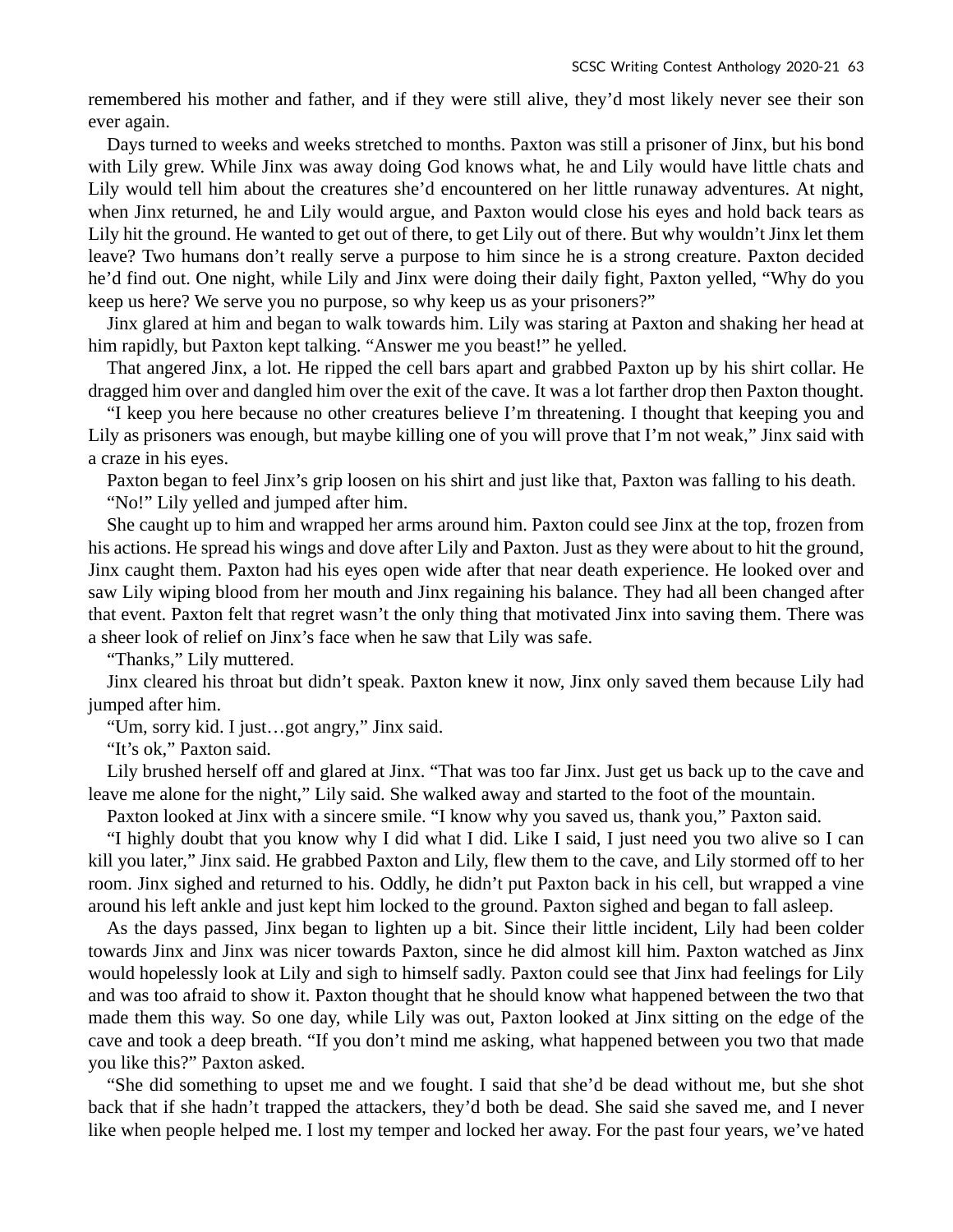each other. But…I grew fond of Lily, in a love sort of way. There were times we got along, I'd hear her beautiful laugh and see her snowy white smile. Her light olive eyes are enchanting and sometimes I can't get her out of my head," Jinx explained, looking lovesick when talking about Lily.

"But then why don't you tell her?" Paxton asked.

"I don't think I could, and you've seen how I usually treat her. There is no way a kind-hearted beauty like her could love a short-tempered beast like me," Jinx said.

Paxton placed his hand on Jinx's back while he covered his face with his wings. Paxton then saw Lily climbing back up the mountain and an idea struck him. With a little nudge, Jinx tumbled down the side of the mountain and crashed into Lily. He caught her before she hit the ground and held her at his side. Paxton could see Jinx being flustered while Lily was just a little shook. But at that moment, they locked eyes and smiled at each other. Jinx was keeping them both afloat by flapping his wings. Then, both of them looked at Paxton with angry faces and Paxton knew he was in trouble. Jinx flew Lily into the cave and dropped her on top of Paxton. Lily pinned his arms above his head and Jinx held out his claws. Paxton closed his eyes in terror but soon opened them in surprise as Jinx tickled his stomach.

"Ok! Ok! I'm sorry!" Paxton choked out a laugh.

"Thanks for almost killing us, you dork!" Lily said with a mischievous smile.

Paxton was released and they all just laughed. Paxton saw that Jinx was smiling at Lily as she let out her laugh and he smiled sweetly. They may have their bad moments, but there is always love in their friendship.

Paxton didn't know what he was feeling, but he felt accomplished. Lily and Jinx began to get along and Paxton was happy because of that. He hadn't returned to his village, but Paxton had found a new family there. For the coming years, his family only grew. By the time he was 18, he had a little niece named Zira. In the end, all Jinx and Lily needed was a young boy's help and together they lived happily ever after.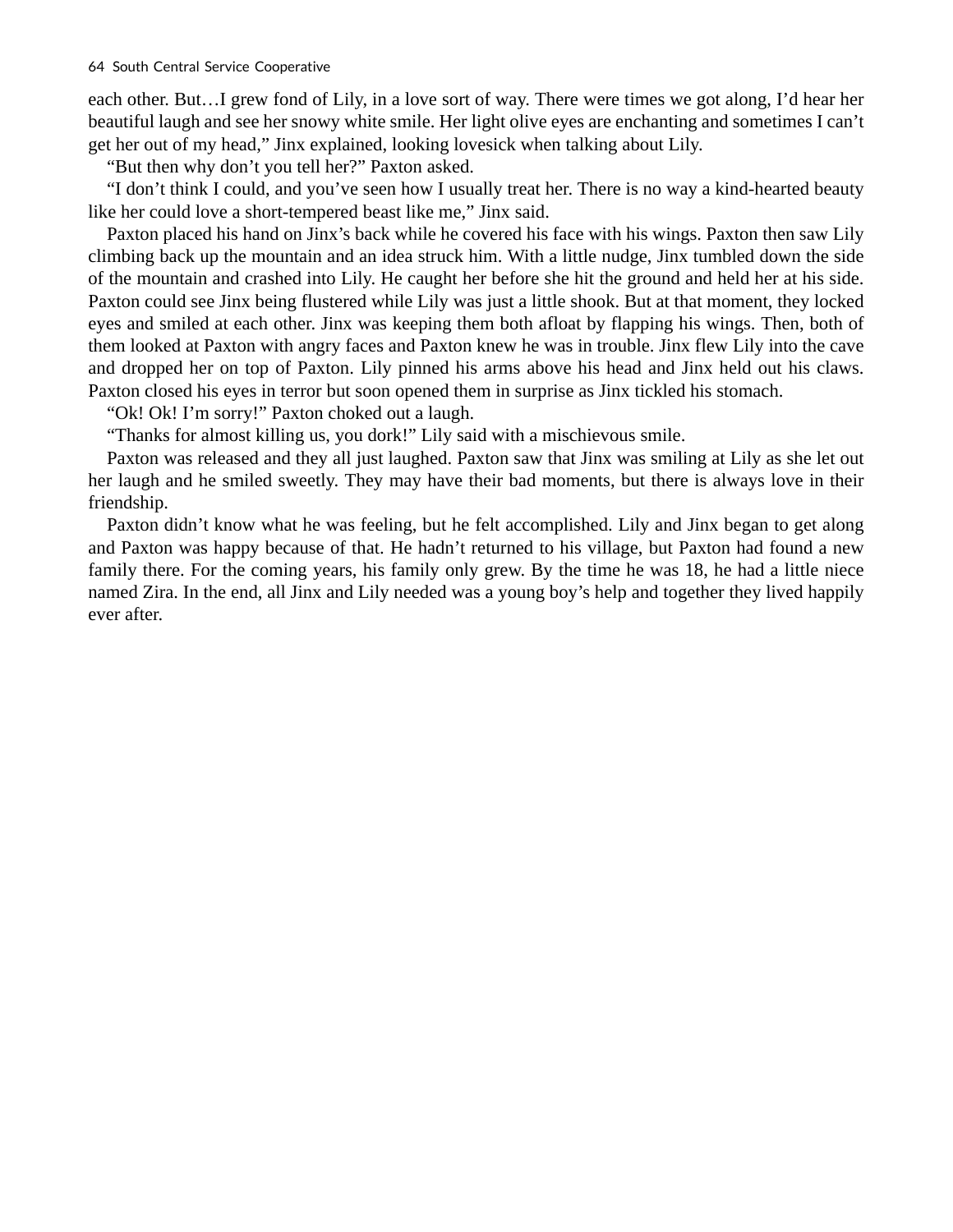#### **Coasting**

By Lauren Oswald

The world seemed to spin as the gray tracks bumped and squeaked against the chain. Was this it? Was this really what she paid for? Was it what she decided to give up fear for? The sounds of kids screaming, music blasting and cotton candy machines whirling were pounding in her head, trying to break into a normally quiet mind.

Why didn't she control herself? If the AcidBop3000 ticket booth hadn't been her first encounter when she walked into the park, then it would never have happened.

But it was too late. Sam Garcia had already made it into the bright blue and orange seats with the black belts in the fifth row to the highest point on the ride. She couldn't put her hands up and scream like the other twelve-year-olds in the front with big smiles and bulky braces. She had to sit there, desperately holding onto the sides of the cart, trying not to scream. And in just a few seconds, she would drop to her death from the highest point in the park. But she paused. Everything paused.

She caught a glimpse of it all. The sky. The shining sun. The fresh air. The other side. The end of the ride. She would be there. As soon as she committed to it.

It all seemed like a dream. But it was real life. She was living. Breathing. Thriving. And it was time to let go of the clinging fear of believing that life wasn't just a dream. It was reality. It was all rushing to her brain. One more small click of the track and she would be falling.

10. 9. 8. 7. 6. 5. 4. 3. 2. 1…

She fell forward in her seat and felt the fresh wind against her messy brown hair. A few people around her let out a scream, but she didn't. She lived. She survived it. She broke the fear that was constantly wrapping around her mind. And for some reason, she had never felt better.

It was almost like she plummeted from the sky. As her cart was dropping there was a small sensation of thrill that tumbled her body and shook her nerves awake. It was FUN. It didn't need to be frightening if she made herself think it was. She just needed to believe.

The ride continued on, adding a few more waves and turns, until the coaster slowed and the speakers sounded. She carefully got out of her seat and saw the familiar face of her friend waiting for the ride, and he waved at her.

"So, how was it?" he asked. "I heard this ride is quite intimidating. I never would've thought that you would do something like this. You're such a scaredy-cat."

She playfully shoved him aside as she stepped back so he could take her place on the ride. But before walking away, she stopped. "Hey, is there any more room in that seat? I think I want to go again."

He looked puzzled, but soon smiled and moved over. "Let's do this."

And for the first time, she smiled back.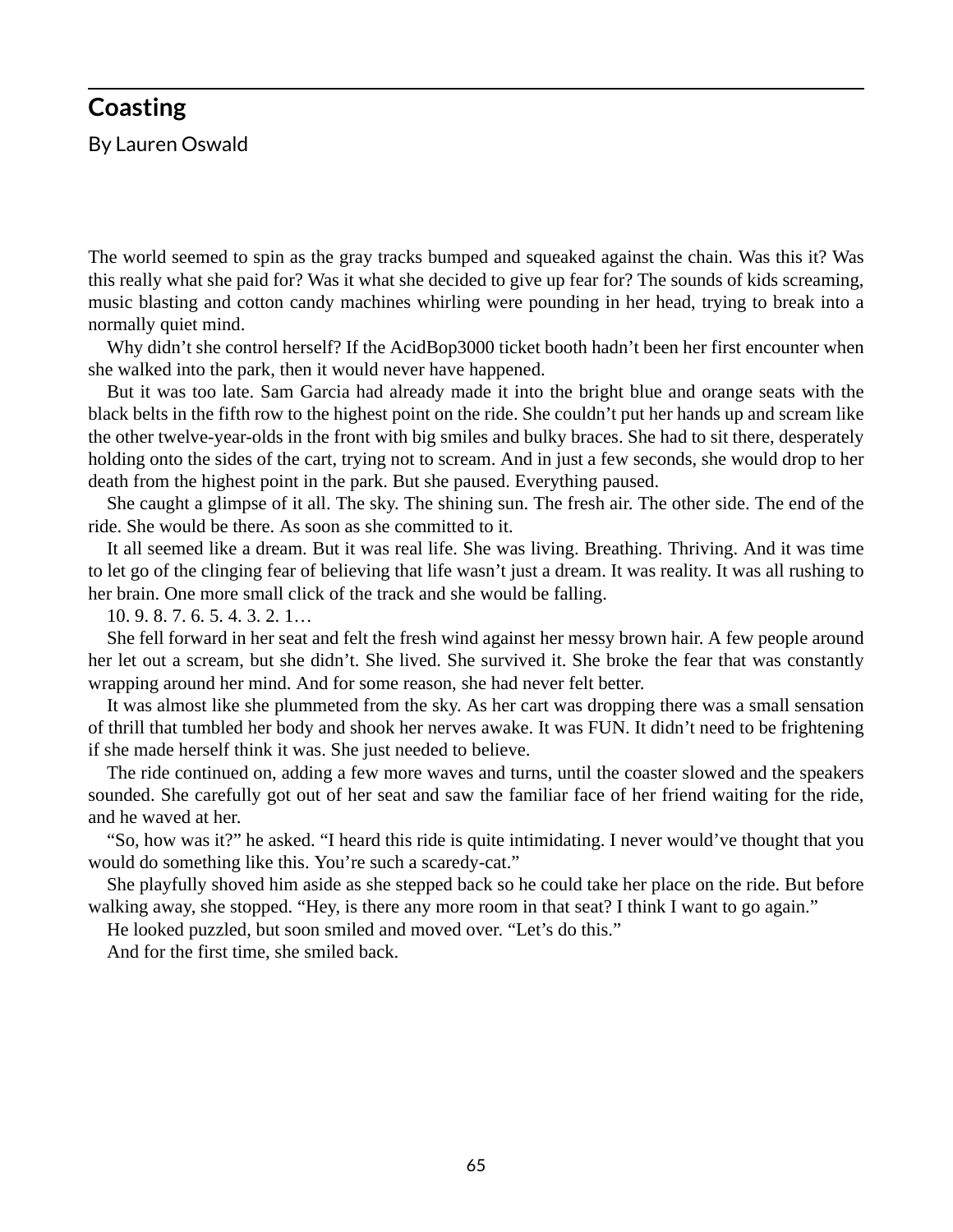#### **The Hero**

By Brynn Payne

Hi, my name is Vivian, I am a guide dog. Being a guide dog is a hard job. It is my second day as being a guide dog. Today my owner Jade is going to take me on a walk in the park!

In a couple hours I will be strutting around the park with my light purple vest on that says in cursive blue handwriting, "Hi, sorry you can't pet me at this time. I'm at work!" I love that vest! Jade gave the vest and harness to me yesterday.

Finally, it was time! Once we got outside, I saw my friend Pom-Pom the Chihuahua. She smiled. She's really old and always has dandelions stuck in her hair! I was so excited, but I did not run ahead, nor did I walk fast. I can't do that because I'm a guide dog!

But when we got to the park, there were a whole bunch of cats there! I signaled danger to Jade. She stopped. Her straight black hair billowed in the wind. I quickly turned, leading her to the other park. I swerved because big rocks were in the way. On the other side of the road, there was a construction site. The park was just around the corner. "Perfect," I thought. No other dogs or owners were there. I guided Jade over to a bench and I jumped on with her. I think after the belly rubs, I fell asleep.

Suddenly, Kiyana, a golden-brown husky guide dog, bounded over to me and woke my peaceful slumber. She was nervous, I could tell by the look in her eyes. She said, "My owner thought I was guiding him with my harness. He took off my harness when he sat on a bench. Now he is in the construction site! You have a lot more training than me. Please help me!"

My eyes were as big as golf balls. My mind said, "You will lose your job if you help her, don't!" But I knew what I was going to do.

Kiyana easily took my harness off. I ran as fast as I could to the construction site. Once I got there, I saw Kiyana's owner. He was definitely in danger! I ran over with my harness secured inside my mouth. Panting, I got there. I nudged the harness into his hand and slipped it on. Thankfully, we made it out. The bad news was he had a horrible gash on his knee. I pawed at his pocket and quickly his phone fell out. I dialed 9-1-1. Before you could say bacon bits, the ambulance arrived.

I was worried Jade had gotten lost, but she was smart and stayed on the bench when she didn't feel my harness. Guess what? I got a medal and I didn't lose my job. Kiyana's owner was ok, so I guess we all had a happy ending!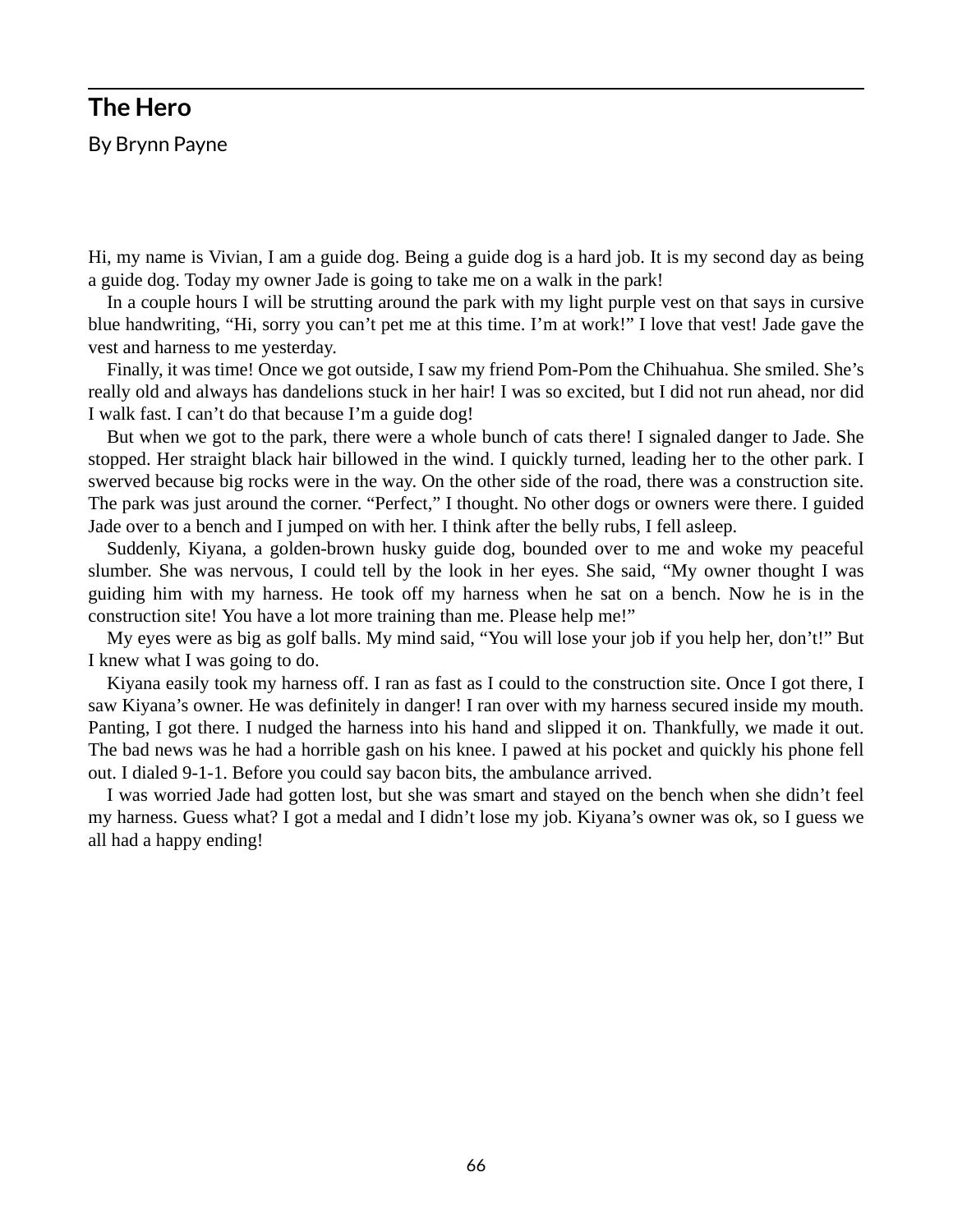#### **Cliff's Edge**

By Leila Pratt and Delaney Rosera

Crash! The waves hit against the steep drop of the ravine. I fell onto my back. My arm was jutted at an odd angle, clearly broken. I didn't scream for help. I laid on the ground staring at the stars, my eyes beginning to glaze over. I heard rustling behind me. I tilted my head slightly to the left and saw two pairs of eyes staring at me, one pair green and one pair brown. My mom and the family dog, Axel. My mom came to me up to me but didn't move me. She just stared at my broken arm.

"What's wrong?" I asked.

She told me we needed to get to a hospital because my arm was broken. I knew that, but I just managed a nod. She started walking, hauling me with her, but Axel wouldn't move. He started barking at what appeared to be thin air.

"Come on, you mutt!" Mom screamed. I winced.

Mom turned back around and froze. I craned my neck to see what she was looking at. Then I wished I hadn't. A big, black and bulky bear with twigs sticking out of its fur. And there was more. A cub. It wasn't just any old black bear; it was a mama bear.

I started screaming and punching the air with my good arm.

"What in the world are you doing? You're going to get us killed!" My mom screeched.

Out of the corner of my eye I saw the two bears turn to go back to the woods. My mom noticed and immediately called the ambulance to pick us up.

A moment later, the mama bear was back, followed by two other giant bears. Axel lunged for them, buying my mom and me the time we needed so we could run. I held on with my good arm as tight as I could.

I only looked back once and wished I hadn't. My beautiful Axel lay numb, legs sprawled out at abnormal angles around him. I knew he was dead, but I didn't say anything. I turned my head to look forward; this might have been the worst mistake of my life. A branch poked me right in the eye. I felt blood dripping down my face. I started to scream, but my mom just kept running. I believe she thought I just caught on to my dog's death. She finally looked at me, her eyes growing wide, then dropped me. I landed with a thud. When I needed her most, she had fainted.

I needed to make it to the ambulance by myself. If only I knew where the ambulance was! I could barely see and had no phone to call for help. Sure enough, my mom did. I took the phone out of her coat pocket and sent my dad the phone's location. Just a few minutes later I saw my dad and the paramedics with a big stretcher.

The paramedics picked me up swiftly, set me on the stretcher, and started to run in the direction of the ambulance. When we finally got in and started driving away, the paramedics hooked me up to machines and inspected my eye. One paramedic explained to my father that I had a broken arm and had gone blind in one eye.

My heart stopped.

"Are you positive she is blind?" my father asked them. The paramedics explained to him my injury but I couldn't hear. My mind was flooding with memories from that night. I jerked up.

"What about Mom?" I started to scream, looking around and not seeing her through my blurred vision. The paramedics calmed me down and explained that she hit her head on a rock when she fainted. They had to send another ambulance for her.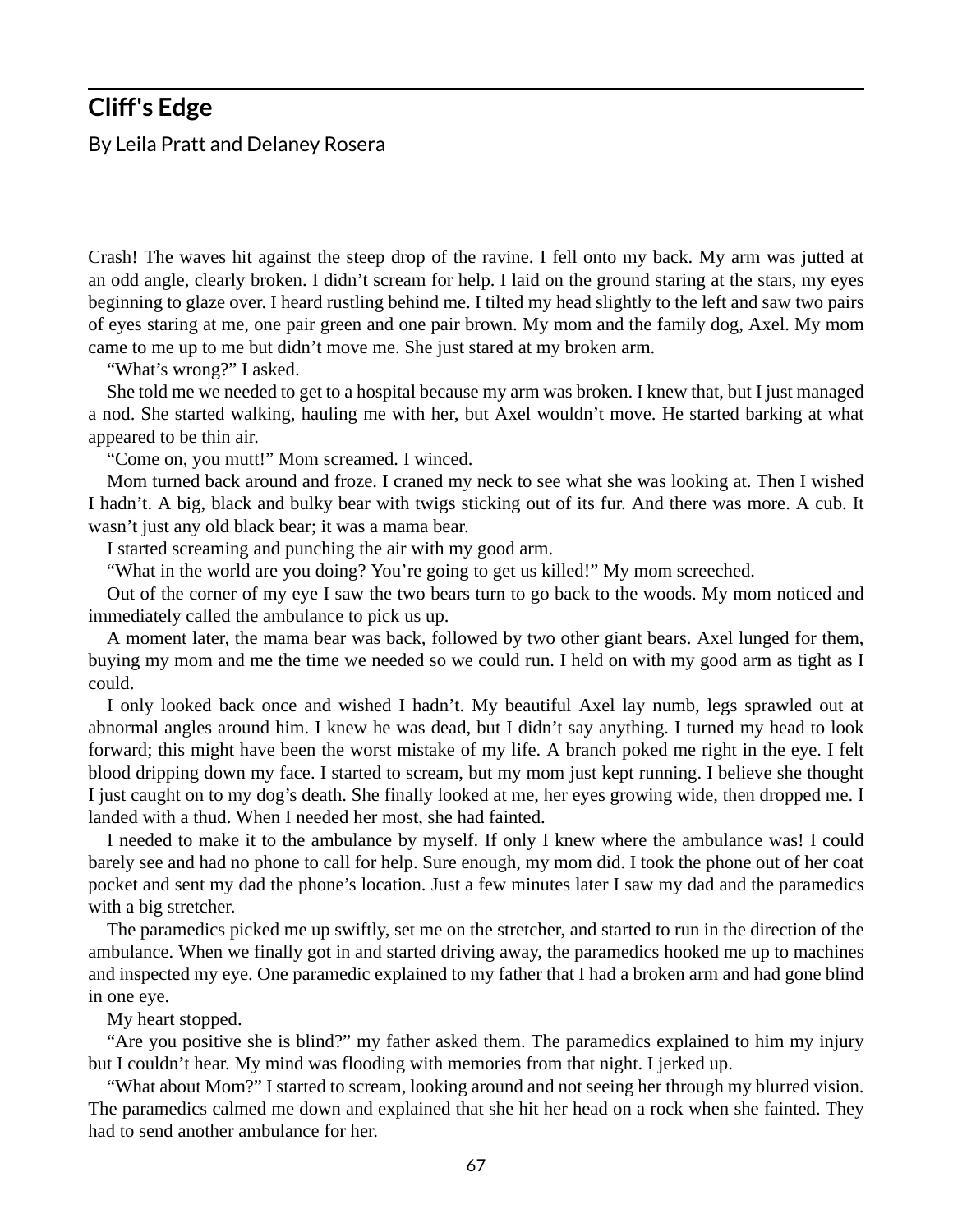That was the day that my life changed forever. I now have a service dog named Axel that guides me through my blindness. My mom is doing just fine.

And I've never gone back to that cliff.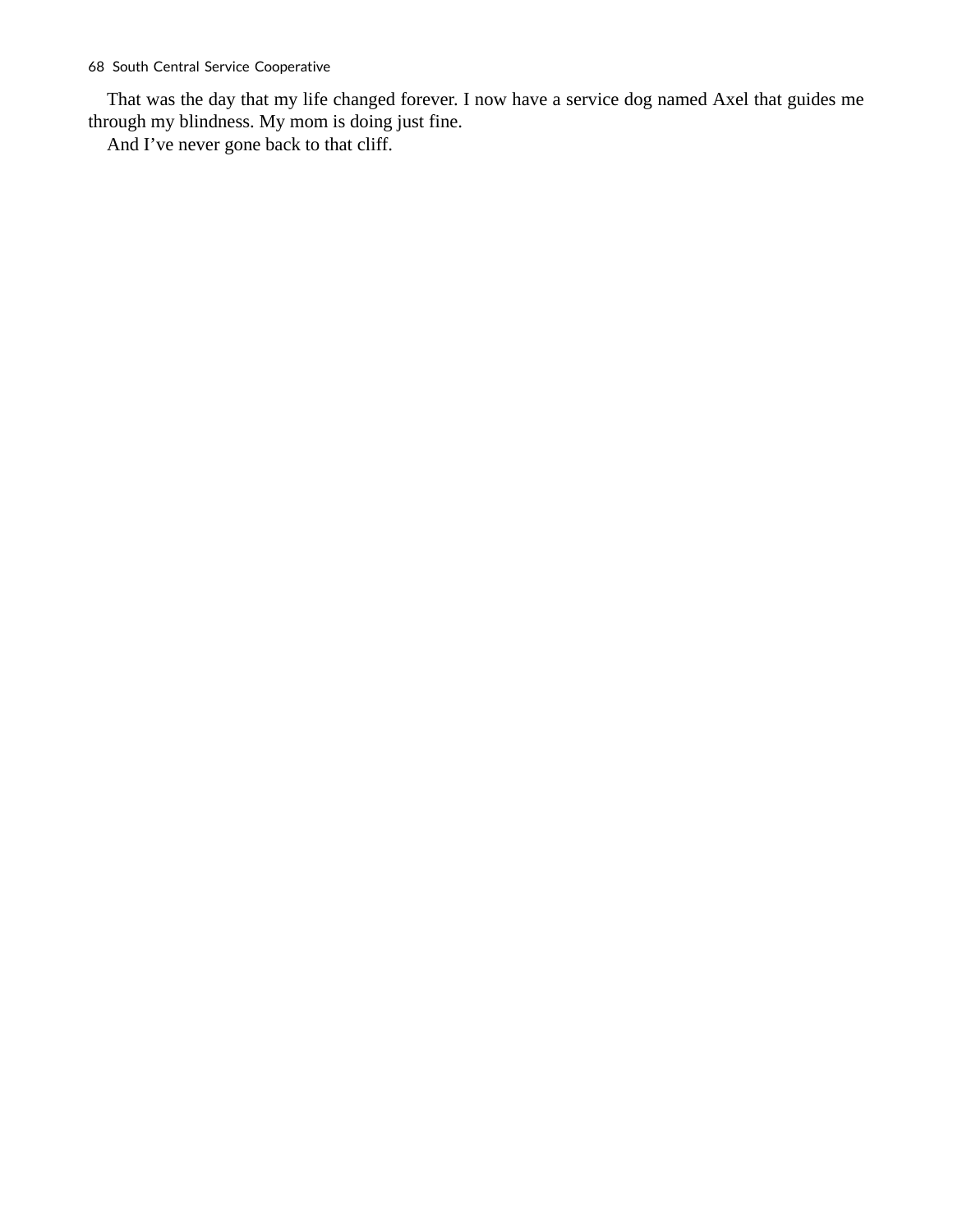#### **The Bench Under the Apple Tree**

By Leah Proehl

An apple tree lay on the edge of a town in a small clearing of trees, hunched over a small bench. The branches curled and basked in the sunlight, laden with blossoming fruit in the cool summer breeze. The wind whispered its way around the tree, rustling the fruits, still so small and bitter, still holding the potential to grow.

The bench that lay beneath was rough with wear, from a time when people bothered to come out and just breath the fresh air wafting through from the countryside. Its wood was chipped and alive with growth, its iron stripped of paint. On the bench sat a petite girl, giggling and talking to the tree in the evening. She beamed as she told stories about her day.

"And then I went to the farmers market! I got lemon poppy seed bread!" Her pigtails bounced as she lifted a small loaf of speckled bread as if to show it to the tree. "I would give you a piece but can trees even eat? You don't even have a mouth." She looked up at the tree, her eyebrows knitted together inquisitively. Her eyes sparkled as she set the small loaf back down next to her, not bothered by the lack of response. "You're my friend. The other kids say I can't be friends with trees, but I am."

She sat there in silence for a moment, swinging her legs that weren't yet long enough to touch the ground. "Do you like my shoes? They're old, but they still light up!" She slid off the bench, stomping her feet on the ground in demonstration. "My dad doesn't like them. He says they're boy shoes because they're blue. Do you think I can wear boy shoes?" She looked down at the dirty shoes, stomping them again and smiling as the shoes lit up with a weak flashing light.

The rays of the sunset bathed the clearing in golden light, and she glanced up from the ground. Her curfew was coming up very soon. "Do you think my mom and dad are home yet?" She didn't look at the tree. "I don't think so. They leave me alone a lot."

Grabbing the bread off the bench, she walked to where her frilly pink bike had been thrown down. Looking back at the apple tree as she steadied herself on her bike. "I have to go home! But I'll be back tomorrow!" She smiled and kicked off back into the town.

Within the next week, a name was carved into the tree by hands sticky with lemon poppy seed. Set in the middle of the trunk, messily carved with a dull blade lay the name "June," carved with the desire to prove that a tree could be her friend.

The tree went many years without seeing the girl again. Seasons passed and the clearing was abandoned by everyone except the occasional squirrel wanting to snatch a bite of apple. Fall came and the bitterness of incoming cold sat in the air, encouraging the apples to grow fat and round, bursting with sweetness. However, the ripening apples were very susceptible to bruising and often went to rot without ever being touched.

The sound of falling footsteps echoed throughout the clearing and a boy stumbled into the clearing. His eyes were swollen with tears and his breathing was uneven, whether it was from running or from crying was unclear. He leaned against a nearby tree while he caught his breath. The rough bark scratched against the baggy hoodie that protected him from the sting of the fall air. Why did he have to be like this? He vigorously rubbed his eyes in an attempt to calm down, but his heart still raced and the lump in his throat refused to go away.

School bells chimed in the distance. He was supposed to be there. He didn't want to be there. All he would find at the school were teachers droning on about their class rules in stuffy classrooms, filled to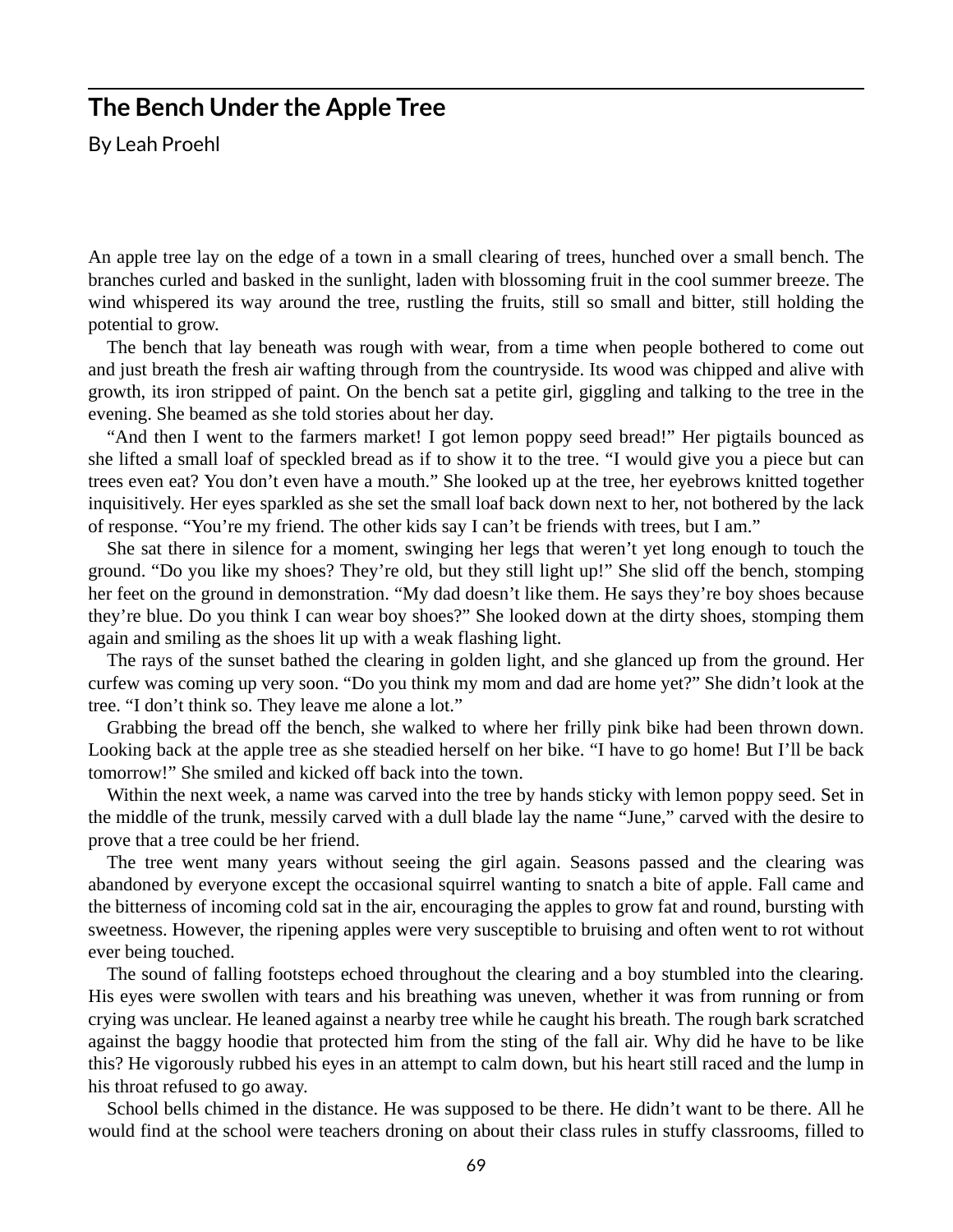the brim with unforgiving students. Talking to his classmates was a game of Russian roulette, littered with white lies like, "No offense" and "Not to be rude or anything." He couldn't stand it. It was all too much, and maybe that's how he ended up here.

With a sigh the boy trudged over to the bench. The tree towered over him, enveloping him in a hug. He flopped down on the bench, the old wood sagging beneath the sudden contact. What God had looked down on him and chosen for him to be like this? Why was he the one who his peers avoided? He wanted to be normal. He wanted a friend, any kind of friend. He wanted to know who he was, and he wanted to know what he was. But he doubted those answers would find him for a long, long time, if ever.

Eyes glassy with exhaustion, not from lack of sleep, but from lack of closure, he stared up at the name etched into the tree. For the first time in quite a while, he felt a calmness sweep over him. For the first time in many years, the old apple tree had some company.

A few days later, the apple tree bore another name. Set underneath June's messy scribble, in much neater letters, was the name "Jordan." June wasn't alone anymore, and now Jordan had a friend.

Yet again the tree went a few years without seeing anyone. Not the girl, not the boy, not anyone. Yet again, seasons passed and the apples still grew and the tree was still forgotten. Now it was winter. The bitter winds of fall transformed into raging winter storms, flurries of snowflakes whipping through the air, knocking the rotting apples down from where they hung from the old apple tree. The leaves were gone, now falling to waste and dirt beneath the snow. The sky was cloudy that day, with the sun breaking through the clouds ever so often. There were children playing outside with rosy, frostbitten cheeks and numb fingers, building snowmen. A person walked into the clearing. A person with a black coat, and bags under their eyes.

Her eyes were a basement cellar, dark and devoid of life, but full of clutter, swimming with thoughts. He slouched as if each thought was a rock on their back, and her feet were dragging because the weight was too heavy. Trudging through the snow, he made their way to the bench. Eyes low, and mood even lower.

Who was she? Were they even human anymore? Why was he like this? If this world was built upon the foundations of self-assured kingdoms who burned in the night, then who was she to try and fight the nature of it?

Looking at the names etched on the tree like broken promises, the person smiled, but it didn't quite reach his eyes. They gently lowered herself onto the bench. It was cold, and the bench was frozen, and he didn't want to risk breaking it. The brittle winter breeze whispered a hello, nipping at their nose. The world was frozen in time. All that existed anymore was the apple tree, the bench and the stranger. That's what she was. He was a stranger. An imposter.

As they sat there, she saw what he was to the world. A lone traveler at a crossroad, not belonging to any of the destinations that the roads lead to, but not wanting to turn back. They were the kind of stranger that could sit on the side of the road begging for food, and nobody would spare her a second glance. Everyone in the world was so occupied with the next best thing that nobody took time to stop and spare him a second glance.

They could fade away here. She could cease to exist, a lone traveler frozen in time under a forgotten apple tree, a lone stranger under the names of people long forgotten. If he was to freeze here, with the rest of nature, would anyone notice? In a world so big and busy, does one person, who has no clue what they are supposed to be, even matter? Does she even matter?

The apple tree, usually so warm and inviting, towered over him, reminding them of how small she was. Cold and lifeless, the rotten apples that stubbornly clung to its branches became grenades of truth. Threatening to drop and prove to him of how much of a difference that they don't make, proving how everything that lives with purpose falls to rot.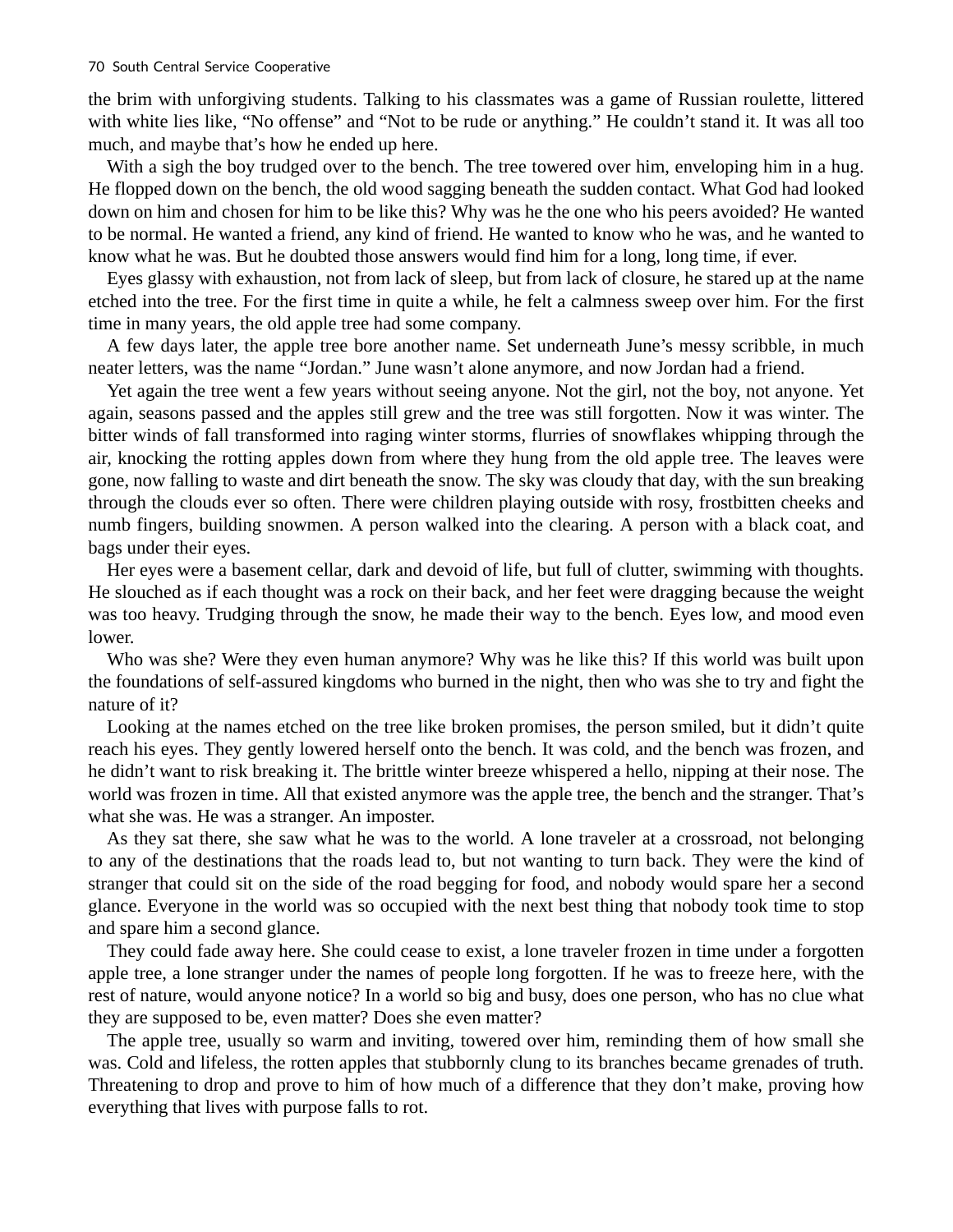If everything that lives with purpose falls to rot, then what about her? What about him who lives without purpose, or direction, or even a grasp on what they wanted in life?

But did anyone really have purpose?

The names in the tree burned a hole into the strangers' conscience. Why carve your name in a place that no one will ever see? Surely not to be remembered. They asked herself, what was the purpose of those carvings? Of those people?

The stranger abruptly got up. If he had no purpose, then they could at least lack purpose along with the useless carvings on the tree. June, and Jordan, met another person that day, but not someone with a name. Quickly carved into the trunk in the desperation of frozen fingers, now sat the simple phrase "Who am I?"

The sun slipped through the branches of the apple tree, and as the light hit the snow and lit up the now empty clearing with a blinding glow. The icy bench sparkled, and time resumed as children continued to make the smiling snowmen.

One year passed. One more lonely year for the apple tree and its collection of wandering souls. It was now spring. The tree blossomed with fragrant pink blossoms, beautiful and fresh. The bench thawed and moss started growing along it again. The rotting apples turned to dirt to support new life. The world was thawing, and life was returning.

Jamie walked into the clearing, the soggy ground squishing beneath their boots. They did not walk to the bench. They stopped in the middle of the clearing and stared at the names carved into the apple tree. Jamie smiled softly at each one. They smiled at June's messy scribble. They used to be June, but June was not them. June was the little girl who couldn't grasp why she couldn't wear what society dubbed as "boy shoes." They smiled at Jordan's name. They used to be Jordan, but Jordan was also not them. Jordan was the boy who was taunted by society for being in the wrong body. Jamie even smiled at the question at the bottom. "Who am I?" They used to be a stranger, but the stranger was not Jamie. The stranger was confused and unsure. The stranger failed to realize that she could make his own purpose.

So, what was the difference? The difference is that Jamie knew who they were. It took a while. It took a long while, but they figured it out eventually.

Jamie approached the tree and added their name at the bottom. The final addition. And as they stood back to admire everything they used to be, Jamie felt pride for making it this far. They whispered a thank you. And with that, they turned around and left. Jamie never looked back. All that remained was an old rotting bench, and an apple tree with a story etched out in its bark.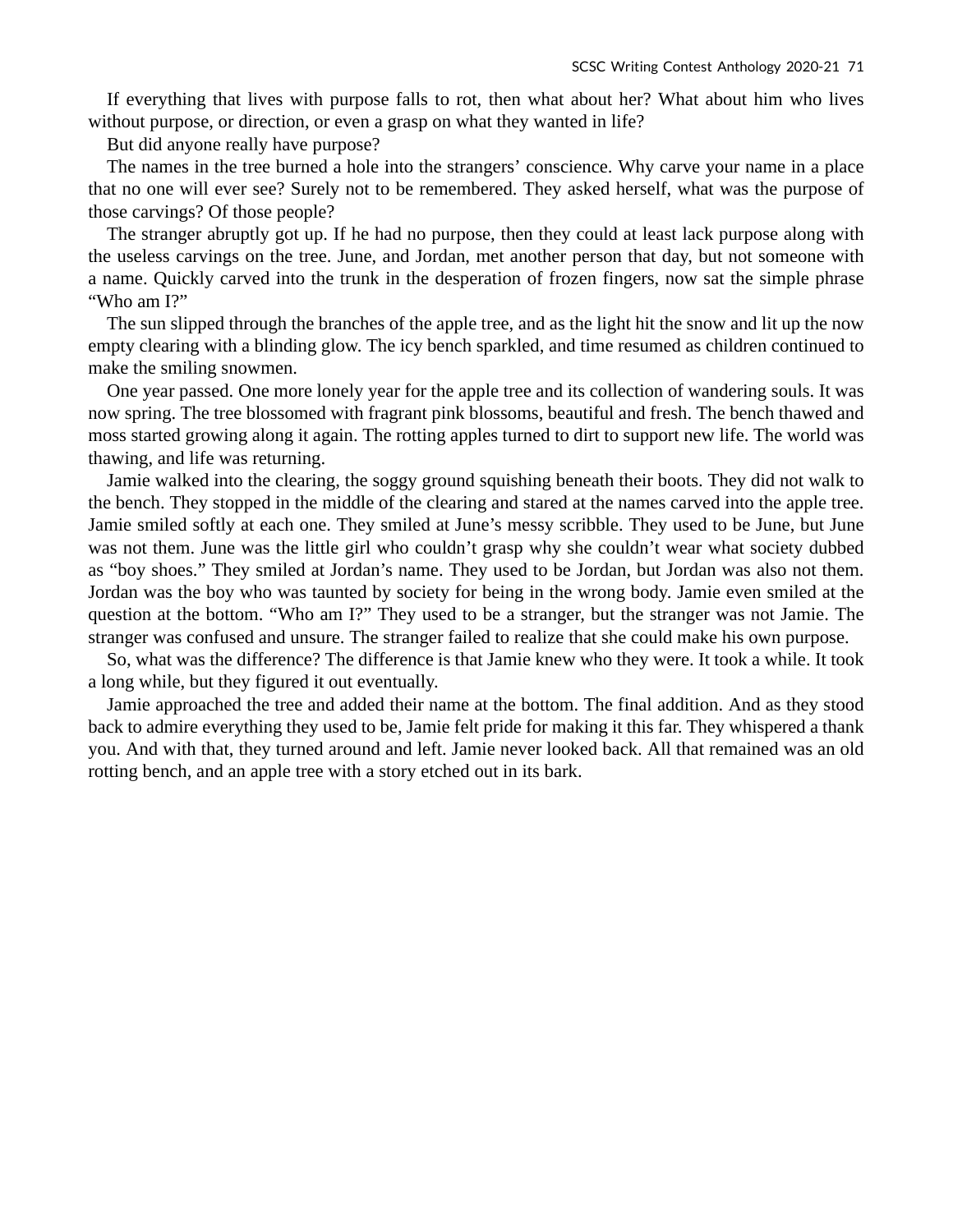#### **Wendy's Blossoming and Blooming Confidence Feat**

By Cami Schuh

*Note: This is a mini sequel to The Land of Stories series by Chris Colfer. Background: In the book, the Book Huggers are a group of four girls who are always very suspicious of the Bailey twins. At the end of the last book, they find out that the twins have been living in a fairy tale fantasy world called The Land of Stories. Wendy is one of the Book Huggers but is very shy and seldom says anything at all.* 

The Book Huggers were not going to stop now. They had just learned what really happened with the Bailey twins. They were overjoyed but then the Bailey twins brainwashed them so nobody knew about the Land of Stories. They all went home like nothing happened not remembering anything. But the Book Huggers had an advantage over the rest of the world. They had documented everything weird that had happened with Alex and Connor. They were having a meeting one day and saw countless books. All of it came back to them. They were determined to actually explore the fairy tale world.

"Okay, everyone. How are we ever going to get there? The bridge is closed!" Cindy said.

"Well, the only one who can get into the portal is Alex! How about we go visit her!" Mindy said.

They later arrived at the Bailey's house. Charlotte answered the door. She really liked the Book Huggers so convincing her was not that hard. They did not even need to make a single threat! They begged, and she told them how to get in. They followed her instructions which was drinking a special potion, and they magically appeared inside.

They had arrived in The Land of Stories! It was beautiful! Even though they had arrived Wendy was feeling very glum. The other girls decided to ignore it because they knew she would not talk back to them. They sat just outside the Southern Kingdom underneath a large tree. They needed to discuss what they were going to do in this world. They all very easily agreed they would like to learn magic and follow that path. But nobody realized that they had not asked Wendy. Wendy sighed with sadness.

For years they learned magic. They were all pretty equal in power. But Wendy did have a weakness. Her weakness was that she had to use her wand or anything else but did not recite spells. This did put her behind the group, but she always managed to catch up. She did not talk because she chose not to speak and is too shy.

Every day they would face new challenges such as not knowing how to make someone happy. They would solve problems and spread happiness. Problems even as simple as someone's plants dying. They became very well-known and nothing was in private anymore. Even with all these exciting and happy changes they made to the world, Wendy was still depressed. Mindy, Cindy, and Lindy had all tried to talk to her about it, but she would not respond, as usual.

One time they came across Alex and Connor. At first the Book Huggers started to stutter and make excuses about why they were there. Alex started to ask a question, but Connor interrupted with a sigh and rode off. He definitely knew there was no secret anymore even though he had brainwashed them. They both knew they could not stop the Book Huggers once they had their mind made up. The Book Huggers had creeped on Alex and Connor for years, determined to find out about their lives. It was no surprise that they had figured out another way to get to this world.

One day all the girls were together as a group sitting outside the fairy palace. Mindy, Cindy and Lindy were all chatting as usual. They were talking about what they wanted to learn in their magic studies.

"Next, I want to learn about transforming my image into different objects," Mindy said.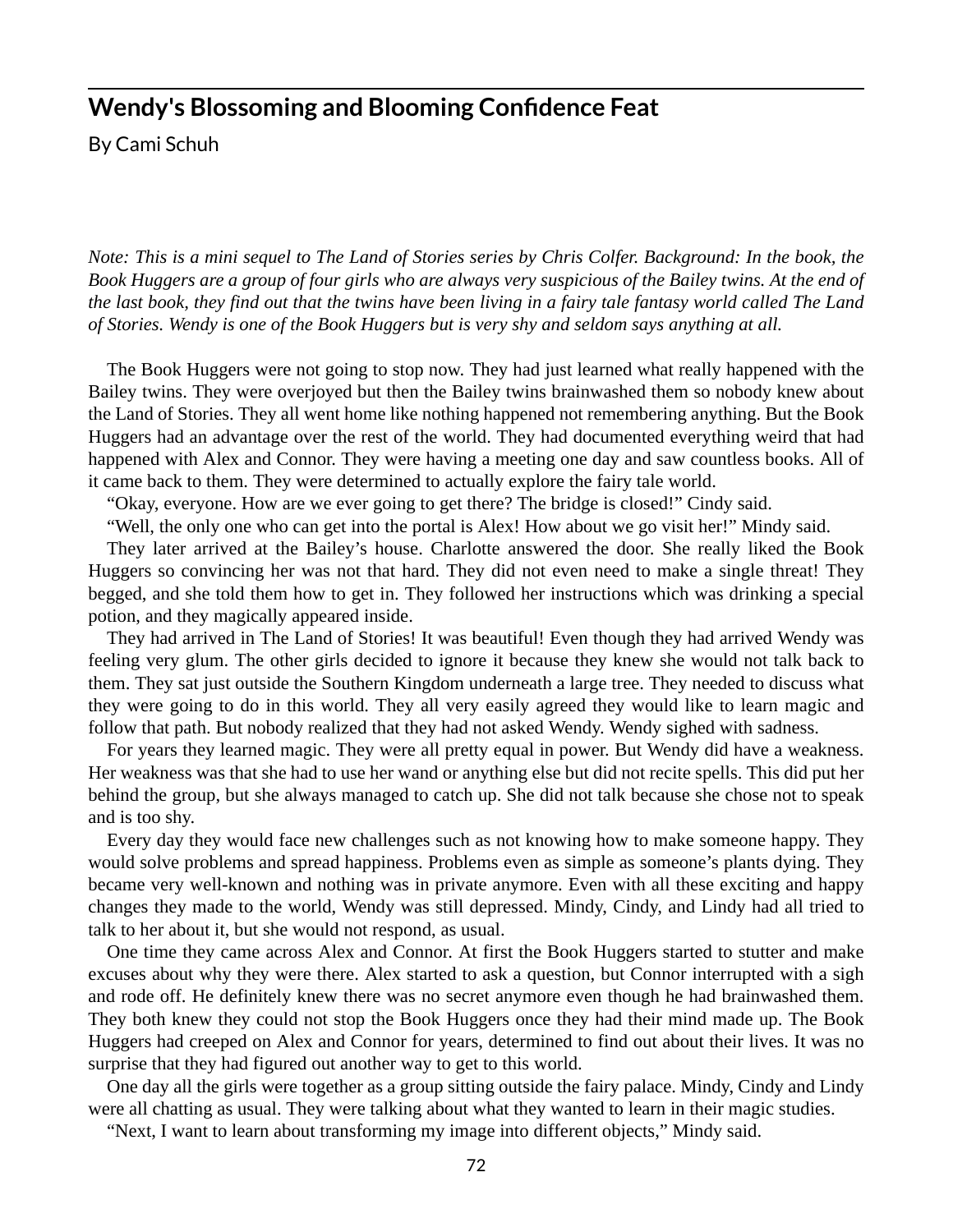"That is not cool at all! I want to learn how to read minds!" Cindy said.

"No way! This is the 21st century for goodness sakes!" Lindy said.

All the disagreements led them to go back to their separate rooms.

The next day Mindy, Cindy and Lindy apologized to each other. Wendy just sat there.

"I heard about a magic class that we could take together, how about we do that?" Lindy said.

"Sure!" Cindy said.

"Okay, I will enroll all of us!" Mindy agreed.

Wendy could not take it any longer. "I have had enough! I don't want to do magic anymore! All of you are being selfish doing only what you want! No one ever asked me what I wanted to do!" Wendy yelled.

All three girls sat there completely astonished. They continued to sit in stunned silence as Wendy stomped off. The girls sat there for two hours unable to wrap their head around what had just happened!

Meanwhile Wendy was in her dorm planning her next steps. She thought back to a time about two years ago. She had just gone into her mother's work office. Her workers asked how she was doing, and Wendy naturally did not say anything. When they got home, Wendy got a talking to. Her mother scolded her and told her she needed to make a change, but Wendy was not ready. At this moment Wendy decided that now she was ready. She was not going to be this way anymore. She obviously made it clear that she did not want to do this anymore, so what was she going to do next?

It took her a couple weeks to find herself. She had always followed along with the other girls. She had never thought about what she was passionate about. She did not talk to the other girls during these few weeks. Finally, she knew what she was made to do.

She approached them one day while they were eating lunch. She sat down beside them. All four of the girls were very uncomfortable. They could all feel the tension. Wendy could taste the bitterness of her breakfast from earlier. It turned sour in her stomach. "I am not going to be practicing magic anymore. I have decided what I am going to do with my life. I am going to start a club for all the little girls in the kingdoms here. I am going to help them to grow into confident women!" Wendy said.

"Oh okay. See you later then," Lindy said.

Wendy was upset by their reaction, but it couldn't stop her from what she was about to achieve! The first thing she had to do was go and talk to Alex. Wendy had seen her at school and knew she had made big changes in her life. She was an unappreciated smarty transformed into a self-assured figure. She also was the fairy godmother and could make anything happen if she believed in it. So, Wendy went over to the fairy palace to talk to her. She went inside and greeted her. Alex too, was astonished. She didn't know her very well, but she did know that Wendy never talked.

"Umm. Hello? What are you doing here?" Alex said.

"Could I speak to you in private please?" Wendy said and gestured to all the fairies listening around her. Alex agreed and took her to a cozy little room on the top floor of the palace.

Wendy told her of her plans to help all the little girls. At first Alex was confused because she thought Wendy was following the course of magic. Wendy explained that it was the other Book Huggers' ideas.

"That is a wonderful idea! Think of all the girls you will be helping! I definitely could have benefited from that as a child!" Alex exclaimed. So, the women set up a wonderful plan.

The next day Wendy traveled to the Northern Kingdom with Alex. Wendy was a little nervous but standing next to Alex really helped her confidence. They explained what Wendy wanted to start. They told them it is going to be a program for girls who are shy. Wendy is going to help them and turn them into confident people. They then go to the other kingdoms and do the same thing. Alex was really helpful. People sure do listen when the fairy godmother supports what you're doing. In every kingdom they tell the people that the first session will be at the fairy palace on a certain day and if they want to come and check it out, they can come.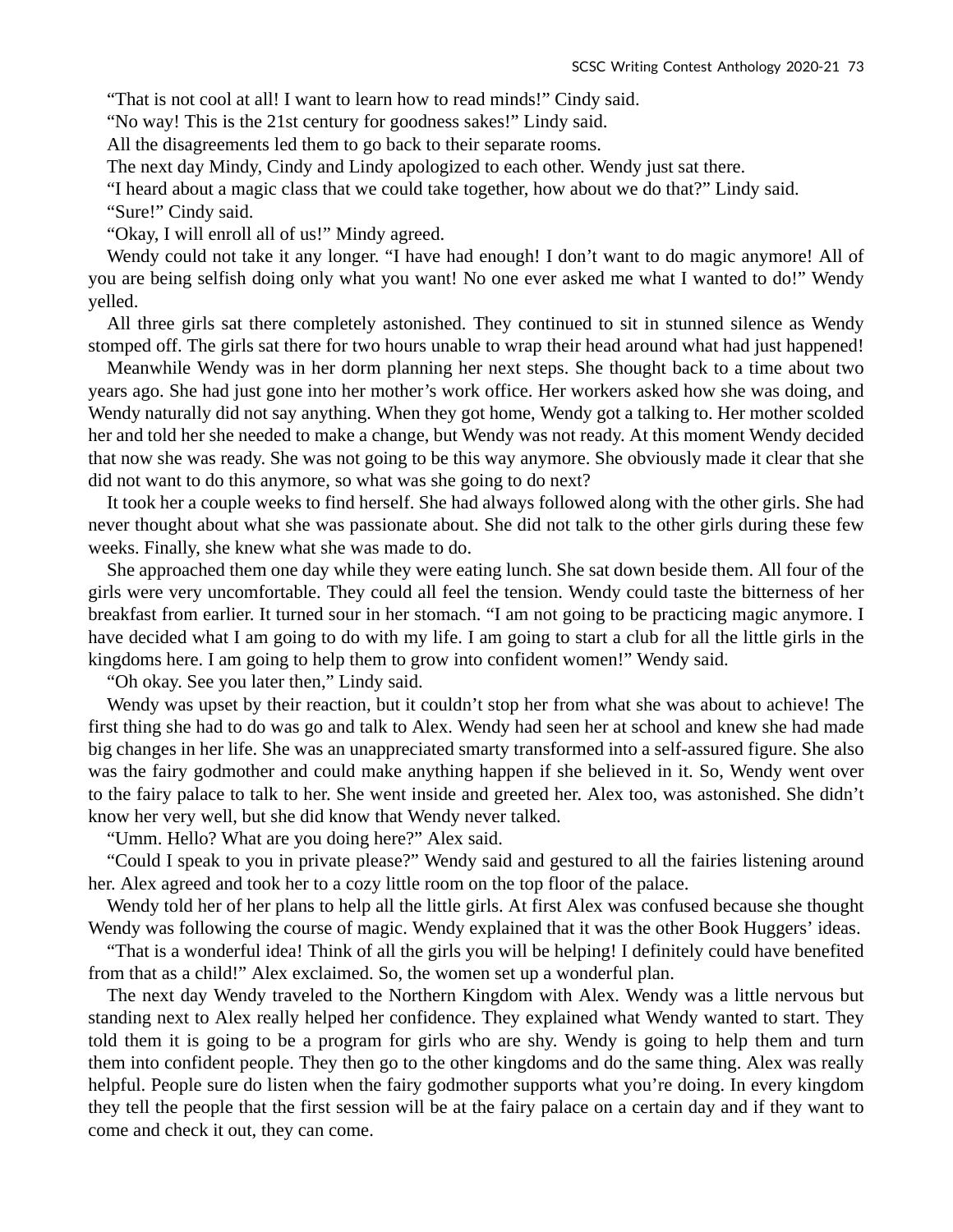On the day of the first session, Wendy started to second guess herself. She worried no one will like her and no one will come. All this changes when she sees all the people flooding in the gates to the palace, with smiling faces.

The first session went great. To start off she talked about what her life started like. She showed what a different person she was. Lots of people showed up to every session. Mothers with their young daughters. Everyone could see the changes in the little girls there already. Even the mother's mindset had changed.

Even after all she had done, Wendy was still upset over her broken relationship with the other Book Huggers. She needed to talk to them. She approached them one day and to talk to them. She could feel her heart beating like a drum inside of her. "I am really sorry everyone. I was upset for not being asked what I wanted to do, and I should have talked instead of yelling at you all," Wendy said.

"We knew you would not respond, so we got used to making the decisions. We are sorry too," Mindy explained.

"I know, I guess at the time I was expecting for you to ask me a yes or no question. But that was silly. It was my fault for building up the no talking reputation," Wendy said. "Are we good, then?"

"Yes, we always need to support each other. Your program is remarkable, and we are proud of what you have become," Cindy said. They all gave each other a hug.

Since that was settled, Wendy continued with her sessions. She did it for the rest of her life, encouraging all those people. It made her feel great and it also made everyone else feel great.

On her 96th birthday she looked out of the window of her bedroom. She saw the clouds dancing around the sky and the flowers smiling back at her. She was really old now and was unable to hold sessions anymore. She had married a man at the age of 22 and throughout her life had six children, all of which were girls.

Her children were now hosting the sessions, all working together. She thought about all the amazing queens that were now running the world who had once come to her sessions all those years ago.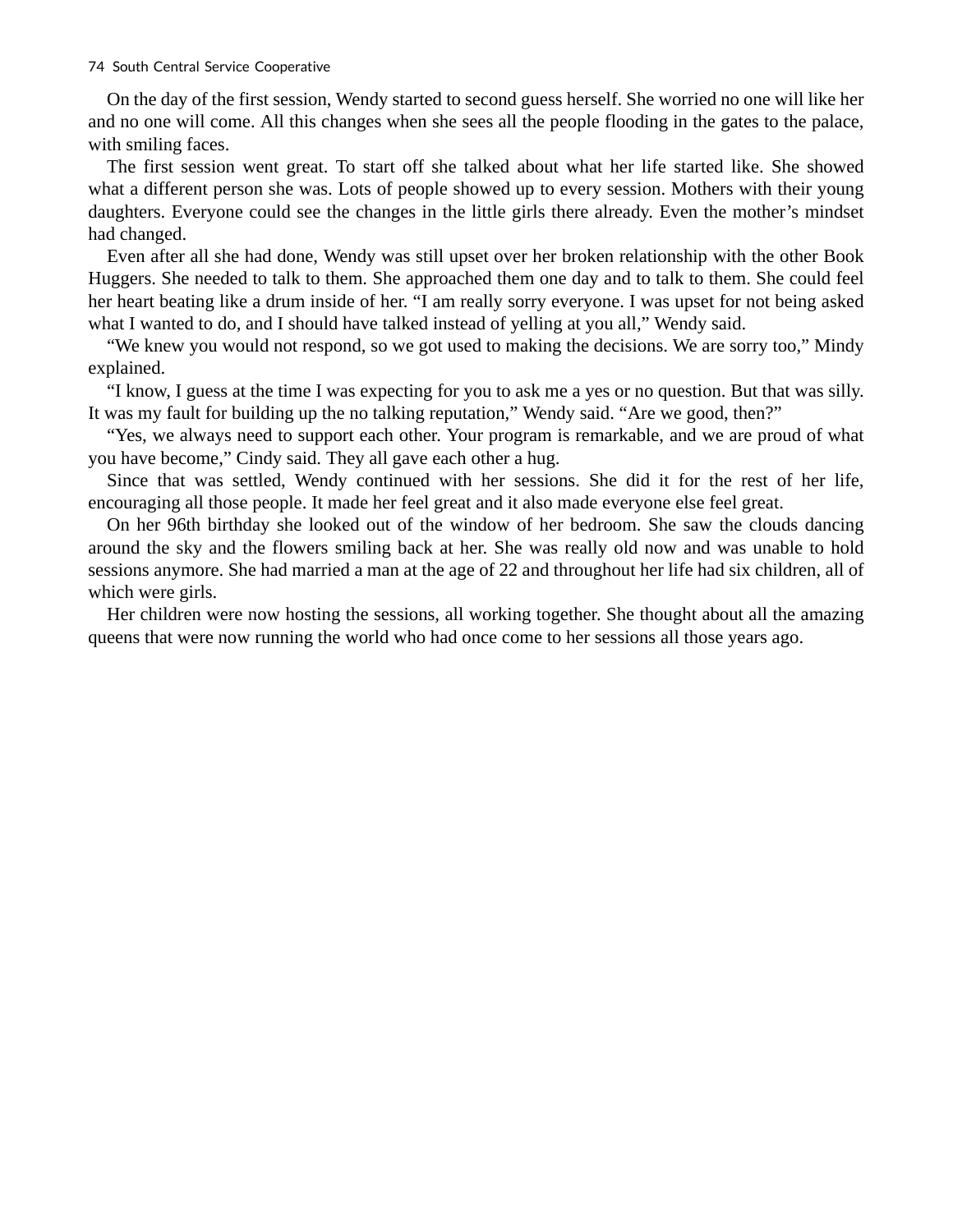#### **Her Story**  By Randi Selbrade

Yurri, no one knows much about her, not even her parents. She mainly kept to herself. When her parents had talked to her about their opinions, she had just agreed with them. Especially when she was a young child. Then again, she didn't really know anything about the world until she was 13. Living in a small town in Canada didn't really let her know much either. Everyone was kind of the same, which bothered her, mainly because she didn't feel like she was like them.

Throughout her life she had always felt like she was lying about something, but she couldn't figure out what it was exactly. Attempting to ignore that feeling was hard, and it was always on her mind no matter what. She wouldn't discover what it was until she hit the age of 17. During those years in between so much had happened. Her parents had split, but not because of the ordinary argument or just not liking each other anymore. Her mother had been arrested. This had been so hard for her because she had no idea how to feel about it. Should she be concerned? Glad perhaps? Angry? Sad? She probably would never figure it out.

Her dad didn't like her mother though, to the point where he didn't want to give Yurri the chance to visit once she was in the halfway house. He had made up the excuse that they were moving to America to be closer to family. But most of the family resided in Canada, not in Minnesota. But she of course couldn't fight, but she struggled inside her head.

Due to the move, she was forced away from friends, probably the most important people to her. They were her motivation for things and they had always been there. Now they are more than likely never going to see each other again.

When they first reached their new home, they were given a warm welcome. This consisted of a visit from a man, woman and a girl who looked to be around 14, same age as Yurri. Immediately this gave Yurri some hope, the girl looked and felt friendly. Her smile was comforting and didn't make her feel nervous. She didn't even stumble with her thoughts about the girl, which was an immediate sign of trust. Someone who had made her finally smile after the days they had spent travelling, but her dad didn't like them.

He was always a loner, so of course this visit ended rather quickly. All that was really allowed to happen was a "welcome to the neighborhood" and then a farewell almost as soon as it had been said. As the door was closing, the girl's smile had disappeared, possibly never to be seen again. Cartland, Yurri's dad, had passed by her going to his room, probably to unpack more. While passing by he had told his daughter to go outside and find something to do. She knew he had said that to make her leave the house and leave him alone, but she didn't mind.

Throwing on a pair of Converse and one of her flannels, she had gone outside like she was told. As soon as the outside was presented and the door had closed she just stood there on the sidewalk. No idea at all of what to do or where to go. She had her money inside, but it wouldn't matter, it was Canadian currency. She didn't know anyone, except the girl, but she didn't know her name or where she lived. Not to mention wouldn't it be a bit creepy if she went from door to door looking for her? She thought, Maybe I should walk around and see what there is to do. No, the neighbors would see that this isn't someone they know and report her to the cops or something. It didn't help that she was just standing there, it has to look rather odd and suspicious. Sitting would be a good thing to do but where? If she sat on the side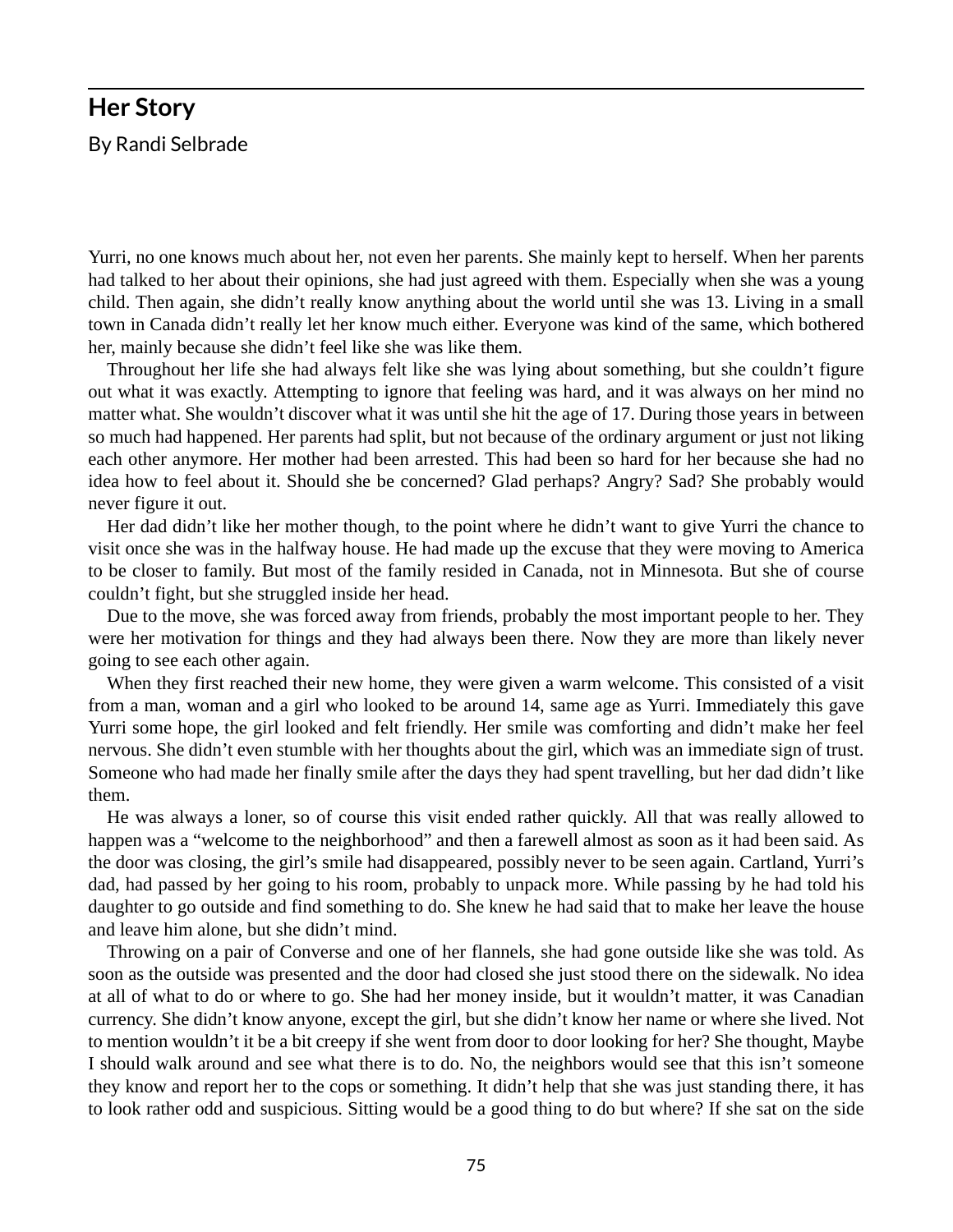of the road someone might think she's lost or homeless and take her somewhere. Maybe someone would

"Are you okay?"

–

Hearing a voice Yurri 's quickly snapped her head up and saw the same girl that was at her door who was now standing to her left. The girl smiled gently, glad that she had been heard and caught her attention, but she tried to hold back a giggle from the rather flustered expression she had. Yurri couldn't find anything to say, even though she was comfortable around the girl. She just kind of stared, and just kept on without realizing, still kind of stuck in her thoughts.

"You moved in just today, correct?" the girl had questioned, getting Yurri back to the real world, and only got a nod in response.

"Well, I'm glad! I don't really have anyone to hang with around here but that can change now. Oh, name's Vere by the way."

"Yurri," she responded. Why was she struggling so much to talk to her? Yurri thought to herself that the girl can't be the only one making most of the conversation, I have to say something. "So, what exactly is there to do around here?" the brunette asked, causing the girl with round glasses that brought out her brown eyes to smile more.

"Honestly, not much. But I was just going to the gas station to get a slushie. You can come if you want," she took a quick pause and let out an airy laugh, "and don't worry, I'm not going to do anything."

After being reassured by the girl's words, Yurri nodded and walked alongside her new potential friend. And as it turns out, if it hadn't been for the sudden craving for a slushie they would have never gotten to where they are today. Which was an interesting sight but not too uncommon for them. A 17-year-old with dark skin standing in front of a mirror, just now getting ready at 2 a.m. while her pale, shorter friend was leaning over the edge of the bathtub working on her, hopefully soon to be, blue hair while blaring some Paramore.

Vere's parents were currently out of town for the week on a vacation, so she had of course used that to her advantage. "Are you sure I'm doing this right?" the girl wearing one of her friend's old shirts that could be stained with hair dye yelled in order to be heard over the music and the water.

"Yes, yes you are. So do not ask me to read the instructions to you for the fifth time," retorted the one at the mirror, now cutting her hair to make sure it doesn't cover her eyebrows too much. Ever since she cut it short, she would never go back to having long hair, it was just so much easier to deal with. It does give her a reason to laugh at her friend when she wakes up with it completely tangled. The water was soon turned off, but she was still hunched over the bathtub, leaving only the music to be heard and the sound of scissors being placed on the side of the sink. "You forgot what to do next didn't you?"

"Yeah… "

"You have done this a thousand times, yet you still always forget," the half pink, half black-haired girl said before walking to get a towel and quickly tossing it onto her friends back. "Just dry your hair and that's pretty much it." She had told her before grabbing her phone, going through it while waiting for her dark eyed friend.

Yurri had just wrapped her hair in the towel, showing that she was ready to leave the cramped room by grabbing the speaker which had been turned down a significant amount.

Both leaving, they walked towards the room two doors down. Once the door had been opened it presented a messily decorated room that still managed to look good. Flopping down on Vere's bed could be one of Yurri's favorite things to do. Vere stayed by the door next to her dresser to look for something, which was soon in her hands. Turning towards Yurri with her hands behind her back she slowly walked towards her. "I really do not like it whenever you have your hands behind your back, it often means you're going to throw something at me," she said somewhat jokingly, getting a smirk out of her friend.

"Happy birthday, child." Yurri had a plushie of a frog in front of her.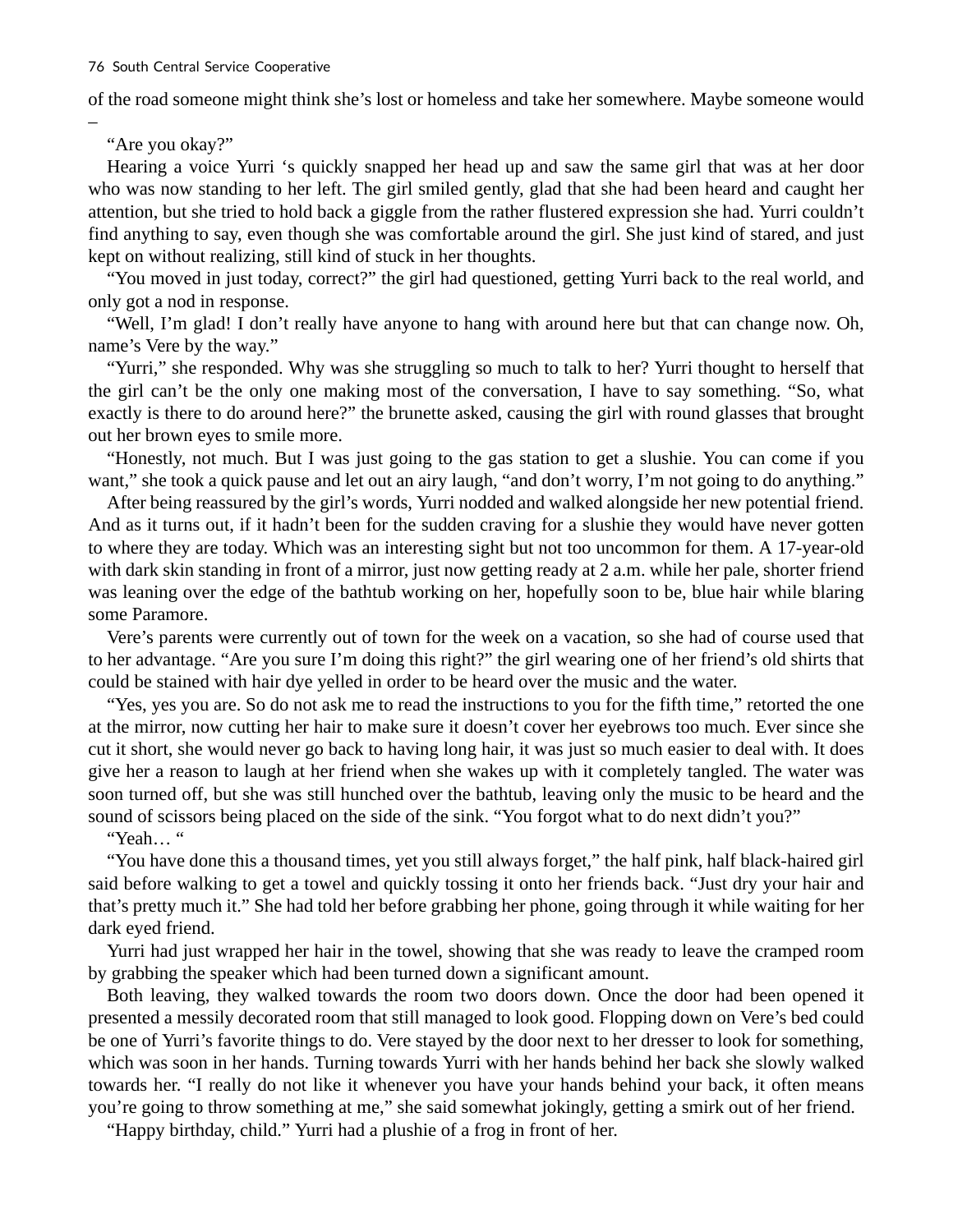She had completely forgotten that she was turning 17. Of course, this had left her flustered that she had forgotten, but her friend remembered, and had even gotten her a gift. Soon in a rather normal state for her she stared, stuck in her thoughts.

"So, are you going to take it, or do I get to keep it? I mean I'm not complaining."

"No, no, no, I want it!" Yurri jumped for her gift and hugged it, getting a content smile out of the one with slender fingers, often found tending to the various plants found in the room.

"Now that you have your gift, tell me," taking a slight pause to sit next to her friend, "how do you want to spend the rest of tonight, well, morning?" She turned her head to see Yurri's face.

"I really don't know. I mean I didn't even remember that it was my birthday." The frog had still been interesting, forcing her gaze to stay on it.

"We could be like how they are in those movies."

This caught Yurri's attention.

"So let us start off with, how about truth or dare."

"I thought you said that was stupid and would never play it."

"Well, we are going to put a twist on it. Empty out your pockets."

Cautiously Yurri had done as she was told. The only pockets that could be emptied were from her jeans and the denim jacket that she had thrown on the floor. Once emptied, there were many small things that most people wouldn't have with them in a pile. This collection consisted of small oddly shaped sticks and stones, some buttons and old bottle caps, loose change, a lighter that was used for sage and candles, a needle and thread, and finally a twenty-sided dice that Yurri accidentally kept after playing D&D with some of her other friends, which is exactly what Vere wanted.

Grabbing the die, she held it up so they both could see it. "Odds will be dares and evens will be truths, but, if you get a one you get a dare that is much harder and rather risky. Get a twenty and you have to include more information chosen by the other person," Vere stated mischievously. Obviously, she had something in mind, but of course saying no was too hard for Yurri so she had no choice but to agree.

"Okay, I'll go first. Whatever I get, you decide on what I do or admit," she said while leaning over her bed to grab a board for a hard surface to use. Placing the painted board that was gifted to her by Yurri on the bed, she rolled the die. Watching it roll for a good few seconds before stopping to land on a 10, resulting in a stare towards Yurri in wait for what she will say.

Thinking for a bit, she decided to be somewhat nice. "Now this is a truth so you have to be honest, did you watch the next episode the Skins without me?"

Guilt had been drawn onto Vere's face very quickly, giving a slight nod. Vere was always good at over exaggerating her expressions.

Yurri knew it was a joke and laughed, "Well, you have to watch it again, because we can do that after this."

Nodding, happy with that response, she passed the die to Yurri and they continued. This had gone on for a few more rounds, all consisting of either weird dares or questions coming with strange answers. But, during one of the turns, the soon-to-be blue haired girl had rolled a 20. It had been a good 15 minutes since they began, which was just enough time for Yurri to forget what the 20 meant. She soon got reminded by the question, "So, this hasn't been exactly like how they act in movies, so let's fix that. Tell me, do you like anyone?"

As cliche as it is, this caused Yurri to panic. She did but at the same time she didn't. There are feelings for someone there, but she didn't know who. She didn't even an idea of what they look like or anything. But she couldn't lie because that was against the rules and she had promised to never lie. But what does she say? "Yes, I do."

"Ah, I thought so. But, you did roll a 20, which as you know means I get to choose what you tell me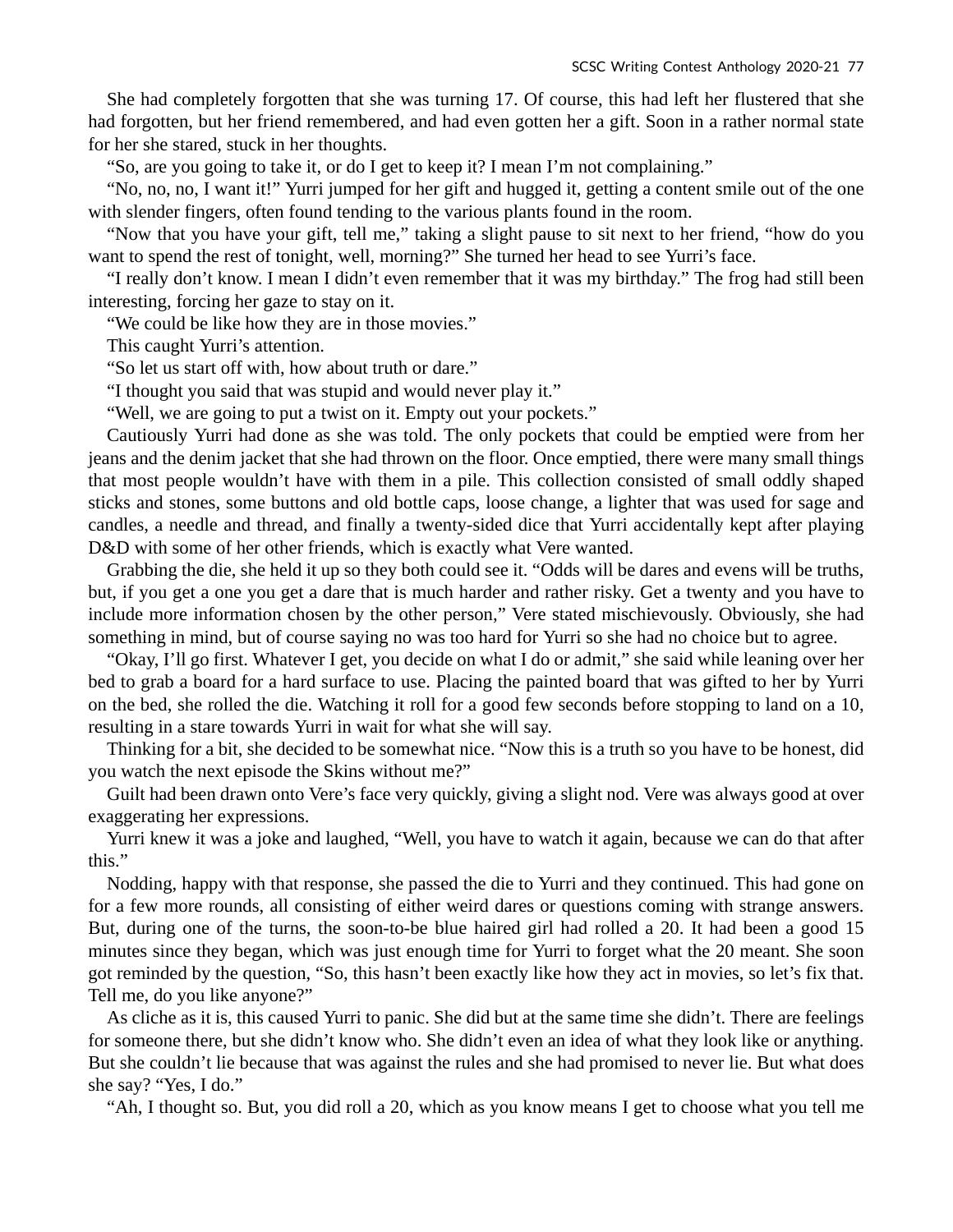more about. Who is it? I need a name, or multiple if there's more than one," Vere blurted, really wanting to know.

Hugging the frog closer to herself, Yurri had to think. She literally had no idea, and she was expected to say a name? But who could she say? Vere knows who she avoids, so she can't use any of them. She could say someone that goes to the art studio, but she doesn't take to anyone there, this basically means one of her friends, but who? She thinks to herself, just use anyone and hope that no matter what she doesn't say anything to them. "Asra," she had simply said, but the statement felt wrong, as if it was a lie. Can you lie unintentionally? Perhaps but it may never be proven true or false.

"Really? Asra? I never expected him to be your type." The slight silence following was rather awkward. "I guess I can see it, but give me the die, it's my turn."

The rest of the time was rather awkward and wasn't the same. The game soon became boring, and they moved onto watching the Skins episode, but Yurri couldn't focus on it. She really didn't have feelings for Asra like that, that felt weird to even think about. They were close friends, nothing more nothing less. The episode soon ended and by then it was around four in the morning, which made them extremely tired even after the countless energy drinks.

They prepared themselves for bed and laid down next to each other, face to face. A pillow had been placed between them, Yurri always moved in her sleep, often kicking the poor person sharing the bed with her.

"Night Yurri, and happy birthday," Vere said, smiling after finishing a yawn.

"Night Vere."

Vere's eyes soon disappeared from Yurri's gaze, who soon followed suit. Falling asleep was always hard, especially when someone has constant thoughts going through their head, which was causing Yurri to constantly change positions. Reaching and turning on her phone she saw that she had been doing this for nearly 20 minutes. Hearing the quiet breathing beside her, indicating that her friend was asleep, caused her to put her phone back down and turn to face her. She only starred, she looked so peaceful like that. She never got to see her without glasses that often, and she wished she could. Vere's lips were slightly parted, and some strands of hair were strewn across her face. Yurri was too busy thinking to realize that her face felt rather hot, she finally realized as to why she always felt like she was lying. The person who had caught her heart had been someone very important, her best friend, Vere.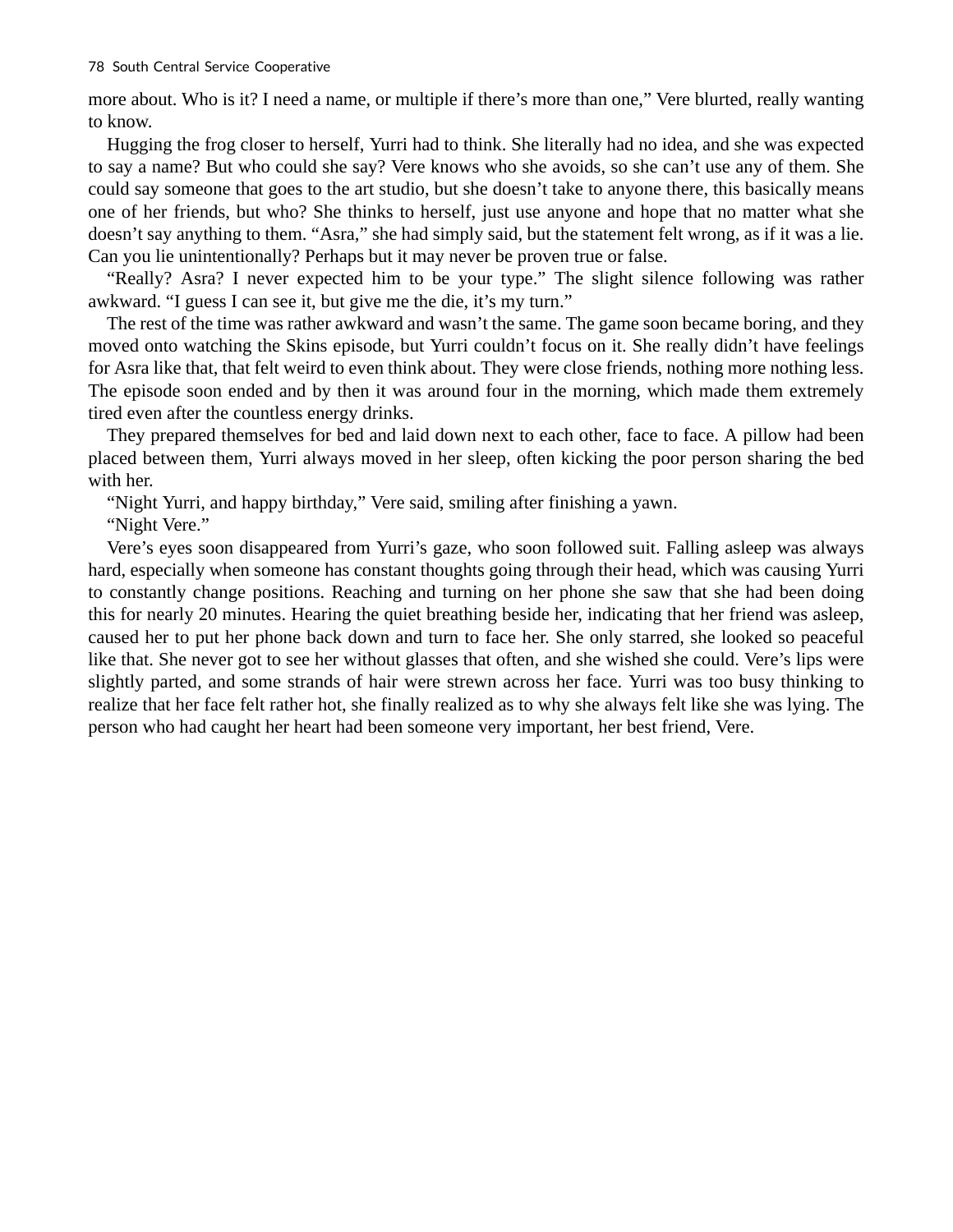## **The Joy of Reading**

By Nityan Sharma

Today, I was awarded the prize for reading 100 books, the maximum number of books read by a student in my grade in a year. Everyone clapped for me. My parents were so proud of me.

I remembered the day of the Parent Teacher Conference a year back. As usual, I dreaded it! My teacher Mrs. Bella Scott again complained about my reading. My parents were concerned and really worried. I hated reading! I felt when there were movies made on almost all classics and also the audio books. Why sit in a corner and struggle to master reading?

My parents promised her that they would try their best. Well, they did try  $-$  chocolates, timeouts, movies and rewards. Nothing could make me read. I just felt it was a waste of time.

They enrolled me in extra special classes where I had to sit with the teacher for an hour thrice a week. Well, there was no way out!

I thought of a clever plan to escape this torture. I pretended that I could not see the words clearly. The teacher reported it to my parents. I was so happy that I would no longer be tortured. My parents felt really bad for scolding and punishing me. In fact, Mrs. Scott was also very sorry for me. I thought that was the end of reading classes.

But to my misfortune I was taken to Dr. James Coelriche, an eye doctor, for diagnosis. He was very friendly and jovial and asked me what the problem was. I promptly told him that I could not read the letters clearly. He told me funny things and soon I was laughing. He told me to look at the chart with pictures of different things. He winked at me and said if I could identify all, I would get a box of chocolates. In no time I identified all. I got the chocolates! I was asked to sit outside while he talked to my mother.

I was enjoying the heavenly treat when I saw my mother moving towards me like a hurricane. She snatched the packet and dragged me outside. She stood outside near the car and faced me. To my horror, I realized that in my greed I had given away my secret. I promised myself never to trust friendly and jovial doctors!

I waited for a tongue lash but nothing happened. I could see the different colors of the rainbow of anger on her face – pale yellow, orange, red and purple. I waited for the tornado to hit me! Nothing happened. I tried my last trick. I blurted out, "I have dyslexia!"

I am not going to listen to my elder brother ever! He fills my mind with such useless information!

She looked at me and for a moment I thought she was going to smash me into the sidewalk. But she just picked me up and buckled me into my seat and drove home. Aww! The wait was awful. I wished she would shout, scream and promise punishments. But nothing happened. Papa also didn't say anything! But I was grounded. No TV or audio books or game nights. My brothers teased me mercilessly about my eyesight and dyslexia!

After a week, there was a snowstorm alert. The school was suspended until further notice. The expected snowfall was 15–18 inches followed by a windchill that would drop the temperature to -47°F.

It was so boring. I could not go out, watch TV or listen to an audio book. My elder brother is a voracious reader; he had read about 500 books. He was lying on the couch, reading Asterix comics. I wondered how he could manage that. I imagined he must be a super reader hero. My younger brother was listening to Winnie the Pooh audio story book.

Suddenly, I heard a guffaw of laughter. My elder brother was rolling on the couch laughing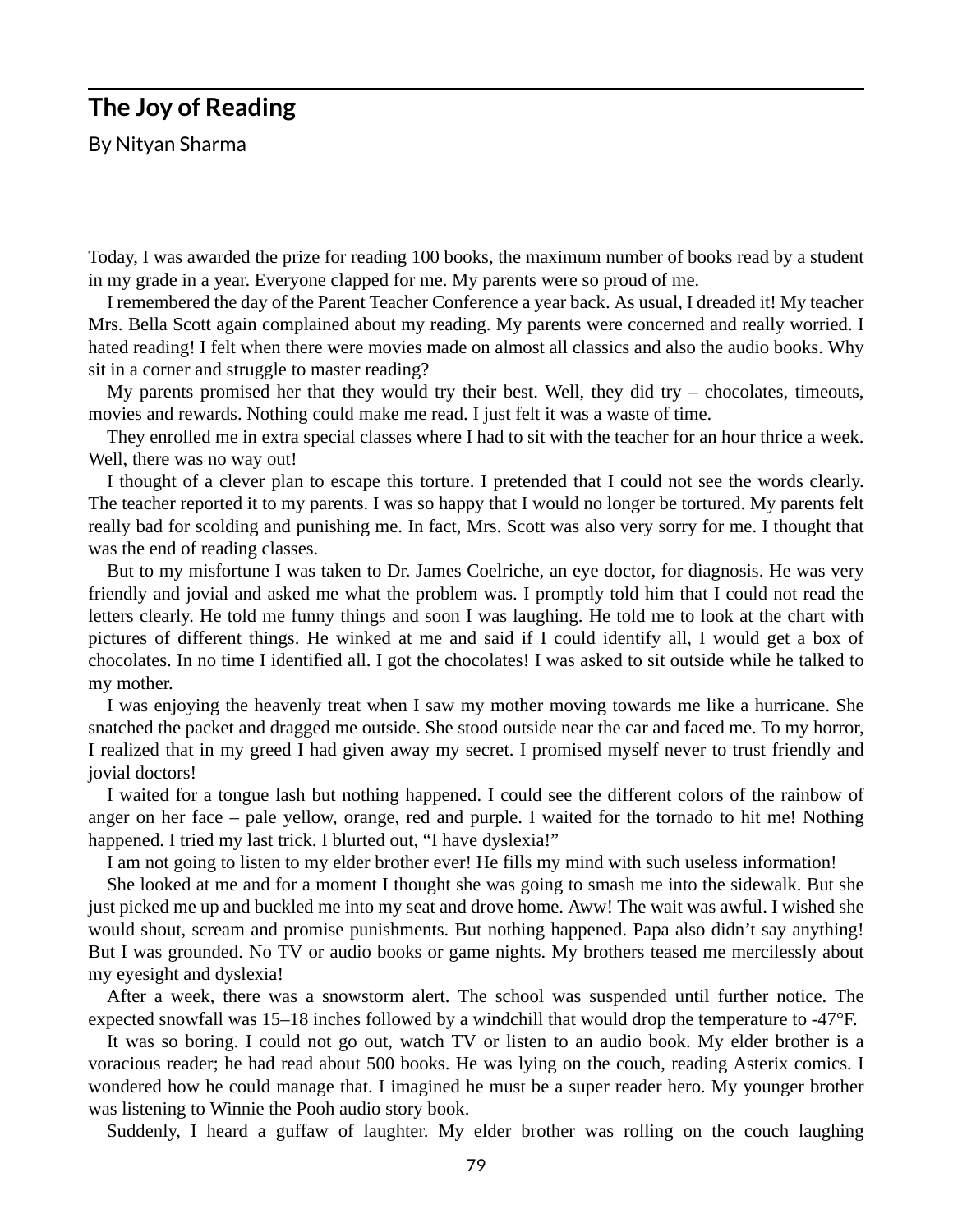uncontrollably. I curiously asked him why he was laughing but tears were rolling down his cheeks and he fell on the floor, still laughing! I begged him to tell me, but he just kept on laughing! I begged and begged but he told me, "Read it yourself."

In the evening he shared the incident with Papa and I saw both of them in splits. It seemed when Papa was young, he had also read that adventure and remembered falling from the sofa to the floor.

I begged Papa to tell me but he also said, "Read it yourself."

Now I was curious and decided to learn reading only to know what was so funny in that Asterix comic book. I earnestly started reading and within a month I could read really well. Books became my magic carpet. I sailed with Sinbad the sailor, lived on the island with Robinson Crusoe, I was Jack in the Magic Tree House, I was Gulliver captured by the Lilliputians, and well, I was what I read – sometimes a pirate, a shark, a king, a ghost. The list is growing.

Finally, today after the function, my elder brother decided to share his Asterix treasure trove with me. I read the book hungrily and when I reached the particular section, I suddenly burst into peals of laughter. I slipped from the couch and rolled over the carpet trying to catch my breath between the peals of laughter. My elder brother and I were discussing it incoherently and laughing crazily.

My younger brother begged, "Hey, tell me also, I also want to laugh."

Well, we told him, "READ IT YOURSELF!" and burst into laughter once again, tears rolling down our cheeks.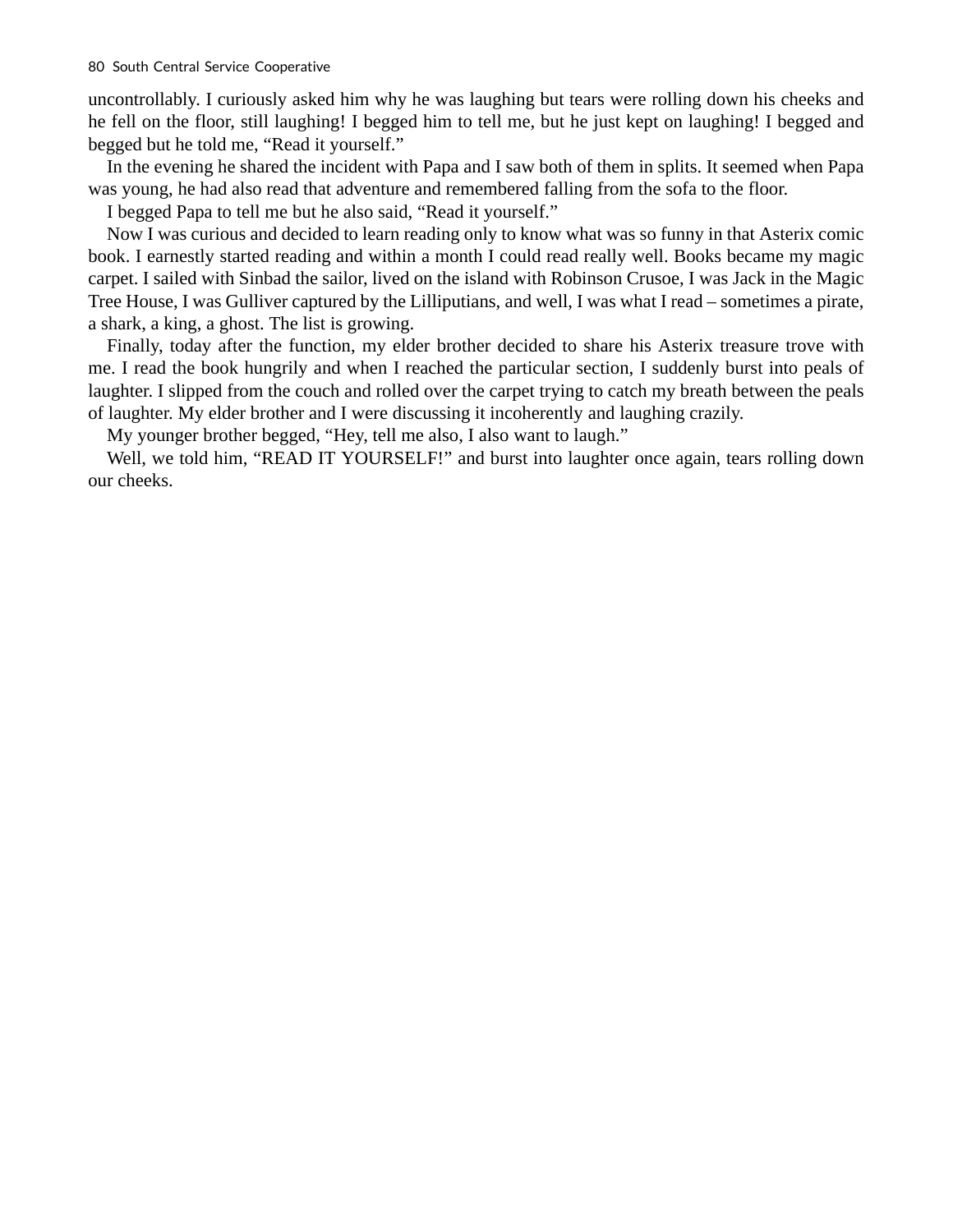# **The Camp**

By Rohan Sharma

I stood on top of Mount Everest with my fellow campers, Sherpa Namgyole from Nepal, William Anderson from USA and James Rhinestone from Germany. We looked at each other and hooted "Woooowooooo," the typical call of our club. We hoisted the flag of UNO along with the flags of our countries. We all belonged to The Global Club of Mountaineers sponsored by the United Nations Organization. All the fear, dread, frustration and nervousness were worth the great feeling of exuberance. Once we overcame the initial rush of adrenaline, we took photographs. We all rested briefly before going back to the last camp. At the camp we all talked, laughed and shared our feelings over the last 15 days of the tortuous trek.

I looked at the pictures I had snapped on the summit. Great moments, great memories! A memory of another camp flashed in my mind. Memories of my first camp I had attended. How I had resisted going to the National Middle School camp organized for middle school students. In fact, I resisted even joining this option. I wanted to join the NSS Club (National Social Service Club). The maximum physical activity was to teach village school children basic 3Rs (reading, writing and 'rithmetic). The physical labor and interacting with other students, with a very high likelihood of getting bullied, was not my cup of tea! But my parents just ignored me. I tried to work on my mother, but this was one of the rarest occasions that she agreed with my dad. As usual, I resented it but gave in. This was the bane of my life! I feared conflict and avoided it at any cost. I rarely played any team sports. I enjoyed swimming and trekking, where I did what I wanted without the stress of competing with others. But this camp required a different mindset.

Apart from very basic military training the curriculum also included a bit of civil defense and firefighting. The objectives of the camp were to instill traits like leadership qualities, personality development, team spirit, a spirit of adventure, social and community service, inculcate a sense of discipline to make better citizens, and motivate youth to join defense services. Eminent personalities from various walks of life were invited to share their experiences and interact with cadets. Cadets interacted with local NGOs and carried out social service in and around the campsite.

Before leaving, I told my parents that I would never forgive them for heaping the torture on me. I stood bewildered, like a lost sheep, among the others in "stand at ease" position waiting for my group to be announced. I took solace in the fact that at least I would be among known faces from my school as my tent mates. To my horror, I realized that we were being grouped randomly. I felt nauseated and fear of unknown gripped me. My name was announced, and we all dispersed to collect our gear.

So, there I was, a lone trekker in the unknown wild! Four of us were supposed to share a tent. We collected our gear, eyeing each other suspiciously. We moved to the site allotted to us. We introduced ourselves and waited for the instructions. Captain Samuel Gomes and Major N were issuing instructions on how a tent should be erected. Ten minutes were given to us to break the task into manageable units and decide how to perform it to our maximum efficiency.

As usual, the bickering started about who was getting the easier tasks. Five minutes had passed, and no consensus could be reached. Time was ticking away like a time bomb and I, in sheer desperation, decided to take the toughest task as I hated to be singled out because of my group. Since I was the tallest, I could be the anchor! What a group I had inherited – Cody was fat, Sameer was short but stout for his age and Tluanga was too thin with a narrow frame. While erecting the tent we cribbed and blamed each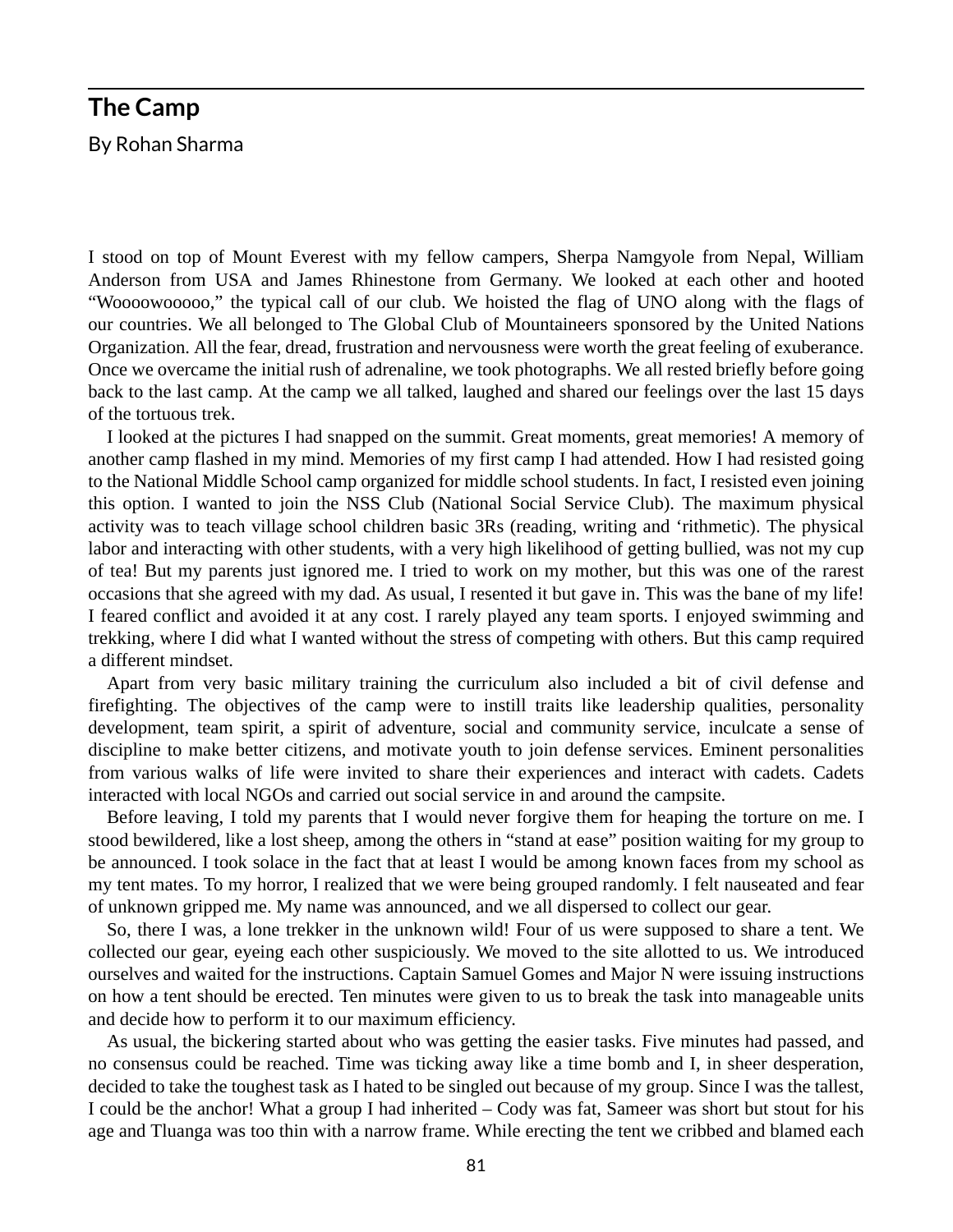other for any lapse. To my misfortune the officers must have been watching us with a hawk's eye! I was appointed as the leader of my group. I would be responsible for the performance of my group.

The rest of the day passed while performing mind-numbing tasks. Before we dispersed for the night, an announcement was made that a cyclone was going to hit the coastal area. Fortunately, our camp was not in its course, so most of the transport was being deputed to the other camp to rescue the others.

We dispersed and how this information brought about the bonhomie inside the tent! We cribbed in unison. We were jealous of the kids in the other camp. They were being evacuated and would be going home to good food, a warm bed and a life of leisure! We really wanted the cyclone to change its path and move towards our camp.

Well, we had a restless night and woke up to another day of drudgery. Our senior instructor delivered a lecture on leadership. The cadets moved to the ground for marching drills and in hindsight, I think that was the time when I realized the power of prayers being answered! Major N came and announced that the cyclone had changed its course and it might be possible that the camp would be in its path. Since I was standing near him, I could see the worried look in his eyes. He gave instructions to disperse and collect the gear as they would be shifting to the nearby school which was two and half miles away. Since most of the transport was already deputed to the other camp, there was a shortage and cadets would be rescued according to the gear packed first and so on.

With a great alacrity, we the lazy loggers were the first ones to run. We were still in the process of packing our tent when the strong winds hit us. We held on with our dear life. Then, suddenly it started raining heavily. One could see the tents, bags and other things flying all over. Captain Gomes shouted orders to abandon everything and run to the trucks parked nearby. We were huddled like sheep and rushed to the nearest school. There was water swirling everywhere. One could not see the road, but the sturdy and experienced military drivers maneuvered skillfully in the surging waters. With our hearts in our mouths, we reached the school.

The water in the school rooms was knee deep. The windows were broken, and we were sitting on the benches cross legged. Wet, hungry and scared – well I didn't exactly remember in which order. My mind was foggy and fuddled. The authorities were running around rescuing us from the predicament. Food was the first priority. It was five in the evening and we had not eaten since eight in the morning. Some good Samaritan from the nearby village brought a few savories and cookies for us. They were rationed and I was ordered to manage my group in the room, a duty I performed with utmost distaste!

We slept on the benches fitfully. I did hear some moaning and howling. I woke up to check on those morons and tried calming them. We woke up to a cloudy sky and strong winds. We were really hungry, miserable and fearful. Major N informed us that we might have to spend another night inside the school as the roads and train tracks were submerged. The news intensified the gloom. Around five in the evening we heard the shouts of "Hurray!" from the next room. The military trucks had come to take us to the nearest train station and soon we would be safe!

At midnight, I stood outside my house and rang the bell. My mother opened the door and the first thing I uttered was, "I will never forgive you! I hate you!" She was so glad to see me she ignored my barb and hugged me. I was so miserable that I pushed her away. She promised that after a real hot bath and my favorite English muffin with lots of butter and a sumptuous veggie omelet, I would definitely be laughing and see the funnier side of my experience. I blurted out that I could never laugh again in my whole life after such a terrible experience!

Well, mothers are always right! A hot bath, a warm blanket and hot dinner in bed did the trick. Halfway through my meal, I burst out laughing. My mother raised her eyebrows and smiled! I narrated how I saved my friend Tluanga from near death. The strong wind had uprooted the tent. Tenacious Tluanga held on to his rope and flew away with the tent. I quickly pushed Cody on to the tent and wrapped the rope around my waist and held onto the nearby tree. I asked Sameer to go around the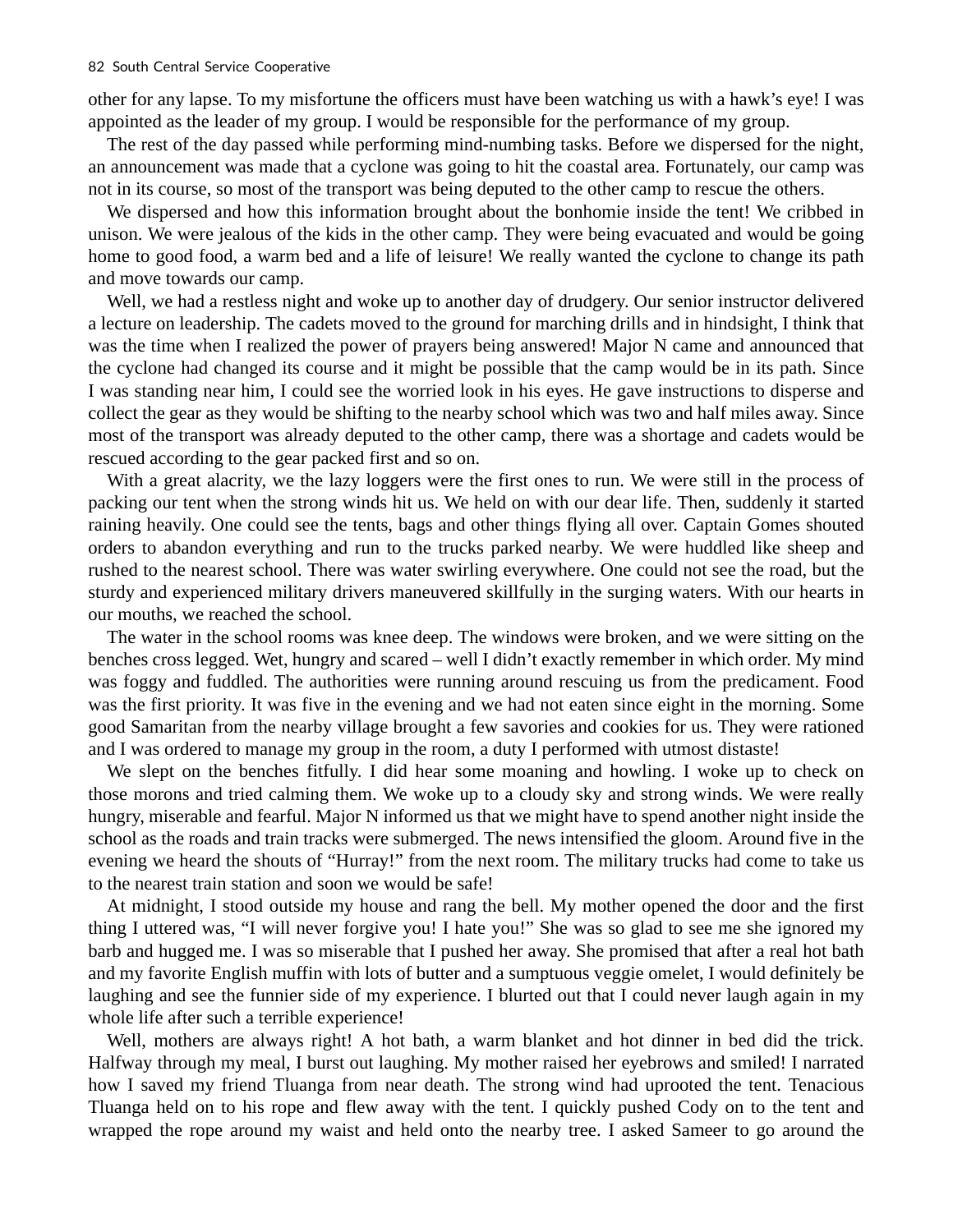tree and hold on to my legs. Oh! The expression on the face of Cody holding onto Tluanga was really hilarious, short and stout Sameer holding onto my legs and reciting prayers to invoke the mercy of God along with Tluanga's muffled utterings which seemed to be cursing in his language was too funny. Fortunately, help arrived in time and we were rescued!

In the school at night, Anish, another boy from the camp woke up screaming that there was a snake wrapped around his ankles that was tightening every moment. I rushed to him as I had more experience with snakes because of trekking. But to everyone's relief it was just a very wet rope. How he was teased by the boys for this experience!

The next day, although we were hungry, I devised games, dumb charade to keep the gloom away. Later on, I was voted "The Best Camper." The experience brought out the best in me.

I remembered with real pleasure that defining moment that helped me to find my true potential. I learned the importance of planning, organizing and executing to handle any disaster. I looked forward to those moments where I could challenge myself. White water rafting, skiing camps at Auli, rock climbing, caving, shark cage diving, para gliding mountaineering, trekking in the Amazon forests, etc., etc. and now Mount Everest!

Before I fell asleep, I had already started planning, organizing and how to execute my next adventure to K2 mountain!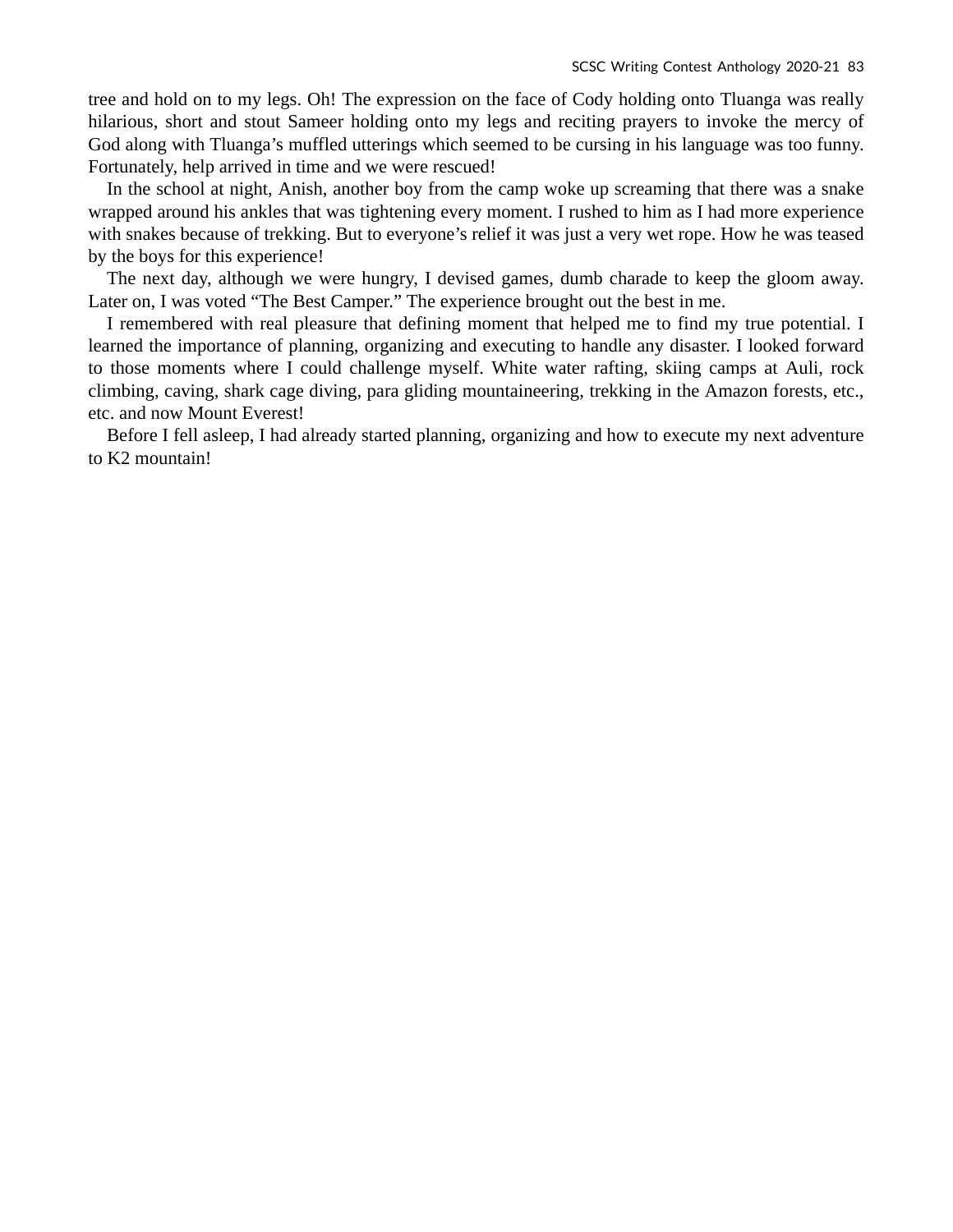#### **Redemption**

By Rohan Sharma

As I rode my horse through the battlefield, I realized my father and my grandfather made sure this empire was built. It extended as far as the eye could see. My power can and will annihilate anyone, or anything, that stands in my way of victory. My empire is indestructible. However, as I look upon the carnage around me, listen to the silent screams of arrows whistling through the air towards their targets, hear the battle cries and screams of overpowered warriors, drown in the smell of ash and smoke, I wonder for the first time, is it all worth it?

One month has now passed since that day, and I now look upon my new territory, the land of Kalinga. When I arrived here, I felt emptiness. The broken gateway was made of gold columns. I could see that the city inside had clearly once been prosperous and the town hall was a beautiful piece of architecture. It was like a sparkling jewel in the light of the morning sun. Yet even this had not escaped the plague that enveloped the city. That's when I saw the pyres burning at the edge of the city. My bodyguards and I rode toward the flames. I could not believe my eyes. The smoke rising into the sky was all-consuming. The pyre preparers glared at me with sheer contempt and pure hatred. And in that moment, I experienced something I had never felt before – a shiver up my spine, trembling in my legs and an iciness in the air around me. Fear.

I had destroyed their homes, snatched their freedom, shattered their way of life, ruined their families and broken their spirit. Their hatred was righteous, and I was a monster. There was disgust in their eyes. But I, Ashoka, was supposed to be the greatest ruler of them all, and they should be worshipping me. All I had wanted was to have this area under my rule as a part of my vast and prosperous kingdom. I did not want to destroy this land.

When we got back to my palace, I asked my advisor how many people had died during the battle. He replied, "Over 100,000."

One hundred-thousand lives lost! And I was the monster responsible for this atrocious act. That night, I was haunted by the feeling of death. I saw it, smelled it, heard it and even touched it. And yet, I was back there the next morning and the next after that. The streets that once smelled of jasmine and roses, now reeked of burning flesh. The houses where mothers once sang lullabies were now filled with painful wailings of wives and children. The blank eyes and stone faces of people going about their work as if mechanically, hit me hard. Their grief and my guilt were unbearable.

Even my mother´s affectionate embrace could not alleviate the guilt I felt. I remembered her words. She had tried her level best to dissuade me from waging this war. But I was blinded by power and ambition. I wanted it all. How could a small country like Kalinga have the audacity to refuse to subjugate to the mighty Emperor Ashoka!

And then, I suddenly came upon this little group of simply dressed young monks chanting and helping people tirelessly as if unaffected by their surroundings. I had seen them before, before the war and they seemed to have the same expression as they had now. They chanted and seemed to be at peace. Oddly enough, their calm composure in the midst of this chaos seemed very strange.

The words of an old and once nobleman of this town resounded in my ears, "Your apologetic words can never return us our lives, our country, our people. Your greed and ego have destroyed us all. Is this what you wanted? You are incapable of giving a single life but responsible for taking away so many others. Go away!"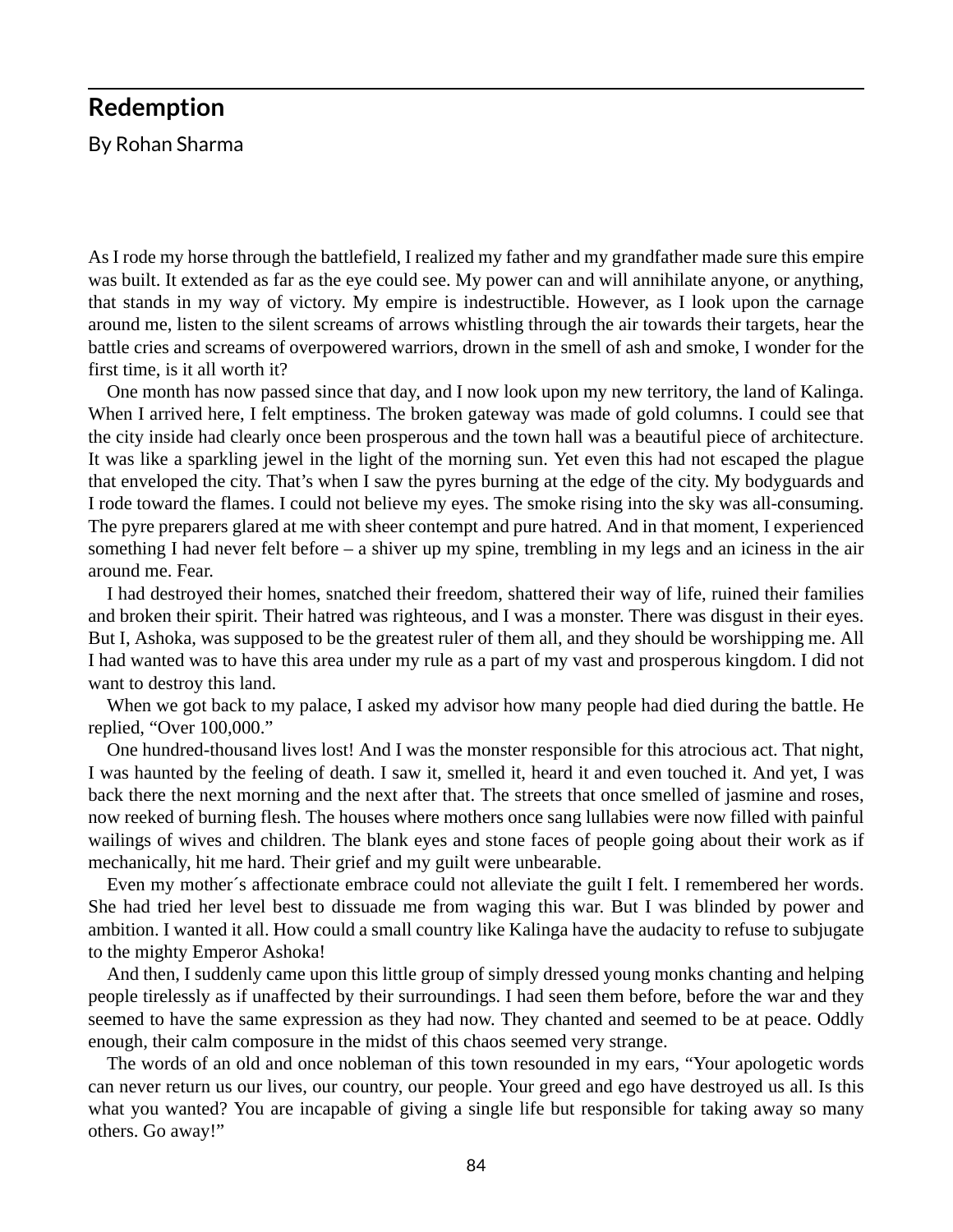It was almost twilight now. I saw the monks walking away. As they passed me, I expected the same hatred, but there was none. This intrigued me and I started following them, as if a force was guiding me. I was oblivious to where I was headed until I reached the edge of their monastery. They entered and I followed. I was guided by another young monk inside the monastery. I felt a strange peace in the air and a calming silence amongst the chants. I knelt at the feet of the senior monk who looked at me. I recognized him. I had seen him before. My mother listened to his discourses often.

"O, Holy one, I cannot sleep. I cannot eat. I am lost. Help me."

"Get up, O courageous one," he said. "You were lost, and now you are found."

"What do I do, to make things right?" I asked.

"Try and help rebuild the lost glory, win the hearts, and not the acres. Give up violence. Help treat the wounds of the injured."

"I will," I replied, and I did.

The next morning, I gave orders to immediately open treatment centers and hospitals for all the people affected by the battle. Shelters were to be opened for anyone and everyone requiring a place to stay. All steps were to be taken and state resources employed to bring back normalcy to the lives of the people affected by this war.

I pledged, there would never again be another Kalinga war in my lifetime. I would dedicate the rest of my life to development and upliftment of people in every way possible.

*This was inspired by a true story: The Battle of Kalinga was a life changing event in the life of the Indian Emperor Ashok. After the Battle of Kalinga, Ashoka converted to Buddhism, and went as far and wide as he could possibly go, all the while promoting non-violence. He was the Emperor of the Maurya Dynasty and established the most powerful empire in the Indian subcontinent. He is most famously remembered for his architectural marvels, including the three headed lion, and Ashoka´s Chakra, which lies in the center of the Indian national flag.*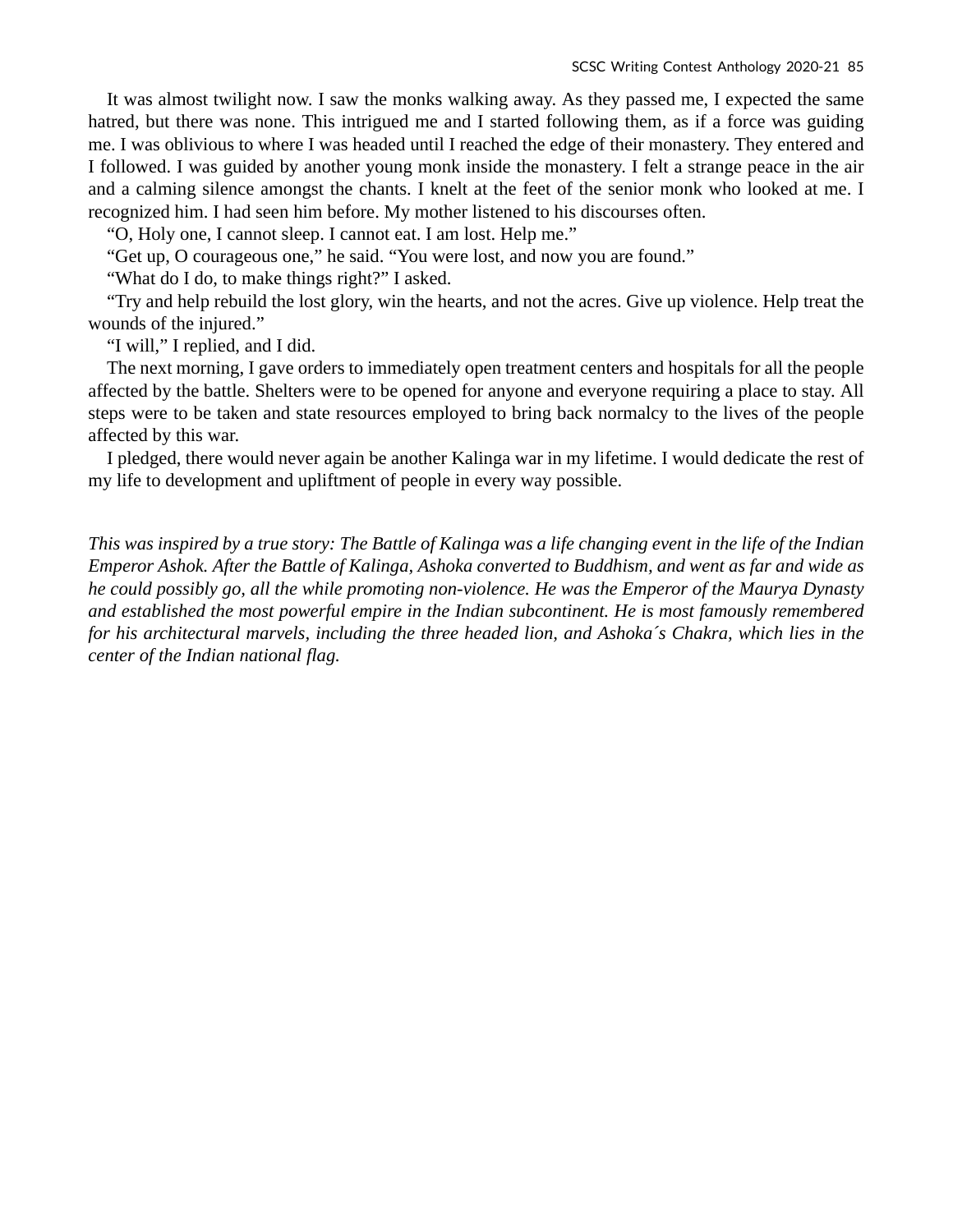#### **A Silent World**

By Angela Shwe

Zach and Ginger were best friends. They both had fun at the playground together and played tag, hiden-seek and tic-tac-toe. Zach got out some toy cars and handed one to Ginger. Both of them crashed cars into each other and Zach thought of something.

"Hey, Ginger?" Zach asked in a soft voice while holding his toy Lamborghini.

"Yes, what is it?" Ginger replied with a happy reaction while choosing another car to pick from the box.

"Do you promise me you will never get in a car crash and never leave me?" Zach whimpered while looking at Ginger with a frown.

"Of course not! Why would that ever happen? I promise I would never!" Ginger exclaimed with a shocked face.

"Promise? Forever?" Zach mumbled kicking the wood chips on the ground.

"Promise!" Ginger said, holding Zach's head up. They both pinkie promised and continued playing with the cars while giggling and smiling. They both had fun for a while but then it was getting late.

"Ginger! We have to go now!" Kira cried out to Ginger while she was packing up her things. Kira was Ginger's mom.

"Aww, already!" Ginger shouted back with a sad tone handing her toy car to Zach.

"You want ice cream, don't you? And you can meet up with Zach next Sunday!" Kira shouted with a sigh.

"Wait, really? I get ice cream finally! Okay Mommy! I'm coming!" Ginger smiled and ran to her mother. "Bye Zach!" Ginger cried out.

"Bye bye…" Zach mumbled sadly watching her run to her mother. Kira and Ginger walked to Jerry's ice cream store in the distance while Zach was just staring. Zach ran to his mother and started to sob loudly.

"Oh my God Zach! What's wrong?" Ari asked Zach, confused. Ari was Zach's mom.

"Mommy! I miss Ginger already! Can we get ice cream too?" Zach sobbed.

"Zach, you know that you can't eat ice cream because of your diet." Ari sighed, she looked at Zach while he cried on her lap.

Ginger finally got to go to Jerry's yummy ice cream store after begging her mom to go for the past six weeks. She really wanted that birthday cake flavor she loved eating in the summer. After getting ready, Ginger and her mom were walking to the ice cream store. Ginger was so excited that she quickly ran across the street and something horrible happened. People walking on the sidewalks stopped and were gasping at Ginger as her mom screamed. "Ginger! My daughter! Call an ambulance now!" Kira shouted loudly. Everybody was so surprised and felt so bad. That was the time Ginger got run over by a car.

The ambulance came and parked near the accident. Ginger was just lying there like she was dead. Her mother explained what happened and kept sobbing in the middle of sentences. The ambulance took Ginger in the back of the vehicle. "I hope she will be okay," Kira whispered to herself while crying on the hard concrete ground. "My daughter… She was only eight!" Kira cried out in tears.

Then a nice old lady came up to Kira and comforted, "Oh don't cry, I think she will be okay."

Kira slowly looked up at the nice old lady and smiled at her but then the smile faded away after three seconds.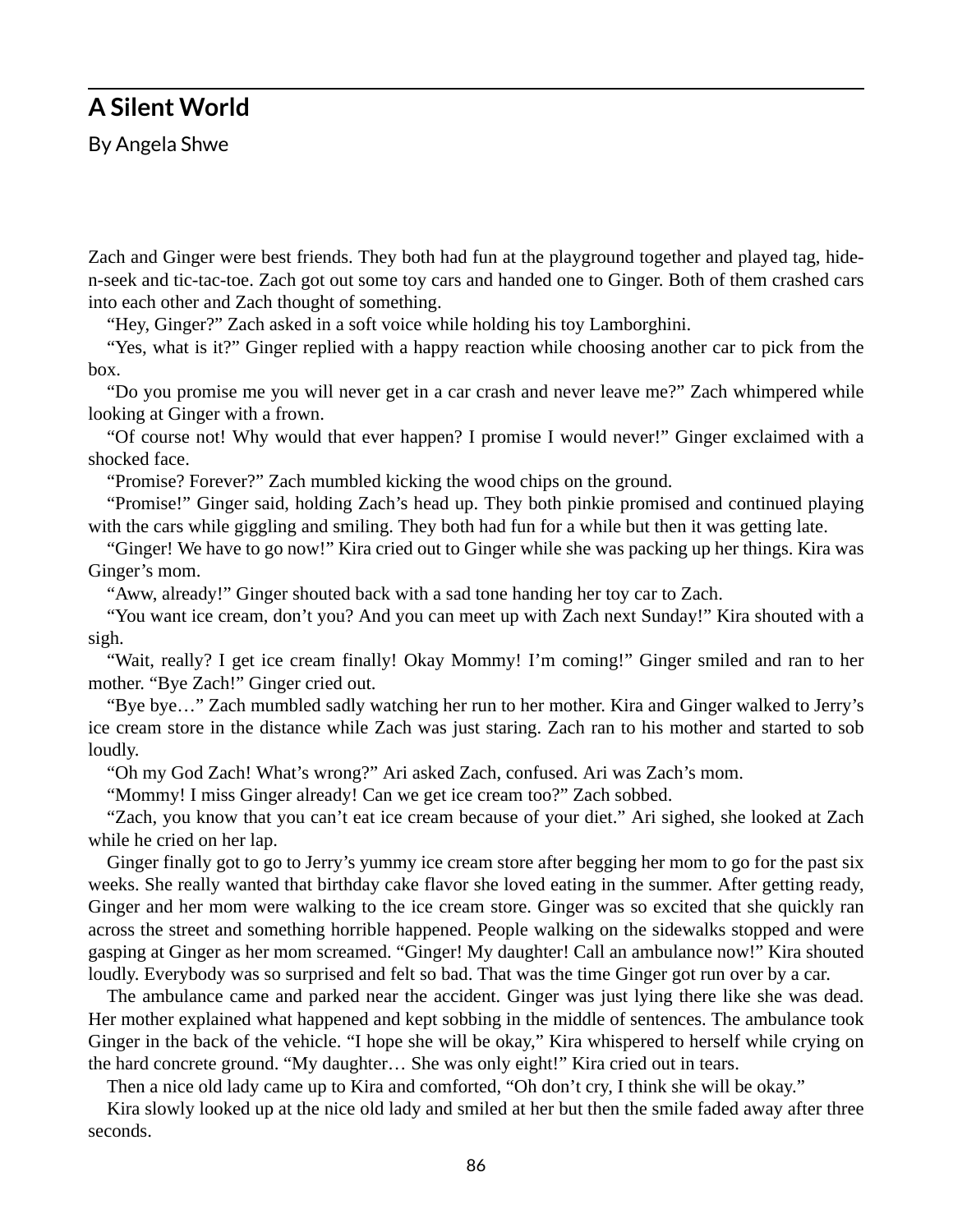"What's your name honey?" the old lady asked.

"K-Kira," Kira mumbled while her arms hugged herself.

"Alright Kira, let's take you home. You have had a long day," the old lady said with her hand outstretched towards Kira. Kira held her hand and got up. They both chatted and talked about how Ginger was going to be okay and how everything would be fine.

By the time Kira got home she waved to the old lady and dropped on her knees sobbing out all her tears thinking about Ginger. She couldn't stand up. Kira got a call on her phone. She opened her purse and sat by the front door.

"Hello? What do you need?" Kira asked while hugging herself with her other arm.

"Hello ma'am! You may visit your daughter right now if you'd like. Otherwise, you can show up tomorrow but that's your only chance. Have a good day ma'am," said the hospital worker and hung up before Kira could say a thing.

Kira had no time. She stood up, grabbed her keys and her water, and then burst out of the front door. "I'm coming Ginger. Don't worry," Kira sighed with a small smile on her face.

Kira got in her car and went to the hospital as fast as she could without going over the speed limit. While Kira was driving, she was thinking of things to say to Ginger. It was going to be the last thing she would say for a month. She wasn't going to be able to visit Ginger while the hospital helped her recover.

When she arrived at the hospital she quickly got out of her car and rushed to the hospital room. Kira kept checking back at the emails she got from the hospital to find the correct room. When she found the room, she was so happy to see Ginger, but she was too late.

"Ma'am, I'm sorry but you have to leave, you can't visit your daughter now," one of the nurses said politely. Kira was shocked and confused, her smile dropped.

"But I came here in time! That's impossible! No, I refuse to leave. I need to check on my daughter right now!" Kira shouted very angry. She didn't want to leave her daughter. Kira was so angry she kept complaining that she was on time and wanted to see her daughter.

"I'm very sorry ma'am but please leave. Your daughter is all good, you have a chance to visit her next month. We just need to do some tests on her and it's all good," the nurse sighed and waved at her with a disgusted look under her mask.

Kira took a deep breath, calmed down and said, "Okay, I'm sorry for my behavior. I'll check on her after a month. I'll be patient." Kira waved back at the nurse and took off trying to be calm and patient.

When Kira got home, she was so disappointed. She dropped herself on the floor and started to call Ginger's father. She waited for him to pick up, but he took forever. She got up and put her phone in her purse.

"I hope you're safe Ginger," Kira whispered to herself and went to bed trying to forget everything that just happened.

After a month, Kira rushed to the hospital as fast as she could. By the time she got there she ran over to Ginger's room and was so glad she didn't die.

"Ginger! Are you okay?" Kira asked worriedly. Ginger didn't say one word at all, and her eyes were shut like somebody had super glued her eyes. Kira thought she was dead, so she started shaking Ginger to make sure.

Ginger opened her eyes slowly. "Mom? Is that you?" Ginger sat up slowly with a surprised look.

"Yes, yes! It's me Ginger!" Kira said thankfully that Ginger was not dead. Ginger's smile drooped down, confused that she couldn't hear her mother's voice at all, she couldn't even hear her own voice.

"Mom… Mom?!" Ginger cried out shocked and worried.

"Yes! Ginger what's wrong I'm here!" Kira cried out holding Ginger's arm.

Out of nowhere Ginger started sobbing, she couldn't hear her mother at all. "Mom! Why can't I hear you? Please talk to me!" Ginger cried loudly.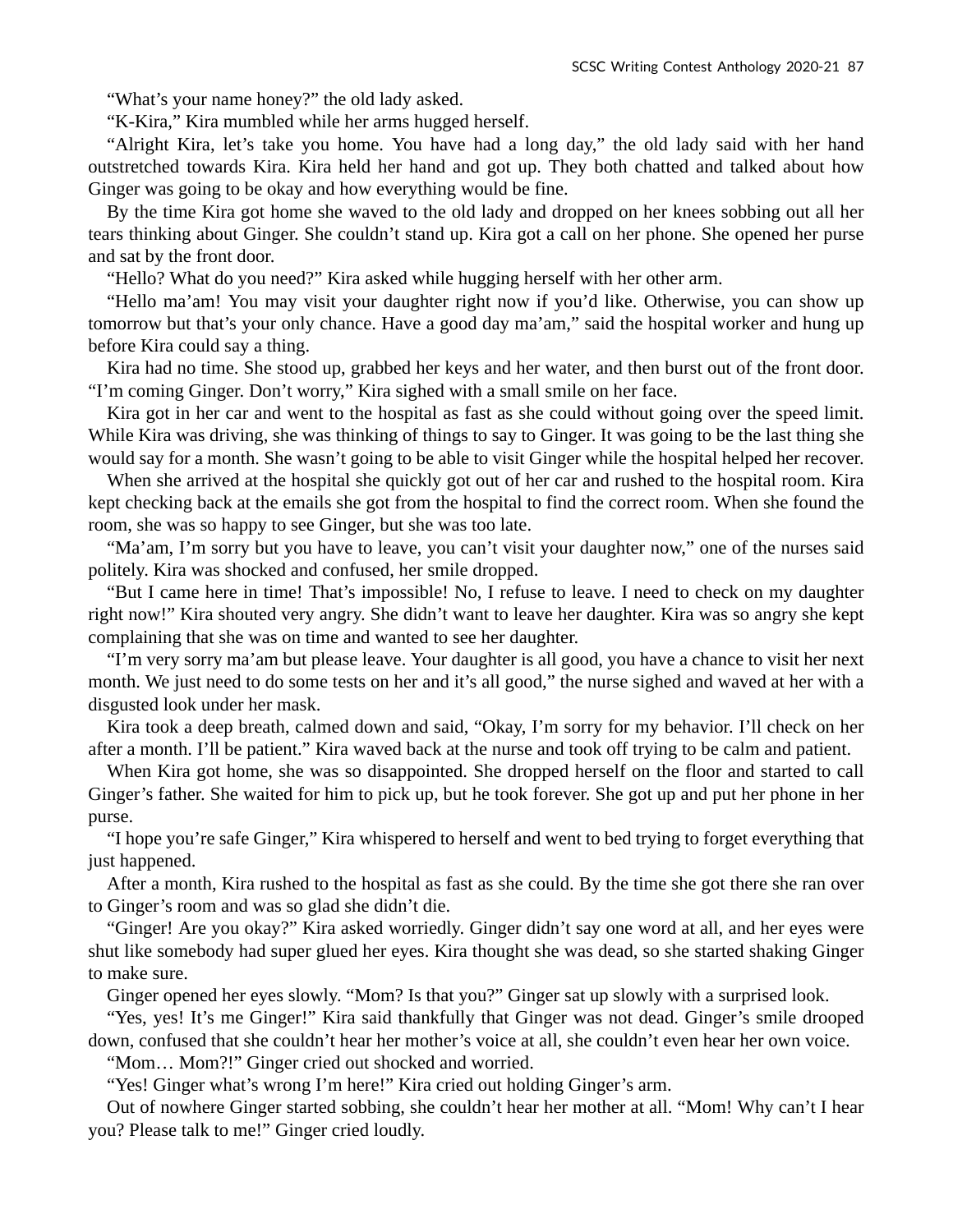"Oh no! This can't be! You're too young to have this!" Kira whispered to herself and started crying as well with her. Ginger wiped off her mom's tears and then wiped off her own tears after.

They both stared at each other for a minute, but then Kira grabbed a notebook and started writing with her pen that she had when she was a little kid. She wrote down the words she wanted to tell Ginger. "Ginger, I can't tell you what's wrong with you yet but please take good care of yourself. I love you sweetie," Kira wrote down on the paper and showed Ginger the paper.

"Mommy? I'm scared. When will I go back home?" Ginger asked while rubbing her eyes to wipe away the tears in her eyes. Her mother sighed and continued to write on the paper. She showed Ginger the paper. "Ginger, you will come back home soon. Would you like me to invite Zach?" Kira showed Ginger with a soft smile on her face.

Ginger nodded.

Suddenly, one of the nurses came in and opened the door. "Hello Mrs. Fallon! You can take your daughter back home. I suggest you buy hearing aids for your daughter though. Have a nice day!" The nurse paused, then closed the door and went away. Kira was so excited to hear the news.

Kira got the paper and wrote down, "Good news Ginger! You're coming back home!" She showed Ginger the message she wrote.

Ginger was so happy she got up the bed and grabbed her favorite penguin plushie. "I can't believe I'm going home!" Ginger hugged her mother and then she grabbed her jacket and tugged Kira to hurry up and go home. Kira giggled and went off to the door with Ginger.

Later that night Ginger yawned and said, "Mommy, I'm sleepy," while walking towards the desk Kira was standing next to.

Kira nodded at Ginger then she picked her up and walked up the stairs. After she got in Ginger's room, she tucked her in her bed and waved to her while walking out of the room. "Goodnight Ginger," Kira sighed while she closed the door behind her. Kira went to her room and went right to sleep.

The next morning, Ginger got ready for school and headed off to the bus while waving goodbye to her mother. While Ginger was on the bus, all the kids were in the back but there was only one person in the front of the bus. Ginger decided to sit with the lonely person. The moment between them was awkward but then the person lifted up their head. It was a girl. Ginger waved to her, maybe hoping she could understand she was deaf.

"Uh hey? Do you need anything?" the girl asked. Ginger saw that her mouth was moving but couldn't hear a word at all. Before Ginger could say anything, the bus stopped. She was like her mother now, always getting interrupted. "Well, we better get off then," the girl held out her hand waiting for Ginger to grab it. Ginger looked at her then the hand. She grabbed it and got off the bus.

"Hey uh, sorry if I was being awkward. I'm actually deaf but I can speak well," Ginger whispered to her. The girl was surprised. Then she grabbed her phone.

"My name is Alianna Usoro. I see that you do talk well. What's your name?" Alianna introduced and asked Ginger on her phone and showed it to Ginger.

"My name is Ginger Fallon! My friend Zach isn't in this school today, I think. Maybe we could be friends?" Ginger asked while they were going into the school building.

Alianna nodded and they both went to their classroom. After they went inside the classroom, everybody was sitting at their desk and the teacher began to do a reading review. Ginger was scared that the other kids would make fun of her for being deaf. Alianna showed Ginger to her desk and they both sat and listened to the teacher.

"Alright class! Please come up to me if you have questions on these papers!" Ms. Penelope cried out to all the students while passing papers to all desks.

Ginger was afraid to tell Ms. Penelope she was deaf. She was unsettled and thought if the other kids heard her, they would make fun of her.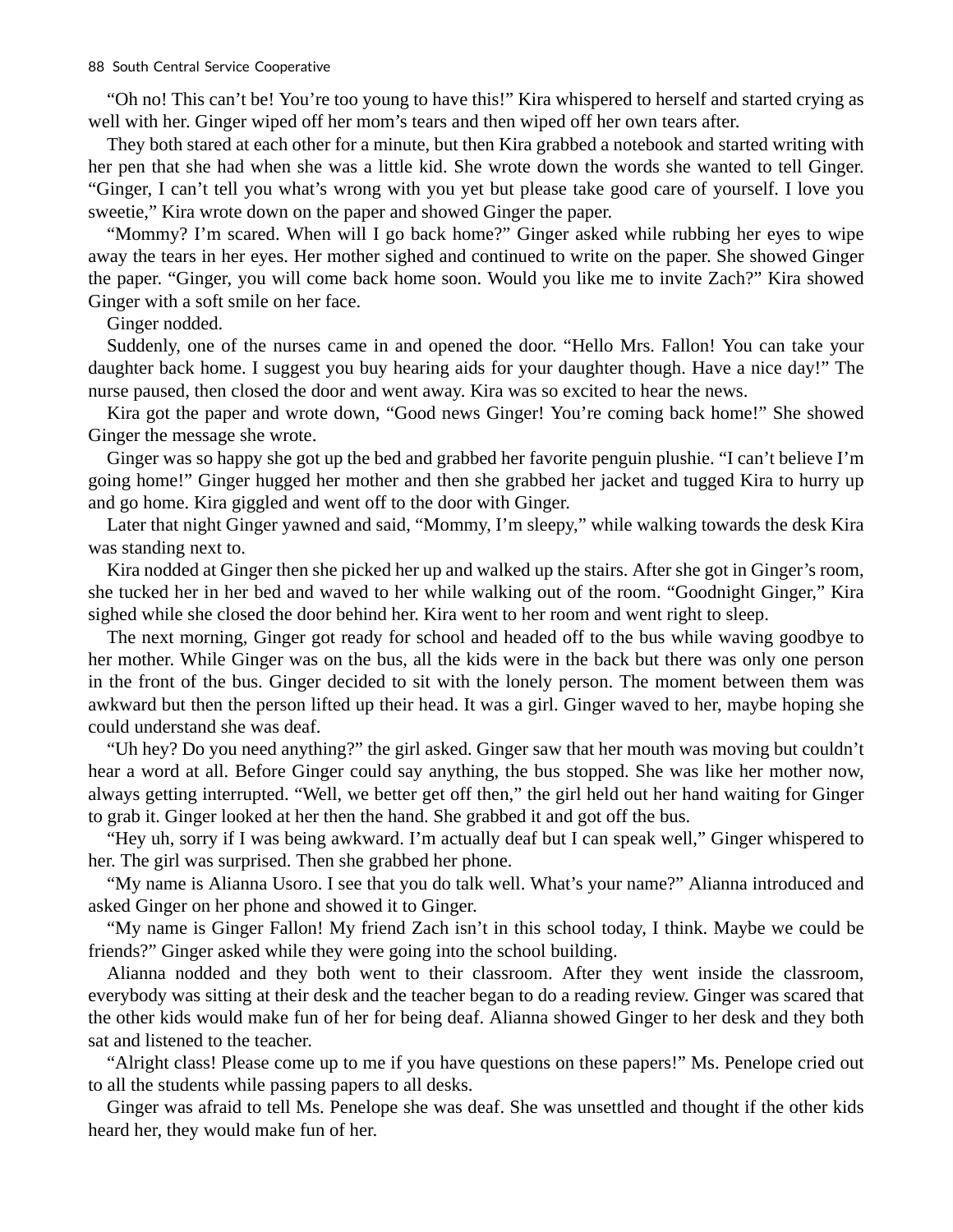While Ms. Penelope passed out the papers on Alianna's and Ginger's desk, Alianna blurted out, "Ms. Penelope. Ginger is deaf so she wasn't able to hear your directions."

Ms. Penelope nodded and set her papers down on her desk. Ginger raised her hand trying not to make eye contact with the other kids.

"Yes Ginger?" Ms. Penelope saw Ginger's hand raised.

"Can I use the restroom please? It's an emergency!" Ginger hesitated.

Ms. Penelope nodded and continued to talk to the whole class again. Ginger ran all the way to the restrooms. She locked herself in a stall and lamented. All of a sudden, somebody started banging and shaking the restroom stall.

"Who's there! Go away!" Ginger cried out.

"It's me… Your best friend…" the unknown person whispered.

Ginger was afraid to unlock the stall. The power went out and the person left. After a few minutes, Ginger unlocked the stall and saw a note on the ground.

"Did I do something wrong, Ginger? I didn't mean to! You ignored me… Am I invisible! Talk to me Ginger. I need to know why!" Ginger was very shocked at the note she just read. She was traumatized.

"I'm sorry whoever this was. I didn't know!" Ginger whispered, then walked out of the bathroom until she saw a mysterious person standing in the dark. "Who are you? Please leave me alone!" Ginger stuttered, afraid of looking exactly at that unknown person.

"Your best friend," the person laughed. Ginger was confused and worried. All of a sudden, the person walked over towards Ginger in a spooky way.

Ginger screamed while her eyes were shut. Then something strange happened. Ginger was back on her bed in her house. She saw her mother crying.

"Mommy, are you okay?" Ginger asked while patting her mom's head.

"Ginger, you're awake! Yes, I'm okay! Are you okay too?" Kira cried out while wiping off her tears looking at Ginger. Ginger realized everything that just happened was just a bad dream. She wasn't deaf anymore. How long had she been sleeping?

"I'm okay Mommy. Let's go and get ice cream! I promise I'll be careful crossing the street," Ginger said as she smiled.

The end… or is it?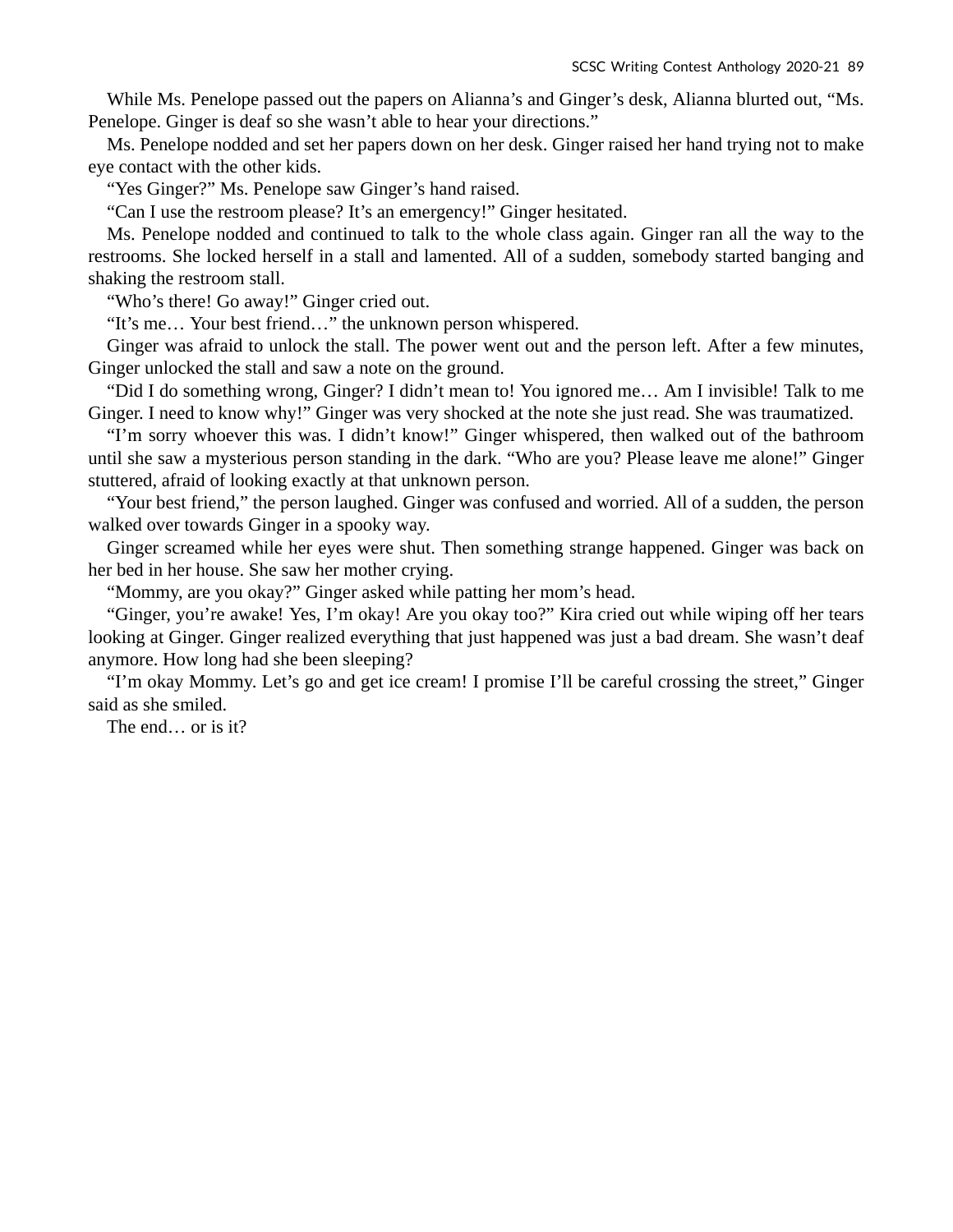## **The Crash**  By Annabelle Skurkay

It was a rainy day in Honolulu, Hawaii. My name is Lilliana, and I am nine years old. On this trip it will be my mom, dad and my seven-year-old brother Connor. We boarded the plane at 7 a.m. to fly out to Indiana to see my Granny and Grandpa. We were only in the air for an hour before the flight attendants started to warn us the plane may go down. Everyone went into panic and prayed.

To keep us calm they started handing out cookies and water for a snack. As they were trying to hand out snacks the plane started to shake and go out of control. I could not even tell where I was, at this point I blacked out.

I opened my eyes and we were heading towards a volcano. My brother started to slip out of his seat. He went through the window and flew inside of the hot lava volcano. We were all devastated but we could not lose each other anymore. They gave us flotation devices because we might go into the deep waters where there are many mysterious sea creatures. Finally, the plane sank. We started with 346 people in the plane and now there are only 25 left. The rest unfortunately passed.

We were swimming to shore for our lives. My parents were left behind because I took professional swimming lessons from an Olympic gold medalist. I took a look behind me and I saw a shark chewing up my mom. She was screaming but nobody could help her. My dad and I kept swimming, but he could not swim anymore and I was unable to pull him, so he had to give up and unfortunately drowned.

I had to swim to shore myself with this other young girl who is 10 and named Olivia. We were alone and the only survivors. I ran across the beach and found a woman with three kids and asked her for help. She immediately called the police.

When the police came, they took us to an adoption center. I wanted to stay with the kind lady who helped us because that would be a loving home. We made a deal with the adoption center that Olivia and I would stay together no matter the circumstances.

Once we got to a home, both of us met our new foster parents, Karen and Jim. They were mentally and physically abusive. We hated it there. All I was trying to do was get out. There was no way. They would be so mad at us if we contacted the police.

We got to school and told our teacher. She called the police immediately and offered to take us in. Of course, we said yes. Little did we know she lived on a farm and had 16 kids. They had no time for us. We were forgotten about and had to raise ourselves.

I made the executive decision to confront Karen and Jim, but they were not understanding. So, we contacted the head woman of the adoption center, Miss Savannah. She asked us if we had a preference. We thought back to the woman who helped us first. Her name was Stephanie. Miss Savannah called Stephanie and she agreed. We packed our bags and she picked us up at the adoption center. Now we live an amazing life with a family who loves us. That is my story on the crash.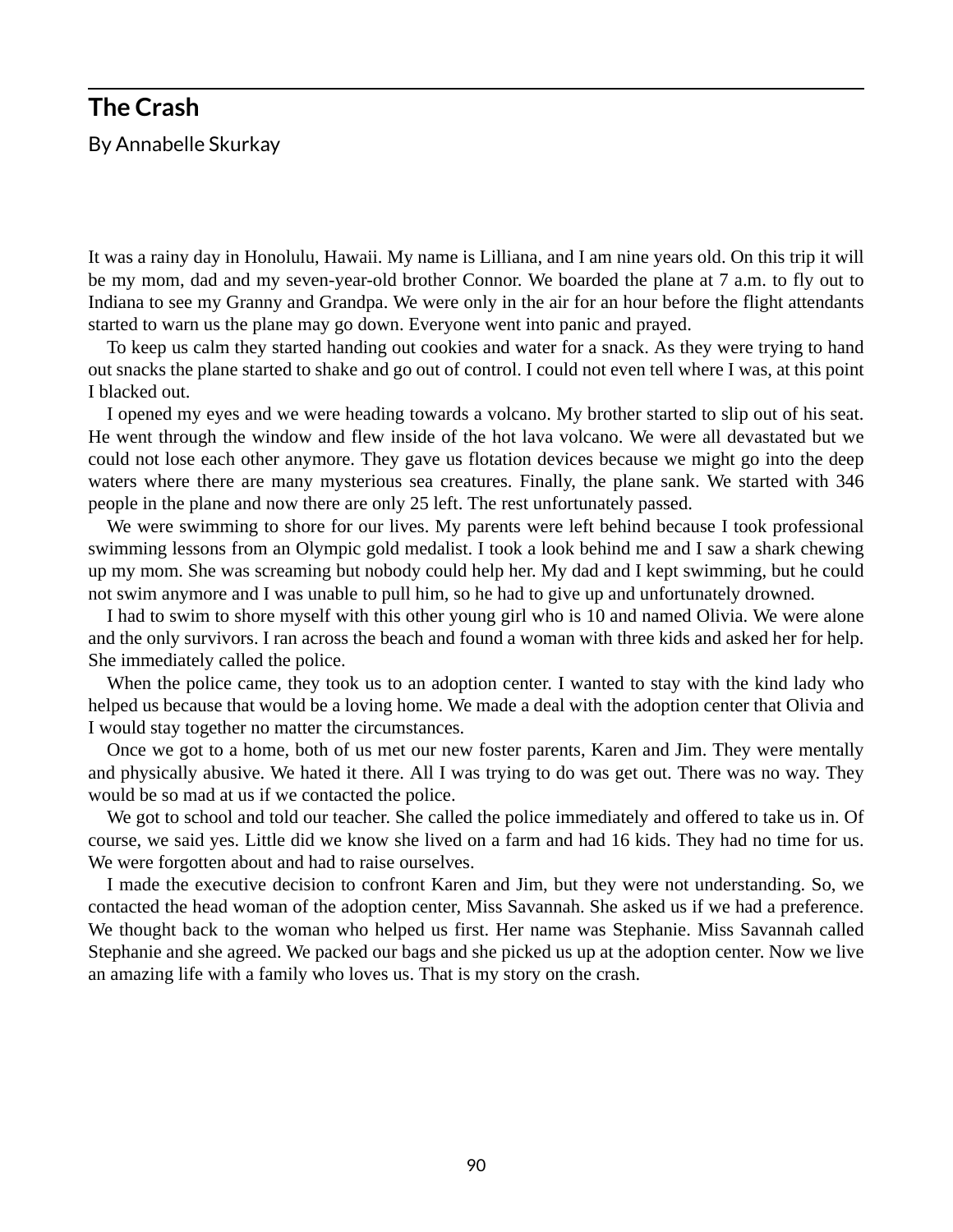#### **Jeff and Ed, The Crime Fighting Duo**

By Devin Vanryswyk

It all began in an alley. And with a pigeon.

Jeff lived in New York. He had a pet pigeon named Ed. Jeff found Ed in an alley. Ed was the oldest bird alive. Ed had rainbow feathers, a very long beard and could make sandwiches. Jeff and Ed were best friends for life. They ate Ed's sandwiches.

One day, the town started rumbling. Jeff and Ed wondered what was happening. It was Toilet Man. Toilet Man was launching a burrito. Toilet man is a toilet who was friends with Jeff and Ed for a long time. Toilet Man turned evil because his mom wouldn't buy him a burrito. Toilet Man was so evil he put a toilet in the city, but Jeff and Ed stopped him with an air freshener because he stunk. Jeff and Ed could not figure out why the ground was rumbling. Jeff and Ed went to their hideout.

Jeff said, "I want to wear the super guy costume."

Ed squealed, "It's not fair that you get the super guy costume, but I will wear the man sandwich."

Jeff laughed, "You look funny."

Ed figured, "I know."

Jeff asked, "Are we going to stop the toilet or what?"

Jeff and Ed were getting in the sandwich jet to stop Toilet Man. Toilet Man is the evilest toilet ever. One time he even pranked the mayor.

Ed said, "Why did he prank the mayor?"

Jeff said, "I don't know why."

Soon Jeff and Ed found Toilet Man and asked, "Why did you prank the mayor?"

Toilet Man said, "Because he's fun to prank and it's funny."

Jeff said, "Well stop pranking the mayor because you are so scary." Ed nervously made 1,255 sandwiches.

Toilet Man said, "I will stop pranking the mayor only on one condition."

Jeff asked, "What is the condition?"

Toilet Man said, "The condition is you let me have all the sewage water and then I'll leave the mayor alone."

Jeff said, "We will let you have the sewage water but never bother us again."

Toilet Man said, "It's a deal."

Now Toilet Man is a good toilet and will never bother anyone again. Jeff and Ed saved the mayor from Toilet Man. Toilet man is gone for now and hopefully forever. Jeff and Ed went back to their hideout, but on the way, they saw a house on fire. It was FireDude.

FireDude worked at a lab, so he did an experiment on himself. One morning FireDude came into his office and spilled some kind of goo on himself and made himself into a monster. FireDude burst into flames and his face became a skull. When FireDude touched his dirt bike it burst into flames.

Jeff said, "What is happening?

Ed questioned, "It's a human torch I think?"

Jeff and Ed were confused on what the fire was. This is the strangest super villain ever. This would be tough for Jeff and Ed because Jeff and Ed had never fought anything like this before. This would be tough.

Jeff wondered, "What are we supposed to do, throw sandwiches or what?"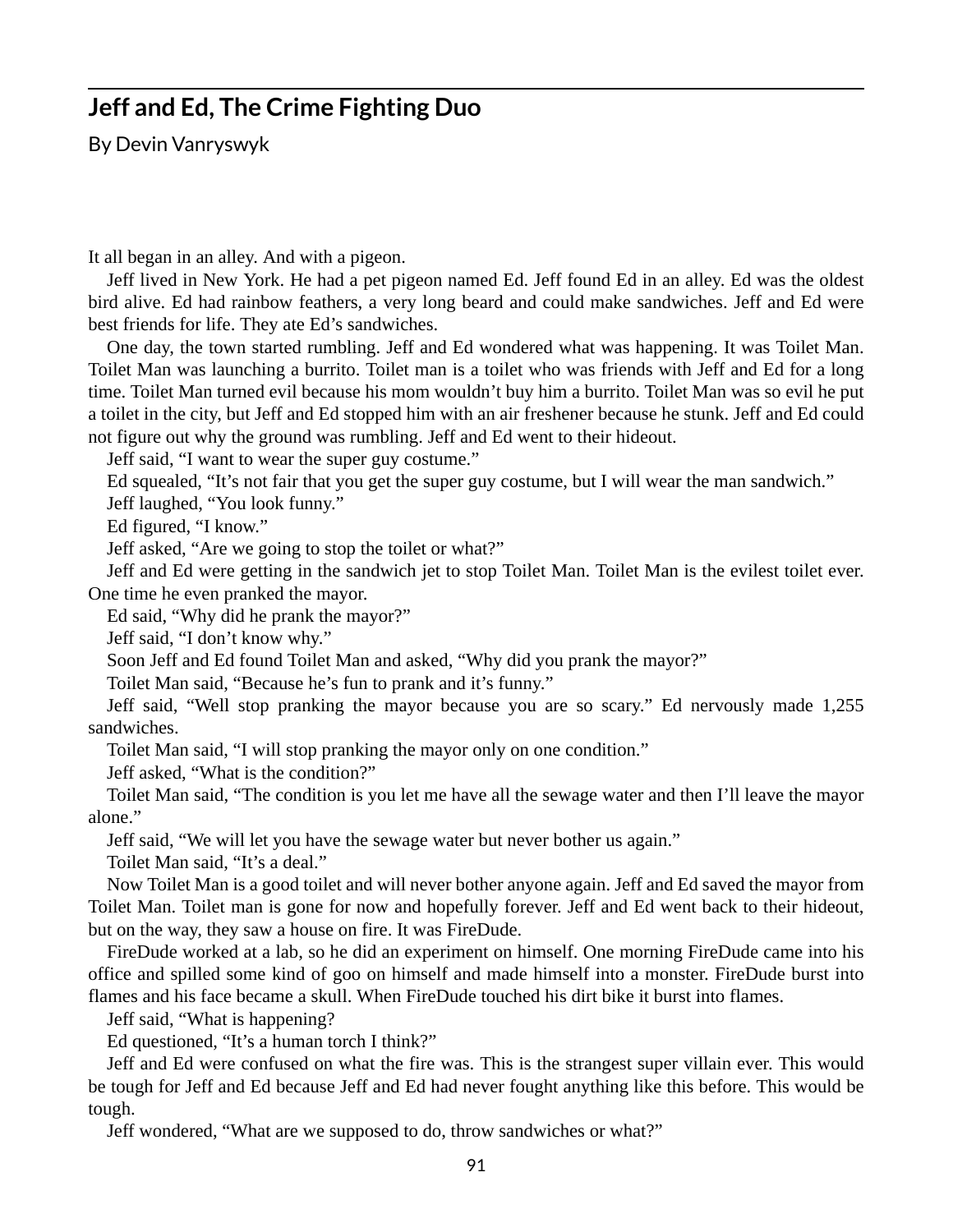#### 92 South Central Service Cooperative

Ed answered, "I don't know. Maybe throw rocks at him and the fire on his body will go out." Jeff answered, "Sure, in movies you drop and roll on a surface so maybe it will work?"

Jeff and Ed threw everything they could throw at the human torch, but the fire wouldn't go out.

Jeff cried, "What are we going to do? We can't put the human torch out!"

Jeff and Ed were going to drive the sandwich mobile to the local lake to get water to stop FireDude. FireDude shouted, "What are you going to do with that bucket of..."

Splash. FireDude's fire has gone out and FireDude was not dangerous anymore.

Ed yelped, "What do we do with FireDude now Jeff?"

Jeff replied, "We bring him to the water park and bring him to the fish tank."

Ed had a good feeling that Jeff was right because there is water in water parks and in fish tanks so he can't catch on fire again. Jeff and Ed went back to their hideout and played Super Guys Save The City. After they played Super Guys, they decide to go to Dino Town and go to find dinosaur teeth that were lying around. When Jeff and Ed got there a huge dino-man appeared.

His name was Dino Kid. Dino Kid has sharp teeth that could bite through metal. Dino kid was the worst because he could bite through so many sandwiches.

Ed cried, "What do we do now?"

Jeff answered, "We feed it all the metal we have."

Jeff and Ed fed all the metal they could but then they remembered that they had dino spray. Dino spray is a spray that makes dinosaurs scared of the people who use it. Dino Kid was suddenly in big trouble. Jeff and Ed were never going to Dino Town again.

Jeff yawned, "Ed, I'm going to bed."

Ed blinked, "Yeah I am too."

Jeff and Ed were sleeping until something turned on the TV in Jeff's room. Jeff woke up and he went to see who turned on the TV. Of course, it was Ed watching The Flash on Netflix.

Jeff asked, "What are you doing watching The Flash in the dark at two in the morning, Ed?"

Ed replied, "Um, watching the best movie ever. Why is there something wrong? Do you want to watch The Flash with me?"

Jeff happily smiled, "Yes, I will watch it with you."

Jeff and Ed fell asleep while watching The Flash together. The next morning they got an alert. There was a tsunami on the beach.

Ed whispered, "Let's stop the tsunami."

Jeff screamed, "I can't fight anymore!"

Ed cried, "Why? Is it because you don't want to move?"

The ground below Jeff and Ed started splitting apart. This meant they had to compromise and figure this out.

To be continued…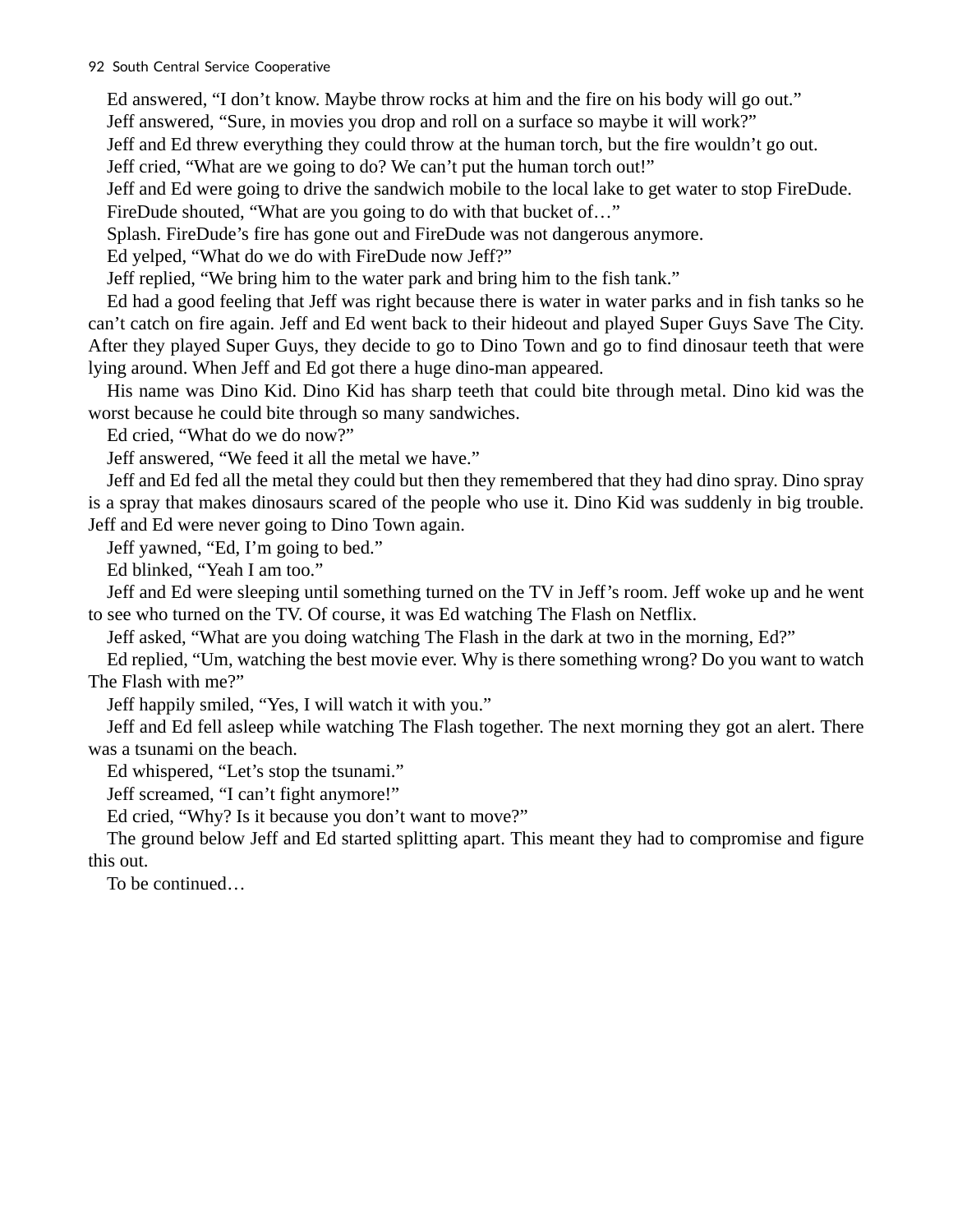#### **The Adventure Girls**

By Amara Vanthavong

One day two little girls, Ella and Avery, were getting ready for bed. They were staying the night at their grandma's house.

"Grandma! Grandma!" squealed Ella. "Can you read us a story?"

"Please!" Begged Avery.

"Alright, alright let's see," Grandma agreed. "Let's read this one," Grandma suggested. "It's an adventure story about two girls that find out they have powers," Grandma explained.

"Wow," the girls yelled excitedly.

Grandma started to read the book. Grandma was so good at reading that Ella and Avery felt like they were in the story. "Once upon a time there were two girls named Everleigh and Sydney." Grandma smiled at the two girls as she read. Grandma turned the page, "Sydney and Everleigh were twins. One day their dad took them outside to give them a surprise for their birthday. There were little presents on a table. Sydney and Everleigh opened them."

"'Oh my gosh!' Everleigh and Sydney yelled surprisingly." Grandma paused and smiled. She then continued to read…

"I got a bunny!" Everleigh shouted excitedly.

"I got a guinea pig!" Sydney said excitedly.

Everleigh's bunny was a tan and a white color. Sydney's guinea pig was a dark brown color.

"Is this a girl or a boy?" Sydney questioned.

"Yours is a boy and Everleigh's is a girl," their dad explained.

"Hey girl!" Everleigh giggled.

A few days later the girls were trying to figure out what they were going to name their pets.

"Hmmm what about Willow, Ally or Daisy?" Everleigh wondered.

"Daisy is a cute name. I am naming mine Max," Sydney exclaimed.

That night the girls were getting ready for bed. All of a sudden Sydney and Everleigh heard a strange noise.

"What's that noise?" Everleigh wondered.

"I don't know?" Sydney whispered.

"Oh no!" Sydney gasped.

Daisy and Max jumped out of the window. They were running toward the forest. All of a sudden, they disappeared and they were out of sight.

"Where are they going!" Everleigh worried.

"I don't know why they are heading to the forest. Get your shoes on. We have to find them! Pack a backpack with a blanket and clothes!" Sydney suggested.

"Got it!" Everleigh agreed.

When the girls got outside Daisy and Max were gone!

"Where are they?" Everleigh worried.

"I don't know, I remember when I saw them out of the window, they were running to the forest so we should search the forest to find them." Sydney explained.

The girls started searching in the forest but they had no luck.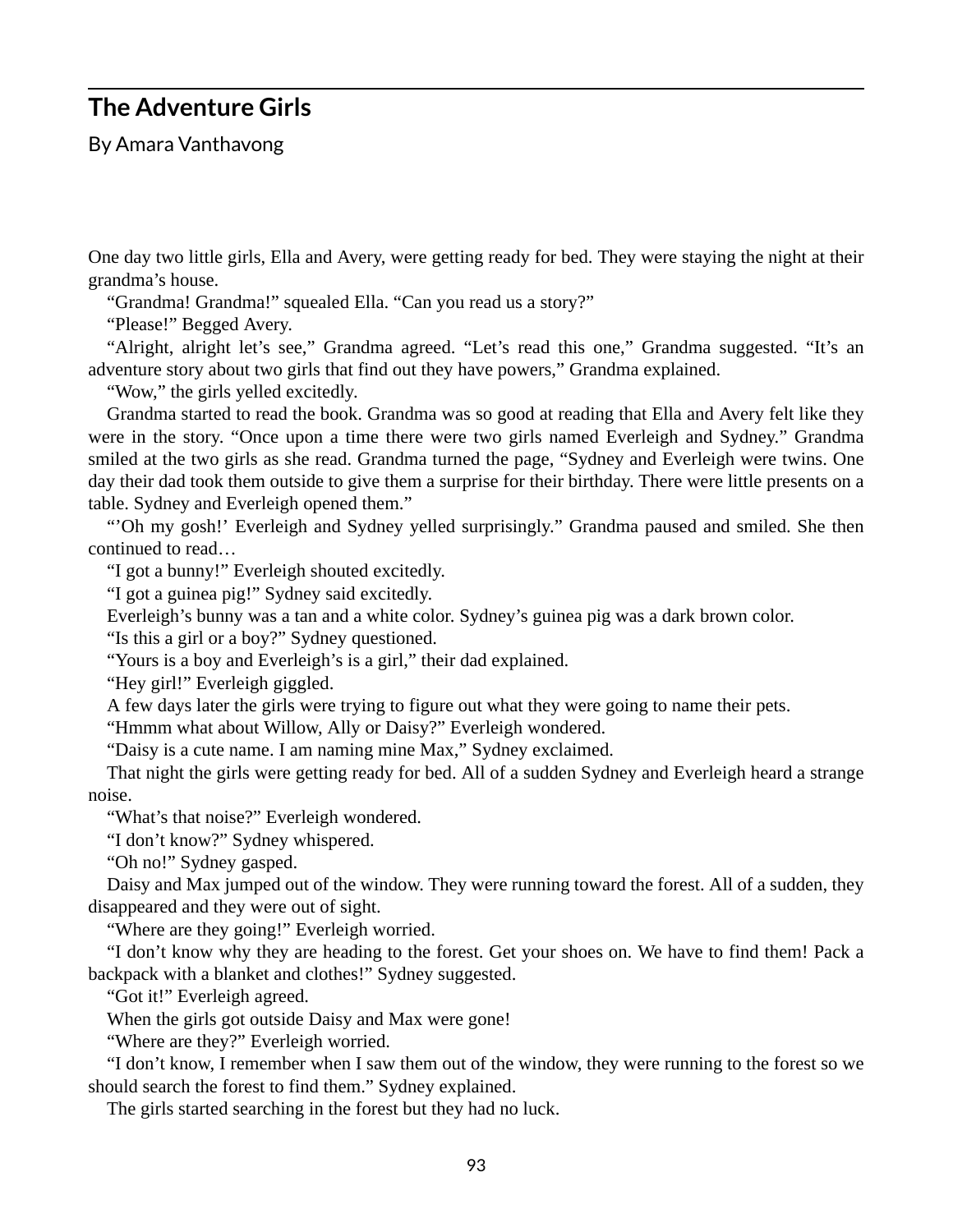"Everleigh, I think we should go back inside and find them in the morning. It's really dark out here and it would be better for us to go out tomorrow," Sydney suggested.

The next morning the girls went back to the forest. They searched and called their pets' names. They could not find them. One thing they did find was something shiny in the grass.

"What's that?" Everleigh questioned.

"I have no idea. It's a light shining out of the grass," Sydney was shocked.

"We should dig and see if anything is under there," Everleigh suggested.

The girls began digging to see what they would find. When the girls were done digging, they found a bottle with a note inside. The girls opened the bottle and the note said:

Dear Everleigh and Sydney,

I know you are looking for your pets. Before you get them back you have to find the last purple gem on earth. You have five years until February 18, at sunset in the year 2026 to find it. If you do not make it, you will NEVER get your pets back! This purple gem is really rare and hard to find so that's why you are given five years to search. If found the gem needs to be given back to me.

Sincerely, Mr. Mystery

"Who's Mr. Mystery?" Sydney wondered.

"I don't know. It says that we have to find a purple gem, but it did not say where the purple gem is or what state it is in, so where do we look first?" wondered Everleigh.

Five years later…

Everleigh and Sydney have still not found the purple gem and it has been a long time! The year is 2026. It has been five years! It is January 5, and they only have one month and 13 days left! All of a sudden, they wake up and are in an unknown state.

"Awh, good morning. Wait where are we? Sydney, wake up, wake up!" Everleigh was shocked. "Where are we?"

"Fine, wait where are we?" Sydney wondered.

"That's what I said!" Everleigh yelled.

"I will check my watch. Everleigh! We are in the future. It is 2026! We have gone ahead in time!" Sydney was shocked.

"What?! Well, all I know is that this is not our backyard!" Everleigh worried.

"My watch isn't saying where we are! Wait, it's loading… We are in an unknown state!" Sydney was shocked.

"Wait, how did we even get here?" Everleigh wondered.

"I have no idea but remember that night on our birthday? Max and Daisy jumped out of the window. Then that night we went to go look for them, but it was too dark so when we went the next day there was a strange note in a bottle. The note said that we had five years to find a purple gem. The note also said we had to until 2026 on February 18 at 5:45 p.m. at sunset, and if we didn't make it then we wouldn't get our pets back! We also look different! And we don't even know where we are. Also, Dad is probably freaking out right now because he has not seen his daughters for five years!" Sydney freaked out.

"Sydney, calm down," Everleigh suggested.

Sydney calmed down. Then she looked at her watch.

"Everleigh, we only have one month, 13 days and three hours to find the gem!" Sydney yelled.

"Wait, what?! I just wish we had superpowers so we could find the gem faster." Everleigh wished. All of a sudden, magical watches appeared on the girls' arms.

"What just happened? Why did watches appear on our wrists?" Everleigh was shocked.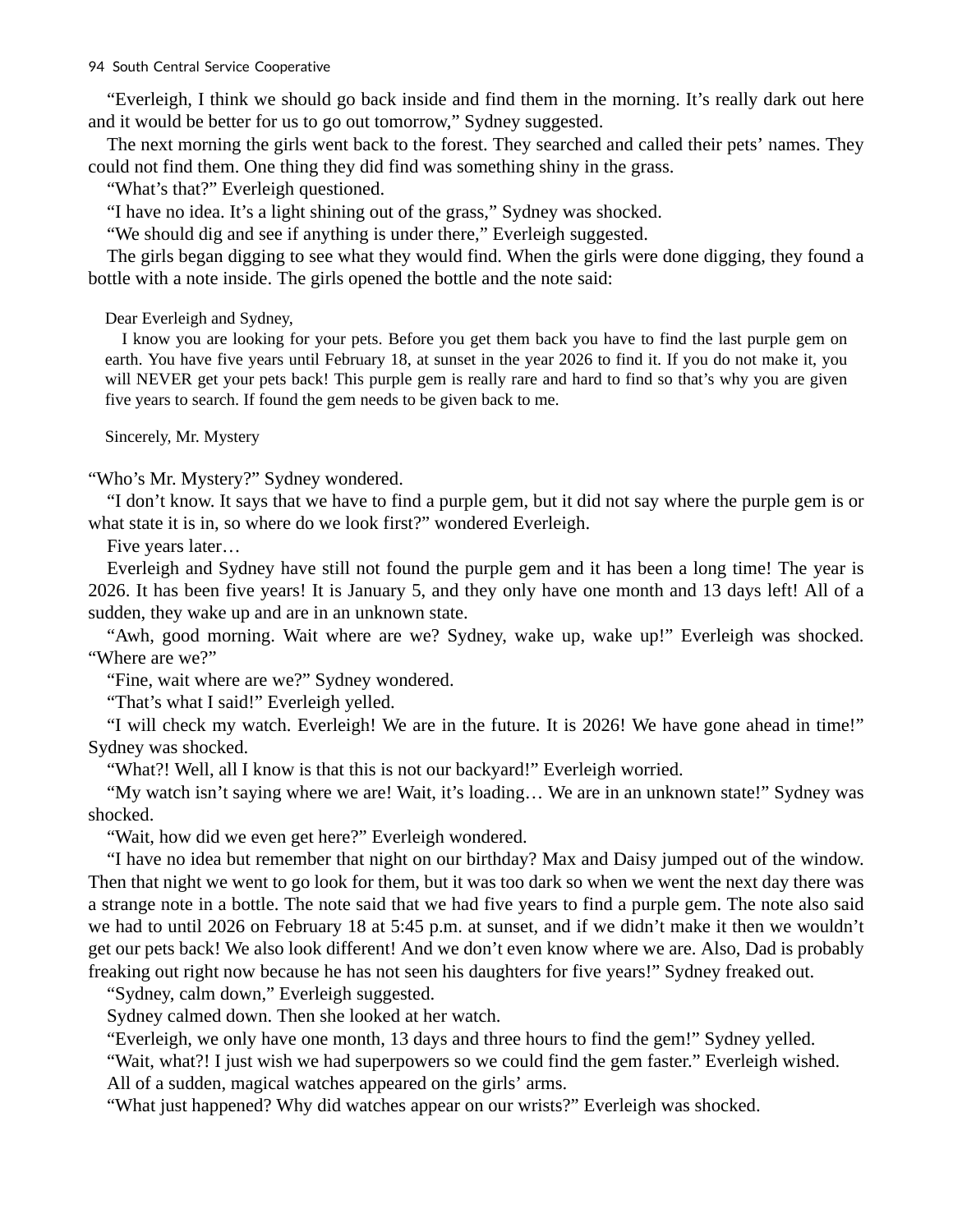"I have no idea but look, mine has the word water on it and yours says ice. I think we are supposed to press on these buttons," Sydney suggested.

Each time Everleigh and Sydney pressed their watches they were in different clothes. Everleigh had a blue costume with a wave that stood for water, and Sydney had a white costume with an icicle that stood for ice. Their costumes were so cool. But what do these powers mean?

They spent the day playing with their powers. They were having fun. It was February 17, and they had not found the gem yet. They were starting to give up. Out of nowhere they could smell smoke.

"Do you smell that? I think something is on fire," Everleigh worried.

"We can use our powers to help," Sydney exclaimed.

The girls began running towards the smoke. A village of gnomes was on fire! Everleigh started shooting her icicles and Sydney used her power to spray water. Their powers were working! The two girls spent hours fighting the fire. After the fires were out, little gnomes started coming out of their hiding spots.

"You have saved us!" The village gnomes were thankful. "We have a gift for you!" They presented the girls with the most beautiful purple gem and their mission was complete.

As soon as they took the purple gem, they woke up as if nothing had happened. It was 2021 again. Their guinea pig and bunny were safe in their cage. Mr. Mystery never showed up to take the gem, but they were happy that they saved the villagers.

"And that is the story of Sydney and Everleigh, the adventure girls," Grandma explained.

"What?" said Ella and Avery together. "Grandma Sydney is this story about you?!" the girls asked. They had so many questions. Was their Grandma a twin? Was this her adventure they wondered?

"Now girls this is just a story, and it is getting late and time for bed," Grandma explained. Grandma tucked the girls into bed and left the room. The girls were wide awake.

"Did Grandma find that gem?" Avery questioned.

Ella looked over at the table in the bedroom and saw a shiny purple gem that started to glow up in the dark. Was that the gem that never made it to Mr. Mystery? They laid awake that night wondering if they would become the next adventure girls.

When Ella and Avery woke up the next day, they went to the kitchen to eat breakfast. After they were done with their breakfast, they went to grandma's room to wake her up. But then Ella and Avery noticed that grandma wasn't there. They looked everywhere and they even called her name.

"Grandma, grandma!" the girls called out.

Then they saw a note on her dresser. It said:

Dear Ella and Avery,

I will be gone for a while; the forest needs me again. I don't know how long I will be gone. You will have to take care of yourself until I come back. I am very sorry. If there is an emergency push the red button by the coffee maker. Only use it for emergencies.

Sincerely, Grandma

To be continued…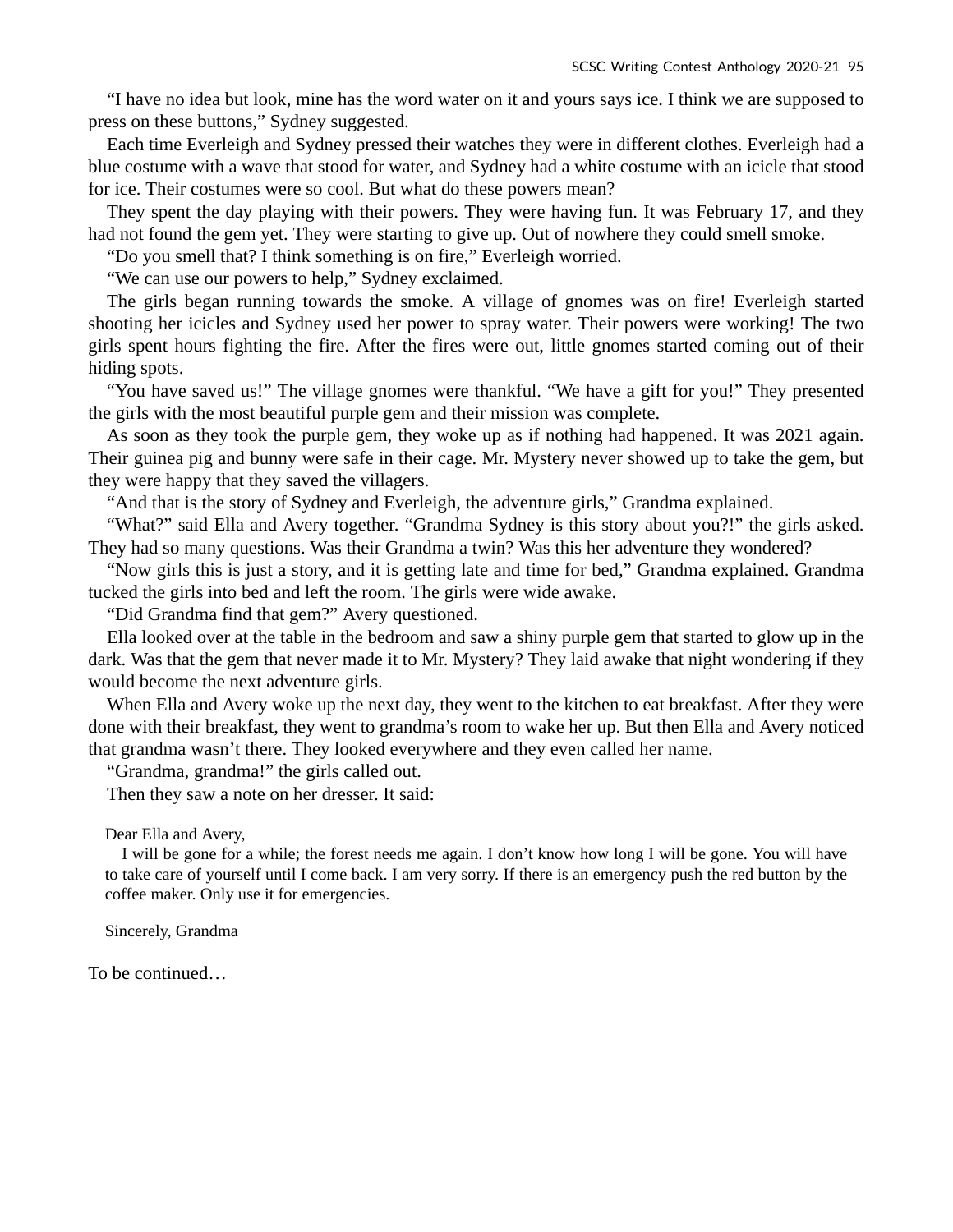#### **Regina and the Community Changers Club**

By Sophia Williams

The class stared up at their teacher, who clapped his hands loudly. "Class, may I have your attention?" Any whispering that may have been going on ceased as the class leaned intently toward Mr. Clark.

Announcements like these were seldom, so it was a treat when they happened.

"Class," Mr. Clark said again. "We have a field trip to a real cave coming up!"

The class cheered. The love of field trips was real.

"I'm going to send home a permission slip for your parents. There is an admission fee, but our awesome PTO has offered to pay for half of it. Any questions?"

A boy in the back of the room named Ulrich raised his hand. "How much does it cost?" he asked anxiously. "My family doesn't have a lot of money."

"Your family will need to pay \$10."

Ulrich nodded. A murmur broke out and Mr. Clark clapped his hands again. "Class! I forgot to say you will need to bring a sack lunch!"

Seven-year-old Regina DeLaCampe smiled. "Sack lunches are my favorite!" she exclaimed into the noise.

Her best friend Mercie nodded, "I love sack lunches too! I love it because I get a chocolate bar and a juice box!"

"Presley! Why don't you pass out these permission slips?" Mr. Clark asked the dark-haired girl sitting primly, front and center.

"Oh, of course, Mr. Clark! I'd love to help you!" she answered in that awful, sickly-sweet voice.

"Leave it to the teacher's pet!" mouthed Regina's other best friend, Krystina. Regina and Mercie nodded in agreement.

At lunch, the other second-grade teacher, Miss Calypso, took Regina, Krystina and Mercie aside. "Your teacher recommended you for a special program that we're doing. He said that you girls are creative and caring, which is what we're looking for. We are a club that's trying to start a school-wide movement to change the community. Would you girls like to participate? We already have your parents' consent."

The girls looked at each other. "We'd love to!"

Miss Calypso smiled. "Great. I'm very excited to have you join. We will meet in the gym at 2:30 this afternoon."

At 2:30 p.m., Regina, Mercie and Krystina walked tensely to the gymnasium. In there, they saw a lot of third, fourth, and fifth graders, but no other second graders. Miss Calypso had left out that part.

"Are we in the right place?" asked Krystina, looking around shyly.

Just then, they saw who looked like a fifth-grade version of Presley.

"You guys are supposed to be outside. We're having the Community Changers meeting right now," she flipped her high ponytail.

Just then, Miss Calypso walked by. "Actually Paisley, these girls are supposed to be here. I'd like to see more inclusion from you, very disappointing."

She looked stunned and said, "Oh, Miss Calypso, I am so sorry!" in the same sickly-sweet way as Presley.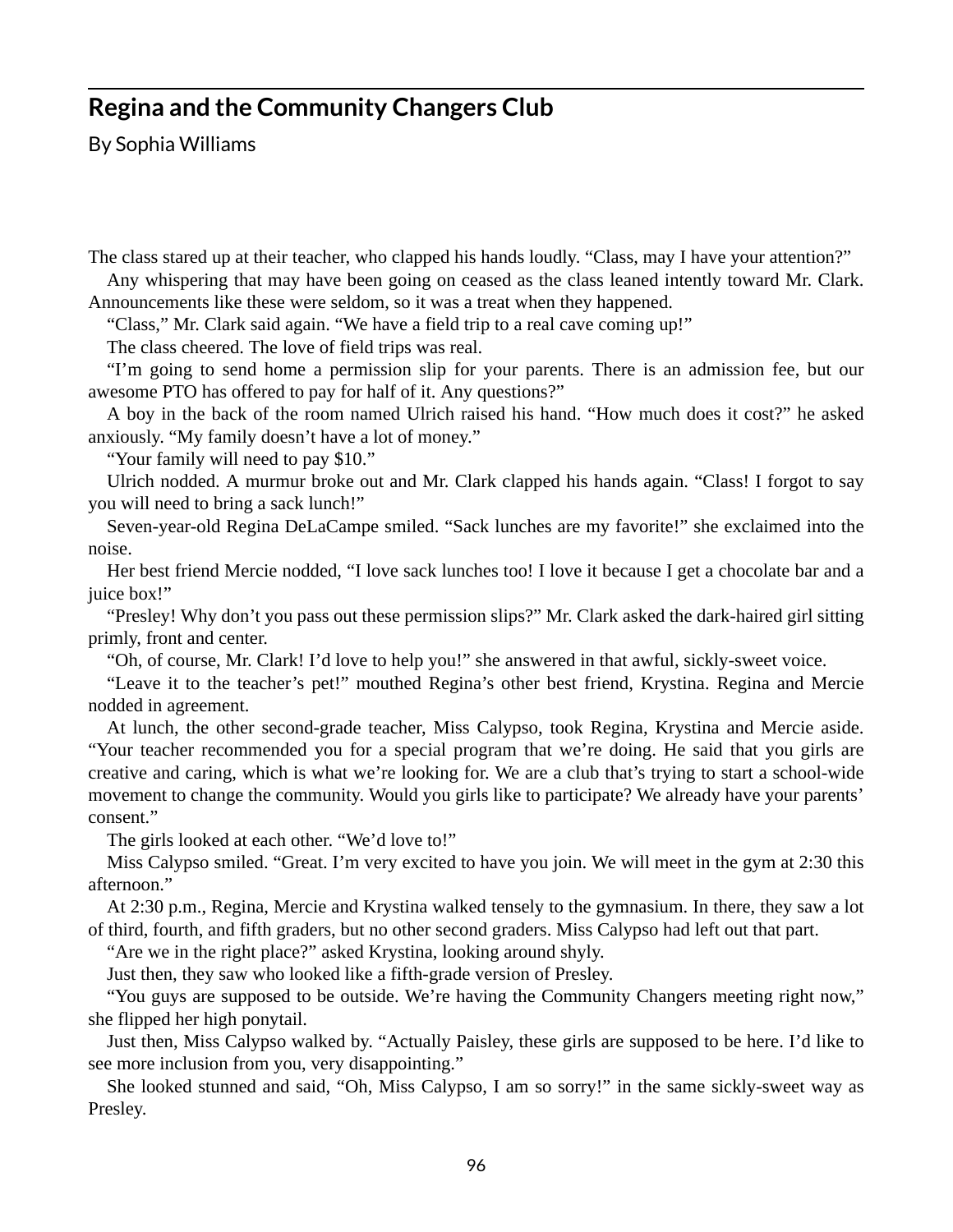"Apologize to them sincerely, Paisley. I mean it. We'll have to kick you out of our team if you can't show respect."

"I'm so sorry." She looked sorry. Probably because she'd get kicked out, thought Regina.

Miss Calypso clapped her hands, two long claps and three short ones. The students clapped back. "I have gotten a substitute para for my classroom on Wednesday afternoons from now on. I would like to tell you why you're all here. You have been hand-picked by your teachers to represent your grade in changing the community ¬– starting with our own ACNE (Ashtown, Cedarbrook, Newton Elementary). Get into groups of your grade level and think of a couple of plans to change your community and carry them out!"

"What do you mean?" asked a fourth grader. "What do you mean by a couple of plans?"

"Something good that will help people!"

Regina, Mercie and Krystina huddled on the cold gym floor. "We could cut our hair for Locks for Love!" Krystina suggested. That meant a lot coming from Krystina, who loved every inch of her waistlong brown hair that was always vanilla bean scented and shiny.

"Or we could start a community garden! And give people free fruits and veggies!" Mercie suggested.

Regina knew what she wanted to do. "You know when Ulrich said his family didn't have a lot of money this morning?" His words still haunted her. "What if we made a field-trip fund that paid for kids going on field trips and also provided sack lunches?"

Krystina nodded. "Yes. That's a good idea, but…" she trailed off. "It's better than all of us chopping off our hair, but it's kind of specific. I've heard of towns around us having something called a food shelf. Where people volunteer and other people can go get free food!"

Mercie cocked her head from side to side. "That's cool, but a bit ambitious, don't you think?" Krystina nodded. "We know the older kids will probably do better."

Regina was indignant. "No way! We can totally get a better idea!" She made a contemplating face. "How about we do all of the ideas?"

Mercie shook her head. "I'm afraid I don't follow."

Regina furrowed her eyebrows. "What don't you follow about it? If we're willing, we'll cut our hair! If we want to, we can build a garden! If we can, we can collect money for field trips!"

Mercie and Krystina shared a skeptical glance. "Uhm, not to be rude or anything, but doesn't that sound a bit – I don't know, ambitious?"

Regina didn't know what 'ambitious' meant, but it sounded negative. "It sounds over-the-top, yes, but that's why we're going to recruit all of the second-graders in the school!"

The next morning, Mr. Clark and Miss Calypso's classes were sending home permission slips not for another field trip, but to help change the community. By Friday, most kids' parents had said yes to them helping the Community Changer's Club (ACNE Tri-C) on Saturday.

Regina, Mercie and Krystina stood in front of the grade. They clapped loudly, just like the teachers did. "Okay!" shouted Regina. "We need to split into three groups! How many of you are willing to donate hair?" A group of girls raised their hands.

"Great! Now, who would like to help plant a garden?" Several boys and girls raised their hands.

"And finally, who would like to go around collecting money for field trip funds?" The rest of the grade raised their hands.

"Awesome! Thank you guys so much! If you're donating hair, meet Krystina Hayes at the hair shop in Ashtown at 10 a.m. tomorrow. If you're planting a garden, meet Mercie Leighton at 123 1st Street in Newton at 9:30 a.m. And the rest of you, come with me now!" Regina felt important leading a third of the grade to a corner of the hall. "How many of you live in Ashtown?" Several kids raised their hands. "Cedarbrook?" More kids. "The rest of you live in or near Newton?" They nodded.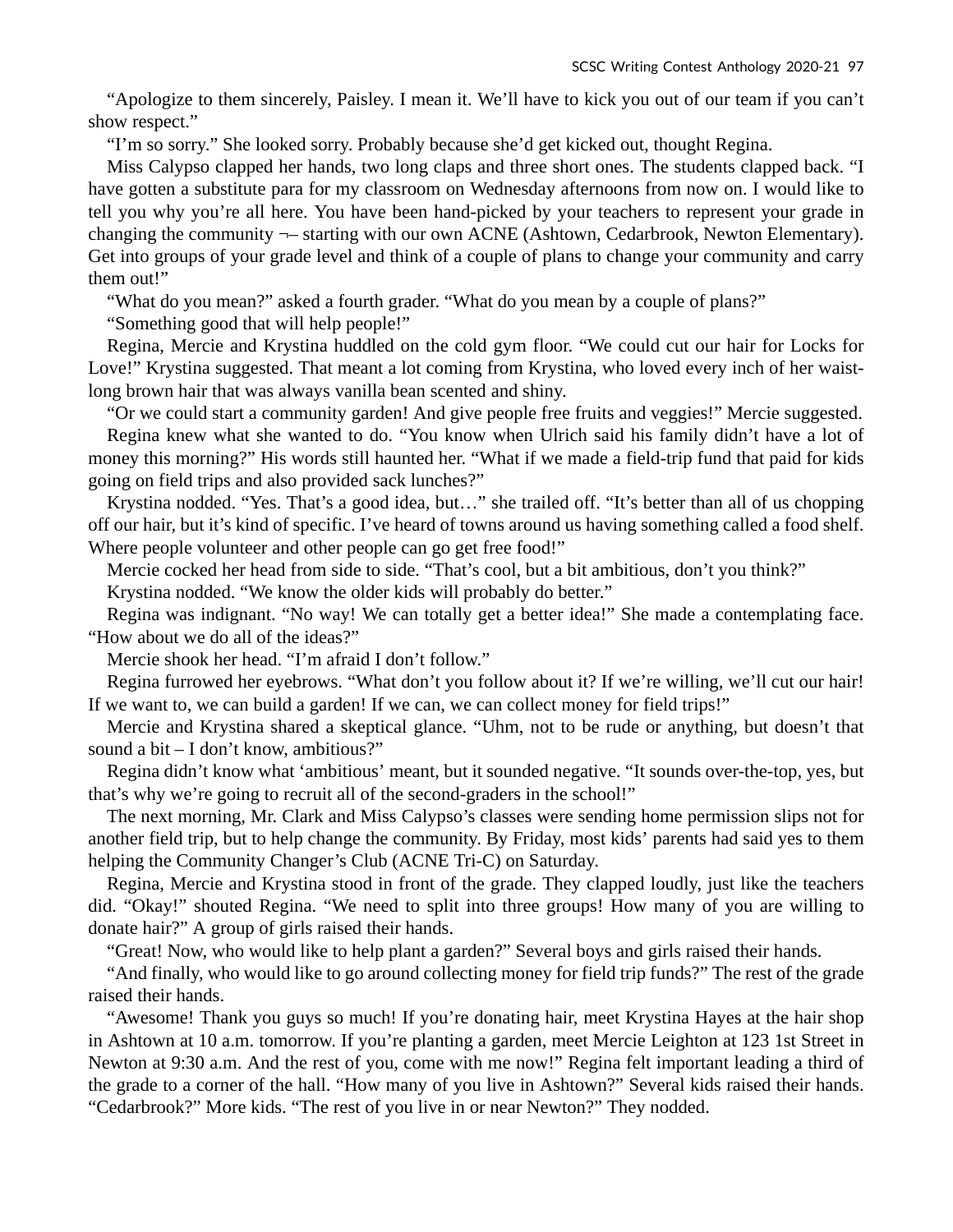Miss Calypso came back from the copy room and handed out a stack of papers to each kid. "When you go asking for money, give each home this flier so they know what they're supporting."

On Saturday at 9:30 a.m., Mercie Leighton's lawn was full of second graders and their families planting seeds and making a sign.

On Saturday at 10 a.m., the hair shop in Ashtown was full of second graders and their big and little siblings and parents, all donating to Locks for Love.

On Saturday at 10:30 a.m., Ashtown, Newton and Cedarbrook were full of second graders and their families collecting money for the field trip fund.

By Saturday at 5 p.m., there was a completely planted community garden that will provide free vegetables and fruits for everyone. There were 41 wigs worth of hair being sent to Locks for Love. There was \$247 for the field trip fund. By Saturday at 5 p.m., there were also many proud second-grade families.

A month later, at the end of May right before school let out, Regina walked into the school like it was a normal day. She slung her backpack into her locker and walked into her classroom. Inside a happy, proud-looking Mr. Clark and a man with a camera. Mercie and Krystina rushed at her and began talking over each other.

"They're going to interview the whole grade!"

"We're going to be on national TV!"

"Huh? I just got here. What?"

Mr. Clark walked over. "This is the camera crew from Channel 6. They want to talk to you three. You will be on the six o'clock news!"

Regina's eyes grew as they were beckoned into the hall. "Really?" she squeaked.

The cameraman turned on the camera and the reporter began talking, "I'm here at Ashtown, Cedarbrook, Newton Elementary in Ashtown, Minnesota with Krystina Hayes, Mercie Leighton, and Regina DeLaCampe, the masterminds behind the 'ACNE Miracle.'"

At 6 p.m., 46 proud second-grade families sat around their TVs.

"What made you guys think up such an extraordinary plan?" the reporter asked.

"It wasn't just us. We had a lot of help." Replied Regina DeLaCampe.

Soon, all 46 second graders were on camera saying, "We did it to help people. It's not fair that some people have to go without hair, fresh food or not be able to go places everyone else can go."

Then the camera panned to Regina, Mercie and Krystina. The reporter asked, "What is it like to be recognized as the brilliant, caring second graders who changed the community?"

They shook their heads. "All that matters is that we helped." And for some reason, Regina was blinking back tears of joy.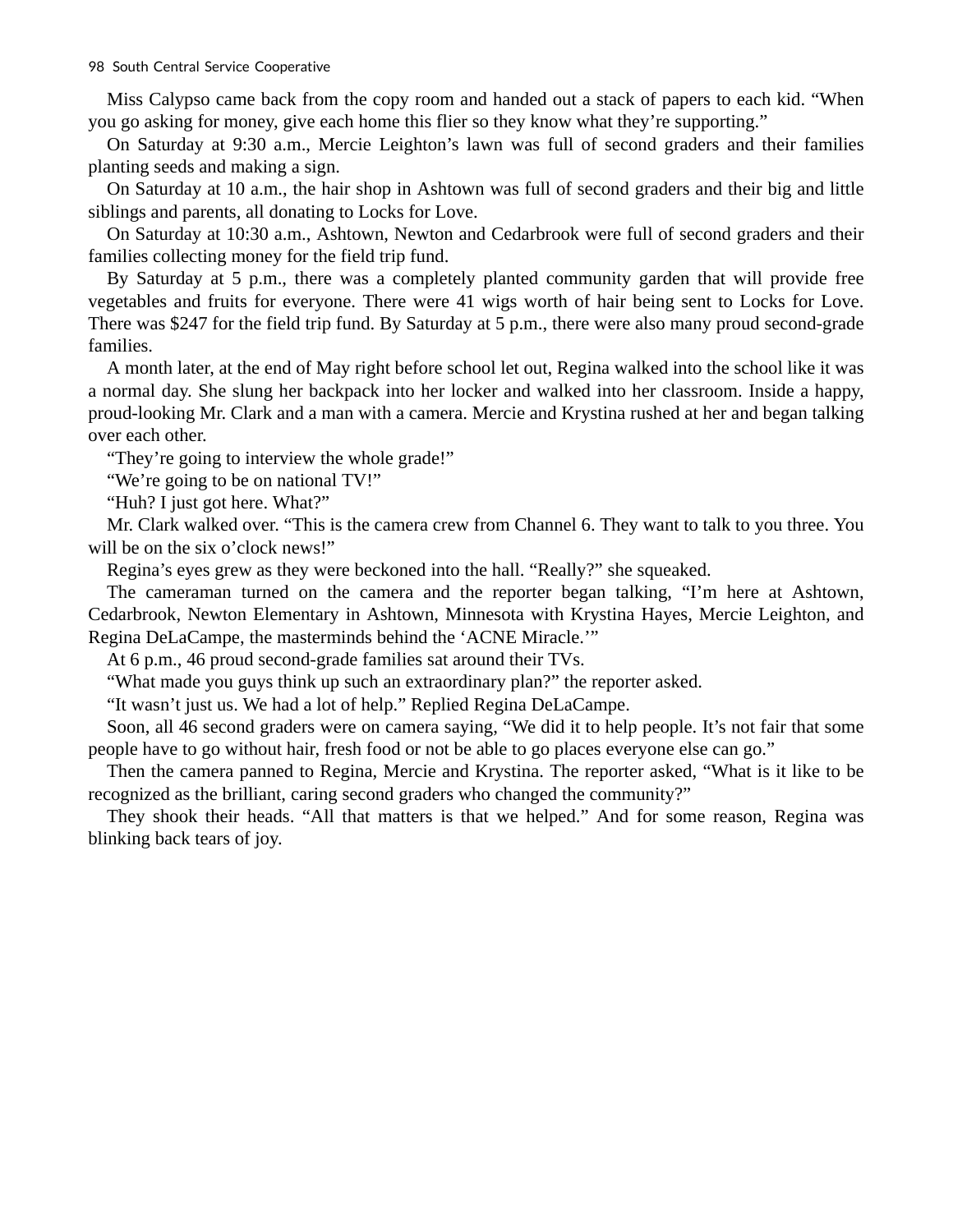#### **Teddy Bear**

By Sophia Williams

Five-year-old Leo walked down the steps of the bus and waved good-bye to his friends. He found his thirteen-year-old sister, Violet, grabbed her hand, and the two walked four blocks to their small one-level house.

Their mother was leaving and said, "I need groceries. Help yourself to a snack. Violet, can you look after Leo? Everlee should just be waking up from her nap." Everlee is their 2-year-old sister.

Violet opened the cupboard, took out some graham crackers and handed a few to Leo. "I have homework. I'll be in my room." She walked to her bedroom at the back of the house. "Call me if you need anything."

Leo sat down with his toy trucks and his teddy bear. Then, he heard crying. He ran to Everlee's crib. She was awake and crying. "Mommy!" she sobbed. "I want Mommy!"

"Violet!" Leo called. "Vi, come quick! Everlee's crying!" He peeked his head into her room. She was sitting on her bed with a thick textbook and headphones on.

He ran back to Everlee. What would Mommy do? "What's the matter, Ev?"

"My bunny!" she cried. "She's gone!" Everlee's bunny was her favorite toy.

"It's okay! Don't worry, Ev! We'll find her!" Mommy would've rocked her, but Leo was too small. He ran around frantically, looking for her bunny. There was no sign of her and Everlee was still sobbing.

"Bunny!" she cried. "I need you! I need you!"

Leo knew what he had to do. He ran into the living room and picked up his favorite teddy bear and hugged him tightly. Leo felt a pang in his heart.

The teddy bear was carried to Everlee's crib and nestled into her arms. "Leo, you're the best brother ever," she said. Everlee fell asleep smiling.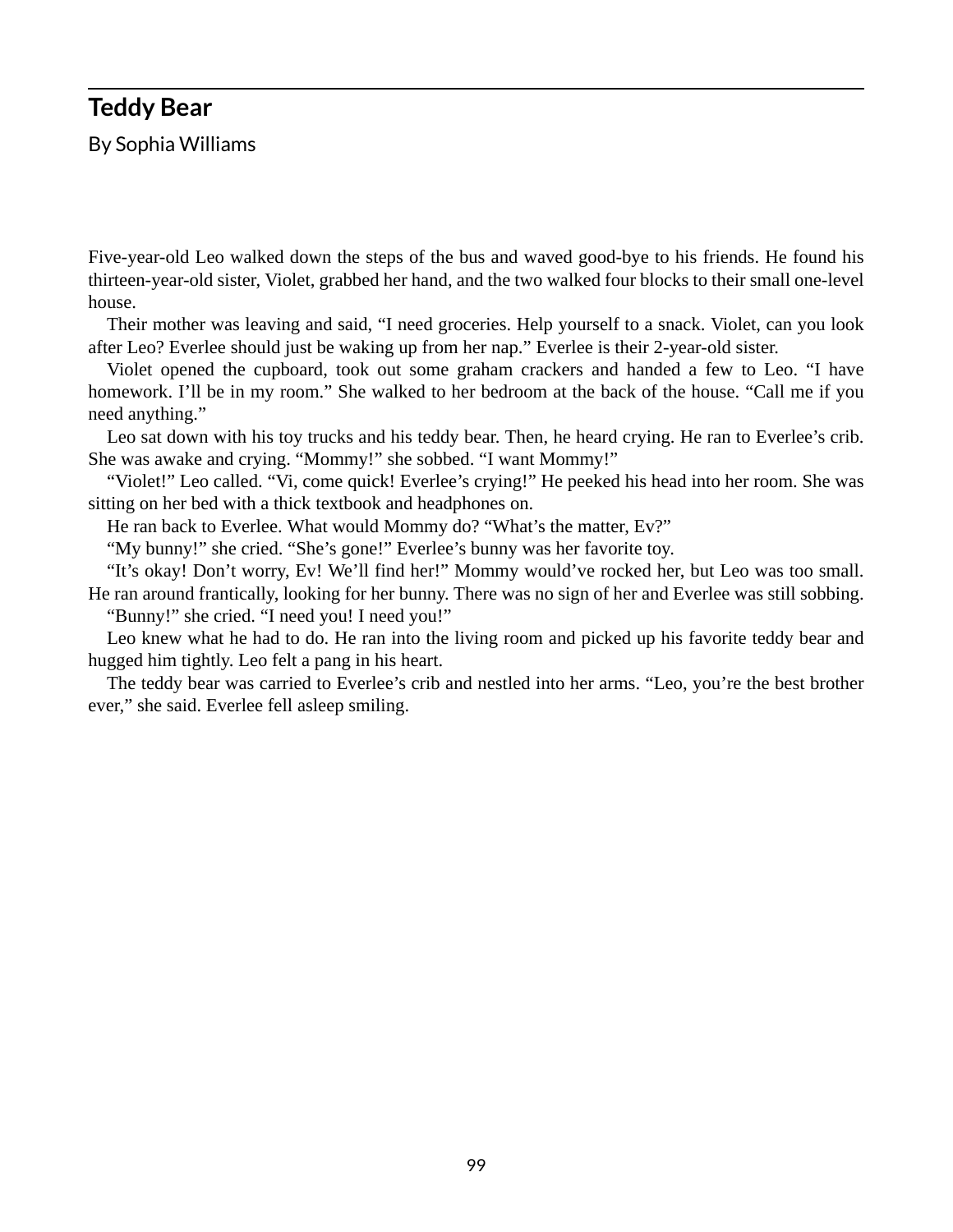# **Nonfiction**

#### **Non-Fiction (True/Factual):**

Personal narrative: A true story that describes a real event or experiences in the author's life. Information: Factual writing to convey knowledge of a topic and research findings. Essay/Opinion: A feeling or thought you have about a subject or topic, supported by research.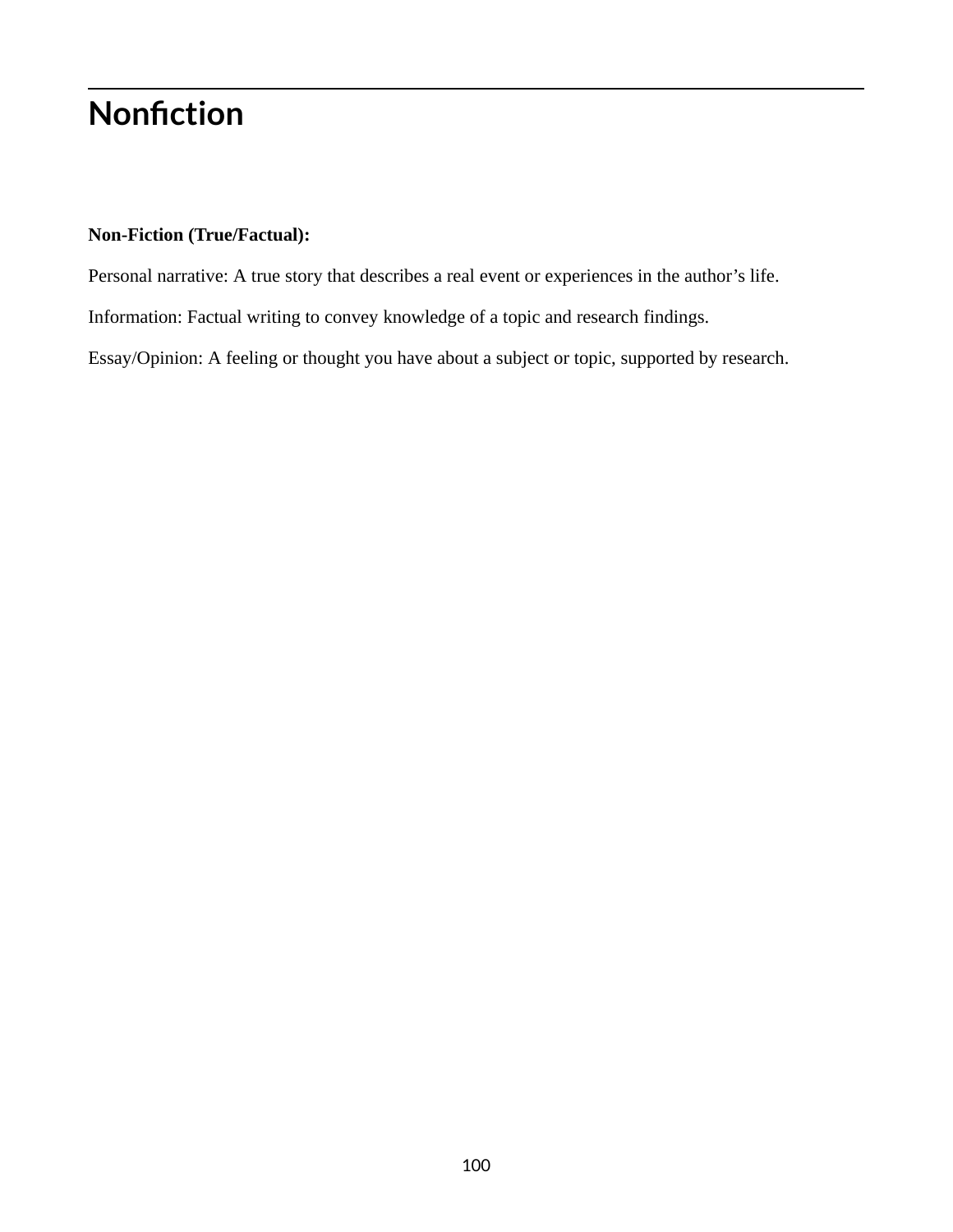### **Four Words that Inspired America**

By Lila Adams

Dr. Martin Luther King, Jr. was a great man who changed the world and inspired the future. He made a difference by helping people of color earn rights and respect. "I have decided to stick with love. Hate is too great a burden to bear." He said things about people of color that have changed the perspective of many white people, and what he said is still useful today.

Dr. Martin Luther King, Jr. was born on January 15, 1929 in Atlanta, Georgia. He had a brother and a sister, a loving mother, and a caring father. His father preached at Ebenezer Baptist church. His mother often played the organ and sang at their church.

Young Dr. King was having fun playing together with a white friend, but the boy's mother came and said she did not want them to play together anymore. She did not want her child to play with a Black child. Young Dr. King ran home, crying.

A few years later, at the age of 15, Dr. King graduated from Booker T. Washington High School. Because he was a prodigious student, he graduated earlier than most because he skipped the ninth and twelfth grades. He then went to and graduated from Morehouse College. After that, he went to Crozer Theological Seminary in Chester, Pennsylvania so he could become a Baptist minister, like his father. After he became a Baptist minister, Dr. King went back to college, to Boston University, to get his doctorate degree.

While Dr. King was working toward his doctorate degree, he met a woman named Coretta Scott. Dr. King fell in love and got married to her. Then he and Coretta moved to Montgomery, Alabama, where he finished his doctorate degree. He had four children: Yolanda King, Bernice King, Martin Luther King III, and Dexter King.

Dr. King gave the Bus Boycott speech after Rosa Parks had been arrested. She had been arrested for sitting in the front of the bus where only white people were permitted. He wanted a way to protest, but peacefully. The bus boycott meant that no people of color would go on the buses. Instead, they would walk to work, to their houses, to school or to wherever they needed to be. The bus boycott lasted 381 days! It helped change the law. Soon, people of color were able to sit in the front of the bus, too.

Dr. King traveled to Washington, D.C. for The March on Washington. As he prepared for what would be his most famous speech, he had no intention of mentioning anything about the dream he had. On August 28, 1963, Dr. Martin Luther King, Jr. stood before 250,000 people and began speaking. But then, Mahalia Jackson, a friend, and famous gospel singer cried out, "Tell them about the dream, Martin!" And so he did.

This speech was a defining moment for America. These are some of the highlights of his speech: "I say to you today, my friends, so even though we face the difficulties of today and tomorrow, I still have a dream. It is a dream deeply rooted in the American dream … I have a dream that one day … sons of former slaves and the sons of former slaveowners will be able to sit down together at the table of brotherhood … I have a dream that my four little children will one day live in a nation where they will not be judged by the color of their skin but by the content of their character … I have a dream that one day … black boys and black girls will be able to join hands with little white boys and white girls as sisters and brothers … And when this happens, and when we allow freedom ring, … we will be able to speed up that day when all of God's children, black men and white men, Jews and gentiles, Protestants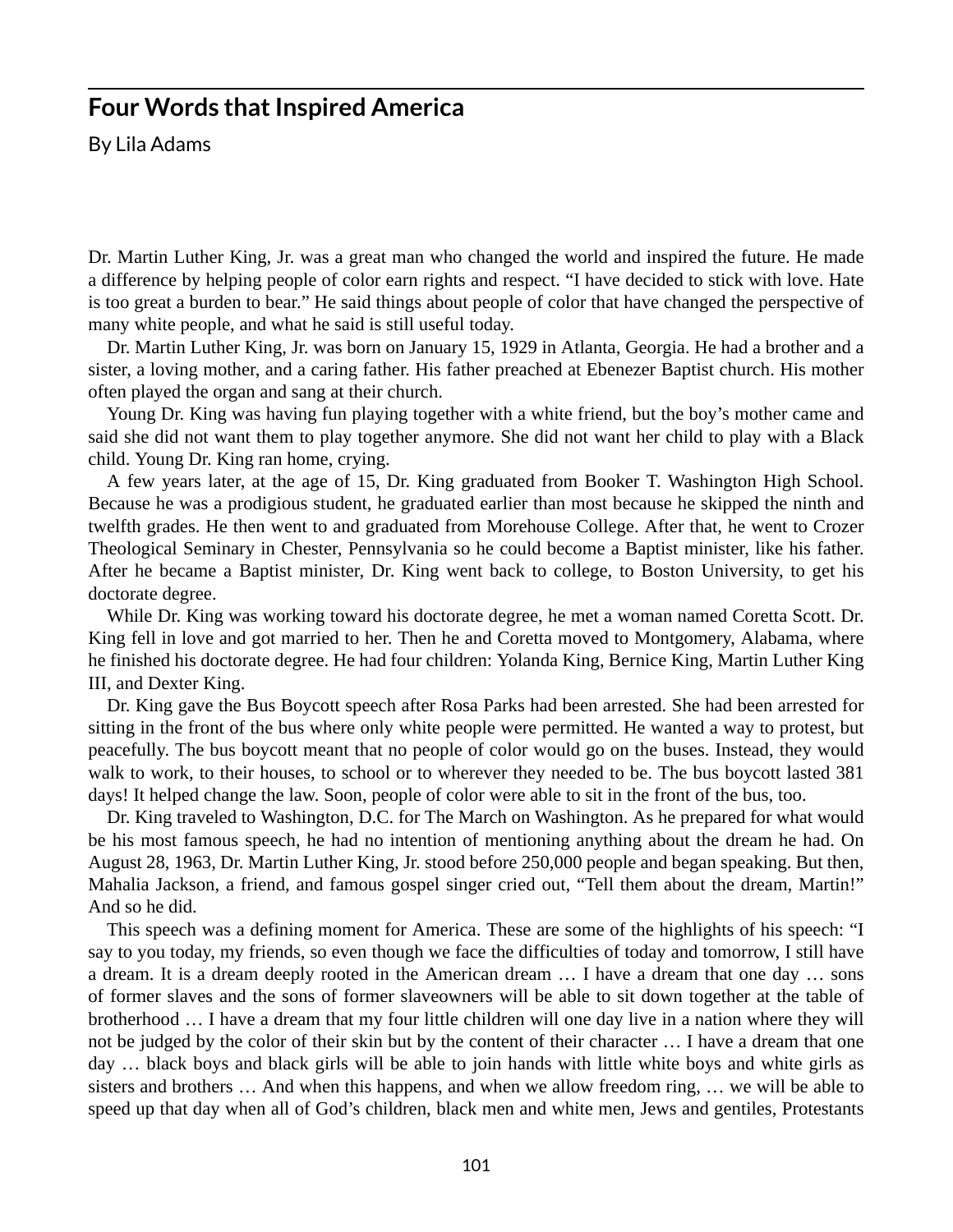and Catholics, will be able to join hands and sing in the words of the old Negro spiritual, 'Free at last. Free at last. Thank God Almighty, we are free at last.'"

The March on Washington was peaceful and law-changing. It gave people of color the right to have full and fair employment, the right to decent housing, the right to vote and the right to have better education.

Dr. King was later awarded a Nobel Peace Prize. He was the youngest man to be awarded the Prize. He donated the prize money to the Civil Rights Movement Act.

On April 4, 1968, Dr. Martin Luther King, Jr. was coming out of his motel room to eat dinner with his friends and was assassinated. He died at 39 years of age. Dr. King was assassinated by James Earl Ray, who would be caught and sent to prison later that year. On Dr. King's tombstone, it says, "Free at last. Free at last. Thank God Almighty I'm Free at last."

Dr. Martin Luther King, Jr. was a great man. He motivated people. He helped influence the future. He saved and changed lives. He helped pave a path to many people's freedom. He changed the wrong laws to better ones. He changed the world, just one step at a time.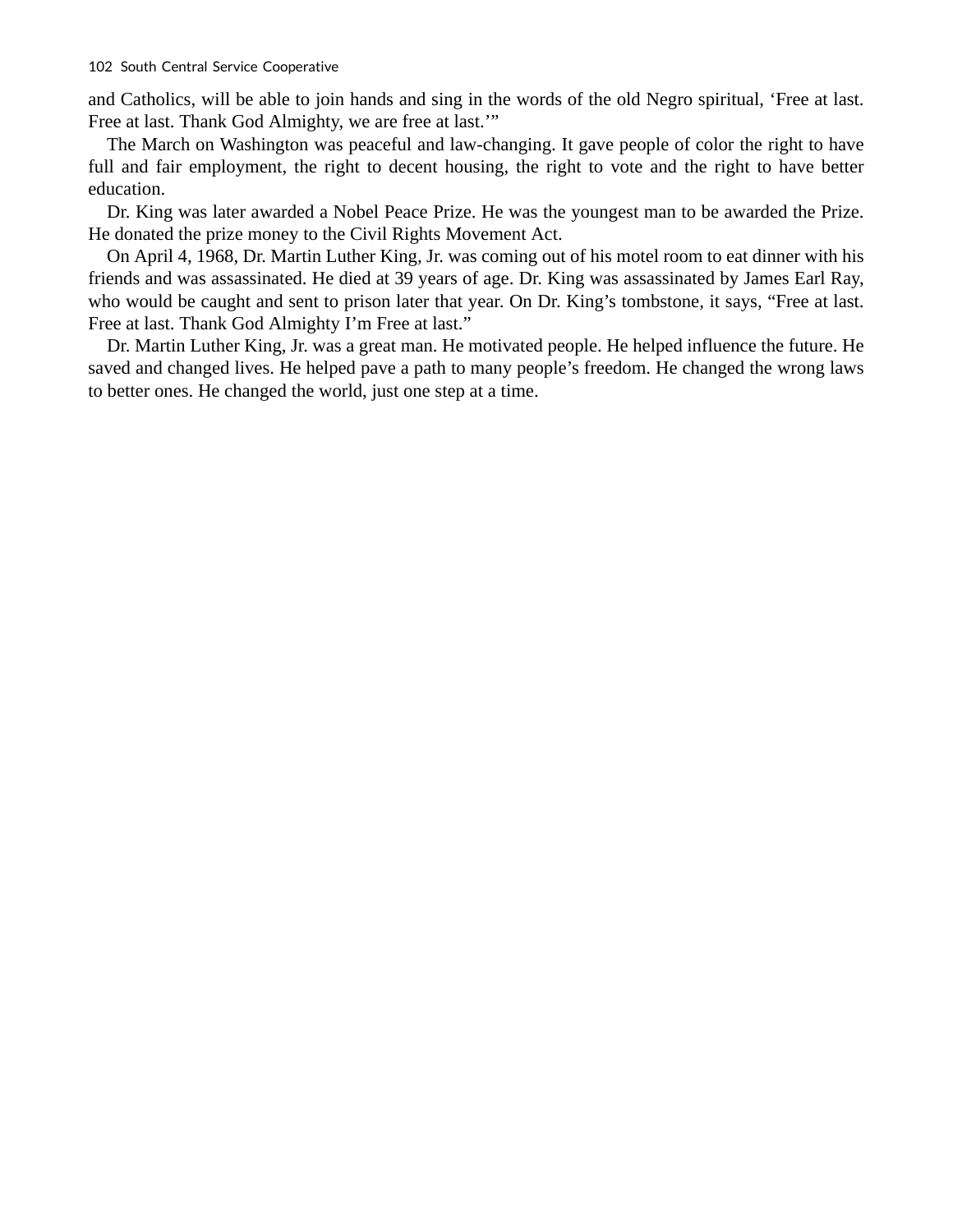### **Getting a Fun Dog**

By Kameron Brink

I was practicing dirt bike lessons every hot day in the summer in full gear. We had just moved into our new house in the country. The summer days were so hot all the time. I would get super hot, so I would take a lot of water breaks. Riding my dirt bike allowed me to think about different things. I started thinking about a new dog and how fun it would be to have a new dog. I told my parents we should get a puppy, they thought it was a good idea. I loved the idea of a puppy. That night I couldn't stop dreaming about a new dog. If my parents got it, I would be so happy. Getting a puppy was all I could think about and every time my parents asked me a question, I would answer with something about a new dog.

My dad said, "What do you want for lunch?"

I said, ''A dog.''

My Mom would say, "Get ready for bed."

I would respond with, "Get ready for a new dog."

My sister told me to stop asking her to play hockey and I would say, "If I had a dog, I wouldn't ask you to play with me."

I couldn't get it out of my head! I wanted to get a dog so bad! I just needed one and I wanted it to be a girl. She would be the smartest little dog ever! I promised to take care of her and teach her different tricks. I promised to feed her, give her water, let her out to go to the bathroom and give her baths when she got dirty.

We had a family meeting about getting a new dog. We talked about how much work it would be to get a new puppy. Everyone agreed that we would help out. But now we had to find the perfect dog for our family. We talked about our old dog Jaeger who was a great hunting dog but was super crazy and couldn't always settle down. We knew we didn't want a German wire hair for that reason. We also knew we needed to get a dog that would get along with our little dog Bella. Our cousins had a chocolate lab named Stella and we loved her because she is so mellow, sweet and a loving dog. So, we thought we would get a chocolate lab.

One night my mom was on Facebook and she saw a breeder named Momma Mia with a litter of 10 puppies. They were the cutest thing I have ever seen in my whole life. There were five boys and five girls. We paid most attention to the girl puppy photos because we wanted a girl. They were really small with big blue eyes, floppy ears, no teeth and had small noses. We found the cutest puppy out of all of them. The family thought we would get that one.

My mom texted the owner, Sandy, and asked if we could see the puppy the next day in the afternoon. The next day Sandy came, and she surprised us by bringing six puppies. We played with all the puppies and they were so funny and small. The puppies would follow me around and would chew on my fingers. We all agreed that we liked the puppy with the light pink collar. It was hard to see them go because they were so cute and cuddly. Mom told me that I had to wait six weeks for the new puppy to come home with us.

We tried to come up with what we thought would be the best name for our pup. When we looked outside our house there was a dog in the yard, and we tried to get its attention by saying different names. The dog answered to Jason which is my Dad's best friend's name. We thought it would be funny to call her something closed to Jason but since it is a girl, we all agreed with Jacy.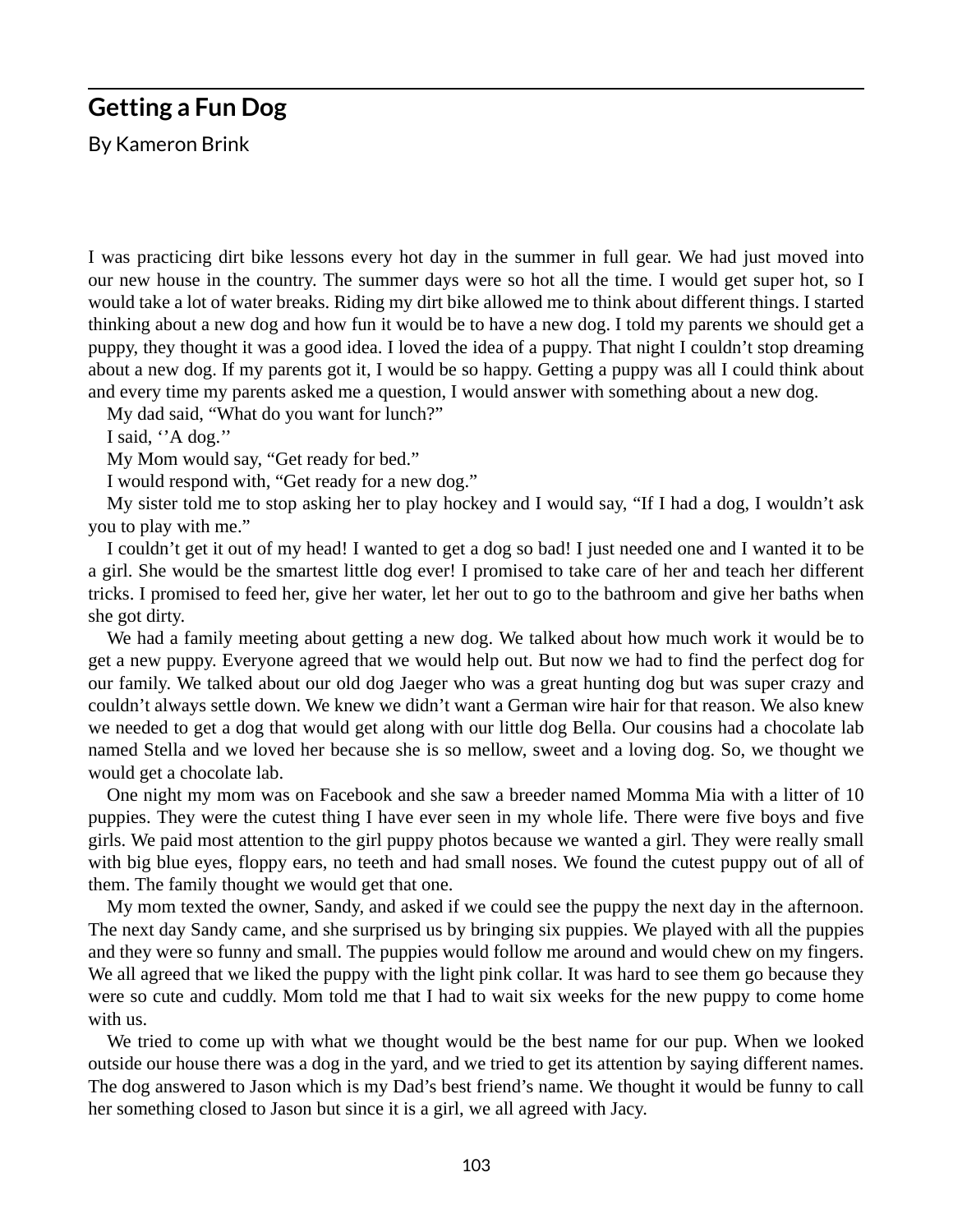We went to a pet store named Pet Authority to buy some new things for our puppy. We bought dog bowls, chew toys, treats, bones, a dog bed and a leash. Our family was ready for the new family member.

Yay, Jacy the puppy was finally here! Sandy dropped her off on a Sunday morning. We spent the day playing and getting to know her. We brought Jacy in the house. She and our other dog were friends at first sight. She slept a lot and peed a lot and didn't care where she did it.

The first night for Jacy was really rough. She was moaning and crying all night long. We would let her out in the middle of the night, but we knew we had to put her back in the kennel to train her that this was going to be her new life. Each night she got better and didn't miss her original puppy family as much. My Dad and I worked with her on catching and retrieving balls. We threw the ball and she chased it but when we called her name, she didn't bring the toy back. We wanted her to learn because we wanted her to be a hunting dog.

I didn't realize how much work it was to have a new puppy. We had to keep close watch on her. She would pee all over! But she got better and better every day. This was an important skill to be inside the house, so we had to keep the doors closed and take the rugs out of the house. We had to put our shoes away and we had to put stuff where she couldn't reach it. She destroyed my foam knee hockey balls, my sister's shoes and would steal socks from the laundry basket when my Mom was doing laundry.

Jacy and Bella would play and then it would become a fight over a bone whenever the other dog got it. As she grew, we had to make sure that our food was in a safe spot where our dog wouldn't get it. There were times when someone would walk away and she would jump on the table and started eating the food. It made everyone mad because they didn't like it when she jumped on the table and ate their food.

Fall started to end, and snow started to fall. Our dogs loved to play in the snow, and it was Jacy's first winter, so she loved it the most. She dug her nose into the snow and would throw the snow up in the air when she lifted her head up. She liked to run in the deep snow, and it looked like a deer running in a field. I would throw snowballs at her and she would jump on me and make me fall into the snow.

The snow started to melt, and I thought that she was not feeling the same because she liked to play in the snow. I think that without the snow it's easier to play fetch because she could find the ball easier on the grass than in the snow. She got better and fetched the ball so my dad bought a ball thrower that would throw the ball farther so she could run farther to get the ball.

My dad looked into different training places and he found the one that he thought would be best. My dad and sister went to drop her off and I wasn't able to go because I was at school and I was kind of bummed about that. She was at the training for two long weeks.

My dad, sister and I went to pick her up. We were so excited to see her again. We went there and the trainer said, "We are going to show you guys something she learned." The trainer brought her out in a kennel on a trailer that was pulled by a four-wheeler and I could hear her barking. The trainer put her on a leash and then they threw a real bird, and the trainer shot a gun and she retrieved it to the guy's hand. It was fun seeing the things that she had learned.

The trainer said we had a good hunting dog and my family and I were happy about that. Jacy was not scared of the boom from the gun either. Jacy came home and was so excited to be home and we took her out and played fetch. The trainer told us to fetch only about three or four times, or she will get sick of it. So, we fetched about four times and had her take a bath because she was in the kennel for a while and smelled like dead ducks.

In June she will be leaving again for 10 weeks to the same training place. She will learn how to be off a leash without running away. She will also learn how to be a good house dog and not jump on people when they come into our house. My family has to learn the sayings like sit and stay and others that they use. We are going to be able to watch them pheasant hunt on land and a duck hunt on water.

There are going to be so many different things to do with her when she is fully trained. We will be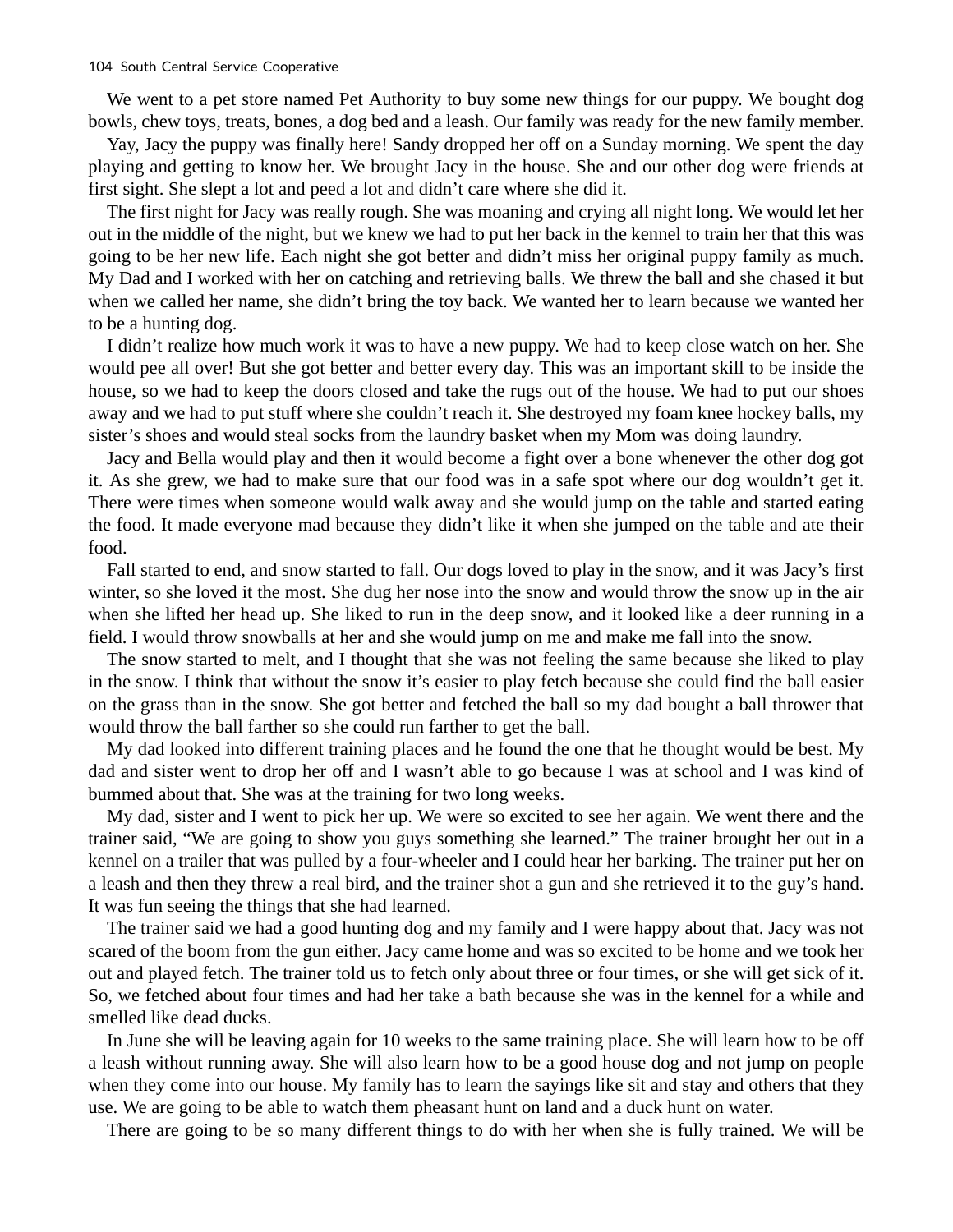able to hunt with her. We will be able to play with each other and we will be able to run around the yard together. I hope my mom and dad will let her sleep in my bed with me.

There are so many different things that I've learned in the time of owning a puppy. It's not easy at the beginning but it gets better and better. Jacy is growing to be a big part of our family and we are so lucky to have her as our own.

When I'm in school I miss her, and wonder what she is doing and thinking about. Is she waiting for me to come home and play with her or is she thinking about wrestling my other dog? Maybe she is happy when I come home so she can go potty. If I could speak dog, I wonder what would we would talk about? I would have so many questions for her. I think our first conversation would be like this:

"Jacy, why do I walk on two legs and you walk on four?"

"So I can run faster than you."

"What is your favorite toy? Mine is a RC car," I'd say.

"My favorite toy is my Kong when it has peanut butter in it, otherwise it is my ball," Jacy would answer.

"Do you get sick of eating the same thing over and over every day?"

"Yes, would you mind throwing me some extra table food during supper?"

"Do you like to get dirty?"

"Yes, but I hate baths!"

"Do you love Bella?

"Um, yes except when that little dog hurts me."

I guess I'll just have to dream about our conversations because I don't think she will be able to talk to me.

Someday my dream hunt with her will be to go to South Dakota with my dad to go duck hunting. We will camp in our camper on shore. We will get up early and get our waders on and Jacy will have a life jacket on. We will get in the boat and go to a spot and set up. Then we will wait for the time that we can start shooting. Then the ducks would start swarming into the decoys. My dad and I would start dropping ducks left and right. I would get the left; my dad would get the right. Jacy would be trained to jump off the boat into the water and start retrieving ducks. For each one she brought me I would give her a treat. Hopefully she will keep going for more.

I know dogs don't live a long time. So, I am grateful that we got her now and can enjoy her for as long as we can. I think we got lucky to have Jacy in our family that she's lucky to have a family that loves her and cares about her like we do. We get to experience a lot of good times and make many memories with her. I have learned so much in the short time she's been with us.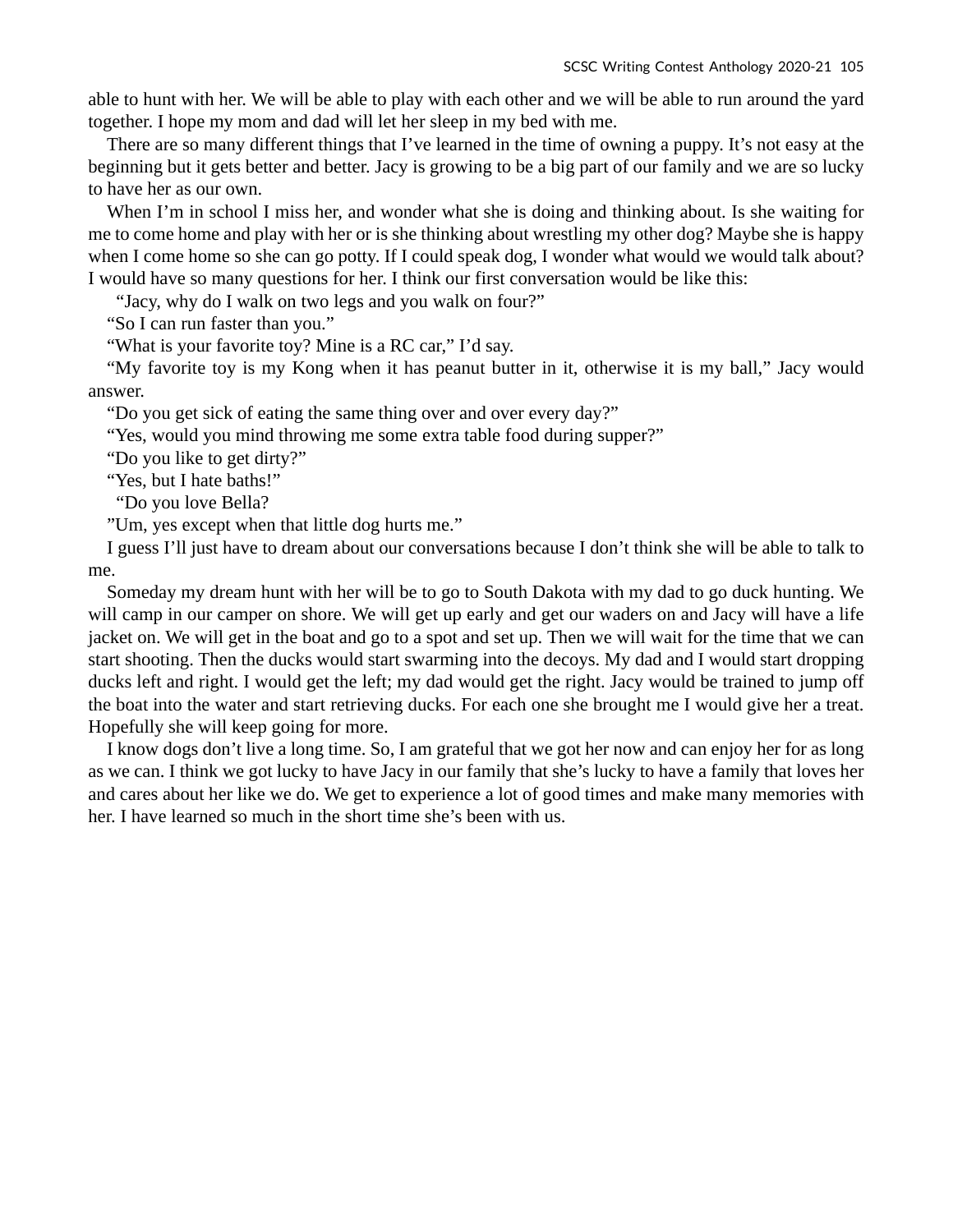#### **Life's Defining Moments**

By Claire Elness

People like to believe that life is made up of one "once-in-a-lifetime" moment, your "fifteen minutes of fame" if you will, and that everything else is either leading you up to said moment, or the result of it. I can't say I agree, mainly because in only my 14 years of life so far, I've already experienced multiple "life-defining" moments. What exactly would I classify as "life-defining?" I'd say something that leaves a resounding impression on me, even after it has happened. I have collected a few of my most defining moments to share with you. These represent three important lessons that I have learned: that life is what you make of it, that it is important to see the world through different eyes, and that being kind to others always pays off.

I think I'd like to start with the scariest, and possibly the worst moment of my life. It was September 19, 2018. I had just started sixth grade. It was a Thursday, which meant I had dance that day. My step-dad had brought me home and we were just about to have supper. I hadn't even changed out of my leotard yet. It had been raining when we got home, but I didn't think much of it. Rain isn't much of an anomaly, after all.

All of a sudden, storm sirens went off and my parents got tornado warnings on their phones. My sister was taking a bath, so she scrambled into her clothes and ran downstairs with the rest of us. At first, we didn't think that it would be that bad since we heard storm sirens fairly often. We went outside to look at the funky-looking clouds. That was kind of cool. However, when the wind and rain started to pick up, we went inside.

We turned on the TV in an attempt to watch the weather, but it was to no avail, since we'd hardly turned it on when the power went out. At this point my sister and I were fairly nervous, since the power didn't go out all that often. My mom and step-dad were upstairs, looking at the sky and clouds still, but my sister and I were getting more and more scared, so we told them to come downstairs with us. My sister started to cry at one point, so I tried to calm her down by telling her a joke I had heard recently. I could tell that she tried to laugh, but I was also getting more and more freaked out, so we both just kind of hugged each other and tried to think about other things.

A couple minutes later, both of the adults yelled and ran down the stairs. This completely terrified us, so we started sobbing even more. At this point, the wind was so loud we couldn't even hear each other talk. There was hail, and we could hear trees falling and at that point I thought, "I might die tonight." Scary, I know. I'm not the type of person to think that too often, but I'd never been through a storm that bad in my whole life, and I knew that tornadoes were nothing to take lightly.

Afterwards, I found out that Mom had heard what sounded like a train, and that was why she and my step-dad came downstairs so suddenly. She had heard once that a tornado sounds like a train when it's close to you. For a few moments we stayed there, in the family room. I knew from school drills and such that you were supposed to stay away from windows. Well, we live in a split-level house, and we don't really have a basement, so I was even more scared that the windows were going to break any moment.

But then, just as suddenly as it had started, it was over. I could hear again, just as soon as my ears stopped ringing, of course. I started crying again, and laughing, even though we were okay. I was less happy, however, when I stepped outside and saw the mess of power lines and downed trees tangled up on the road and yards. It was terrible.

All of our neighbors were outside, but Mom told us we weren't allowed to step outside the driveway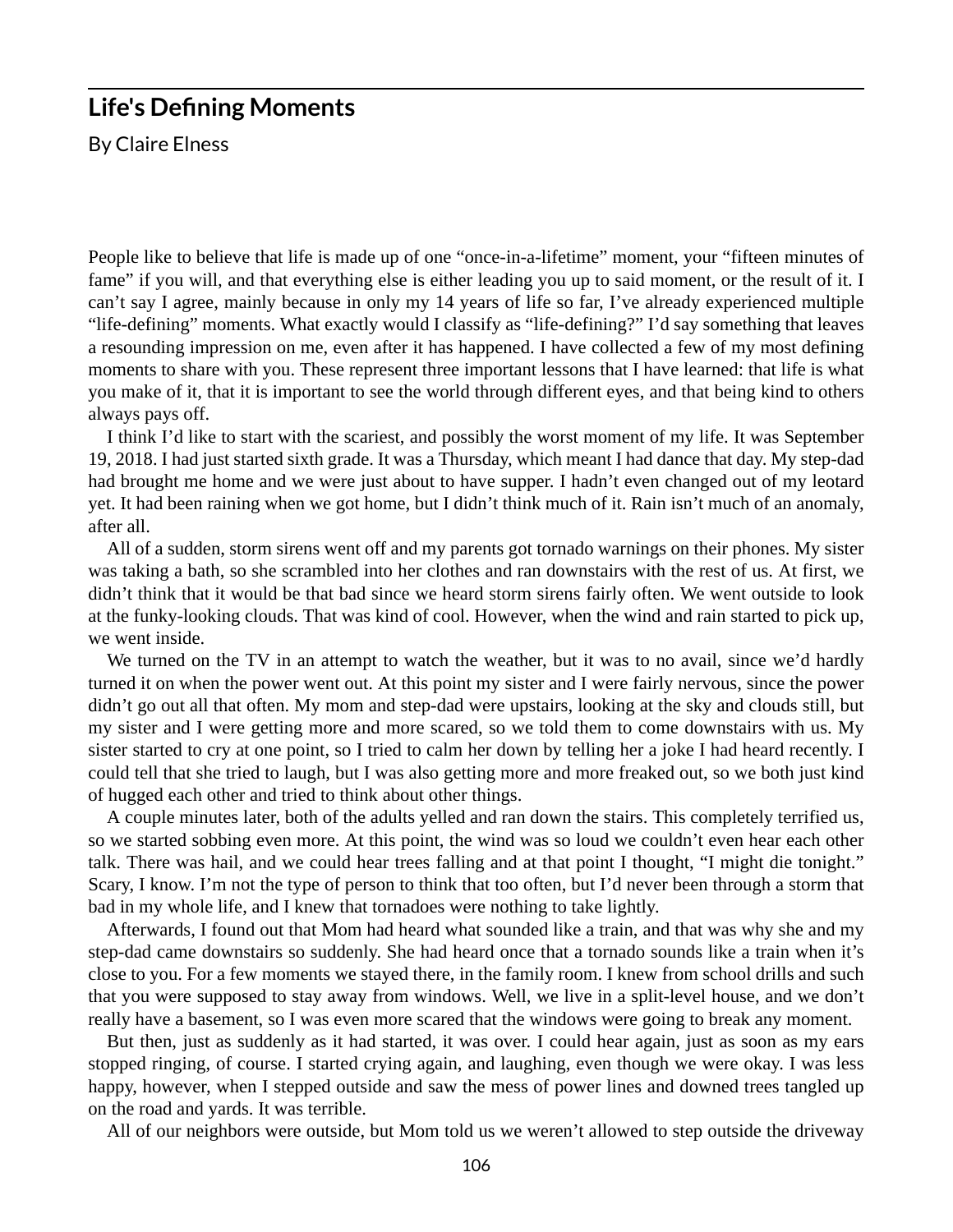because the power lines might still have some power left, and she didn't want us to get electrocuted (thanks, Mom).

I ended up staying at my grandparents' house out in the country for the next few days until the mess had been mostly cleaned up and the power restored. To this day, the memory still scares me, and I think about how lucky I am that we don't live somewhere where tornadoes or hurricanes or other severe storms happen very often. I think what defined this moment as such an impacting one was not necessarily that it scared me so much, although that definitely plays a part, but the fact that it made me think so much about people who have to go through that often, and it made me more grateful. It gave me a different outlook on life, which was that things could always get worse, yes, but life is what you make of it. If you want to see the glass as half-empty, you do that. If you see it as half-full, that's also valid.

I try my best to see the glass exactly as it is, half-full and half-empty. It is just as important to see the problems or things that are making you unhappy as it is to see the positive. If you understand what is making you sad or angry, then you can fix it, and you're one step closer to filling up your glass.

The second life-defining moment is sort of a few all bunched into the same thing. When I was 10, in June of 2017, my first little brother was born. Now, I had a younger sister, but she was only two years younger than me, and I didn't really remember when she was a baby. She was also my only full sister, since the new baby was a half-brother, as we had different moms. However, when this new little boy was put in my arms for the first time, it was love at first sight. I loved him, and I held him any time I could. I'd talk to him, I'd read to him, and I'd feed him. As soon as he was old enough to point his finger, he'd make my sister pick up the food he dropped on the floor. We all found that funny.

I got to watch as he learned to crawl and eventually to walk, as his obsession with trains got bigger and bigger, and as his personality developed with each time I saw him. You can imagine that I was overjoyed when, a little while later, I found out that I was going to have another sibling. I was excited for this baby, too.

In July of 2019 my second little brother was born. He was more mellow than his older brother, but I hear that's common in second-born kids. He seemed to like me more than my sister, which pleased me very much. I loved carrying the new baby around and rocking him to sleep whenever I could. And, of course, changing diapers all the time! The older of the two has started calling my sister and me his girls, so in that fashion, I call them my boys. I love my boys very much. Just being able to see them makes me happy.

It's amazing how much they've grown and developed in just a few years. I think that is the reason that I consider these life-defining moments. The fact that I witnessed these two little babies grow into two little people and develop personalities along the way is something that I am very grateful for.

Being around little kids is something that I love. You get to hear their different perspectives on life and listen to them talk about their life and the things they find interesting. It makes you see the world a little differently. That's an important life lesson, I believe. Always keep your mind open to different perspectives and try to see the world through other people's eyes, especially those of a young child's. It will make you appreciate what you've been given even more.

The third moment that I have thought of is really more a standard that I live by that has paid off every day of my life. You all know the Golden Rule, "Treat others the way you want to be treated." I try my best to live by this every day, and it is really something that works. At the end of class every day I say thank you, bye or have a good day/weekend. I try to let my teachers know that I appreciate them. I also thank people when they do something nice, such as holding the door open, or picking up something that I dropped. Being an agreeable person in general is something that makes people like you more. I honestly believe that the nicer you are to other people, the nicer they'll be to you. I sure would be more inclined to be kind to someone who has previously been nice to me or someone else than to someone who hasn't. This is not me telling you that you have to like every person in the world, or agree with them, but being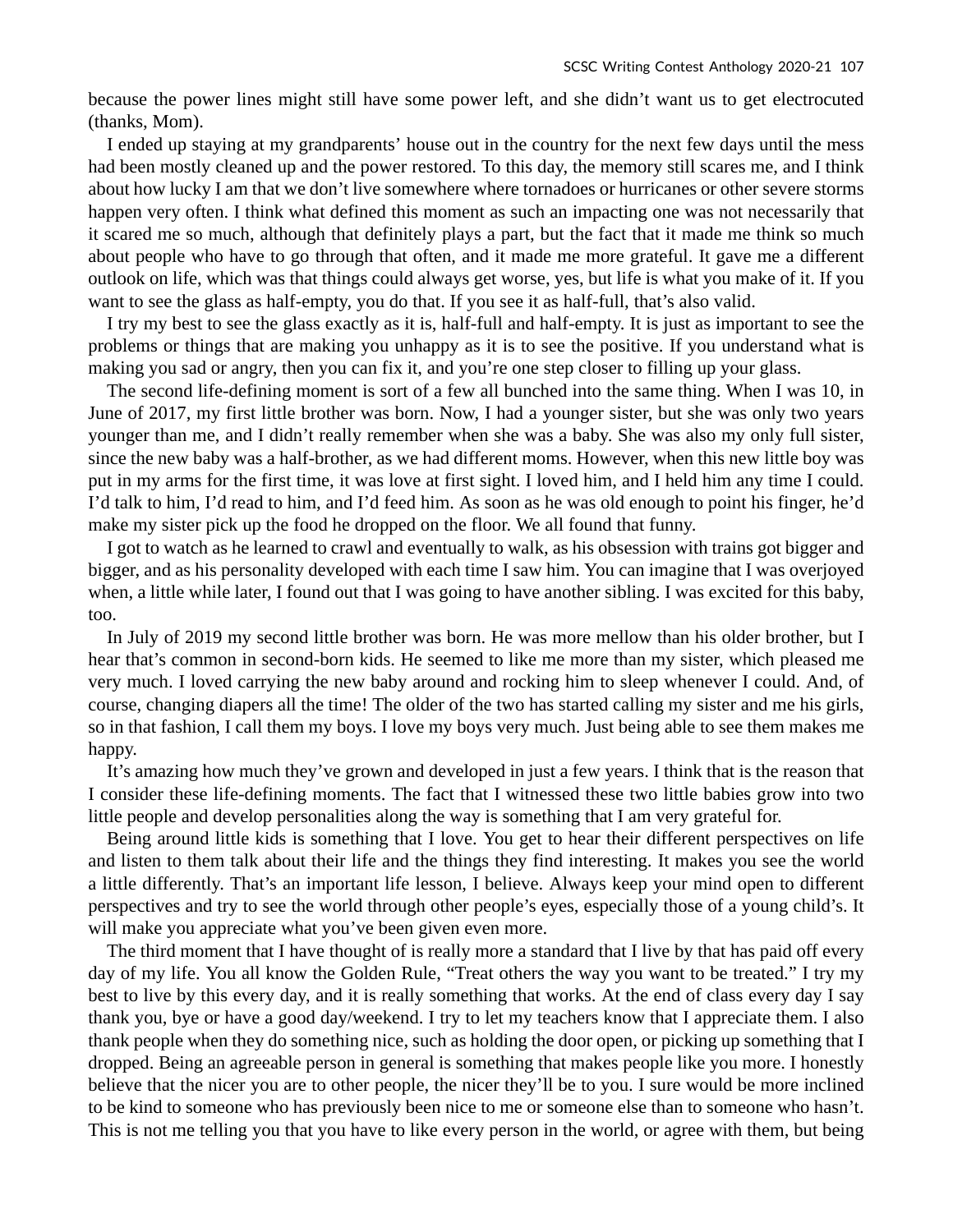polite and kind is something that will always pay off. I'd say that every time someone is nice to me is a life-defining moment, because it makes me happy and therefore more inclined to be kind to other people, which shapes both my life and theirs.

In the end, life is full of defining moments and opportunities. Each moment shapes and defines your life, and you as a person. Three of the most important life lessons, in my opinion, would be that life is what you make of it, it's important to see through different perspectives, and to treat others the way you want to be treated. Living by these three standards will not only help you be a happier person, but you'll be able to help others and make their lives better. After all, if life is a glass of water, you are the faucet. You have the ability to make life better.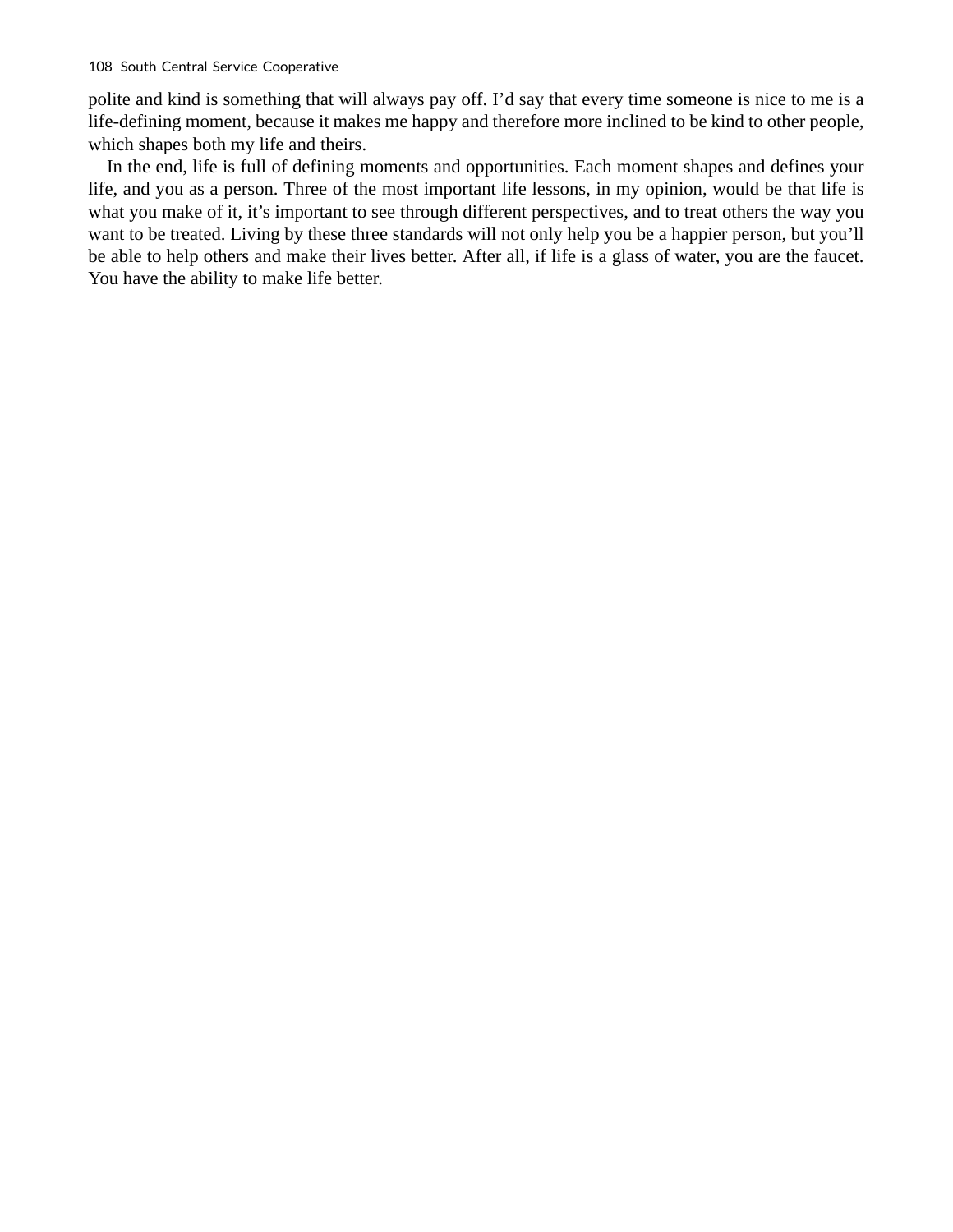### **My Most Defining Moment**

By Elyzah Erickson

The theme of this contest was defining moments. A defining moment is a significant event or decision that influences the future. It could be a personal or a larger historical event. My first thought was to write about the coronavirus, it is such a major part of my and everyone else's life! But as I was writing about my experience with the coronavirus it felt weird and too clichéd. The coronavirus is an experience everyone shared. Most people will be writing about it because they went through the same things – the masks, the lockdowns, the tests! So, I decided I would write a story about something nobody else can write about because this is my story. Here it is MY most defining moment.

I should probably start at the beginning. Ever since I was young my grandparents have had horses and I loved them. I loved riding them, grooming them and just being around them. I was six years old when we got Pete and Antonio. They were Shetland pony brothers and were for all the kids in the family. It was very fun having them. But like I said, they were only part mine. I know I was lucky to even have a horse in the family, most people don't even get that. But I wanted a personal connection with a horse, something more than just a type of transportation. A couple of months later we had to sell them because we couldn't afford them while also having my grandma and aunt's horses.

I was nine years old when we got our next family horse. As I expressed before, I wasn't a huge fan of that. Again, I may sound spoiled, but I wanted a horse I could truly call my own. Luna was a very good horse but unlike how I'd hoped, we didn't have a personal connection. We were more like acquaintances. Roughly a month into owning Luna she started to act up, bucking when you got on her. We assumed it was a behavioral issue so we sent her to a trainer only for them to tell us they couldn't help her. After that, we found out she had developed back problems, so we retired Luna to a pasture. About a month later my grandma sold her. I was very sad to see her go even though we didn't have long to get to know each other.

That winter my grandmother showed me a picture of a horse somebody she knew was selling. He wasn't exactly the most beautiful horse in the world, he was a POA (Pony of America) so he was short, he barely had any mane or tail, and he had patches of fur missing around his eyes. I wasn't quick to judge. I told my grandma I would be interested in looking at him, but she shrugged it off. I just assumed maybe he was sold to someone else, or they decided against it.

By summer I started to lose hope that there was any chance we would get another horse. But one day my mom told me I needed to go out to the barn and see something. I walked out to the barn and there wasn't anyone there. I peered around to the side of the barn and there in the round pen was the horse from the photo! I ran up to greet him and he was very friendly.

My grandma was there and so was a man I have never met before. (The horse's owner I assumed.) The man turned to me and asked if I would like to ride him. I looked at my grandma and she nodded. I felt relaxed the second I put my foot in the stirrup. He wasn't strong and powerful, but he was sweet. Later I learned that his name was Blaze. He was six years old, and it turns out my grandma got him for me. Not my brother, not my cousins, just for me.

Today is Thursday, March 18, 2021. I have had Blaze for three years. He is my partner, he is my teammate, he is my best friend and I love him more than anything. So that is my story, a story that no one else can write. That was my most defining moment.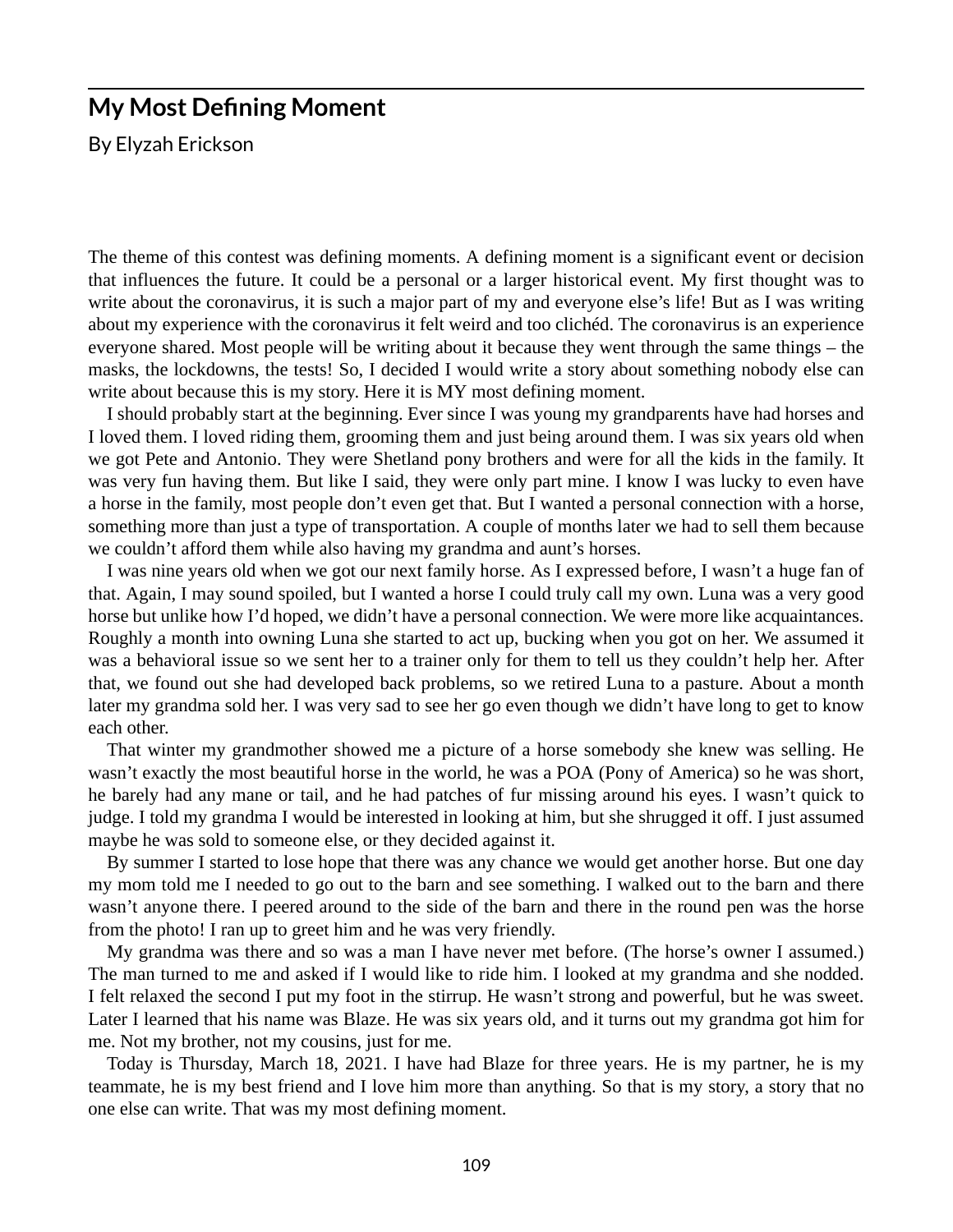#### **My Diabetes Story**

By Emerson Garry

Hello, my name is Emerson Garry and today I'm going to be telling you my story of diabetes. The day started pretty normal. I woke up and got ready. My entire family was already downstairs eating breakfast. My mom told me just the other day that I was going to go to the clinic just to be asked a couple questions since my parents were convinced there was something wrong with me because I was constantly drinking water and going to the bathroom. I also lacked energy. I asked my parents repeatedly if there were going to be shots because I hate shots. They said no but I didn't really believe them because they were being very quiet. We dropped my siblings off at school and then drove to the clinic.

Once we arrived at the clinic, I went to sit in the waiting room with my parents. After a while they called me back into the room. I sat in a chair and a nice-looking lady sat across from me and my family. She started asking me random questions like if I had been going to the bathroom a lot and drinking a lot of water. I downgraded it a lot more than what was actually happening because I was afraid there was something wrong with me.

After we were done talking, she told us to go wait in another room because I was going to have to get some blood drawn. I was so angry because I did not know that I would have to get blood drawn. I waited with my dad sitting next to me and my fear built up. Finally, a lady called us back and I sat in a chair while they found my vein and took some blood. It hurt a lot, but it was over after a little bit. After blood was drawn, I was free to go so I left and got dropped off at school. The day continued to be very normal until about lunch time.

My teacher told me that I was going to be leaving school early so I packed up my things and went to my car. My parents didn't really tell me anything but just kept driving and said that we were going someplace. We stopped at the gas station to get me an apple so I could have something to eat. I noticed bags in the back seat, so I asked where we were going.

My parents told me we were going to the hospital and that I was going to stay overnight there. They said it was going to be fun. I did not worry too much on the way there. Once we arrived, we signed in and they checked my pulse and my blood pressure. Then my dad left the room to go get some supplies and I found out that my grandma was there. Soon they led me into a room in the ER and a lady came in to deliver some sad news. She said that I had Type 1 diabetes. My mom started to cry and I felt horrible.

I did not exactly know what Type 1 diabetes was, so the lady explained it to me. She said that there's something inside my body called the pancreas and it breaks down carbs that you eat and turns them into energy. My pancreas does not work anymore. She said that the blood test was there to check my A1C. A normal kid my age has an A1C about five. Mine was 18, the highest they've ever seen someone have. She also said there's no cure and diabetes will be with me for the rest of my life.

After a little bit, they moved me to a different room where I would be spending the night. I did not get to eat that whole night and I was starving. Sleep was pretty bad because I had to wake up every hour. In the morning I finally got to have breakfast. I ordered tons of food from the menu that they'd given me. There was a TV in my room and I got to watch shows on it. One of the bad parts was that I had to get three IVs in my arm that hurt a lot whenever I moved. That night my dad got us all Chick-fil-A and then I was discharged after just one day.

During that day, I got to FaceTime my sisters at home and got some gifts from friends and family.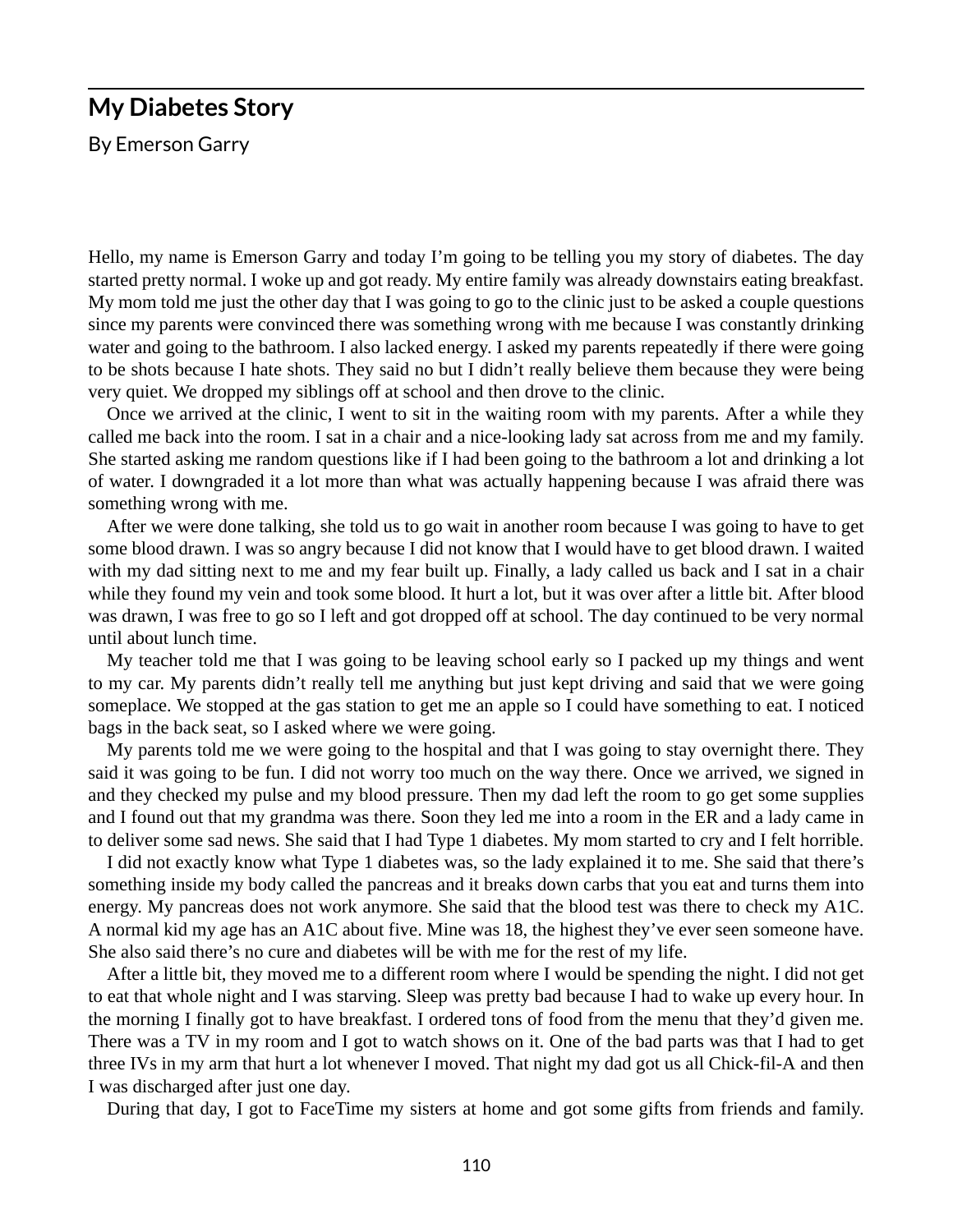The drive home was very bittersweet and I asked a ton of questions. Once I got home my aunt was there waiting for me since she was watching my younger siblings. It was great to be home.

For this last bit I want to share some facts about diabetes. First of all, it is not contagious and anyone can get it. There are two types of diabetes Type 1 and Type 2. Type 1 happens usually when you're a child and affects you for the rest of your life. When you get Type 1 diabetes your pancreas completely shuts down. When you get Type 2 diabetes you usually get it in your adult life from eating too much sugar. I did not get Type 1 diabetes from eating too much sugar. Since my pancreas does not produce insulin, a form of energy, I have to have shots whenever I eat and those shots distribute insulin into my body. I can still play and have fun. It has been a year-and-a-half since that day on 9/9/19 and I have grown a lot since then. And that is my story.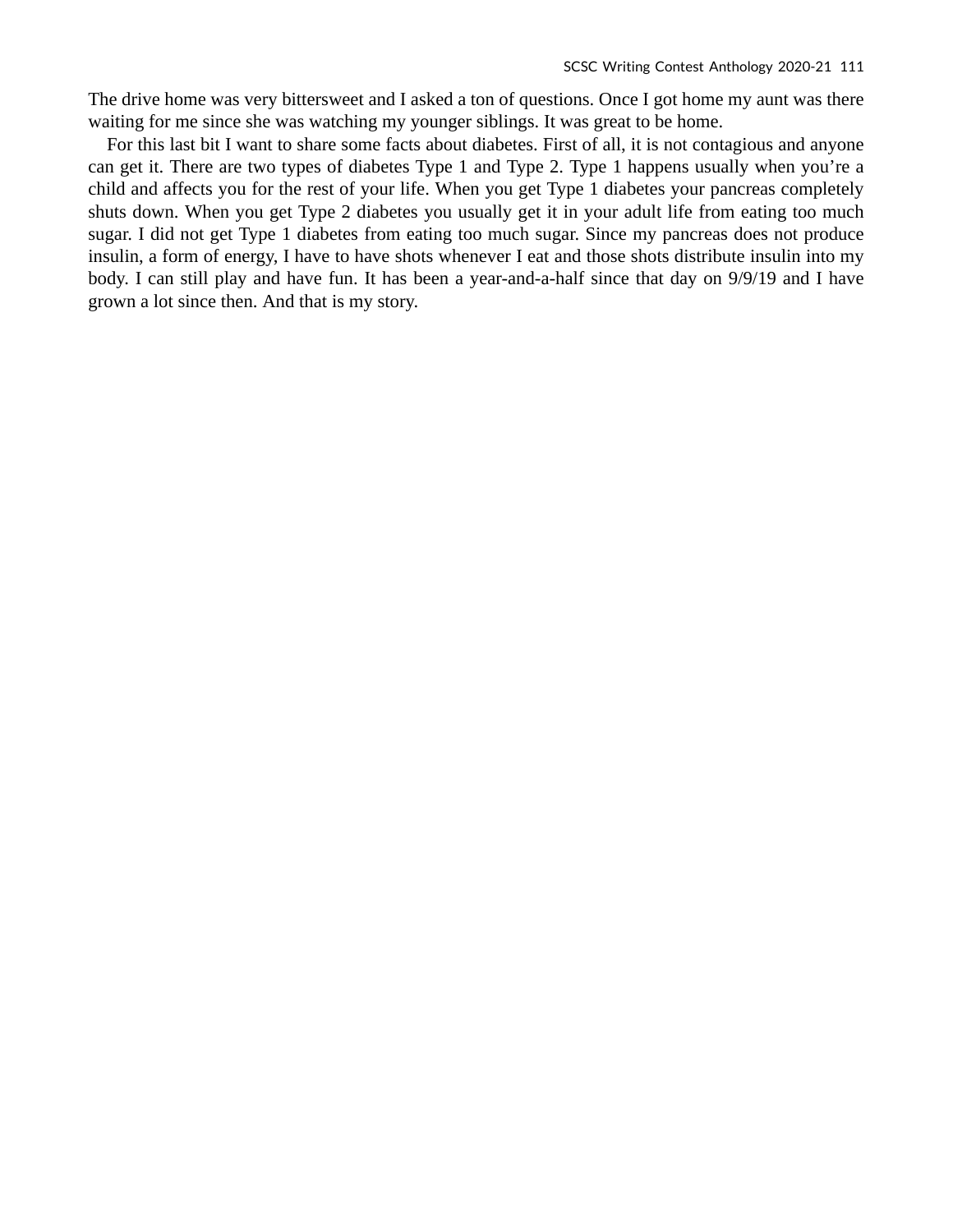## **The Accidental Accident**

Andree Jakovich

It all started out one day, like any other day. We were driving to my grandparents' house in Grand Rapids for my brother's hockey tournament in Breezy Point. It felt like a long time until we would arrive in Grand Rapids. Deep down in my stomach I knew that it took five hours to get there. It took even longer because my sister, Sasha, just had her concussion two months earlier and she was still recovering. Once in a while my mom would pull over, and Sasha would come out of the car to clear her dizzy head. I was just about to throw up when my dad said that we were in Grand Rapids.

I was so relieved! Grand Rapids, here we come! I could tell my brother, Marco, was excited too. His long messy brown hair was sticking up, and he was grinning. Unlike Sasha, who was frowning since she did not want to come in the first place! Not just because of her concussion, also because she is the oldest. She is 14, and that's when you start acting like a spoiled brat, which my mom calls a teenager. She doesn't get out of her bed in the morning, my mom constantly keeps telling her to open her curtains in her room, she locks herself in the bathroom for a half an hour which I wouldn't mind if I didn't share a bathroom with her, and she is always on her phone, which makes everything worse with her concussion.

As a matter of fact, last month, I went in the bathroom to brush my teeth before bed and Sasha yelled "April Fools!" Sasha had put hand sanitizer on the toilet seat. The weirdest thing is that it was November. That night when everyone was sleeping, my sister yelled, "Ouch!" I ran into the bathroom only to find Sasha. She had just sat on the toilet seat, which she had put hand sanitizer on, a few hours ago!

At last, we finally pulled up in our grandparents' driveway. I quickly ran to their house and I hugged my grandma and grandpa. Sasha and Marco did the same. Then we all went into our rooms to unpack all of our stuff. Sasha has her own bedroom. Her bedroom is sky blue, with flowered wallpaper. Marco and I share a bedroom. It is just plain white, with lots of old photos, and an old, off tune piano.

When I finished unpacking, I brushed my teeth and jumped straight to bed. I slept on the floor, but Marco got an actual bed. I tried to fall asleep but it was hard with Marco there. He just would not stop making noises!

Just then, my dad came into the room and said, "If you don't stop making noises, you will have to do dishes for the next year." My dad always goes over the top with punishments.

Sometimes, I wish Marco would act less like an animal, and more like a human being. Also, he looks like Pig-Pen in Charlie Brown. I finally got to sleep at around 11:30 p.m.

I slept well, even though something was wrong. I could not seem to figure it out. The next thing I knew, I was sitting on my mom's lap in a waiting room. At first, I didn't know where we were. Then I spotted a big sign that read EMERGENCY ROOM in big red capital letters.

A few minutes later, a nurse brought me and my mother to a room. When we got to the room, I asked my mom why I was in the emergency room. She said that I had a seizure. I was just about to ask her what a seizure was, but I held all my thoughts in my head because just then a nurse came in with a very long needle. She poked me! To tell you the truth, initially it did not seem that bad, I thought, but afterwards my arm felt very sore and I became glum.

Then, the nurse tested my blood pressure. Eventually, we left the hospital and got into the car. My grandpa was in the passenger seat. As we drove away, my mom explained what happened. She said that at about 7 a.m., she got woken by Marco. He said that something was wrong with me. He also said that I was coughing up white foam and choking. When my mom checked on me, we immediately left for the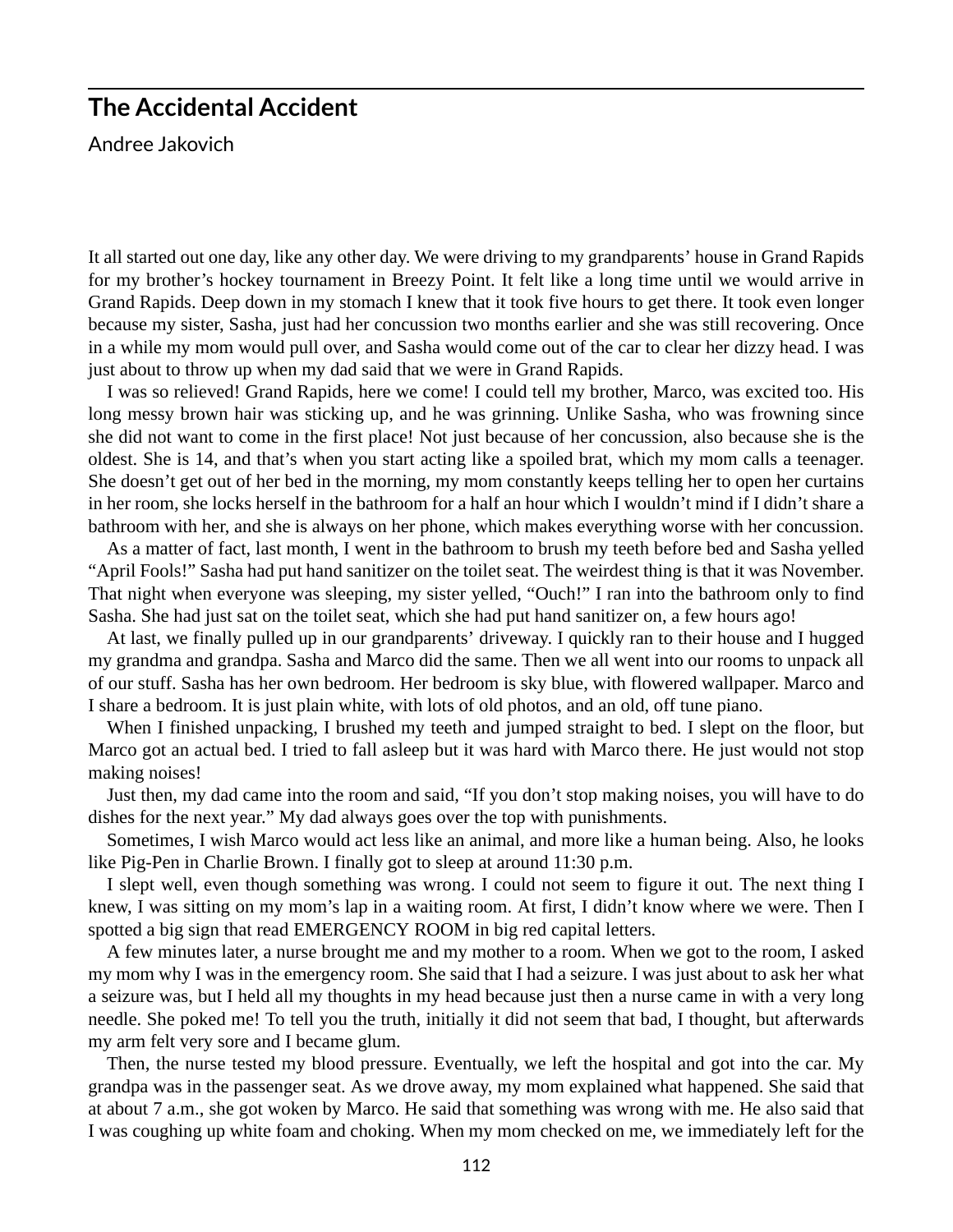emergency room. Good thing my grandpa had been woken up by all that commotion, so he offered to drive us since I was unconscious and my mom needed to hold me.

Soon, we arrived back at our grandparents' house. My grandma was making pancakes. I finally felt like myself again and I ate with my family. My brother kept on talking about what just happened. We left my grandparents' house and continued to Breezy Point, our final destination. Now, this time, I did not mind having to stop for Sasha, because I felt dizzy from the driving too! Ultimately, I thought the trip was awesome even with the accidental accident!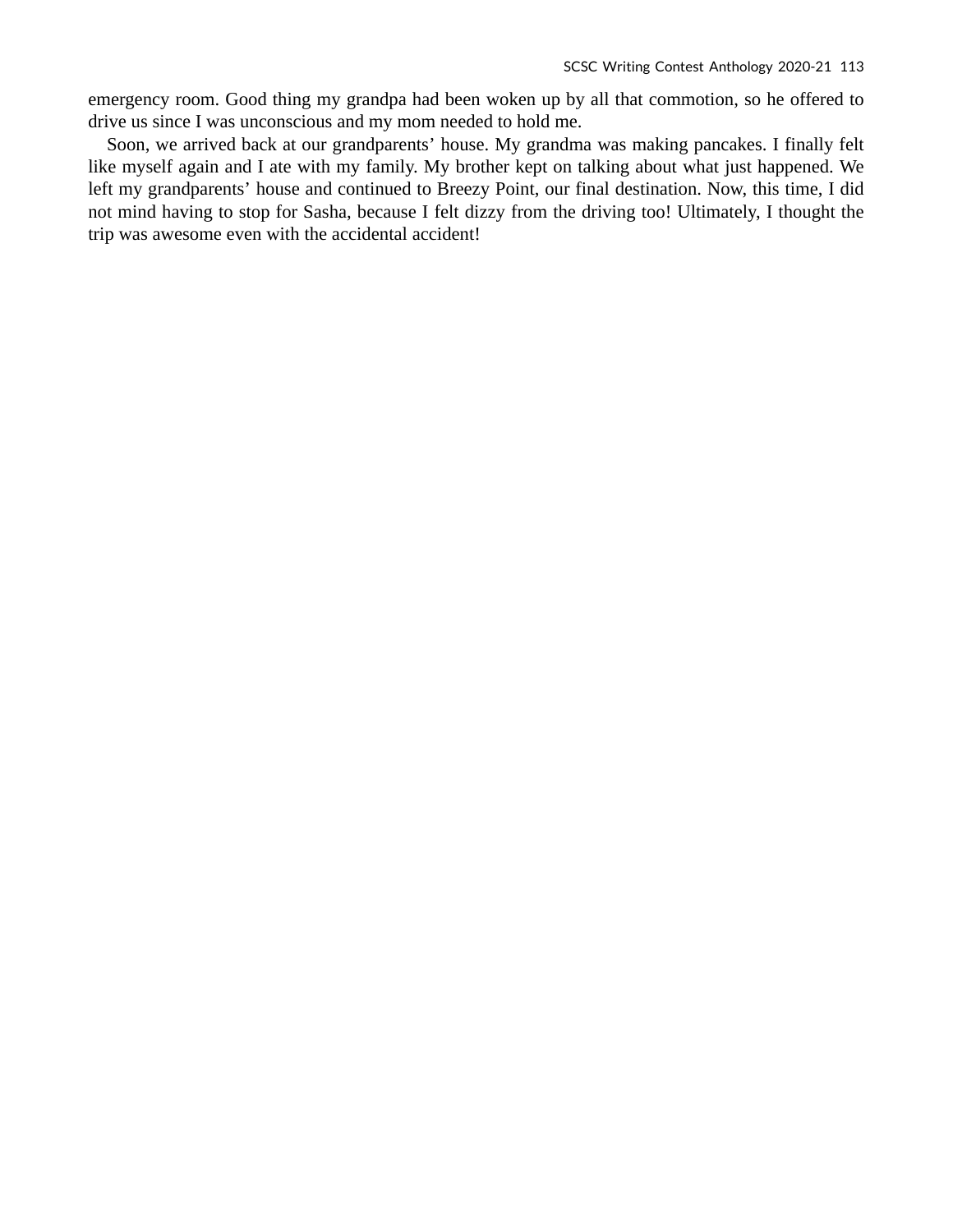## **The Impossible Pet**

By Marco Jakovich

My rabbit, Sylvia, turned out to be a perfect pet. Sylvia plays in my backyard with my sisters and me. She goes camping along with my family. She lets others hold her without scratching them. Sylvia lets people pet her, and she snuggles and grooms our guinea pig, Delby. If you are thinking that she was always perfect, think again. She had a brutal past.

It all started one day when I was in my dad's black Chevy, driving to a farm. In the car my two sisters, Andree and Sasha, sat beside me, along with my dad at the wheel. At the farm, there was a family, two dogs and a rabbit.

The rabbit was in a very small cage and could not move around much. The family called the rabbit Bun Bun. The family said that she was abandoned and she needed a better place to live. They also said that someone had Bun Bun but she ran away somehow. The family found the rabbit in the wild and took her as a pet. We put the rabbit cage in our car and drove away.

In the car on the way home, I stuck my fingers through the bars of the cage, to pet Bun Bun. Her black and white fur was so soft! I thought we needed to rename her.

"We should name her Moonlight," I told my sisters, since she was black and white.

My sister, Sasha, said no. A few minutes later, she thought of the best name for our new rabbit. The name was Sylvia. Everyone in our family loved it. Her new name was Sylvia Moonlight.

Once we arrived at our house, we realized that Sylvia was not the best pet. Her attitude was horrible. Sylvia would run away every chance she got, she would scratch you when you tried to hold her, she would flip over her food dish and litter, and she would chew your shoes.

Years passed by. She still did not change her attitude. My family tried everything to tame her. She never changed until she met our guinea pig, Delby, who was afraid of everything. Delby and Sylvia somehow created a bond. Sylvia would groom him, Delby would snuggle with Sylvia, and they would sleep with each other.

Soon enough, Delby and Sylvia would treat my family like they treated each other. Delby was not scared of everything, and Sylvia would run away less often. When she did, she always came back after a few minutes. Sylvia would let you pet her and hold her, and she would never scratch or bite.

How this happened, no one was sure, but I think that if you treat anyone good, they will treat you good too! Delby treated Sylvia good, and Sylvia treated him good in return. You can treat people how you want to be treated too!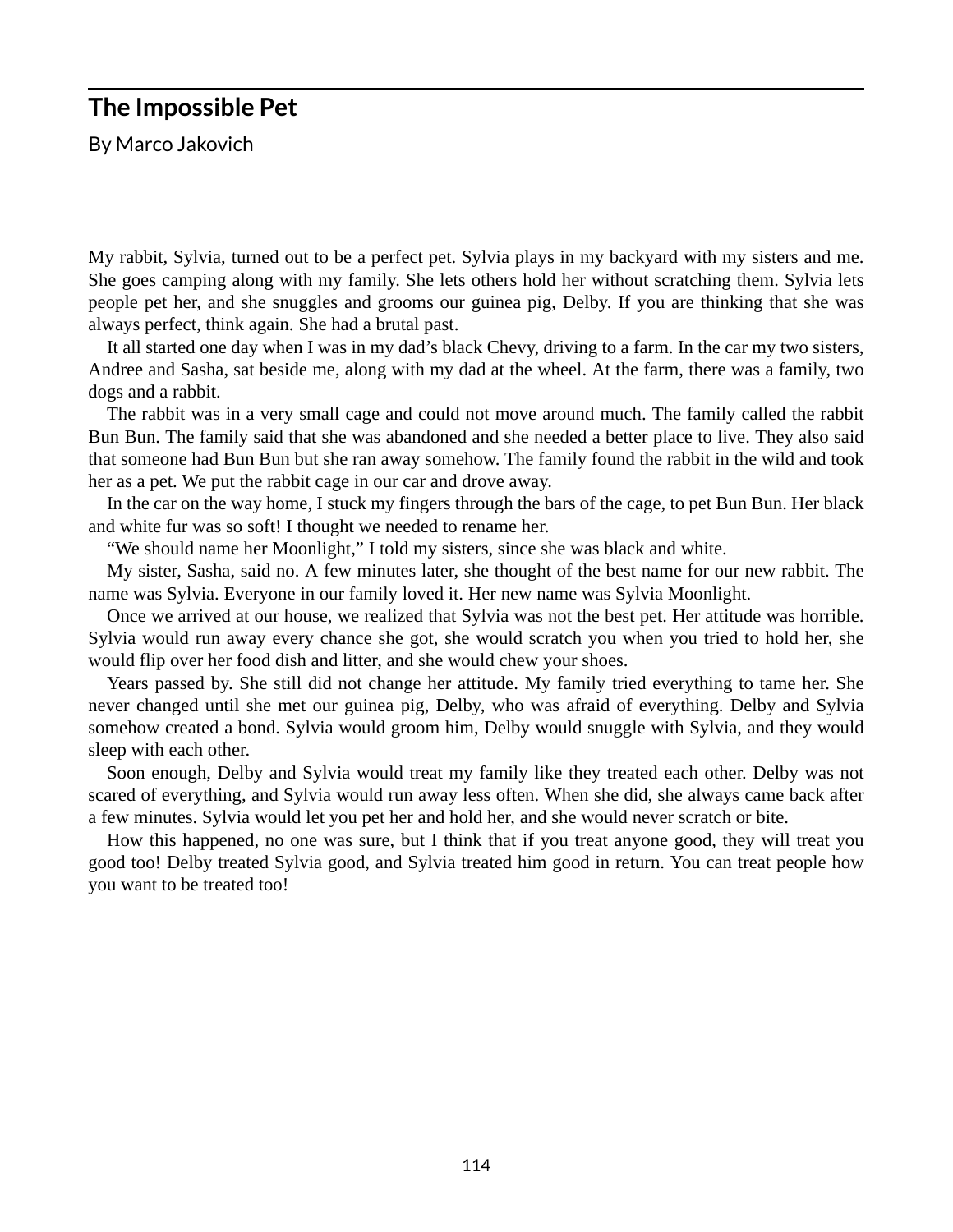#### **When Life Does Not Go Right, Go Left**

By Sasha Jakovich

I never knew how much my mother meant to me until it was almost too late. My mom cooked for me, cleaned for me, drove me everywhere and she did all that with barely anything in return. She was like a personal servant. I didn't realize how my mother impacted my life until she ended up in the hospital.

It was a regular Friday in February 2020. There was a bug going around in my family. My brother had thrown up the day before and everyone felt unpleasant. Because of this, we did a movie night and connected it to a projector on a wall. About 15 minutes into the movie, my mom went upstairs for a bit. She came back downstairs and told us that she wasn't feeling well and that she was going to take a cold bath. My dad came home from work shortly after.

As soon as the movie finished, we had to go to bed since it was late. When I woke up the next morning, it was as if my mother and father vanished in thin air. A quick phone call later, I found out that they were in the hospital. My dad told me that 95% of my mom's lungs were shot. They were infected with pneumonia. He also said that since mom had asthma, her health was getting worse rapidly. When my dad came home, he did not say much of anything except that my mom was extremely sick, and we could not see her which made me disappointed.

A couple of days later, I was able to FaceTime my mother and she looked like something from outer space. She was full of IVs and bruises. There were huge circles under her eyes giving the effect that she had been sleep-deprived for a year! It was really scary to see my mom like that since she wasn't her cheery self.

"How's everything been at home?" She asked me.

I replied, "Okay I guess, though when will you come home?"

"I think," said my mother, "That I might be here a while."

"Oh, hopefully you will come home soon," I mumbled.

Everything felt out of place. Things were different without my mom. First of all, the house slowly turned into a mess. People were not cleaning up after themselves and it was starting to get overwhelming. Also, my dad was not always available to drive me places so I either had to get a ride from a friend, miss the activity or go old-fashioned and use my bike. At least I would play games online with my mother from time to time.

After what seemed like years, my mother finally came home! I couldn't wait to see her. It was absolutely not what I expected. I thought that if you were out of the hospital, you would magically be healed. That was not the case. She stumbled in with an oxygen tank and the whole mood of the house shifted. She mostly slept, and when she was awake, she didn't do much of anything. Slowly, she got better but she still wasn't back to normal.

My family had planned a trip to SeaWorld, Busch Gardens and Aquatica in Florida months ago. We would go to SeaWorld the first day, then Aquatica the next and Busch Gardens the last. My dad took days off from work and everything. We were scheduled to fly to Florida on the last day of March. Since my mother just came back from the hospital, there was lots of debate on what to do. My dad wanted to cancel the trip, my sister and brother wanted to go without her, my Mom wanted to come with us and I wanted to go with my mother but still wanted her to get better. Andree, my little eight-year-old sister, found a website called www.monkeyhelpers.org. Her idea was that she would buy a monkey and it would help my mother while we went to Florida.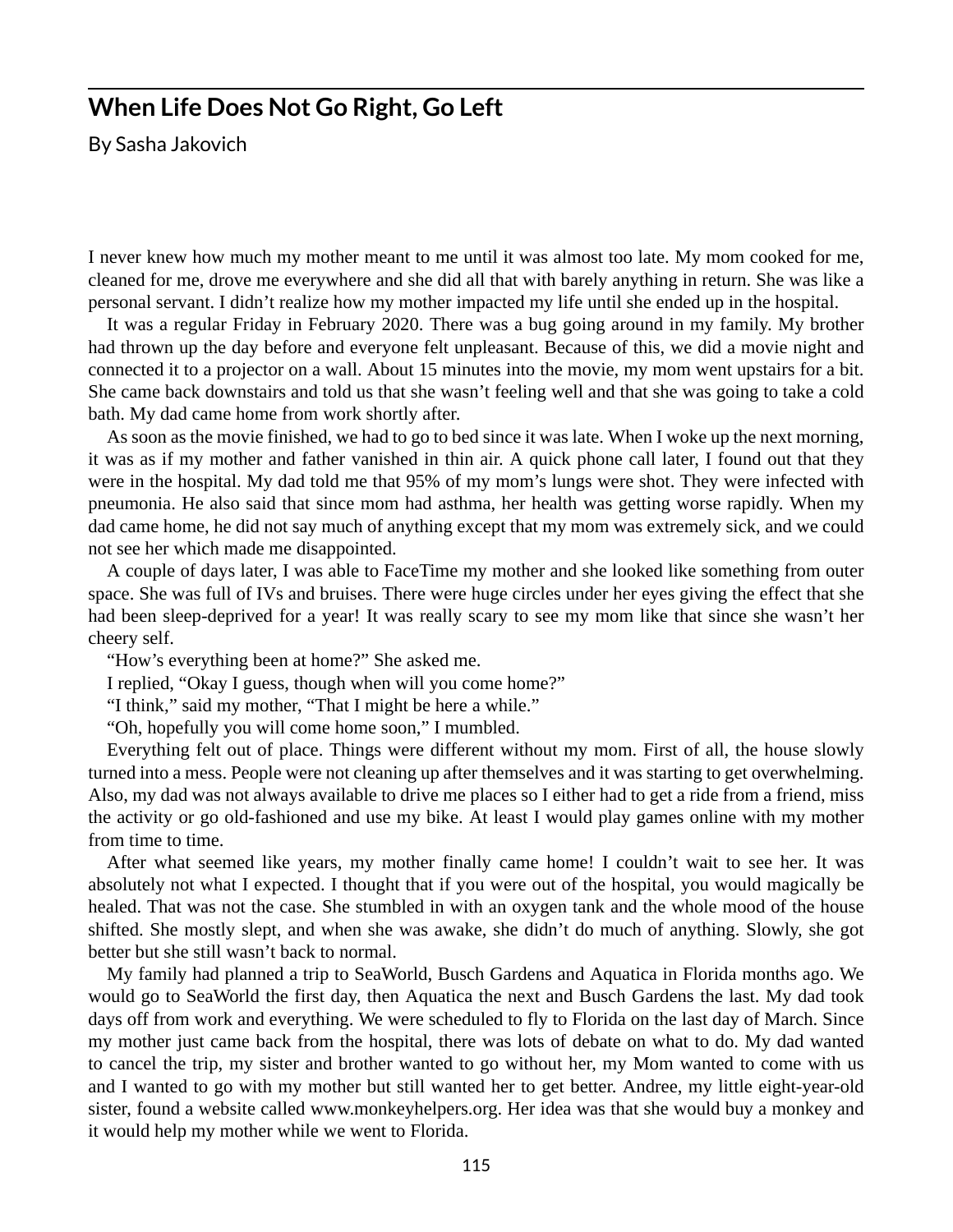My mother had always been a stubborn woman, and she persisted to tell us that she was fine to go. She decided to come in a wheelchair with us since pneumonia affected her lungs and she couldn't breathe if she did too much walking. The vacation was finally here and we drove to the airport. That was when I realized how annoying it was to haul around a wheelchair! First of all, the wheelchair had a mind of its own and it would never obey your orders despite your best efforts. Second, there were the looks of judgment from those passing by. They would either glance and avert their eyes or just stare. It made me extremely uncomfortable. Lastly, you would be surprised at how few wheelchair ramps there were in an airport! We had to walk around aimlessly for hours trying to figure out how to avoid stairs.

At least we were going to Sea World the next day! I was jumping up and down with excitement. I couldn't wait to go to Sea World! It would entail rides as far as the eye could see, shows every hour differing from dolphins to turtles and numerous exhibits of exotic animals! It was like a dream come true! Aquatica and Busch Gardens looked incredible too! The next few days passed in a blur and before we knew it, our departure from Florida was approaching. Once back home, everyone stayed positive even though life was still rough. My mother eventually continued to get better, and everything slowly went back to normal.

I was so grateful that I was able to have a positive experience despite my mother's temporary disability. Luckily, she does not use a wheelchair or an oxygen tank anymore. Not everyone is that blessed. I will remember that life lesson. Keeping a positive outlook in a midst of a negative situation is the best thing you can do. Hence, a new law of life!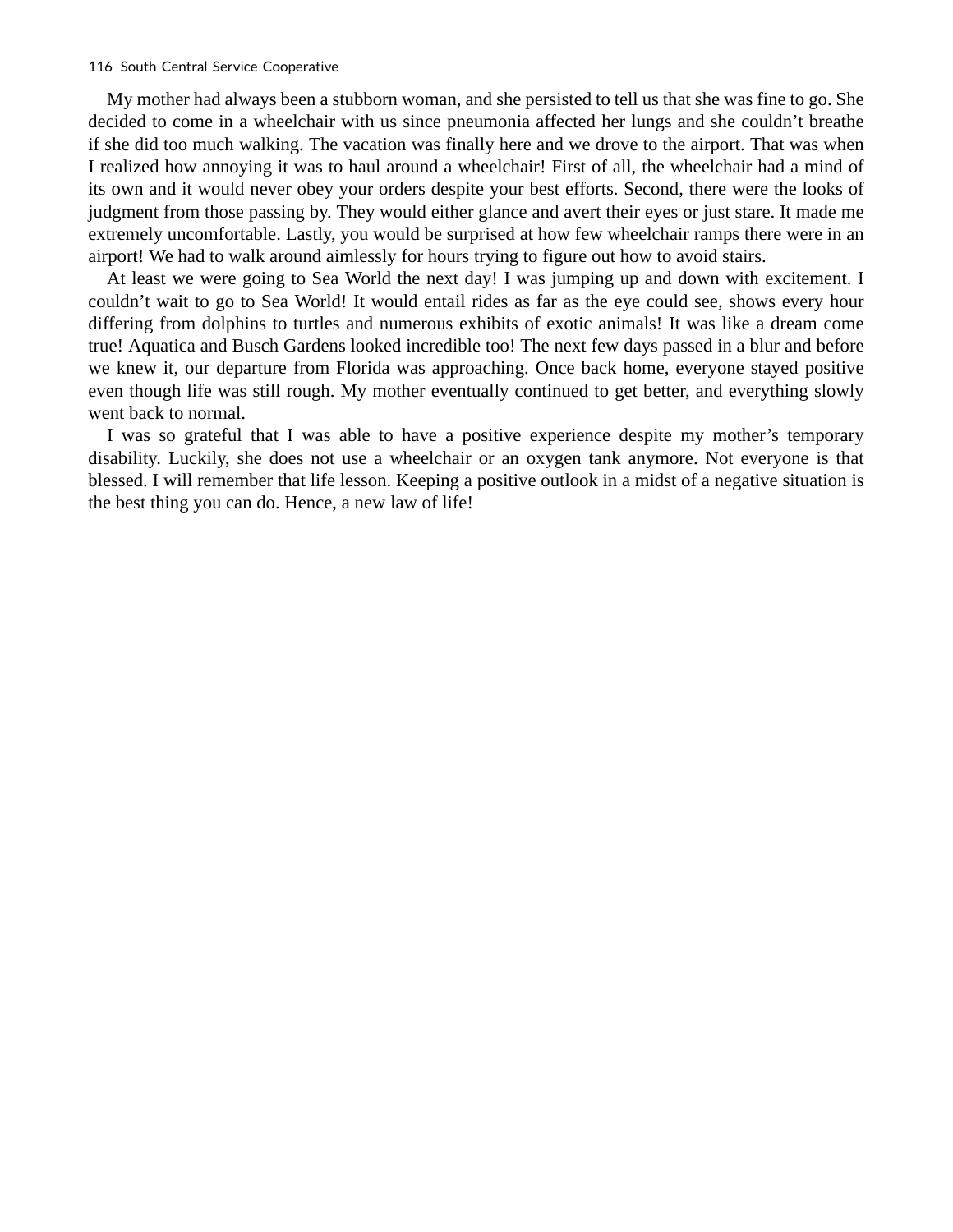#### **Muskeg and Me**

By Helen Kliewer

Muskeg can teach you a great deal about yourself. The moss, trees and other debris in the water make it extraordinarily difficult to paddle a canoe in muskeg. You can't walk on it either. While muskeg may look stable, as soon as you step out of the canoe, your foot will sink through and into the swamp water below.

It was day 21 on trail in the remote Canadian wilderness. The five of us awoke, packed up camp, and our two canoes were on the water not more than an hour after sunrise. I had met my companions, three other teenage girls and one camp counselor, just before the trip began. Today, we were meant to paddle a river, but we saw no river, only muskeg and a small winding path, barely two feet wide through the weeds. Is this the way? Nobody knew, but there was no other way. We pushed forward.

The muskeg only got thicker and the water levels fell. It was very hot and it smelled like rotten eggs. Mosquitos swarmed around us. Logs lined the bottom of our narrow waterway and our canoes kept getting stuck. With paddling useless, we had three ways through the muskeg. The first was a coordinated effort of pushing our paddles against the reeds and using our feet to push against the logs. The second was me repeatedly getting out of the canoe, chest deep in the muck, and pulling my partner in the canoe through the mud. The third was the both of us getting out of the boat and lifting our heavy canoe over the many beaver dams. The hours dragged on. Our group was getting tired and everyone was frustrated.

We finally reached the portage. Looking up the trail, we saw a steep hill. The previous day's rain turned the dirt to mud and made the many rocks slippery. We were all exhausted and nobody wanted to carry our wooden canoe up this climb. Nobody wanted to, but somebody had to, so I did. It was exhausting and my arms were shaking the whole time, but somebody had to do it. Every step I recited the words from my favorite children's book, "The Little Engine That Could." A book I have read more than 100 times to kids in the nursery at church. "I think I can. I think I can," over and over in my head. Eventually, I reached the other side and instead of seeing a lake or real river like we had all hoped, there was only more muskeg.

We pushed on. The hours felt like days. We had been on the water for more than 14 hours. The sun went down and the light was fading. In a valley with dense trees, there was no good place to camp.

My counselor sent me out to find a spot for the tent. The only spot I could find large enough to fit our tent was over a quarter mile away, up the hill. I made over six trips up that hill, hauling our gear, every time in the dark climbing over trees the beaver had felled.

We set up the tent in the dark with our headlamps as the bugs swarmed. It was too late to start the camp stove to make dinner. I got into our tent with the day's mud and grass from the muskeg still on my legs even though I did my best to wipe it off. We ate trail mix and fell asleep still hungry.

Physically and emotionally, this was the hardest day of my life. It was also one of the best. I learned that when hard things need to be done, I can do them. I don't give up. I'm a leader. I can't say that I like muskeg, but I am thankful for what it taught me about myself.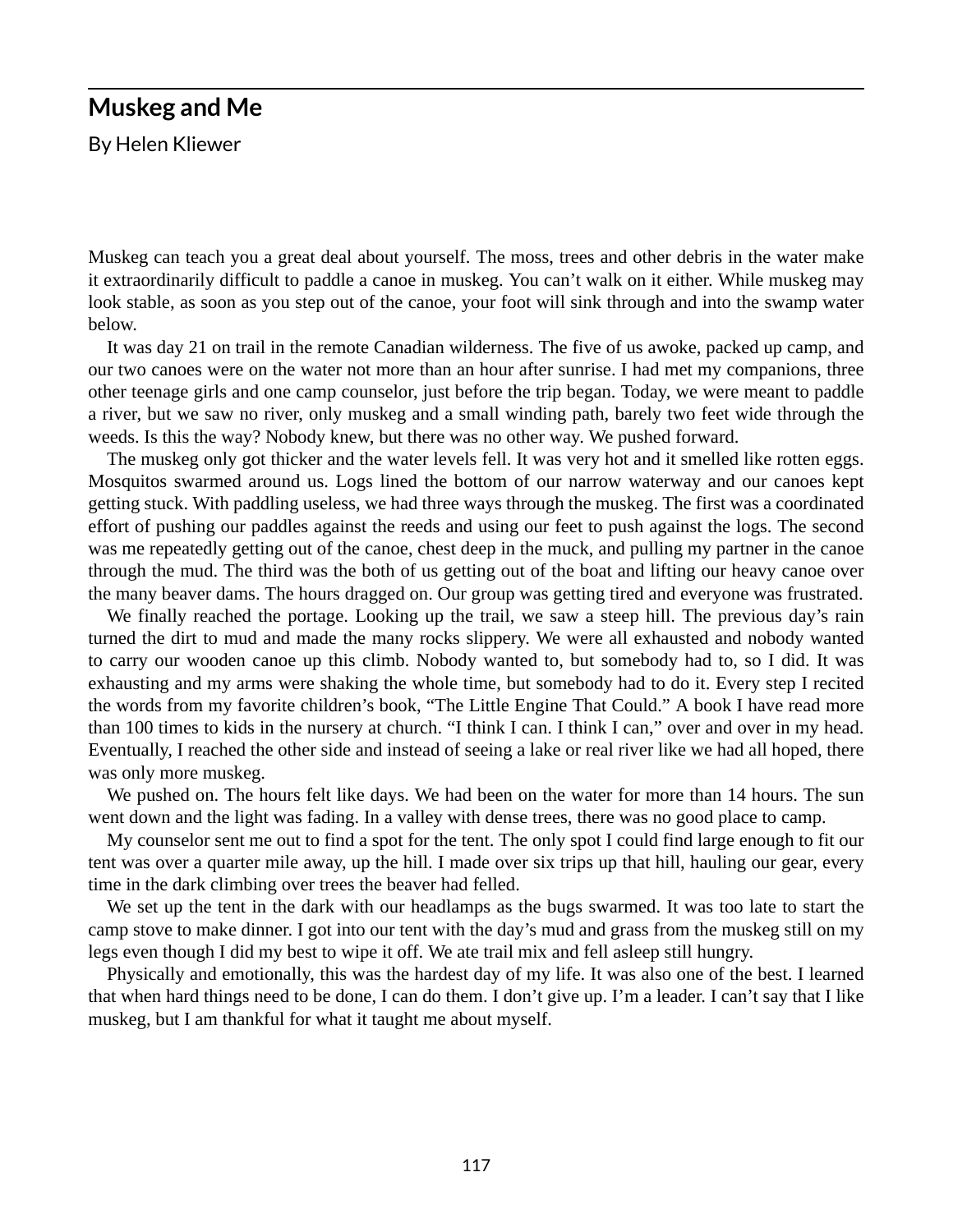#### **Glasses**

By Gracie Larson

"Can you repeat the question please?" someone said. But I couldn't figure out who because my eyes were unfocused.

"Sure, what is the correct answer to seven divided by 53?" Mrs. Gavle said to the class. I was relieved because I could still not see the board very well.

I was playing at recess when I accidentally kicked the soccer ball into someone's leg. I didn't know who it was or what I hit at the time, so I just ran to whoever I hit to say I'm sorry and that it was an accident. Luckily it was just my best friend, Stella, and she was playing soccer too. I just didn't know it was her.

That day after school I told my mom what happened. After the next week or so of struggling, I had an appointment to get my glasses. We ordered the glasses as soon as we could, and we then went to the glasses place to pick them up soon after.

One of the glasses ladies said, "If your glasses are not on your face, they belong in your case." That helps me remember to keep my glasses safe.

I need glasses to see things from far away like the board, TV, people and so many more things. Glasses help me see and I need them to see. Before glasses most things looked blurry and fuzzy. After, things looks so clear and clean.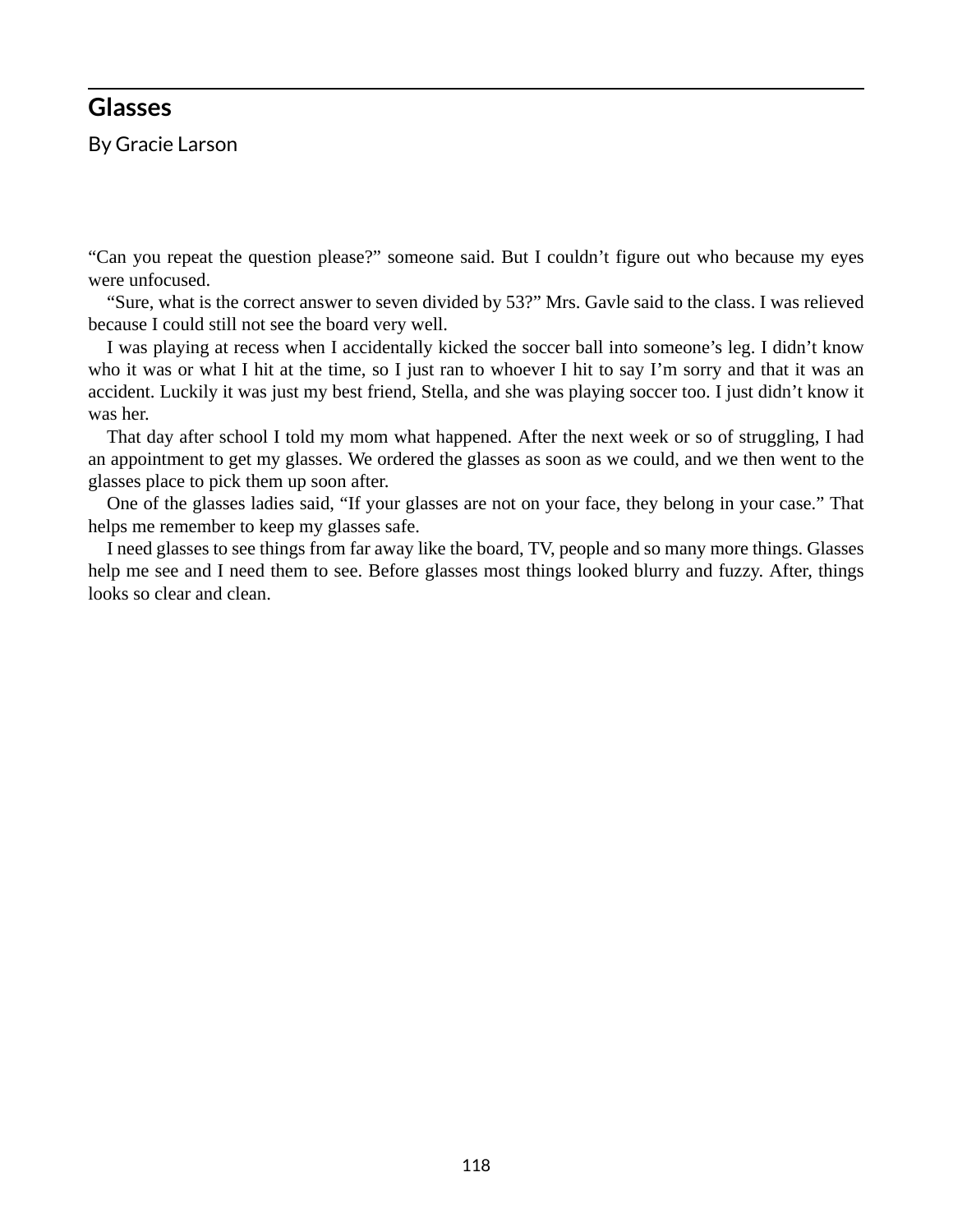#### **Pathway to Grief**

By Greta Luskey

"Why? Why? Why to Braden? Why to him? What did he do to deserve this?" my mind screams in anger at the information shared with me. Tears well in my eyes while contemplating the viciously, ugly word of cancer!

Looking back at my life, I have lost someone I care about the most: my cousin. I believe that the people I care about the most are taken from me too soon. My built-in best friend and the brother I never had was taken from my family and me right before our eyes.

I remember leaving school early. It was a sunny day and my teacher got a call and she said, "Greta, please pack your bag and you may go to your mom's classroom."

I walked down to my mom's classroom and she said we are going to your cousin's. As confused as I was, I only remember Braden being sick in the hospital a couple nights before.

The car was silent until my mom said, "Braden is very sick and is dying." My heart sank and my brain was going everywhere and thinking like crazy, "Why is this happening? Why to Braden?"

Walking up to my aunt and uncle's door felt like walking in a desert, scared to walk in knowing this was the last time I would see him. As soon as we walked in, my family was all sitting there. Most people were upstairs with Braden. My grandma gave me a hug right when I walked in.

We walked upstairs only to see Braden laying on the bed. The only thing I remember my aunt saying to me is, "He isn't sleeping and his eyes are just like that. He can still see and hear you."

I walked over to Braden and said my last goodbyes. Braden responded with, "Goodbye, I love you."

I walked back downstairs to everyone else because it was time to bring Braden to the hospital. Everyone else just waited at my aunt and uncle's house. Kristin, Braden's mom, texted us and said we could go home because they were staying overnight at the Ronald McDonald house. (Today, all elementary schools of New Prague collect pop tabs for families like Braden's to stay at the hospital while their child is sick at the hospital.) It was pretty late when we got home, I tried to fall asleep but I couldn't, knowing that I had an angel watching over me now.

The next day I found out I got to skip a couple days of school, because of the wake and funeral. The cars for the funeral were lined up miles down the road and the cars wouldn't stop coming. In spite of the funeral being long, my family was there to make everything better. Going back to school after that was weird and was slowly drifting away minute by minute. Although I had some therapy dogs, with a teacher named Mrs. Hennen, nothing could fix the fact that Braden was gone. She helped me tremendously, along with my cousins.

Family gatherings didn't feel normal and still never will. It was actually what stopped that felt abnormal such as not hearing his laugh, not going to the hospital, and not skipping religion to go to a hockey game. I´ve come to realize, I miss the "nots."

My cousins and I went to a day camp called Camp Oz. It's a camp for kids to go for losing a close one. It has many activities throughout the day and also time for talking about our loved ones. We go every year now for Braden. We also go to Wisconsin to a place called Faith's Lodge where your whole family can stay for a couple days. For example, it's like a hotel, but not. It has many rooms, rooms for families to sleep in, a library and a movie room. It has four levels. It's a place my family and I go each year for Braden. The rooms also have names for little kids who have also passed.

We also get t-shirts for Braden each year. We do all this just to feel his presence. Just because he had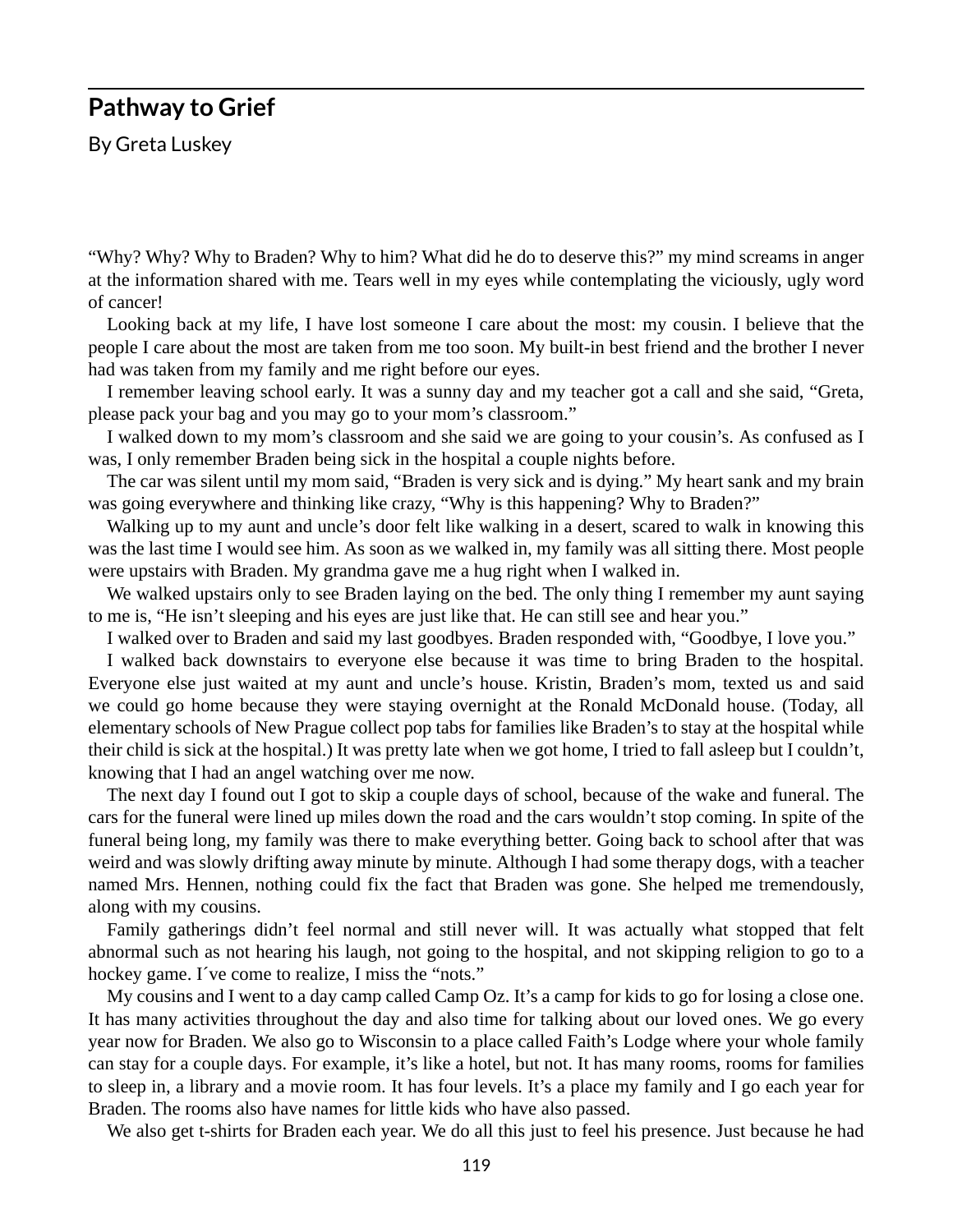to go doesn't mean he still isn't with me. Looking back, I have lost the people I care about the most, but they will always have a special place in my heart and will always stick with me. Did cancer win in this situation? Yes, but not to my family. We stuck with Braden through his rough times and tried to make them better, no matter the pain. We still celebrate Braden and live through his presence.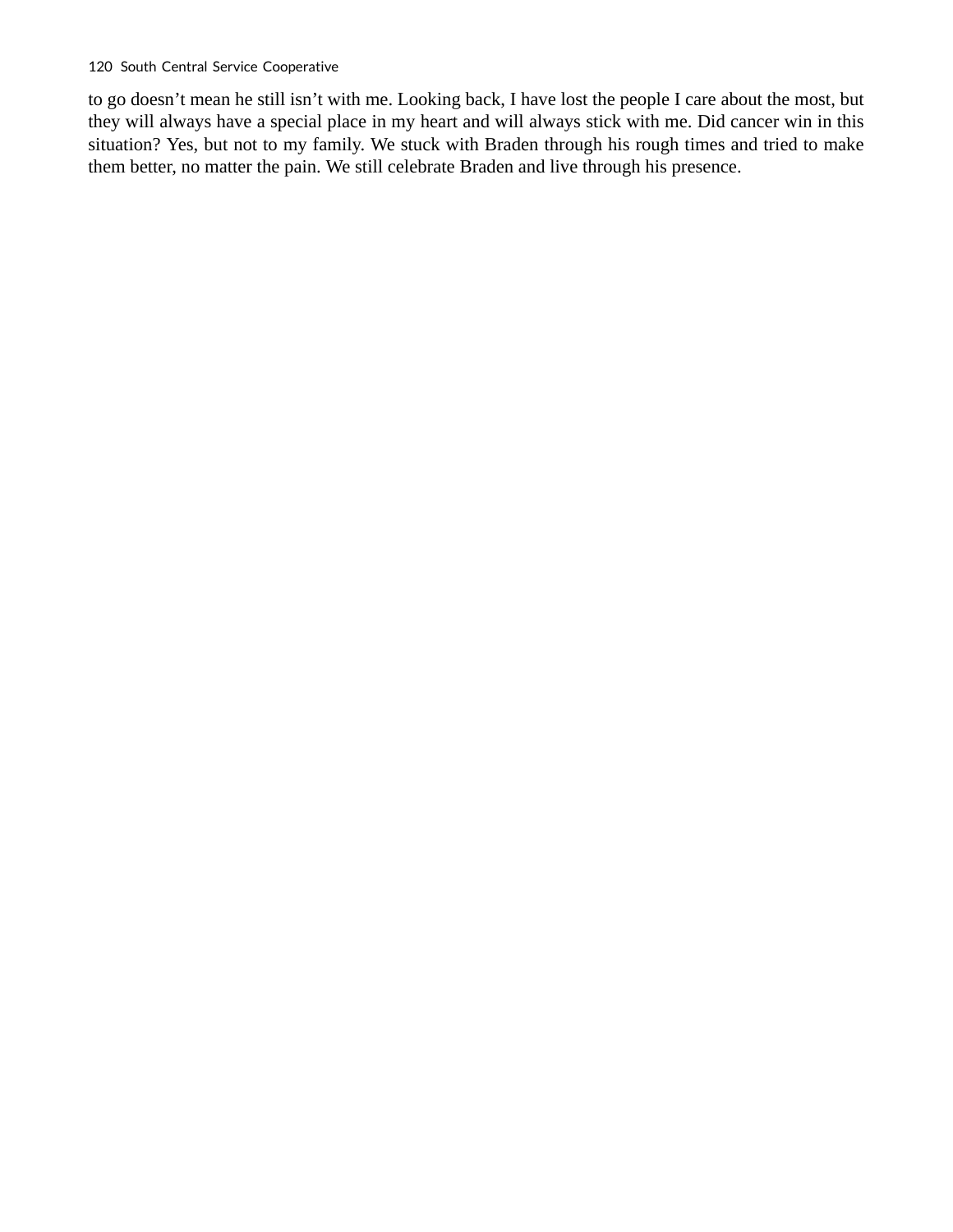### **Defining Moments Today**

By Grace MacPherson

When bad things happen, they result in one of two things: people grow stronger or people grow weaker. Over the course of the last year, we as a nation have struggled through the COVID-19 pandemic. The question then rises, will we, as individuals and as a nation, be made stronger or weaker by this?

I hope and pray that this struggle will strengthen our faith, relationships and patriotism. But it seems like the opposite is happening. Churches have closed, and those that have reopened still restrict attendance to comply with state and city mandates. Many people have not seen their family or friends for months, and those who live alone might go without speaking to someone else for days. Protesters tear down statues of men who fought against slavery – all in the name of justice and equality.

In the meantime, governors are wielding their emergency powers for times not permitted by state constitutions. Lawsuit after lawsuit has been brought against them, and while some cases have succeeded in restoring freedom to the American people, far more have failed.

It's up to us to decide, both as individuals and as a nation, whether we will let the pandemic and everything that comes with it weaken us, or whether we will be made stronger by it? Right now, things don't look promising. Americans are steadily losing their freedoms and hope is going with them. I pray that we will be able to triumph over tyranny and despair in this defining moment in American history and in the history of the world.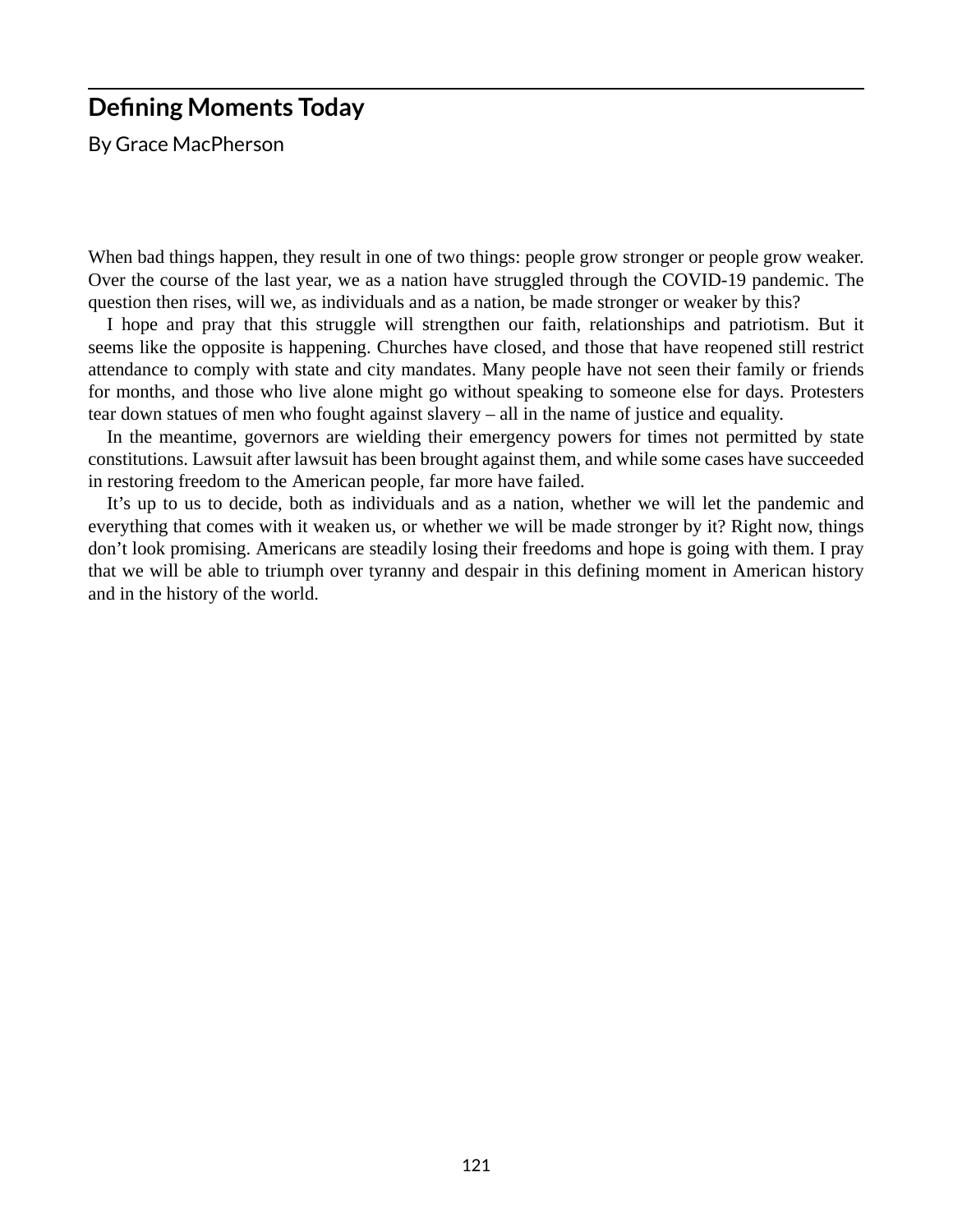#### **Camouflage**

By Elijah Mons

The smell of pine filled my nostrils as adrenaline filled my veins. Dressed in green leaves and brown earth, I faded into nature. Even the leaves waved with envy. It was November in southern Minnesota and my first deer hunt that I would never forget.

The sun slowly faded, but my hope never ceased. When dusk arrived, snow came with it. As small snowflakes peacefully danced to the ground, the forest came alive. Squirrels chattered before a long winter, while blue jays and cardinals fluttered through the sky. Little chickadees called out through the forest and big geese honked a last goodbye.

A group of deer trotted through the field ahead. I looked through the scope of my crossbow. I waited for the deer to stop, took a deep breath, and pulled the trigger. The arrow went flowing at a rapid pace as if it were determined to reach the deer. Suddenly, the forest went silent. No birds singing, no squirrels chattering, no geese honking, nothing.

I looked to where the deer was and hoped I had hit it. But it just skipped gracefully into the brush. I had found the arrow a few feet before the deer. I had missed my shot. Feeling bummed, I walked back to my blind. That was my one chance, and I blew it.

The thicket began to rustle, as if to mock me. I continued to sit in my blind and wait. But soon the brush rustled more and what seemed to be mockery had turned into shaming. Then I heard footsteps; footsteps that sounded like music to my ears. Not human footsteps, but deer footsteps. I readied my crossbow and then saw the deer jump out of the thicket. I took a deep breath and pulled the trigger.

The deer had been hit, weakly skipping into the thicket. We immediately began to track it. After about 15 minutes of searching, we found her, my very first deer. But the deer did not make the hunt so special to me. It was the time I spent with my grandfather that made it so extraordinary to me.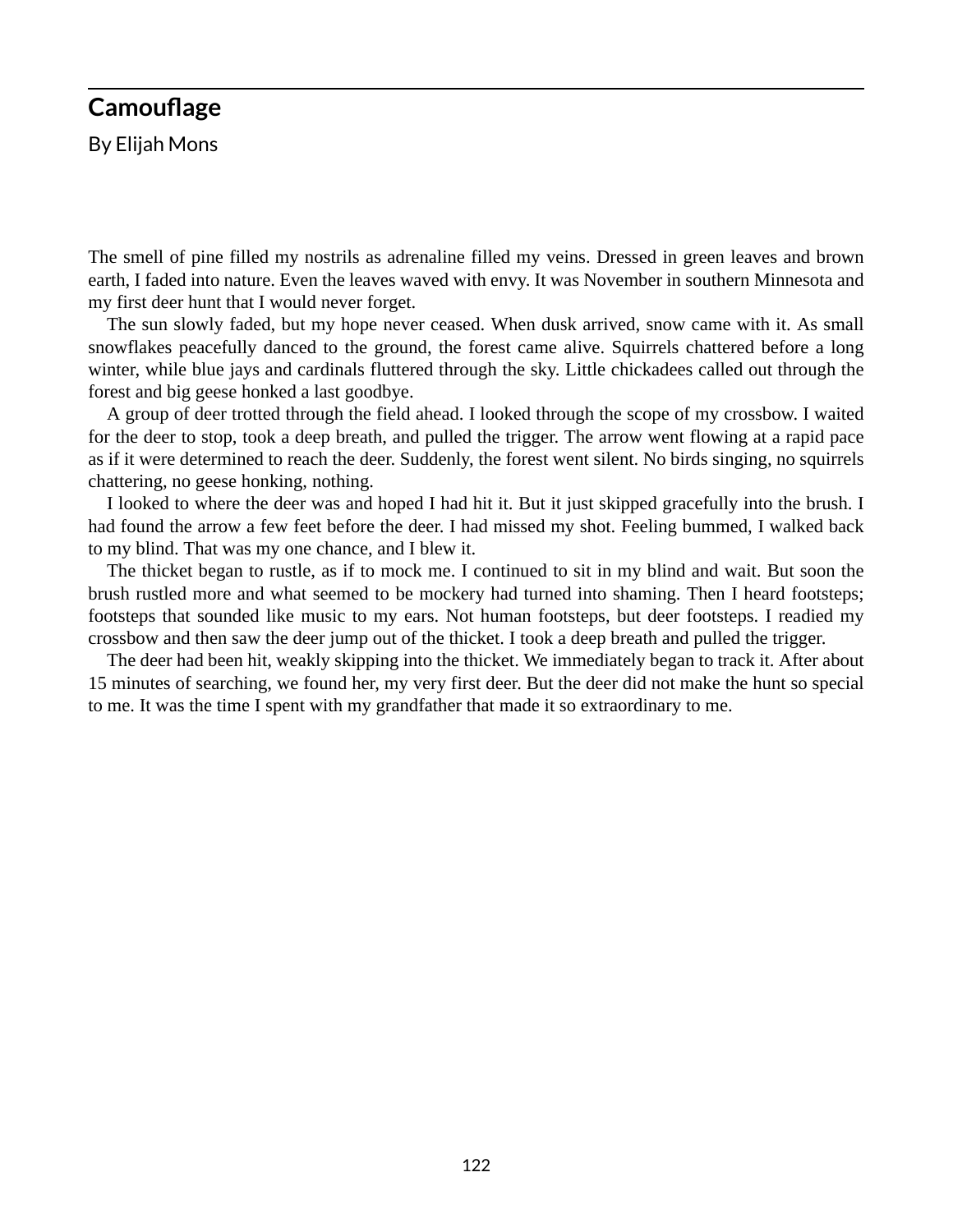### **Getting a Puppy**

By Charlie Nelson

Charlie was running through the neighborhood to his friend's house to see if they could have a nerf gun war. Charlie's friend's name was Anders. Anders was nine years old and had moved to the neighborhood about a year ago. He had a little brother named Dag and they had a golden retriever dog named Cody. Ander's mom's name was Jenny and his dad's name was Jen.

When Charlie got to Anders' house he knocked on the door. Anders opened it.

"Do you want to have a nerf gun war?" asked Charlie.

"Sure! I'll go grab my nerf guns," said Anders.

When they got back to Charlie's house, they started to pick bases. Anders picked the deck because he thought that it was better because it was higher and it had a railing so it would stop some of the foam bullets. Charlie picked the playset because it had many holes to shoot through and there were many places to escape.

"The rules are: headshots don't count, we each have five lives and you can't go in the other player's base," said Charlie.

"The battle begins in 3, 2, 1, go!" said Anders.

The two boys battled until they both had one life left. Anders was out of bullets and so was Charlie. They both left their bases and raced around the yard for bullets. They both managed to get back to their bases safely, but Anders still had to reload his gun. Charlie shot a bullet and it hit Anders in the leg.

"I won, I won," yelled Charlie.

"Good game," said Anders.

"You too," said Charlie. "What do you want to do now?" Charlie asked.

"How about knee hockey?" said Anders. Anders always liked playing this version of hockey. Anders was good at shooting the foam ball with a slap shot even though he was on his knees.

"Sure!" said Charlie.

They went to the garage to get the game set up. Charlie picked his favorite knee hockey stick. It was bright blue with dark red letters. Anders got a bright blue stick with white letters on it.

Once they set it up Charlie let Anders start with the ball. After a while the score was nine to nine and Charlie had the ball. He walked slowly towards Anders, stick-handling the ball. Then he faked left, went right and shot it upper left because Anders thought he was going to shoot right so he left the left side open.

After the game Anders said that he should probably go home for dinner. Charlie waved goodbye and walked toward his house.

When he got inside his dad asked him to come here. He flipped open his iPad and showed him an email. Charlie's jaw hit the floor, they were going to get a puppy!

"We are going to get a puppy!" screamed Evie, Charlie's little sister.

"We should start getting things ready for the puppy," said Mom.

"We need to pick out a name for the puppy," said Charlie.

"How about Koda?" asked Dad.

"I like it," said Mom.

"And so do I," said Charlie and Evie.

"Well then our dog's name will be Koda," said Mom.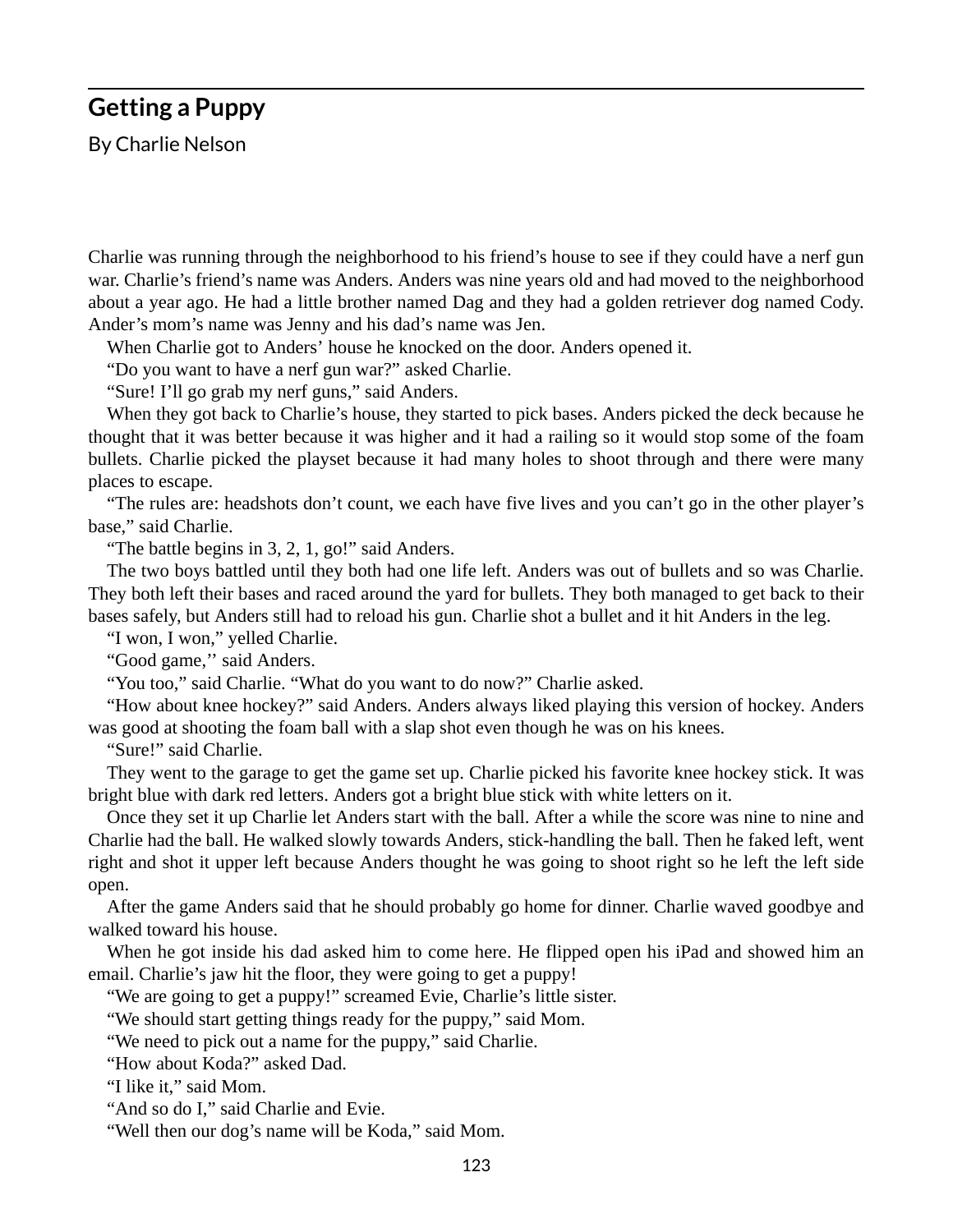To get ready for the puppy they had to block off the puzzle area, gate off the downstairs and entry way, set up the kennel, and gate off the music corner.

"Well, I think we are ready for the puppy to arrive," said Mom.

When the big day came, there was a knock on the door. Charlie opened the door but he didn't see anyone. Charlie was going to go outside to see what was going on but he tripped on a small brown box. Then the box moved a little bit. Charlie could hear scratching from inside the box, he called his dad from downstairs. Once his dad got down there Charlie opened the box and the puppy was looking at them. Puppy was here!

Koda was dark brown and about the size of a bowling pin. Charlie asked his dad, "What kind of dog is Koda again?"

"He is a Pudelpointer," answered his dad.

The second we took him out of the box he started crying and scratching at the door. Charlie's dad picked Koda up and held him in his arms. Once Koda stopped whining, his dad set him on the ground. Koda waddled towards the living room and right before he reached the two stairs that go down to the living room his legs went out from under him and he did the splits.

Dad had to pick him up so he could get back on his feet and then he fell forward and rolled down the stairs. He walked over to his new dog bed and fell asleep. Well, he fell asleep for about two seconds because Evie came down the stairs and saw Koda and ran to his bed to pick him up. Koda managed to squirm out of Evie's arms and land on his feet.

Koda then saw the most amazing thing, it was a squeaky toy that looked like a hippo. Koda tried to run to the toy but instead of running, Koda hopped. Right before he got to the toy he tried to pounce on it but when he landed on the toy it squeaked. Koda got so scared that he ran the opposite way as fast as he could. But he forgot the stairs were there so he fell flat on his face. Charlie burst out laughing. In fact, he laughed so hard he fell off the couch.

"I think we have the funniest dog ever," said Charlie.

"And the cutest," said Evie.

"What kind of dog is Koda again?" asked Charlie.

I think it is pronounced a Pudelpointer," said his dad.

I've never heard of that kind of dog," said Charlie.

"It is a very rare kind of dog," said Dad. "It is a hunting dog so when Koda gets older we will be able to hunt things like ducks and pheasants."

"I want to go hunting," said Charlie.

"You have to be a little bit older before you can go hunting with him," said Dad.

Then Koda walked over to a corner of the house and turned around and charged at the couch. He tried to jump up on the couch. But he didn't jump high enough so he bounced off the couch. The second time Koda tried to jump on the couch, Dad grabbed him before he hurt himself.

"Charlie, can you take the dog out please?" asked Mom.

"Sure!" said Charlie.

"Where is the leash for Koda?" asked Charlie

"I put it on top of Koda's kennel."

"Ok thanks."

It was a nice day for a walk so Charlie walked Koda to the neighbors' house and back. When they got back inside. Charlie sat on the couch and threw Koda's toy across the living room and Koda ran for it and grabbed the toy but he couldn't pick it up so he had to push it back to Charlie.

"Koda isn't as good as the other dogs that I have had in my life but he is ok," Charlie thought.

"Charlie, time to get ready for bed!" said Mom.

"Ok I will," said Charlie. He changed into his pajamas and brushed his teeth.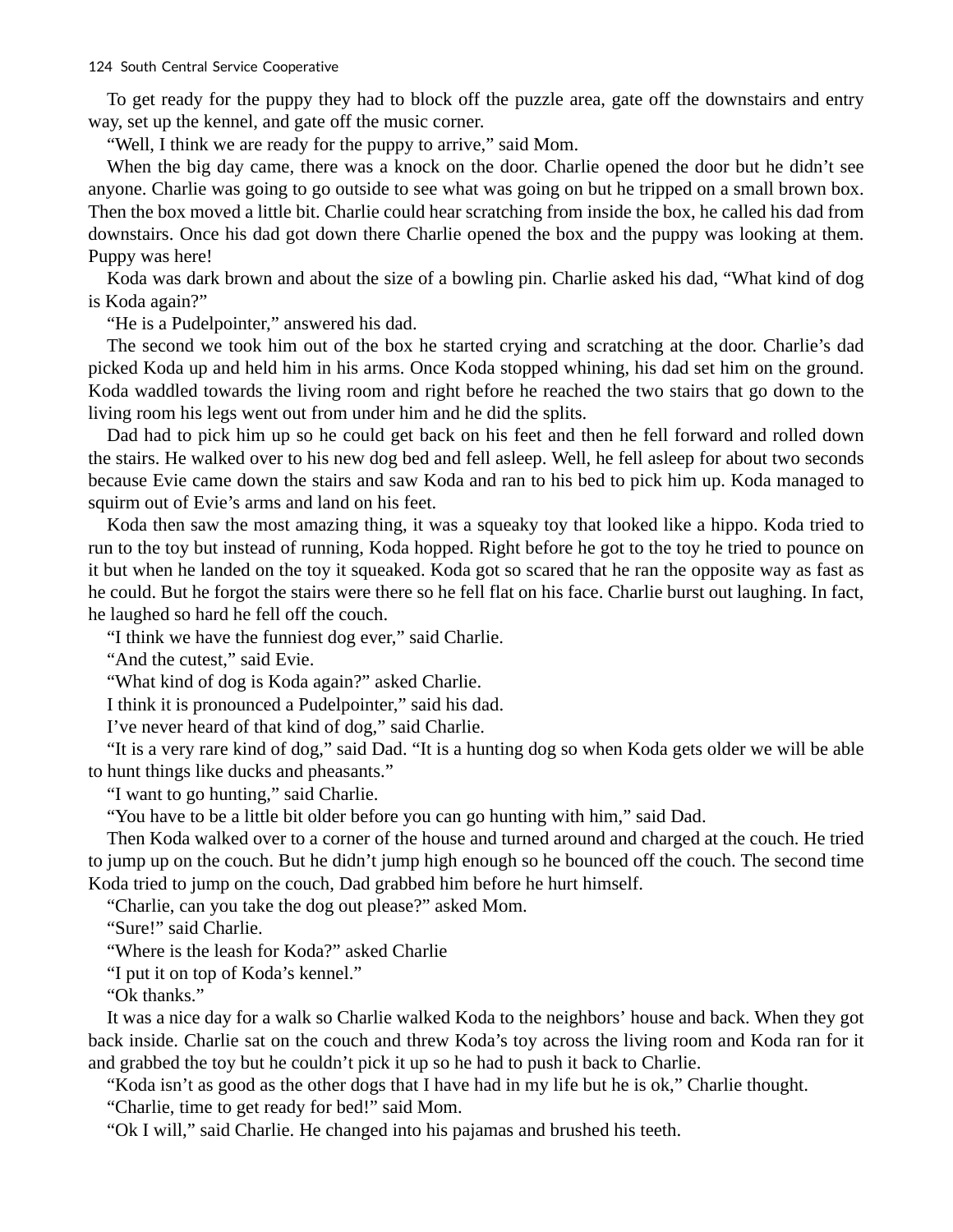Once Charlie was ready and lying in bed his mom came in the room and said, "Somebody wanted to join you for the night."

"Who?" wondered Charlie.

Just then Charlie felt paws on his stomach. Koda turned around a couple times then lied down and put his head on Charlie's chest and fell asleep.

Charlie woke up to the sound of barking and scratching. Koda was scratching his door to go downstairs. "Here, I will help," said Charlie.

He opened the door and Koda darted down the hallway towards the living room and jumped on the couch.

Charlie decided to take Koda for a walk around the block. It was cold and windy so Charlie went one time around the block instead of two. Koda started to lift his paws because they were getting so cold.

When they got back inside Charlie looked at the time and it was 4:13 a.m.! "Holy buckets it's early in the morning," exclaimed Charlie. "Let's go back upstairs to bed."

Charlie carried Koda, who was now sleeping on the couch, up to his room and he lied down and put Koda on his chest and then thought to himself, "Maybe Koda is the best dog after all."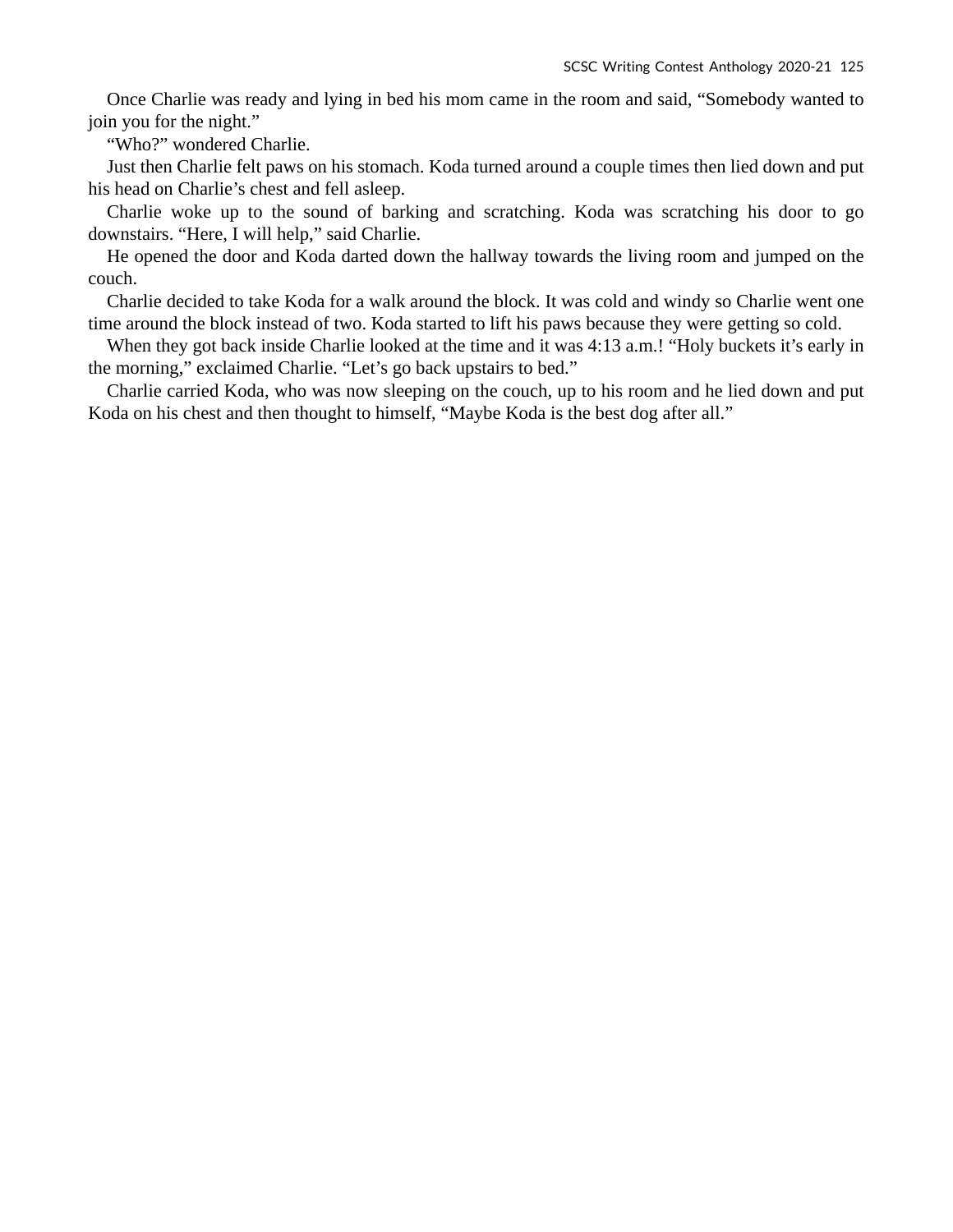# **My First Deer**

By Anna Nielsen

It was on December 6 of 2019 that I killed my first deer. It was a Friday like any other, until my dad came to school and picked me up early. Before I left, I happily told the boy I sat with in seventh hour that I was going to kill my first deer today. He just laughed and shook his head.

I left the class and met my father at the office. He had already signed me out, so we left immediately. I threw my backpack into the back of his pickup truck and off we went down the road. I turned the knob that turns the radio on and changed it to a radio station that played country music. Dad and I were acting rather silly as we sang along to the songs that came blasting out of the radio. But fun and games quickly ended as we pulled into our destination.

Our destination was Matt's driveway; he was kind enough to let me hunt on his land. Of course, Matt was on vacation. So his buddy, Jesse, was going to take me to the deer stand and show me which doe to shoot. I didn't know that at the time though, I thought just my dad and I were going to sit in the deer stand. Little did I know how wrong I was.

I had just hopped out of the truck and put on my hunting gear when a beat up, gray van pulled into the driveway. The van parked, the engine was killed, and out popped a man I had never seen before. He introduced himself as Jesse, the man who would be guiding me on my hunt that afternoon.

My dad unlocked Matt's shop and we all went in. Inside the shop there was a table where Matt's muzzleloader sat; the gun I would be shooting that afternoon. Matt had left specific instructions for us. We were to use his ranger to take us to the deer stand, I was to shoot his muzzleloader, and I could only shoot an old doe. Seemed simple enough, and I later learned it was.

My dad had the keys for the Ranger, so he got to drive. I sat in the middle seat, wedged between the two older men. (Jesse had made sure to securely fasten the muzzleloader in the gun rack of the Ranger before he sat down.) The Ranger was fired up and we drove out of the driveway. A quick series of twists and turns lead us to the deer stand. Jesse and I unloaded our supplies from the back of the Ranger and set them in the deer stand. As soon as the supplies were unloaded, my dad drove off in the Ranger. The deer would be coming out soon and if they saw or heard the Ranger they would run away. So my dad drove the Ranger back to the shop and parked it inside. Dad stayed in the shop and watched T.V. as one of the moments that will forever live in my memory happened.

Jesse and I had everything set up the deer stand, our chairs were set, the heater was running, and our pops were opened. He made sure I knew where to shoot the deer, he even looked up pictures to show me. He also ran me through what to do with my gun when I pulled it up to shoot. I had never shot this muzzleloader before so that's why we were practicing. Obviously during practice I didn't shoot it, for a muzzleloader can only shoot once before you

have to reload it and it scares all the deer away. (The reloading process is rather lengthy as well.)

Once practice was over, we sat in silence for a while. Silence and I don't get along, so I started talking. Jesse quickly shushed me because I had spoken too loudly. I whispered after that. He and I talked about a wide array of things as we sat in wait. He even tried setting me up with his son, but I told him I had a boyfriend. He dropped the case after that.

After the boyfriend discussion, I looked out the right facing window and there were five pheasants eating beans. I poked Jesse and pointed to them.

"The deer should be coming out soon," he whispered.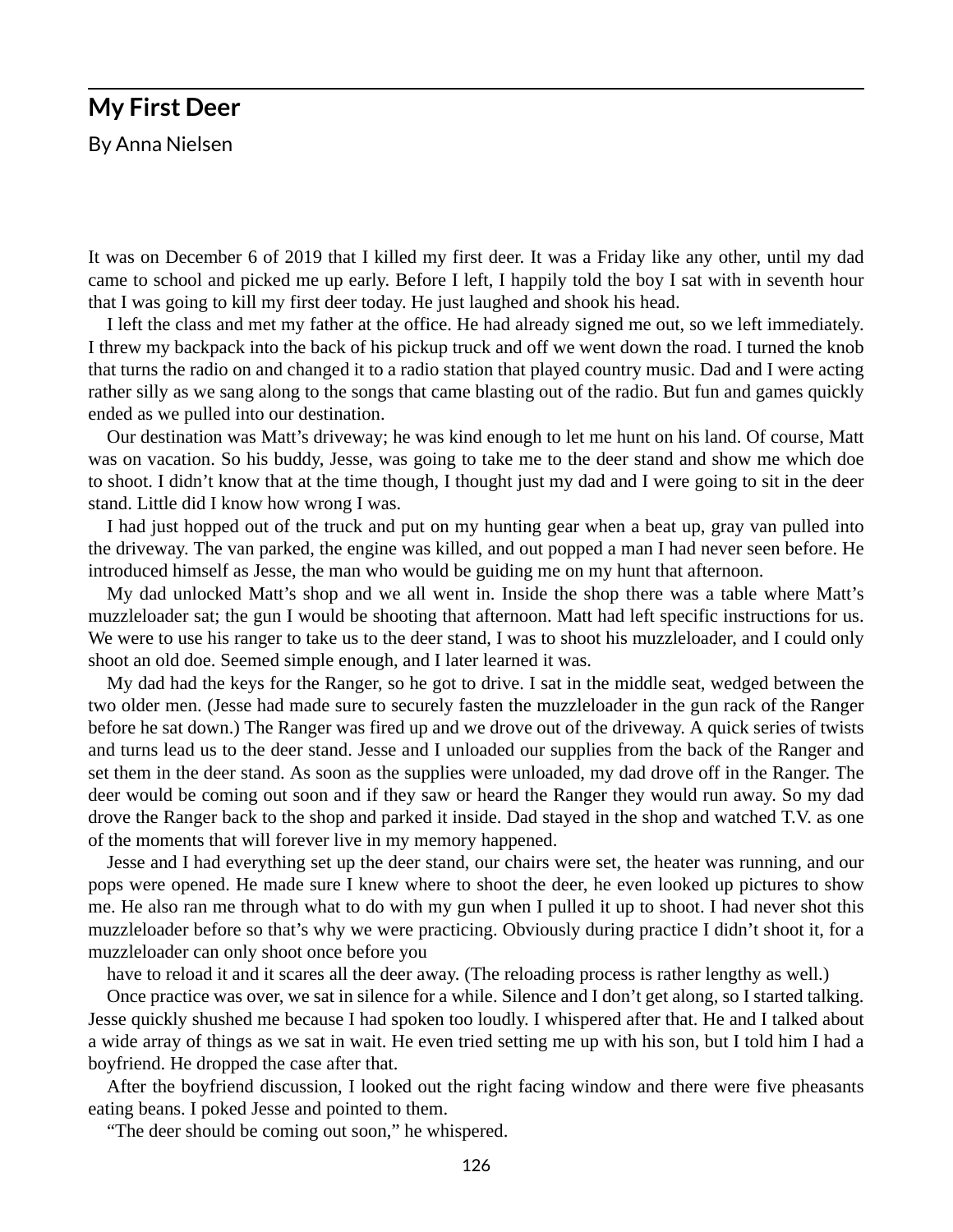I smiled and nodded before going back to staring out the main window. As the waiting continued, my thoughts wandered. I didn't have any homework, but I wondered if my seventh hour friend did. I didn't get to think about that much more because Jesse nudged me.

"There's some deer in the tree line. Get your gun ready," he whispered.

I opened the front-facing window and put my gun out, resting it on the windowsill. It felt like an eternity as we waited for the deer to leave the tree line and come out into the beanfield.

"There's a buck, but he's a small one," Jesse trailed off. "Shoot the doe that's standing off on her own."

I slightly moved my gun, looked through the scope, and placed my crosshairs where Jesse had previously told me to put them. I hesitated a moment. I had the power of life and death in my hands. Would I really end this deer's life? Of course I would. My family needed to eat, and this doe would provide us meat all winter.

I pulled the trigger and a puff of white smoke erupted from the muzzle of my gun. The doe arched her back and jaggedly ran off, following the other deer as they ran.

I gave Jesse a big grin, all of my facial muscles hurt after that big smile. "We'll wait a minute or two then we will have to look for her. The sun is setting too fast to wait long," Jesse told me.

I nodded, trying to hold my composure and not act like a giddy three-year-old. He turned the heater off, then the two of us exited the stand and started in the direction that the doe went.

My dad had taught me how to track blood trails that had very little blood, but this blood trail had so much blood a blind man could track it. There were long streaks of blood that left the snow crimson red. It was obvious from this amount of blood that I had shot her in the right spot.

We hurriedly tracked the blood trail as the sun quickly set to the west. It only took us a few minutes to find her. She was still breathing when we came upon her, but she only took a few more strangled breaths before she died. I grabbed her front leg and Jesse grabbed the other and the two of us dragged her to the deer stand. The snow was too deep to gut her where she fell. It was tough to drag her through the deep snow, but somehow we did it.

There were only a few licks of sunlight left by the time we got her to the deer stand. Jesse had taken his phone out and had me hold my doe's head up. He took a picture and sent it to my dad, before telling him to come pick us up.

Jesse dragged the doe over to the tree line and quickly gutted her. With the amount of speed he used when gutting her, I'm shocked he didn't cut himself. When gutting her, Jesse found that both of her lungs were popped, proving that my shot was indeed true.

The rumble of the Ranger alerted us that Dad was there. Jesse dragged the doe to the Ranger and had me pop down the tailgate. I did as I was told and then helped him heft her into the back of the Ranger. I closed the tailgate and went to the deer stand to retrieve our supplies.

Before climbing down, I quickly chugged the last of my pop. The Ranger ride to the shop was filled with Jesse telling Dad the story of what happened. I grinned the whole ride to the shop, proud of the deed I had just accomplished. My family would have food this winter. The Ranger was parked in the shop and then Jesse had a grand idea.

"Let's cook the tenderloins in the pizza oven!" Jesse exclaimed. So that's what we did. Jesse cut the tenderloins out of the doe and put them in the pizza oven.

The two older men were telling stories of deer they had killed in their youth as the three of us sat in chairs waiting for the tenderloins to finish cooking. I was just elated as I recalled what had just happened. I couldn't wait to get home and call the boy from seventh hour and tell him what had happened.

I was pulled out of my thoughts by the smell of meat cooking. Actually, the meat was done. Jesse had placed a plate with the tenderloins on it on the table, and he and Dad were digging it. I selected a piece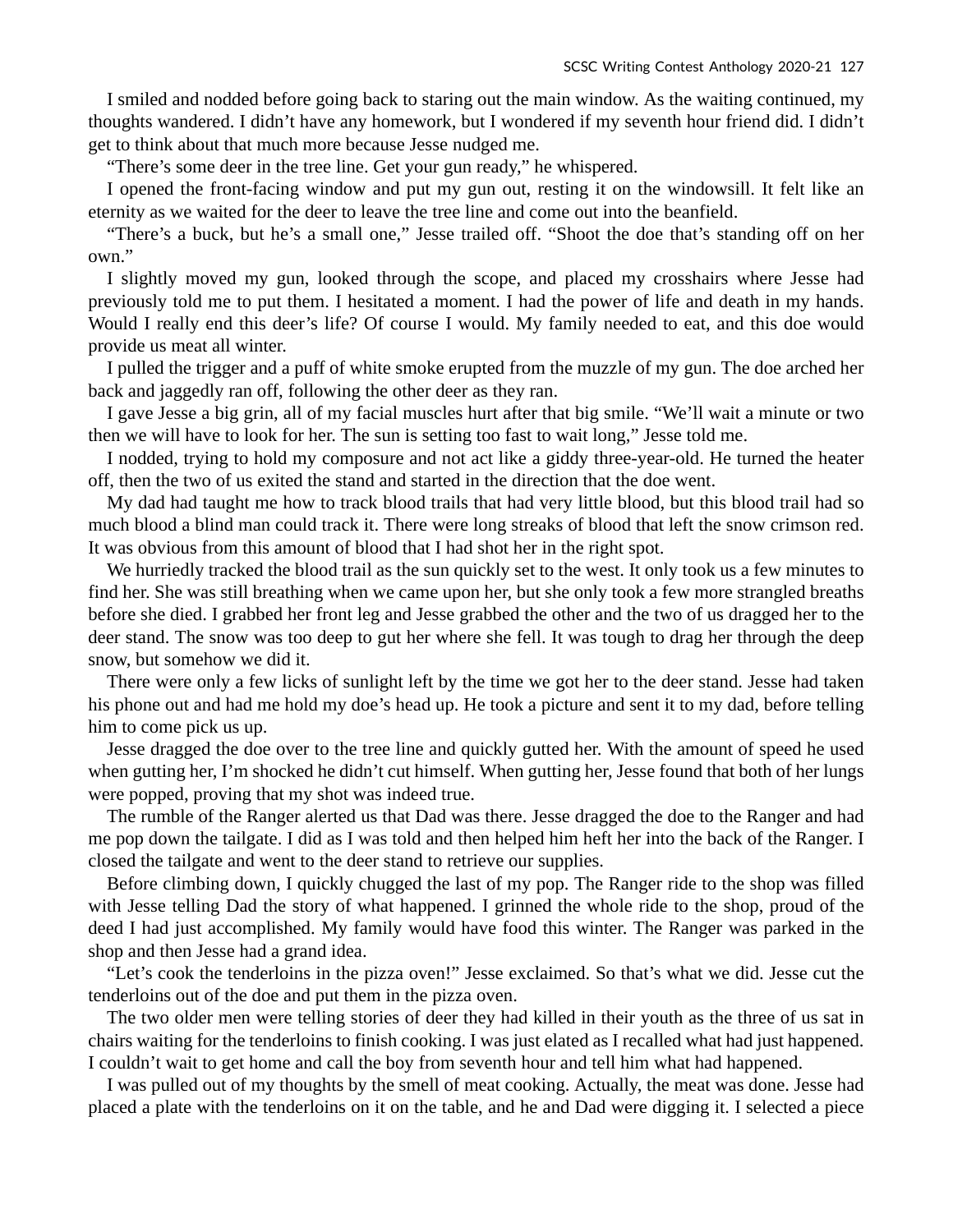and took it off the plate before those greedy men could eat it. Let me tell you, meat doesn't get much better or much fresher than that.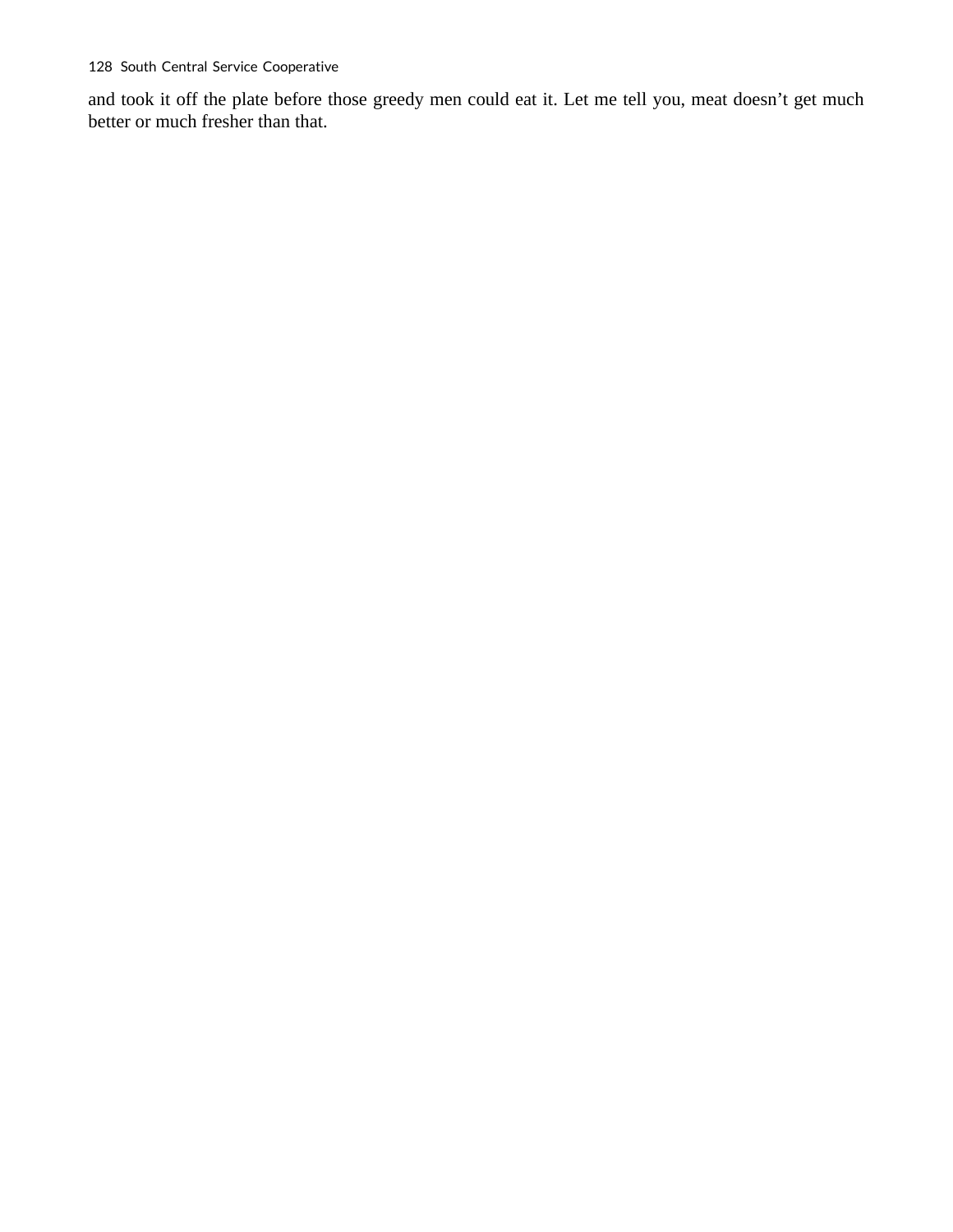#### **Hope to Life**

By Freya Peterson

My Chinese grandma, my mom, and I were walking on the beach somewhere in China. I was laughing when I heard "Boom, bust, boom!" I felt like I was the only one hearing this because my mom and grandma seemed not to notice.

"Come Freya, come." They waved at me. I ran to them but all of a sudden, a voice said, "Wake up, wake up!"

I opened my eyes and saw my dad, "Get dressed, eat breakfast, you'll be late!" Oh…the beach, my Chinese grandma, it was all just a dream. I'm still in America.

I have been in America for four years now, but I frequently dream of China where I was born. Wait, I forgot to introduce my family. My dad is an American and my mom is Chinese, but my dad used to work in China.

My life was happy until something horrible happened in 2015. That year I was four. The two people I love got really sick. My Chinese grandma got cancer and my dad was told he had kidney failure.

One day, my dad told me, "Freya, I have to go back to America to get dialysis but your mom needs to take care of grandma. So, you'll have to stay in China with mom." He looked sad and worried. My mom cried too. What's happening? Why could I only see daddy on iPad? I was very upset. We separated for about a half year, dad was in America and mom and I were in China. I surely missed dad a lot.

In 2017, my Chinese grandma passed away. My mom was in deep sorrow, but she had to take me back to America right after the funeral. Life was so different here and I was curious about everything. I felt unique because I was proud of my own language, but my American grandparents didn't understand anything I said.

My mom thought it would be easy to get a kidney from the family, but we had no luck. Dad had to go on a donor's list. At the time, we had nothing except an empty apartment. We had no money, no furniture, no car and no toys. I missed all the toys I left in China.

After three years of dialysis, one day my dad got a call from the hospital. The doctor told him it was his turn to get a new kidney. HOORAY! What unbelievable news! My whole family was very excited. We went to the hospital in The Cities. On the way in the car, my mom was busy calling others. Everyone's face looked like Christmas morning. It took dad about eight hours to get a kidney transplant. My mom and I stayed up all night, but we didn't feel tired.

Life has changed a lot since my dad got a new kidney from a waiting list. Now, he doesn't need to go on dialysis anymore. I can see a smile on his face. He spends more time having fun with us. My mom and I used to be worried that we may lose him some day, but now we see hope is back.

Sometimes, I think what my life would be like if my dad was never sick. I would still be in China. I wouldn't know anyone I have met here in America. I wouldn't speak English every day. And of course, I wouldn't have this opportunity to write this story and share it with others.

I feel thankful for all the people who give donations. Without them, my dad wouldn't be alive. Since we moved to America, we have got a lot of help from our family, friends and the community. Without donors, we would not have a new beginning, a new life.

My old dream was to become a pet store owner when I grow up because I love animals. I changed my mind and want to be a good doctor in the future. I want to save people's lives and give help to those who are in need. Our society needs more care, more love and more kindness of heart.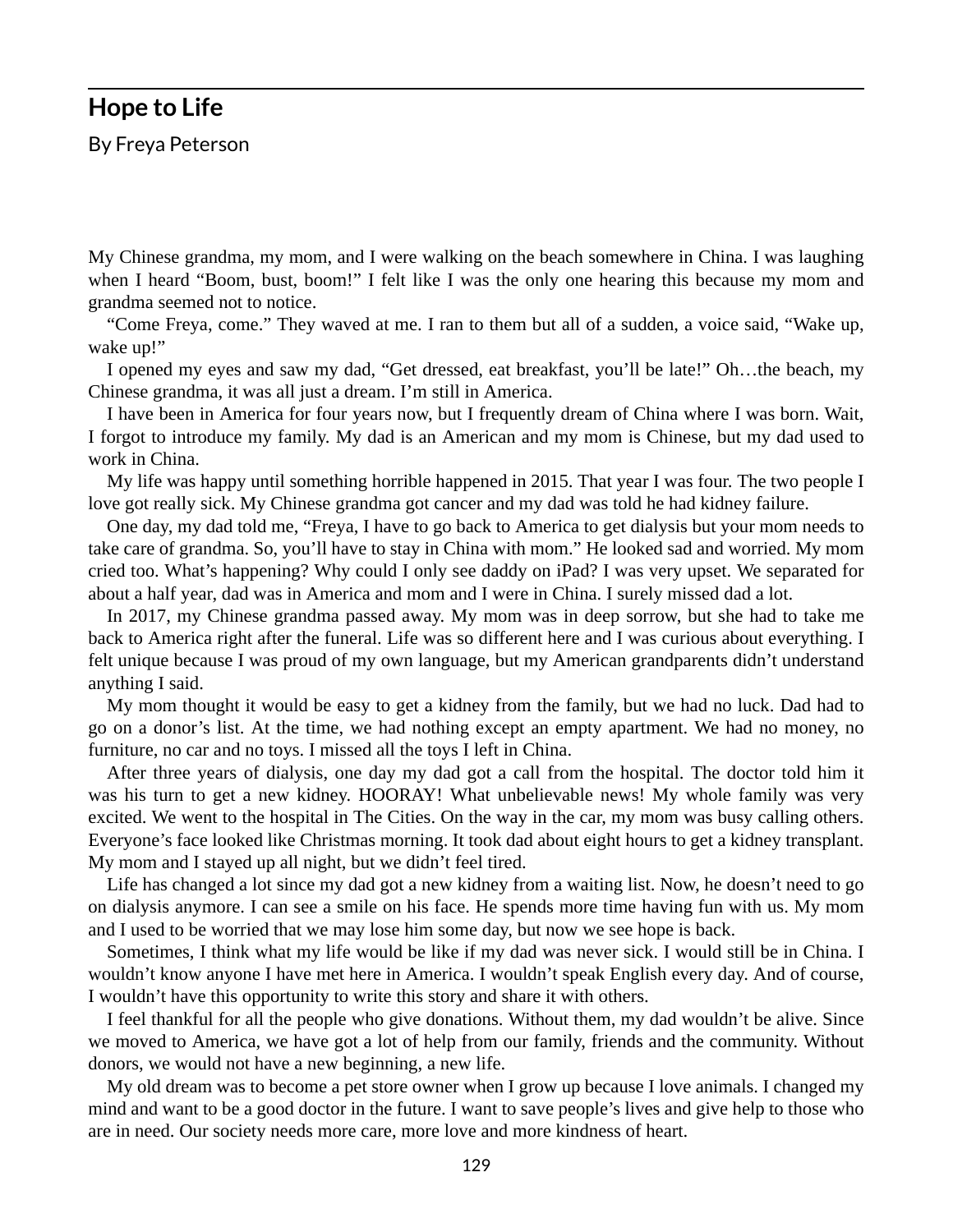## **The Fur Trade**  By Leila Pratt

The fur trade was a point in time where the Native Americans, such as the Dakota and the Ojibwe, traded furs from beavers, muskrats and foxes to the European Americans. The fur trade lasted for more than 200 years, starting around the year 1600 and ending around 1840.

The fur trade began when the French Voyageurs came to what is now known as Minnesota. At the time, the Dakota and Ojibwe were working together. The French traders offered these tribes glass beads, kettles, guns and axes in exchange for beaver pelts. The Native Americans did not know that this fur trade would eventually change their very culture.

Fur trading was seasonal. In the winter the tribes hunted for the beavers. Beaver pelts were the thickest during this time. In spring, the Native Americans paid off debt they owed to the traders for any trades they made throughout the year. In summer, the traders and voyageurs had time off to relax. They often married Native women during this time to ensure kinship ties. In the fall, many trades took place for essentials they would need that winter or for the coming spring.

There were many jobs during the fur trade. There were jobs the Native Americans filled, not viewed as "jobs" at the time. They were the hunters who hunted for the pelts and the guides who showed the Europeans the way around the land. They were also the interpreters, who helped at trades with their knowledge of both languages.

The Europeans also held many jobs in the fur trade. There were the voyageurs, the clerks and the traders. The voyageurs did the labor work of paddling the furs back and forth for very small amounts of money. Often, that was the only job they could get. The clerks worked under the traders as apprentices. They handled the money and organizing. The traders themselves made the deals. They also hired all the European workers and trained the clerks to one day be traders.

The fur trade took on interesting changes in control. When it began, the French operated the business until England decided they wanted control of it, deciding to fight the French, and winning. Now England owned the fur trade. The Native Americans didn't like that. Both the Dakota and the Ojibwe liked the French because they offered gifts of kinship. These new traders did not do that.

England had control over the fur trade for quite some time. Eventually, the Revolutionary War took place and the Americans had control. By then, the Native Americans had hunted beavers almost to extinction and no longer made all their tools from scratch. Instead, they relied on trades to get what they needed.

Forty years after the Americans took control of the business, the fur trade declined. It declined for many reasons, the most major one being that beaver hats just weren't in style anymore. The decline of the fur trade meant that the Natives were now going hungry and struggling to survive. They no longer knew their old ways of survival, after 200 years of living off trades.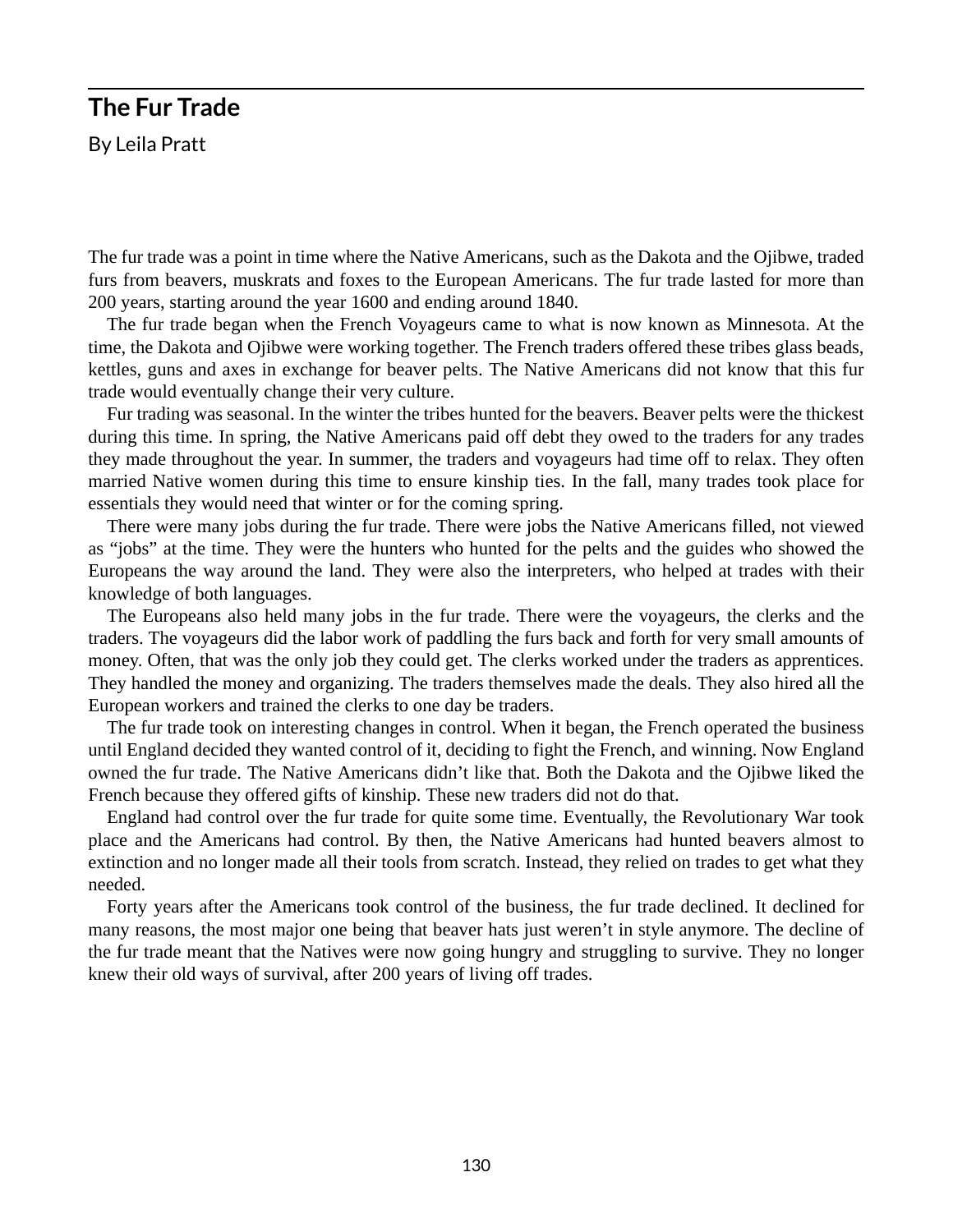## **The Pandemic and My Journey to Ireland**

By Amna Syeda

When the Covid-19 pandemic happened, my mom had to go to Dublin, Ireland to help the people during the pandemic. My little sister and I also went to Ireland with our mom. In Ireland, we got the opportunity to go to a school. So many things were new for me, the culture, the weather, the accent.

I took little time to adjust myself in the new environment. I made new friends. I had fun playing with them and they helped me when I needed help. Irish language is known as Gaelic. It is a beautiful language. I learned some Irish language and started speaking Irish in sentences very quickly and everyone was surprised. I learned a lot about Irish people, their culture and their tradition.

Ireland is so green and very beautiful. During our stay in Ireland, we went on a road trip to Connemara, Galway in Ireland. One defining moment was when I climbed to the top of a hill called Diamond Hill which is 1,600 feet.

I first thought I would not be able to do that as the way to the top was very steep and I was getting scared of the height, but when I made it to the top it was very exciting moment for me. We found a lot of crystals and sang the national anthem at the top.

I had lots of fun with my family too. My journey to Ireland introduced me to this beautiful country and its culture. I learned to live in a new country and adapt to a new culture. For me, the defining moment in this journey was overcoming my fear and reaching to the top of Dimond Hill. I am so proud of myself.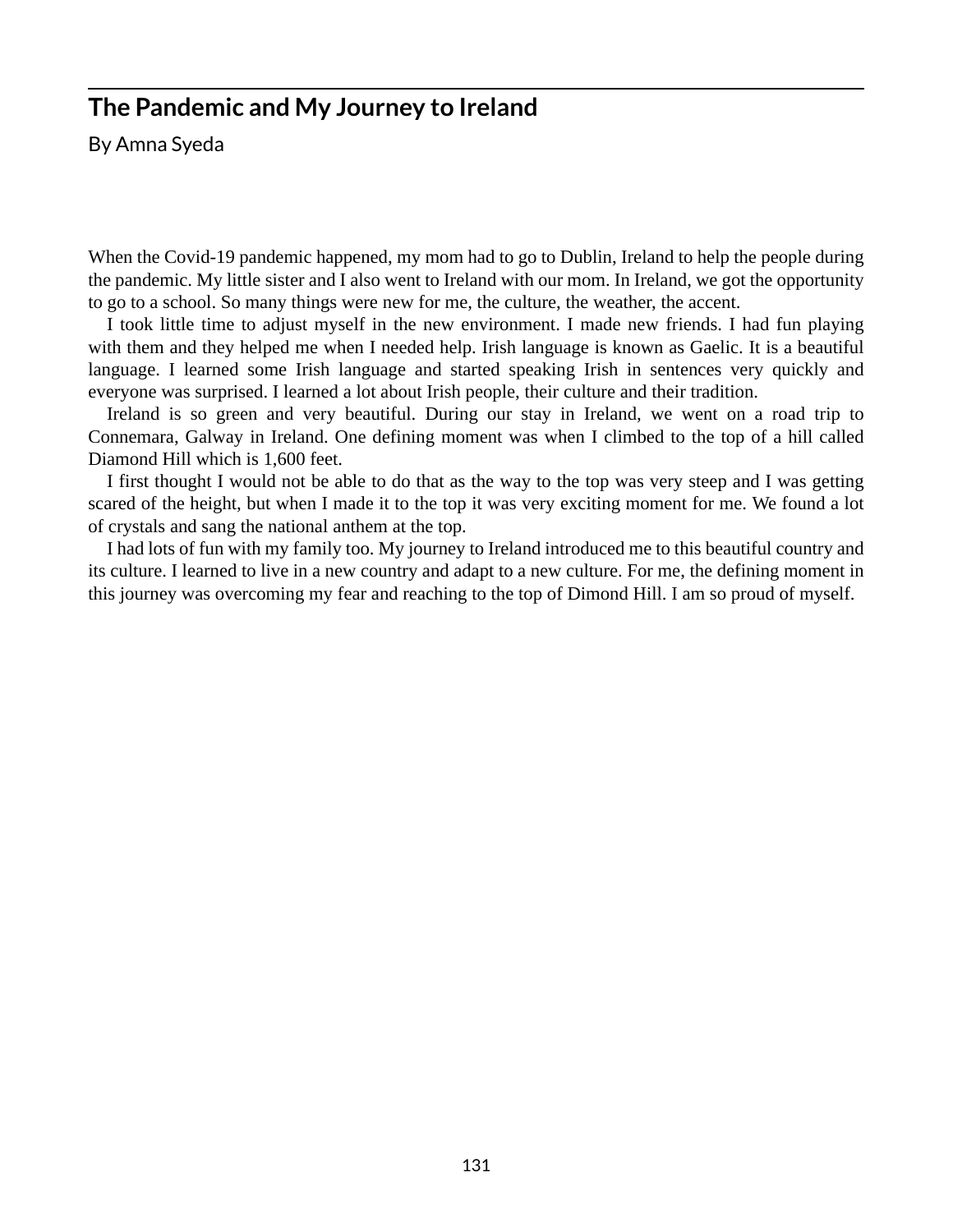# **Swimming Changed My Life**

By Fatima Syeda

When my mother put me in swimming classes, I was scared. On my first day of swimming, I was scared to go in the water because I thought I would sink.

My teacher helped me to get in the water and showed me how to float. When I tried myself, I was able to float and didn't sink. I was so happy that I could float.

After few days, I started going under the water and it was so cool. This was the defining moment for me that I was not scared of swimming anymore.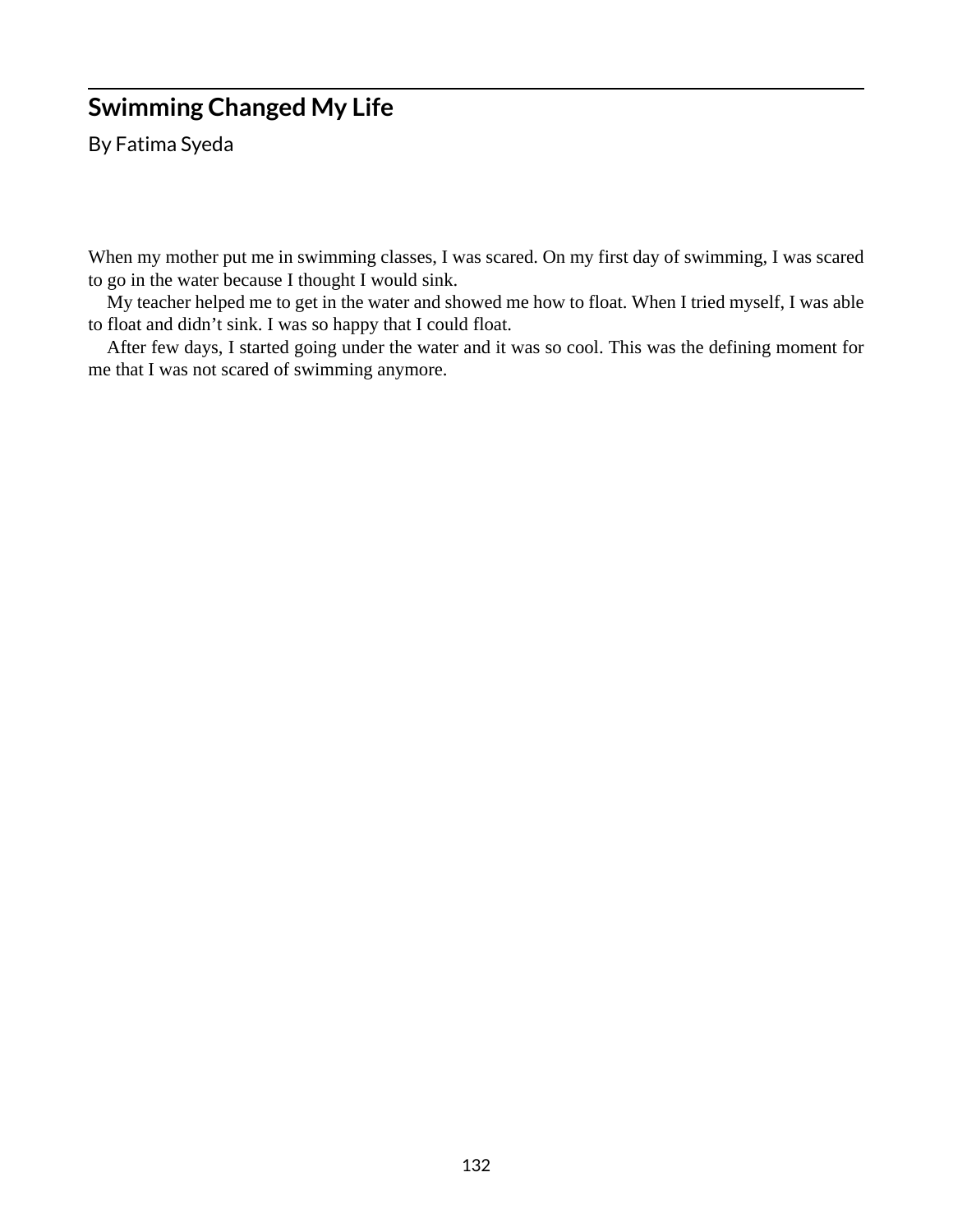## **About the Authors**

**Lila Adams** is in fifth grade in Mr. Beilke's distance learning classroom. She enjoys writing, reading, playing the piano and all things Harry Potter.

**Anden Brandt** is a fun loving, energetic kid who loves to play baseball and football. He enjoys hanging out with his friends and doing activities with his family such as camping, mini vacations and even simple things like bike riding around the lake. Anden's favorite subjects in school are math and recess. He likes to read fiction books and was inspired to write his story "The Travelers" because he wanted to be unique and different from the rest of his class. Anden has a crazy imagination and definitely put it to good use writing his story!

**Kameron Brink** likes to read fiction books and really enjoys books about hockey. He likes to play hockey, and baseball and also likes to hunt with his dad. Kameron's favorite parts of school are gym, art and music. He also likes math and reading. Kameron wants to be a farmer when he grows up.

**Aidric Calderon** enjoys reading books based on history and stories about animals. One of the main characters in his story, Cali, is actually his Doberman! Aidric has a creative imagination and his favorite subject is math. He loves spending time outdoors and his favorite sport is football. Aidric also enjoys cooking and is known for his perfectly fried eggs!

**Zariah DeBerry** loves to read and write.

**Jordyn Earl** is a very athletic and competitive girl. She loves soccer, softball and dance. Jordyn loves the book series "The Babysitters Club" and is also currently reading "Inkheart." She loves reading and math – division and multiplication are her favorites. Jordyn wants to be a full-time marine biologist and a part-time soccer coach.

**Claire Elness** likes to read and watch movies. She also likes to bake and loves spending time with her friends and family, as well as her pets. Claire likes going outside, too. Her favorite book is "The Martian" by Andy Weir (she loves lots of other books, too, though!). Her favorite movies are *O Brother Where Art Thou* and *The Princess Bride* (but there are many, many more); her favorite food is tacos; her favorite class is either math or science; and her favorite color is blue or maybe pink. Claire also loves to talk – she talks to herself, she talks to other people (even when they don't listen).

**Elyzah Erickson** is 12 years old and attends Dakota Meadows Middle School. She loves animals – between her grandparents' house and her house, they have seven dogs, nine cats, three horses, two birds, a bunny and a fish. When Elyzah is not riding her horse Blaze, she enjoy Greek mythology, archery, hanging out with friends, swimming, skiing and watching TV shows. Her favorite books are Harry Potter, Percy Jackson, Divergent and the Hunger Games. Elyzah's favorite TV show is Heartland. She is looking forward to summer and hanging out with her friends and cousins and swimming at Spring Lake Park pool.

**Emmett Gaalswyk** is homeschooling this year due to the pandemic. His story is a peek into the dilemma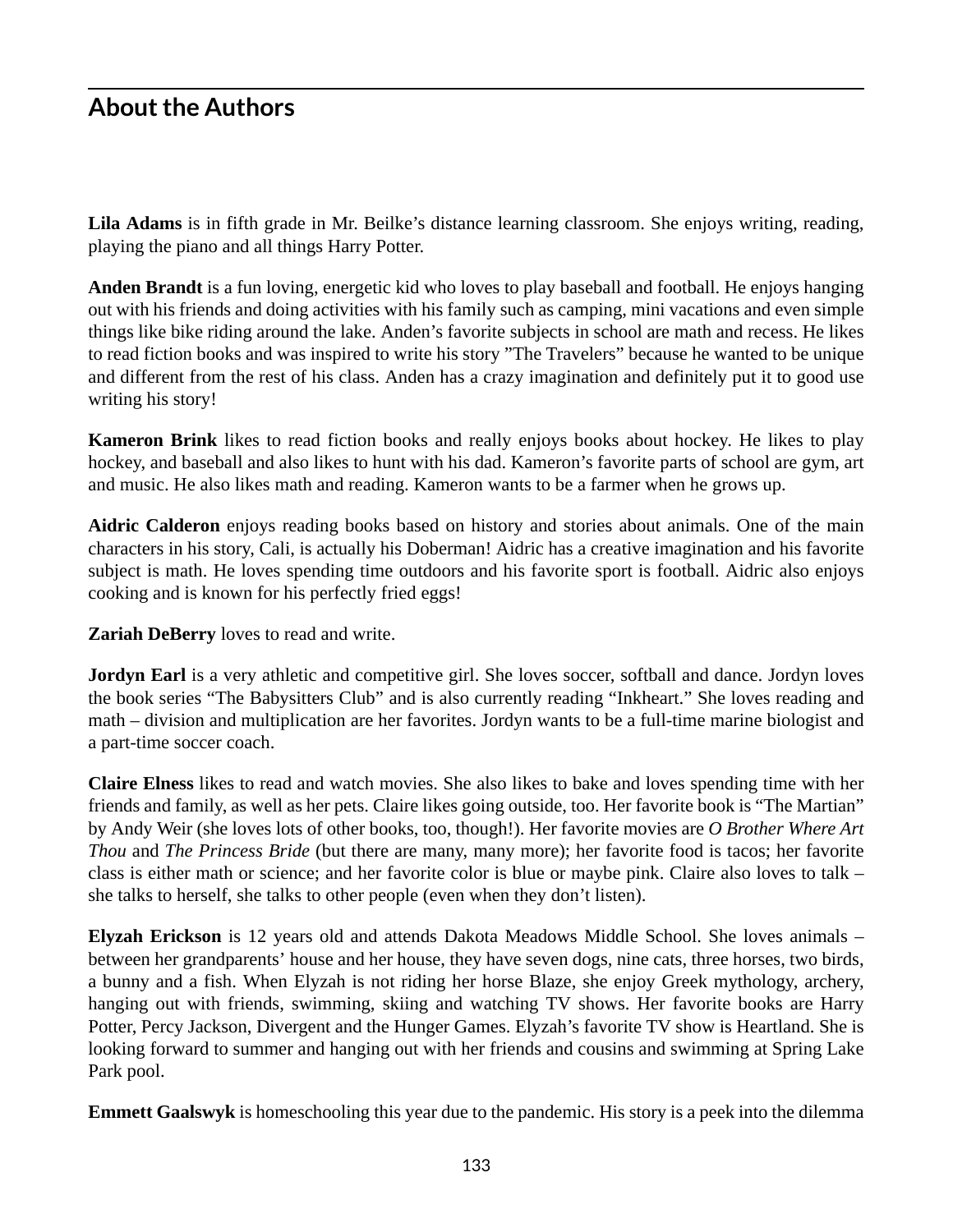of loving the outdoors but hating the buzzing in his ears. Emmett is 11 years old and enjoys reading, biking, playing piano and being a fun guy.

**Elliott Garry** is a fourth-grader at Hoover Elementary. She enjoys dancing, playing soccer, and playing Minecraft and Roblox.

**Emerson Garry** is a sixth-grader at Dakota Meadows Middle School. She enjoys dancing, playing softball and swimming.

**Taryn Hecksel** is very enthusiastic and passionate about writing. She loves to make the words come to life on the page.

**Madeline Heuss** has always loved to write and she uses it as a way to express herself. She hopes to give someone a way to escape and, hopefully, a smile in the process. Maddie has a love for art and hopes to pursue this passion.

**Andree Jakovich** is a third-grader at Hoover Elementary in North Mankato. She loves to read chapter books.

**Marco Jakovich** is a seventh-grader at Dakota Meadows Middle School in North Mankato. He loves to read books about Greek mythology.

**Sasha Jakovich** is a freshman at West High School in Mankato. She loves to read in her free time.

**Kaedyn Judd** is an eighth-grade student attending WEM Middle School in Morristown.

**Helen Kliewer** is a senior at Shattuck-St. Mary's School. She is a native of northern Minnesota and has spent many summers in a canoe exploring the Northwoods.

**Randi Krueger** attends Waterville-Elysian-Morristown Schools. She loves playing soccer and drawing.

**Grace LaFrance** is an eighth grade student at Waterville-Elysian-Morristown Schools.

**Gracie Larson** is 10 years old and in fourth grade. Her favorite color is yellow and she loves writing and playing soccer. Math is Gracie's favorite part of school, but she also enjoys dance, all things art and vacations with her family. When she grows up she wants to be a writer for National Geographic and travel all over the world.

**Greta Luskey** is a seventh-grade student. Her passion for life is devoted to her love of dancing.

**Joy MacPherson** was thrilled to finally be old enough to submit her work for a contest, like all her older siblings do! She enjoys ballet and playing on the computer in her free time.

**Rose MacPherson** loves music and owns more than five instruments! She also loves being outside.

**Price MacPherson** loves to draw in his spare time. He is a yellow-belt in taekwondo.

**Grace MacPherson** is an award-winning author of non-fiction and fantasy. She enjoys music and socializing in her free time.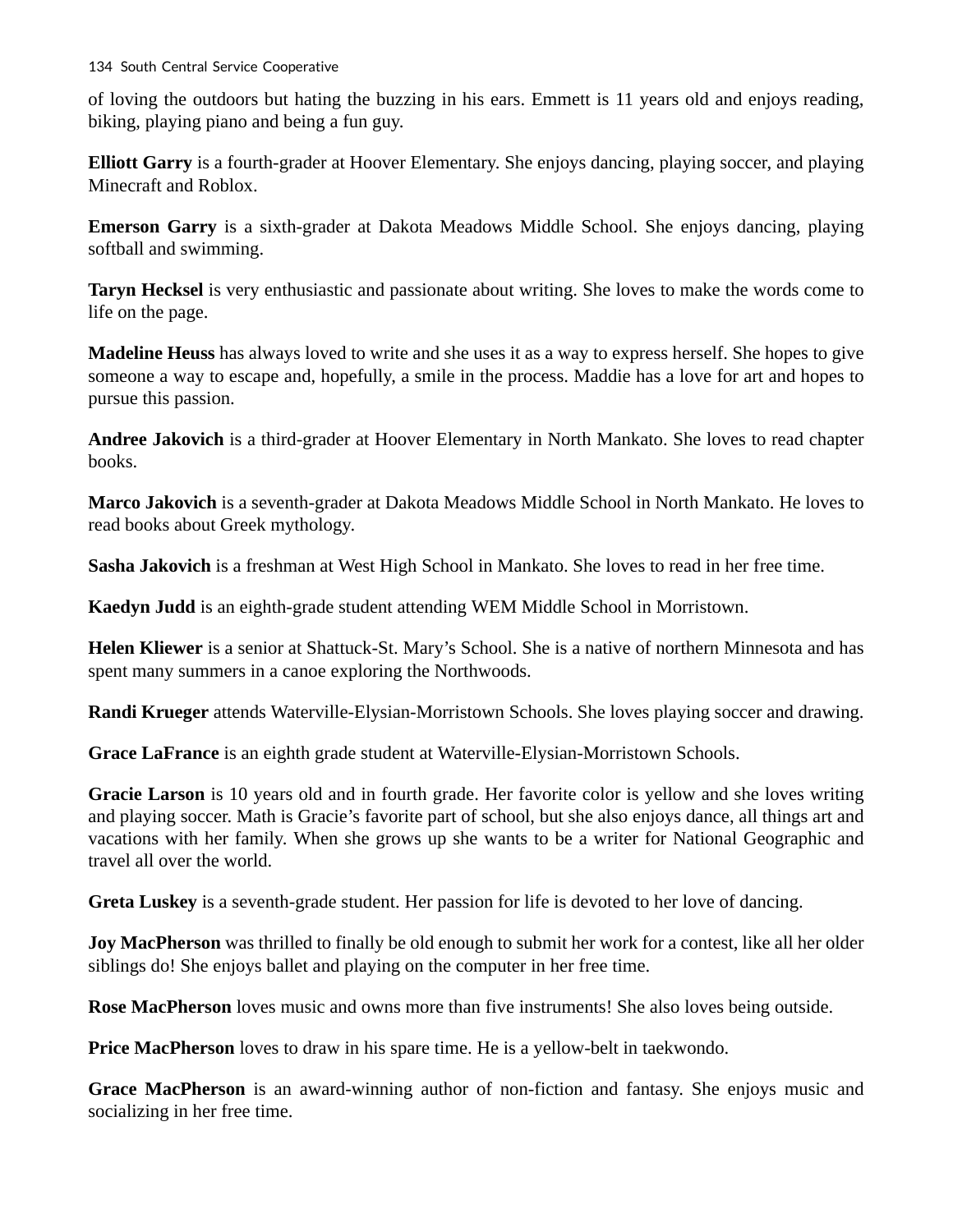**Zoe Middleton** is a nine-year-old girl who loves to read and write stories. She has also published an article in a Spanish magazine. Zoe enjoys nature and playing with her dog.

**Elijah Mons** is a 13-year-old at Cleveland Public School with an ambition for music and creative writing. He, along with his brothers, Jack (10) and Charles (8), and his parents live on a hobby farm caring for chickens, ducks, turtles, a dog and bunny. Elijah enjoys running and the outdoors.

**Charlie Nelson** was inspired to write his story because of the events that happened when he got a puppy. He likes to play hockey and has played since he was four years old. Charlie also plays baseball in the summer. He also loves to do water sports including water skiing, wakeboarding, surfing and kneeboarding. Charlie loves to read and always gets distracted in his room when he's supposed to be doing something else. His mom often finds him in his room reading a book in his bean bag chair. Charlie likes to read Big Nate, Diary of a Wimpy Kid, Harry Potter and Dog Man books.

**Anna Nielsen** has grown up in the outdoors. Since she could walk, she has been in the field with her father and grandfather. Anna hopes to follow in her father's career path training dogs professionally.

**Ella J Olson** is 14 years old, non-binary, and a fan of reading and writing (mainly fantasy). They live in the country with their mother, father, sister and brother. Ella's love of writing started in fifth grade and has grown as years passed. They have pride in their work and writing is a way they can truly express themself.

**Lauren Oswald** is a young writer that enjoys swimming, playing guitar, reading and crafting in her free time. She loves frogs, mushrooms and rainy days, especially ones where she has time to think and come up with new ideas.

**Brynn Payne** is a third grader with a wonderful imagination who loves ballet, writing stories and creating art. She is kind and caring and enjoys camping with her family, spending time at the beach and going on adventures!

**Freya Peterson** is nine years old. She is a third-grader at St. Peter North Elementary School. Freya speaks two languages, English and Chinese. She loves reading and writing, art, skiing and baby harp seals. Freya has two pets, a lovely cat (who she is writing a chapter book about) and a hamster. She dreams of being a famous doctor someday.

**Leila Pratt** is in sixth grade at Dakota Meadows Middle School. In addition to reading and writing, she enjoys playing soccer, playing piano and oboe, and rollerblading. Leila is excited to have her first story published!

**Martha Price** is a freshman at Maple River High School. She enjoys writing, painting, taking long walks and spending time with her dog, Daisy. She is involved in cross country, Serteen, FFA, 4-H, speech, Knowledge Bowl, track and field, and dog training.

**Leah Proehl** is a sophomore at Maple River High School in Mapleton. She has been writing since middle school. Alongside writing, Leah partakes in many other activities including band, speech and tennis. In her free time she likes to draw and play with her cat.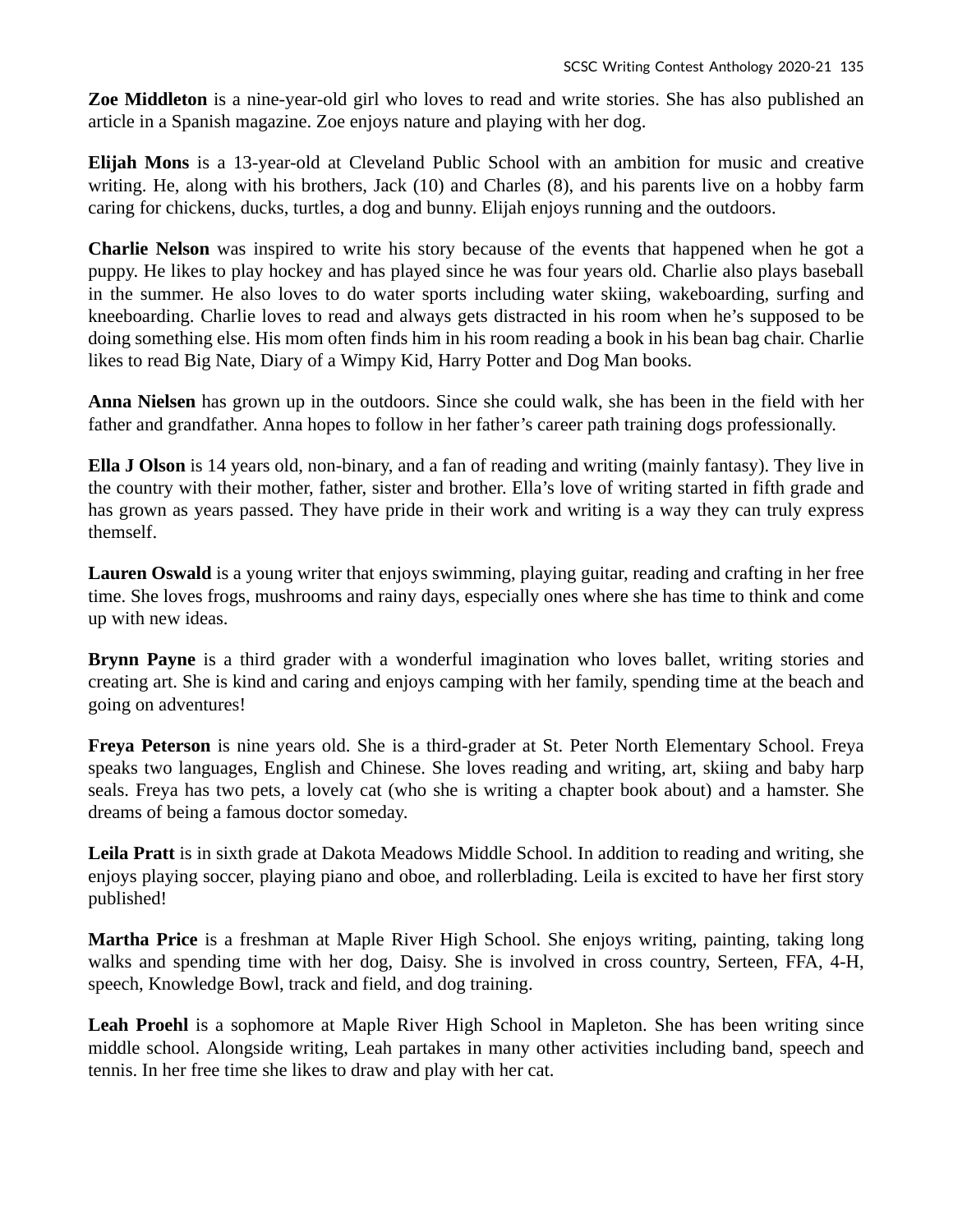136 South Central Service Cooperative

**Addie Ricke Young** is a 10-year-old music and book lover living in Belle Plaine. She enjoys animals, playing at the beach, and spending time with her friends and family.

**Delaney Rosera** is a 12-year-old who lives with her mom, dad, sister, bunny and two dogs. She enjoys figure skating and acting when not hanging out with friends.

**Andie Sanderson** is 14 years old and is an eighth-grader at Dakota Meadows Middle School. She loves to read and spend time with her cat, Rizzo. Andie likes running on track and cross country teams, camping, swimming, and eating anything sweet.

**Cami Schuh** is in sixth grade at Prairie Winds Middle School. She enjoys reading mysteries and detective stories. Cami is involved with many activities such as student council, Peppers softball and Mankato YMCA Marlins swim team. She has an older sister, Avery, who attends Mankato East High School and a one-year-old Shih Tzu puppy named Fizzy.

**Randi Selbrade** is in eighth grade at Waterville-Elysian-Morristown Schools.

**Angela Shwe** likes to read fantasy, mystery and horror books. "Best Babysitters" and "The Promised Neverland" books inspired her to write because they both have very interesting dialogue and dramatic scenes. When she grows up Angela would like to own her own small business that people like. She might also like to be a baker too. One part of school that Angela likes is science because it's a big adventure – you can learn about the Earth and space, gravity, germs, viruses, and medicine, etc. Angela also likes recess because she doesn't have to wear a mask and she can get fresh air, exercise, and run around and play. She wants to keep writing in high school and college.

**Nityan Sharma** is a little bundle of activity, always running, jumping, rolling, always up to something. He loves being outdoors playing soccer or doing yard work and getting all muddy. Nityan is a very sensitive and helpful child who has explanations for everything in his interesting tall tales!

**Rohan Sharma** loves to play soccer outdoors and loves to read indoors. He always has a list of books he'd like to read and a book he is currently reading. Rohan always looks forward to going to the library and the bookstore!

**Annabelle Skurkay** just turned 14. She enjoys writing about random topics and letting her imagination flow. Annabelle's favorite subject is English!

**Thomas J. Straka** is 17 years old and a junior in high school. He enjoys writing poems and short stories as well as doing things with his hands like building with LEGOs and doing puzzles.

**Amna Syeda** is originally from Toronto, Canada. She is in third grade and loves reading fiction and nonfiction books and writing on different topics. Amna's activities and interests include swimming, karate, exploring nature and baking. She wants to become a pediatrician and help sick children when she grows up.

**Fatima Syeda** is an articulate, hardworking student with a kind heart which everyone adores being loved by.

**Devin Vanryswyk** likes to read comics and fiction. His favorite book is Spider-Man. Devin likes to play football, play video games, go for bike rides and go swimming. He also likes to spend time with his